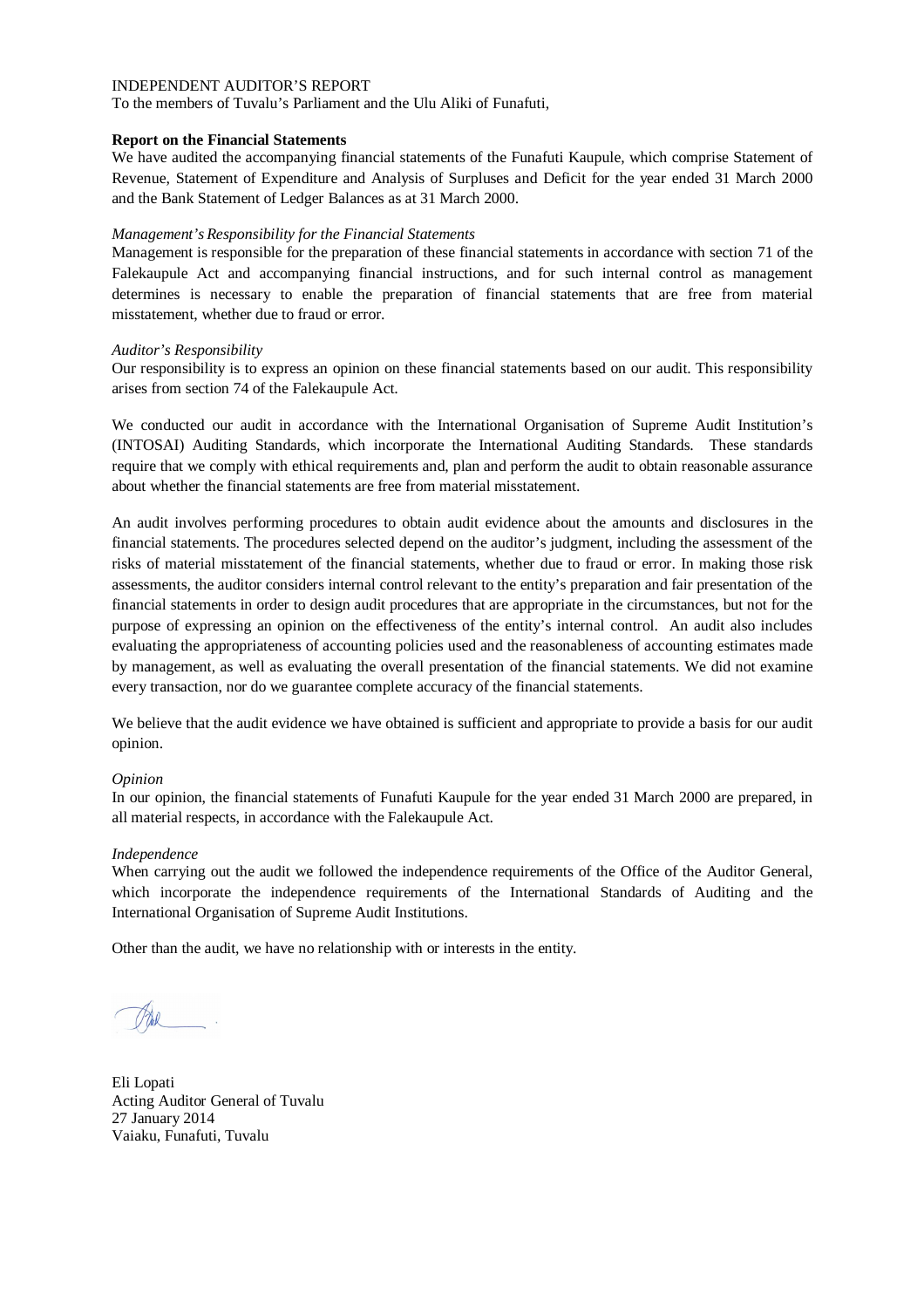### **Kaupule Funafuti April 1999 to March 2000**

**Year Ending 31st March 2000**

| Year Ending 31" March 2000               |  |  |         |
|------------------------------------------|--|--|---------|
| Balance as at 1 <sup>st</sup> April 1999 |  |  | 5.082   |
| Add Revenue Collected                    |  |  | 216,555 |
| <b>Less Expense</b>                      |  |  | 220.105 |
| Balance as at 31st March 2000            |  |  | .533    |

#### **Bank Statement of Ledger Balances**

| <b>Particulars</b>            | Debit        | Credit | Balance as per bank statement | Variance |
|-------------------------------|--------------|--------|-------------------------------|----------|
| Surplus Account 31 March 2000 |              | 1,533  |                               |          |
| Cheque account                | 889          |        | 1.673                         | 784      |
| Saving Account NBT            | $\sim$<br>55 |        | n a<br>22                     |          |
| Saving Fusi                   |              |        | 109                           |          |
| Cash on Hand                  | 514          |        | 514                           |          |
|                               |              |        |                               |          |
| Total                         | 1,533        | 1,533  | 2.329                         | 796      |

#### **Analysis of Surpluses, Deficit and Balances**

| Population                    |  |  | 3839    |
|-------------------------------|--|--|---------|
| <b>Actual Revenue</b>         |  |  | 216,555 |
| <b>Actual Expenses</b>        |  |  | 220,105 |
| 1999 Surpluses/Deficit        |  |  | (3.550) |
| Opening Balance 01:04:1999    |  |  | 5.082   |
| Closing Balance 31:03:2000    |  |  | 3.977   |
| Closing Balance per Head (\$) |  |  |         |

#### **1999 to 2000 Statement of revenues**

| Head & Sub                              | <b>Particulars</b>                            | <b>Approved</b>  |                | Actual                   | <b>Variance to estimates</b> | % of revenue | Amount per<br>head                     |  |
|-----------------------------------------|-----------------------------------------------|------------------|----------------|--------------------------|------------------------------|--------------|----------------------------------------|--|
| <b>Heads</b>                            |                                               | <b>Estimates</b> |                | Revenue                  |                              |              |                                        |  |
| $A - A$                                 |                                               |                  |                |                          |                              |              |                                        |  |
| $\mathbf{1}$                            | <b>Head Tax</b>                               | s                | 40,000         | 8,325<br>\$              | (31,676)<br>\$               | 4%           | $\,2$<br>-S                            |  |
| $\overline{c}$                          | Laisene o mea valevale                        | S                | 15,000         | 19,077<br>\$             | 4,077<br>\$                  | 9%           | 5<br>\$                                |  |
| 3<br>5                                  | Mea Valevale<br>Hire of Kaupule Properties    | S<br>s           | 1,000<br>500   | \$<br>3,869<br>\$<br>196 | \$<br>2,869<br>(305)<br>s.   | 2%<br>0%     | \$<br>1<br>\$<br>$\boldsymbol{0}$      |  |
|                                         | Total                                         | Ś                | 56,500         | \$<br>31,466             | \$<br>(25, 034)              | 15%          | 8<br>\$                                |  |
| A-B                                     |                                               |                  |                |                          |                              |              |                                        |  |
| ı                                       | <b>Island court Allowances</b>                | s                | 2,000          | 3,625<br>\$              | 1,62<br>Ś                    | 2%           | I.<br>S                                |  |
| $\overline{2}$                          | <b>General Support Grants</b>                 | S                | 10,000         | \$<br>5,233              | (4,767)<br>\$                | 2%           | \$<br>L                                |  |
| $\overline{\mathbf{3}}$                 | <b>Technical Support Grants</b>               | S                | 20,320         | \$<br>10,160             | \$<br>(10, 160)              | 5%           | 3<br>\$                                |  |
| $\overline{4}$                          | <b>Tied Grants</b>                            | s                | 3,450          | \$<br>2,060              | \$<br>(1, 390)               | 1%           | \$<br>1                                |  |
|                                         | Total                                         | \$               | 35,770         | \$<br>21,078             | \$<br>(14, 692)              | 10%          | \$<br>5                                |  |
| B-A                                     |                                               |                  |                |                          |                              |              |                                        |  |
| $\mathbf{I}$                            | Laisene o mea Fakateletele                    | Ś                | 13,000         | 15.052<br>\$             | 2.052<br>Ś                   | 7%           | $\overline{4}$<br>\$                   |  |
| 3                                       | Fishermen Licence                             | S                | 1.000          | \$<br>238                | (763)<br>\$                  | 0%           | $\overline{0}$<br>\$                   |  |
| 5                                       | Togiga puaka mo moa                           | s                | 2,000          | \$<br>3,154              | \$<br>1,154                  | 1%           | \$<br>$\,$ I                           |  |
| 6                                       | Dog Licence                                   | S                | 10,000         | 2,540<br>\$              | (7, 460)<br>\$               | $1\%$        | \$<br>$\,$ I                           |  |
| 8                                       | Conservation Area                             | s                | $1,200$ \$     | 30,539                   | 29,339<br>\$.                | 14%          | $\bf 8$<br>-S                          |  |
| $\overline{9}$                          | Court Fine                                    | S                | 300            | 556<br>\$                | \$<br>256                    | 0%           | $\,0\,$<br>\$                          |  |
|                                         | Total                                         | \$               | 27,500         | 52,079<br>\$             | 24,579<br>\$                 | 24%          | 14<br>\$                               |  |
| $C-A$                                   |                                               |                  |                |                          |                              |              |                                        |  |
| $\mathbf{1}$                            | Tulamu Kaiga                                  | Ś                | 3,750          | 750<br>S                 | (3,000)<br>Ś                 | 0%           | $\bf{0}$<br>Ś                          |  |
| $\overline{c}$                          | Taliga o Kaiga                                | s                | 15,000         | 3,901<br>\$              | (11,099)<br>\$               | 2%           | \$<br>$\mathbf{I}$                     |  |
| 3                                       | Vai                                           | S                | 8,000          | 7,257<br>\$              | \$<br>(743)                  | 3%           | $\overline{2}$<br>\$                   |  |
| $\overline{4}$                          | Court Fees                                    | s                | 100            | \$<br>10                 | \$<br>(90)                   | 0%           | \$<br>$\bf{0}$                         |  |
| $\overline{6}$                          | Cemetery Fees                                 | S                | 1,300          | $\overline{50}$<br>\$    | (1,250)<br>\$                | 0%           | $\overline{0}$<br>\$                   |  |
|                                         | Total                                         | \$               | 28,150         | \$<br>11,968             | \$<br>(16, 182)              | $6\%$        | \$<br>3                                |  |
| D-A                                     |                                               |                  |                |                          |                              |              |                                        |  |
| 1                                       | Sales of Local Product                        | Ś                | 300            | 229<br>\$                | (71)<br>s                    | 0%           | $\boldsymbol{0}$<br>s                  |  |
| $\overline{2}$                          | Tupe Maua ite Maketi                          | Ś                | 5,000          | 3,867<br>\$              | (1, 133)<br>\$               | 2%           | \$<br>1                                |  |
| 3                                       | <b>Bakery Licence</b>                         | Ś                | 1,400          | 511<br>\$                | (889)<br>\$                  | 0%           | $\,0\,$<br>\$                          |  |
| 4                                       | Laisene o tino fai taipola                    | s                | 600            | \$<br>120                | (480)<br>\$                  | 0%           | $\,0\,$<br>\$                          |  |
| 5                                       | Rental                                        | S                | 200            | \$<br>400                | 200<br>\$                    | 0%           | $\overline{0}$<br>\$                   |  |
| 6                                       | Hawker Licence                                | S                | 1,700          | 593<br>\$                | (1, 108)<br>\$               | 0%           | $\overline{0}$<br>\$                   |  |
| 7                                       | Court Fines-Bye Law                           | S                | 50             | $10\,$<br>\$             | \$<br>(40)                   | 0%           | $\overline{0}$<br>\$                   |  |
|                                         | Total                                         | \$               | 9,250          | \$<br>5,729              | \$<br>(3, 521)               | 3%           | \$<br>$\mathbf{1}$                     |  |
| D-B                                     |                                               | Ś                |                | S                        | Ś                            |              | S                                      |  |
| $\mathbf{1}$<br>$\overline{\mathbf{3}}$ | <b>Lands Court Allowance</b><br>Togi o Manafa | Ś                | 2,800<br>2.174 | 796<br>2.174<br>Ś        | (2,004)<br>s                 | 0%<br>1%     | $\boldsymbol{0}$<br>\$<br>$\mathbf{I}$ |  |
|                                         | Total                                         | Ś                | 4,974          | \$<br>2,970              | \$<br>(2.004)                | $1\%$        | \$<br>$\mathbf{1}$                     |  |
| E-A                                     |                                               |                  |                |                          |                              |              |                                        |  |
| I.                                      | <b>Building Permit</b>                        | S                | 5,500          | \$<br>665                | (4,835)<br>s                 | 0%           | $\overline{0}$<br>\$                   |  |
| $\overline{c}$                          | Togi o fale tino galue                        | S                | 2,000          | \$<br>615                | \$<br>(1, 385)               | 0%           | \$<br>$\,0\,$                          |  |
| $\overline{4}$                          | Fale Talimalo (Funafala)                      | S                | 2,500          | s<br>170                 | \$<br>(2, 330)               | 0%           | s<br>$\overline{0}$                    |  |
| 5                                       | Funafala Falekaupule Hire                     | s                | 1,500          | \$<br>110                | \$<br>(1, 390)               | 0%           | \$<br>$\bf{0}$                         |  |
| 6                                       | Laisene Fale Talimalo o tino                  | s                | 1,000          | \$<br>270                | \$<br>(730)                  | 0%           | \$<br>$\boldsymbol{0}$                 |  |
| 8                                       | Laisene Kampane Fakatutu                      | s                | 2,500          | \$<br>985                | \$<br>(1, 515)               | 0%           | \$<br>$\,0\,$                          |  |
|                                         | Overdraft                                     | s                |                | 10,000<br>Ś              | 10,000<br>s                  | 5%           | Ś<br>3                                 |  |
|                                         | Millennium Gift from Government               | S                | ٠              | \$<br>8,000              | \$<br>8,000                  | 4%           | \$<br>$\overline{c}$                   |  |
|                                         | Treasury-1999 Share frm Govt                  | s                | ÷,             | \$<br>52,500             | \$<br>52,500                 | 24%          | \$<br>14                               |  |
|                                         | Pre-school Building                           | S                |                | \$<br>10,000             | \$<br>10,000                 | 5%           | 3<br>\$                                |  |
|                                         | Total                                         | \$               | 15,000         | \$<br>83,315             | \$<br>68,315                 | 38%          | $\bf 22$<br>S                          |  |
|                                         | Expenditure subheads which have earnt revenue |                  |                |                          |                              |              |                                        |  |
| A-I                                     |                                               |                  |                |                          |                              |              |                                        |  |
| 14                                      | Provident Fund                                | Ś                | ÷              | 7,617<br>Ś               | 7,617<br>Ŝ                   | 4%           | $\overline{2}$<br>Ś                    |  |
|                                         |                                               |                  |                |                          |                              |              |                                        |  |
| $A-II$                                  |                                               |                  |                |                          |                              |              |                                        |  |
| $\overline{4}$                          | Togi telefoni, fax                            | S                |                | 10<br>\$                 | 10<br>\$                     | 0%           | $\overline{0}$<br>\$                   |  |
| 13                                      | Miscellaneous                                 | S                | ÷              | \$<br>160                | \$<br>160                    | 0%           | $\boldsymbol{0}$<br>\$                 |  |
| D-I                                     |                                               |                  |                |                          |                              |              |                                        |  |
| 6                                       | Komiti fono Manafa                            | s                |                | 153<br>s                 | 153<br>s                     | 0%           | $\bf{0}$                               |  |
|                                         |                                               |                  |                |                          |                              |              |                                        |  |
| F-II                                    |                                               |                  |                |                          |                              |              |                                        |  |
| $\mathbf{I}$                            | Tausiga Faleakoga                             | Ś                |                | Ś<br>10                  | Ś<br>10                      | 0%           | $\bf{0}$<br>S                          |  |
|                                         | Total                                         |                  |                | \$<br>7,950              | \$<br>7,950                  | 4%           | \$<br>$\mathbf{2}$                     |  |
|                                         |                                               |                  |                |                          |                              |              |                                        |  |
|                                         |                                               |                  |                |                          |                              |              |                                        |  |
|                                         | <b>Grand Total</b>                            | Ś                | 177,144 \$     | 216,555                  | 39,412<br>\$                 | 100%         | 56<br>-S                               |  |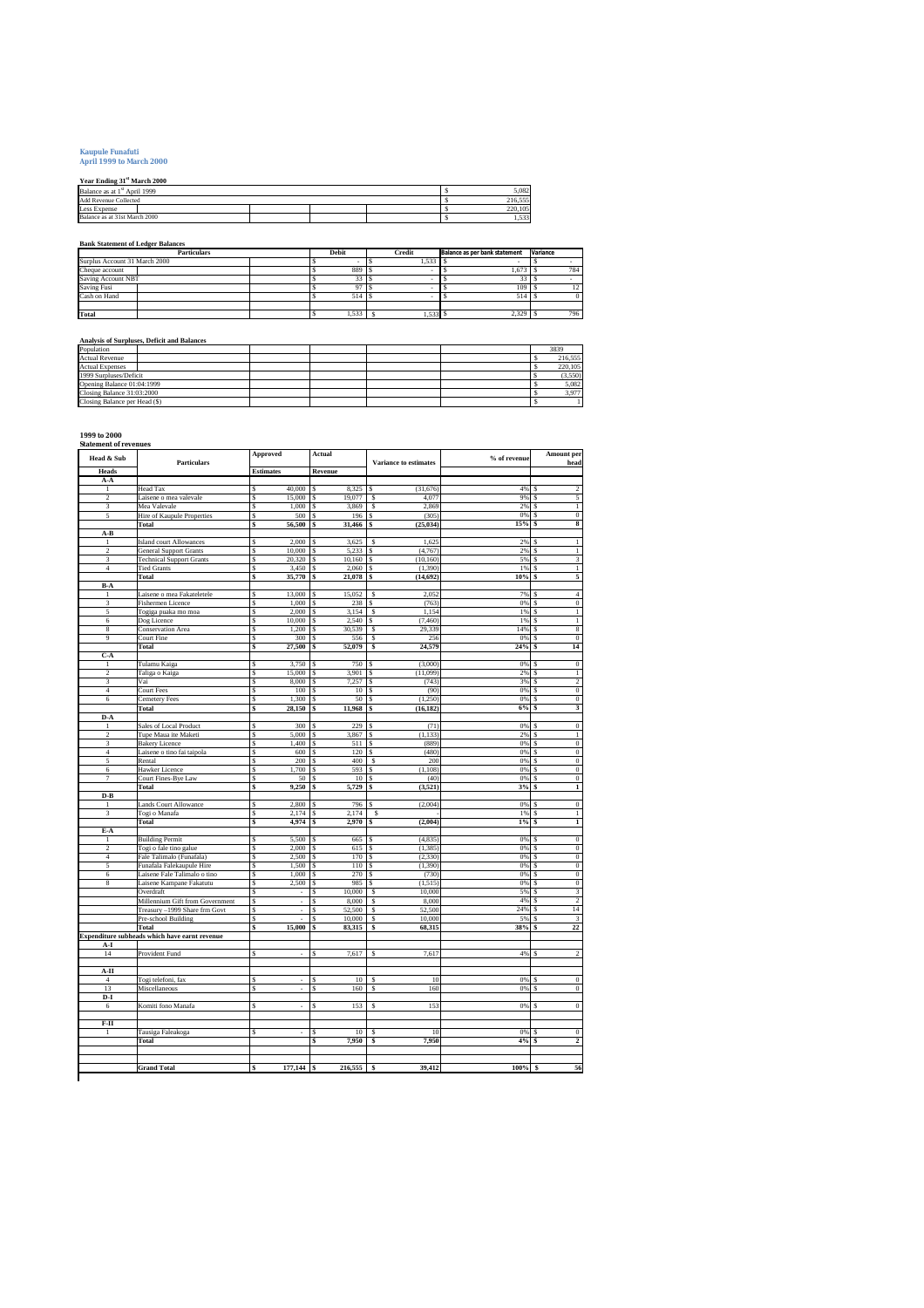| <b>Heads</b>                                     | <b>Statement of Expenditure</b><br>Particulars                     | <b>Approved</b>                         | Actual                          | <b>Variance</b>              | % of expenses | Amount per                                    |
|--------------------------------------------------|--------------------------------------------------------------------|-----------------------------------------|---------------------------------|------------------------------|---------------|-----------------------------------------------|
| A-I                                              |                                                                    | <b>Estimates</b>                        | <b>Expenditure</b>              |                              |               | head                                          |
| $\mathbf{1}$                                     | Togi ote Pule o Kaupule                                            | 5,720<br>s                              | 6,036<br>Ś                      | (316)<br>Ŝ                   | 3%            | $\,2\,$                                       |
| 6                                                | Kilaaki ate Kaupule                                                | s<br>3,250                              | 3,231<br>-S                     | Ŝ<br>19                      | 1%            | $\,1\,$<br>s                                  |
| 7<br>8                                           | Kilaaki mo tupe (Acct. Clerk)                                      | 2,751<br>s<br>s<br>2,990                | 2,629<br>-S<br>1,834<br>Ś       | 122<br>s<br>1,157<br>\$      | 1%<br>1%      | $\,1\,$<br>s<br>$\boldsymbol{0}$<br>s         |
| 9                                                | $\overline{O}$ tele #1                                             | 2,900<br>s                              | 3,116<br>Ś                      | Ŝ<br>(216)                   | 1%            | $\,$ I<br>Ś                                   |
| 10<br>$_{11}$                                    | Otele #2<br>Maintenance Labourers                                  | s<br>2,800<br>s<br>1,500                | \$<br>3,028<br>\$<br>243        | \$<br>(228)<br>1,257<br>S    | 1%<br>0%      | $\,$ I<br>\$<br>$\,0\,$<br>s                  |
| 14                                               | Provident Fund                                                     | s<br>4,267                              | \$<br>7,832                     | (3,565)<br>Ś                 | 4%            | $\,2$<br>Ś                                    |
|                                                  | <b>Total</b>                                                       | 26,178<br>s                             | 27,949<br>\$                    | (1,771)<br>\$                | 13%           | 7<br>\$                                       |
| A-II<br>$\overline{4}$                           | Togi ote Telefoni, fax                                             | 2,020<br>s                              | 150<br>Ś                        | s<br>1,870<br>s              | 0%            | $\,0\,$<br>s                                  |
| 5                                                | Electricity                                                        | s<br>5,000                              | 9,597<br>Ś                      | (4,597)<br>Ŝ                 | 4%            | $\overline{2}$<br>\$                          |
| 6<br>7                                           | Fakafiafiaga<br>Fakafiafiaga Falekaupule                           | s<br>700<br>s<br>1,200                  | 56<br>Ś<br>\$<br>984            | Ś<br>644<br>216<br>\$        | 0%<br>0%      | $\,0\,$<br>Ś<br>$\boldsymbol{0}$<br>\$        |
| 8                                                | Fakasalalauga                                                      | s<br>600                                | 853<br>\$                       | s<br>(253)                   | 0%            | $\,0\,$<br>S                                  |
| 9                                                | Mea Faigaluega Ofisa (Office Equip)                                | 4,500<br>s                              | 3,533<br>Ś                      | 967<br>Ś<br>\$               | 2%            | $\,$ $\,$<br>S<br>Ś                           |
| 10<br>11                                         | Kope Galue ote Ofisa (Office Station)<br>Togi ite oloolo Malaga    | s<br>2,000<br>s<br>3,000                | 2.377<br>Ś<br>2,154<br>Ś        | (377)<br>\$<br>846           | 1%<br>1%      | $\,1\,$<br>$\mathbf{1}$<br>s                  |
| 13                                               | Mea valevale (Miscellaneous)                                       | s<br>100                                | 2,399<br>\$                     | (2, 299)<br>s                | 1%            | $\mathbf{1}$<br>s                             |
| $^{14}$                                          | <b>Customs Duty</b><br>Total                                       | 800<br>s<br>\$<br>19,920                | $10\,$<br>s<br>22,114<br>\$     | 790<br>s<br>(2, 194)<br>\$   | 0%<br>10%     | $\overline{0}$<br>S.<br>6<br>\$               |
| A-III                                            |                                                                    |                                         |                                 |                              |               |                                               |
| $\overline{4}$                                   | Kaupule Office                                                     |                                         | 6,645<br>\$                     | (6, 645)<br>\$               | 3%            | $\overline{2}$<br>\$                          |
| B-I                                              | Total                                                              | s                                       | \$<br>6,645                     | (6, 645)<br>\$               | 3%            | $\overline{\mathbf{2}}$<br>\$                 |
| $\,$ $\,$                                        | Togi ote Pule o Kaupule                                            | 4,680<br>s                              | 4,680<br>Ś                      | Ś                            | 2%            | $\,1$                                         |
| $\overline{2}$                                   | Conservation Area Officers 2                                       | s<br>6,370 \$                           | $6,470$ \$                      | (100)                        | 3%            | S<br>$\overline{\mathbf{c}}$                  |
| 3<br>$\overline{4}$                              | Mechanic<br>Driver                                                 | s<br>3,250<br>3,120<br>s                | 3,583<br>-S<br>3,773<br>Ś       | s<br>(333)<br>s<br>(653)     | 2%<br>2%      | $\,1\,$<br>-S<br>$\,$ $\,$<br>\$              |
| 5                                                | Komiti / Funafala                                                  | s<br>960                                | Ś                               | Ś<br>960                     | 0%            | Ś                                             |
| 6                                                | Overtime<br>Total                                                  | 500<br>s<br>\$<br>18,880                | \$<br>462<br>18,967<br>\$       | \$<br>38<br>(87)<br>s        | 0%<br>9%      | $\overline{0}$<br>\$<br>5<br>\$               |
| $B-II$                                           |                                                                    |                                         |                                 |                              |               |                                               |
| $\mathbf{1}$                                     | Togi ote Penitini mo oela                                          | 1,500<br>s                              | 1,536<br>Ś                      | Ś<br>(36)                    | 1%            | $\,0\,$                                       |
| $\overline{2}$<br>3                              | Oloolo Malaga (transport)<br>Togi o mea fai galuega (tools)        | s<br>1,000<br>1,500<br>s                | 708<br>s<br>437<br>-S           | 292<br>s<br>1,063<br>s       | 0%<br>0%      | $\boldsymbol{0}$<br>s<br>$\,0\,$<br>s         |
| $\overline{4}$                                   | Road Maintenance                                                   | 3,000<br>s                              | 2,600<br>Ś                      | 400<br>Ŝ                     | 1%            | $\,$ I<br>s                                   |
| 6                                                | Mea valevale                                                       | 100<br>s<br>7,100<br>s                  | 83<br>Ś<br>5,364<br>\$          | 17<br>Ś<br>1,736<br>\$       | 0%<br>2%      | $\,0\,$<br>Ś<br>$\mathbf 1$<br>\$             |
| C-I                                              | Total                                                              |                                         |                                 |                              |               |                                               |
|                                                  | Togi ote Pule o Kaupule                                            | 4,680<br>s                              | 4,680<br>Ś                      | s                            | 2%            | $\,$ $\,$                                     |
| 3<br>$\overline{4}$                              | Komiti ote ola lelei (PHCC Allow.)<br>Tino tae Kaiga (G/Labourers) | 2,256<br>s<br>11,700 \$<br>s            | \$<br>1,750<br>11,942           | 506<br>s<br>-S<br>(242)      | 1%<br>5%      | $\,0\,$<br>s<br>\$<br>3                       |
| 5                                                | Overtime and Allowance                                             | s<br>$1,500$ \$                         | 1,764                           | s<br>(264)                   | 1%            | s<br>$\bf{0}$                                 |
|                                                  | <b>Total</b>                                                       | s<br>20,136                             | 20,136<br>\$                    | (0)<br>\$                    | $9\%$         | 5<br>S                                        |
| D-I<br>1                                         | Togi ote Pule o Kaupule                                            | 4,680<br>s                              | 4,680<br>Ś                      |                              | 2%            | $\,$ l                                        |
| $\overline{2}$                                   | Togi ote Lands Clerk                                               | 2,990<br>s                              | \$<br>3,413                     | (423)<br>\$                  | 2%            | $\,$ I<br>\$                                  |
| 3<br>$\overline{4}$                              | Togi ote tino fakatau ite maketi<br>Funafala Comittee              | 2,850<br>s<br>180<br>s                  | 779<br>\$<br>120<br>Ś           | \$<br>2,071<br>Ś<br>60       | 0%<br>0%      | $\overline{0}$<br>\$<br>$\boldsymbol{0}$<br>S |
| 6                                                | Komiti Fono Manafa                                                 | s<br>1,800                              | 1,073<br>Ś                      | 727<br>Ŝ                     | 0%            | $\,0\,$<br>S                                  |
|                                                  | Total                                                              | \$<br>12,500                            | \$<br>10,064                    | \$<br>2,436                  | 5%            | 3<br>s                                        |
| D-II<br>1                                        | Landlease Rent                                                     | 2,500<br>s                              | 3,139<br>s                      | (639)<br>s                   | 1%            | $\,$ $\,$<br>s                                |
| $\overline{4}$                                   | Tausiga ote Market                                                 | s<br>500                                | 105<br>Ś                        | Ś<br>395                     | 0%            | $\,0\,$<br>Ś                                  |
|                                                  | Total                                                              | \$<br>3,000                             | \$<br>3,244                     | \$<br>(244)                  | $1\%$         | $\mathbf 1$<br>\$                             |
| E-I<br>1                                         | Togi ote Pule Kaupule                                              | 4,680<br>s                              | 4,680<br>S                      | s                            | 2%            | $\,$ $\,$                                     |
| $\,2$                                            | Togi ote tino tausi faletalimalo                                   | s<br>800                                | 842<br>Ś                        | s<br>(42)                    | 0%            | $\,0\,$<br>S                                  |
| $\overline{4}$                                   | Komiti Fakatutu                                                    | s<br>360                                | \$<br>300                       | s<br>60<br>18<br>\$          | 0%<br>3%      | $\bf{0}$<br>s<br>$\boldsymbol{2}$<br>\$       |
| E-II                                             | Total                                                              | \$<br>5,840                             | \$<br>5,822                     |                              |               |                                               |
|                                                  | Tausiga mea ate Kaupule                                            | s<br>4,000                              | Ś<br>940                        | 3,060                        | 0%            | $\,0\,$                                       |
| F-I                                              | Total                                                              | 4,000                                   | 940                             | 3,060<br>s                   | 0%            | $\pmb{0}$<br>s                                |
|                                                  | Togi ote Pule Kaupule                                              | 4,680                                   | 4,680                           |                              | 2%            | $\,$ I                                        |
| $\,2$                                            | Tino Taipa                                                         | 2,751<br>s                              | \$<br>2,499                     | 252<br>Ś                     | 1%            | $\,$ $\,$<br>S<br>Ś                           |
| 3                                                | Tino teu kaiga<br>School Committee                                 | 2,756<br>s<br>s                         | 2,943<br>Ś<br>1,705<br>-S       | (187)<br>Ś<br>(85)<br>s      | 1%<br>1%      | $\,$ I<br>$\bf{0}$<br>s                       |
| $\overline{4}$                                   |                                                                    | 1,620                                   |                                 |                              |               |                                               |
|                                                  | Total                                                              | 11,807<br>\$                            | 11,827<br>\$                    | (20)<br>\$                   | 5%            | $\mathbf 3$<br>\$                             |
| F-II                                             |                                                                    |                                         |                                 |                              |               |                                               |
| 1                                                | Tausiga Faleakoga<br>akaleiga o Falefolik                          | 7,000<br>Ś<br>,000                      | 13,804<br>Ś<br>3,444            | Ś<br>(6, 804)<br>3,444.      | 6%            | $\overline{4}$<br>Ś                           |
| 3                                                | Fakaleiga o Mea Faigaluega                                         | s<br>3,000                              | \$<br>126                       | 2,874<br>-S                  | $0\%$         | $\boldsymbol{0}$<br>\$                        |
| 6                                                | Mea Valevale                                                       | s<br>50<br>×                            | \$<br>165<br>$8,000$ $S$<br>Ś   | \$<br>(115)                  | 0%            | \$<br>$\,0\,$                                 |
|                                                  | Share from Government<br>Petty Cash                                | s<br>s<br>$\overline{\phantom{a}}$      | 100S<br>\$                      | (8,000)<br>(100)             | 4%<br>0%      | \$<br>$\,2$<br>$\boldsymbol{0}$<br>\$         |
|                                                  | <b>Interpretive Center</b>                                         | s<br>$\overline{\phantom{a}}$           | 37,317<br>\$                    | s<br>(37, 317)               | 17%           | $10\,$<br>\$                                  |
|                                                  | Debit Interest                                                     | s                                       | \$<br>$\overline{2}$<br>23<br>Ś | s<br>(2)                     | 0%            | \$<br>$\,0\,$<br>\$                           |
|                                                  | Service charge<br>Total                                            | s<br>15,050<br>\$                       | 67,981<br>\$                    | s<br>(23)<br>(52, 931)<br>\$ | $0\%$<br>31%  | $\,0\,$<br>18<br>\$                           |
|                                                  |                                                                    |                                         |                                 |                              |               |                                               |
| $A-A1$<br>$A-B1$                                 | <b>Head Tax</b><br><b>Island Court Allowance</b>                   | Ś<br>s<br>×.                            | 30<br>Ś<br>3,147<br>Ś           | (30)<br>s<br>(3, 147)<br>s   | 0%<br>1%      | $\overline{0}$<br>Ś<br>\$<br>$\,1\,$          |
| B1                                               | Laisene mea fakateletele                                           | s<br>$\overline{\phantom{a}}$           | s<br>10 <sup>10</sup>           | s<br>(10)                    | 0%            | $\,0\,$<br>\$                                 |
| B5                                               | Togiga o puaka mo moa                                              | s<br>$\overline{\phantom{a}}$           | 2,584<br>\$                     | (2, 584)<br>s                | 1%            | \$<br>$\,$ I                                  |
| <b>Revenue Heads</b><br><b>B6</b><br>$_{\rm B8}$ | Dog licences<br>Conservation area                                  | s<br>S                                  | 240<br>Ś<br>250<br>\$           | s<br>(240)<br>\$<br>(250)    | 0%<br>0%      | $\overline{0}$<br>\$<br>\$<br>$\,0\,$         |
| C <sub>3</sub>                                   | Vai                                                                | s                                       | 190<br>Ś                        | \$<br>(190)                  | 0%            | $\,0\,$<br>\$                                 |
|                                                  | <b>Lands Court allowance</b>                                       | s<br>ä,                                 | \$<br>146                       | (146)<br>s                   | $0\%$         | \$<br>$\,0\,$                                 |
| El                                               | <b>Building Permit</b><br>Pre-school Building                      | S<br>$\overline{\phantom{a}}$<br>s<br>L | \$<br>10<br>\$<br>10,000        | \$<br>(10)<br>\$<br>(10,000) | 0%<br>5%      | \$<br>$\,0\,$<br>\$<br>3                      |
|                                                  | Total                                                              | \$<br>$\blacksquare$                    | \$<br>$16,607$ \$               | (16, 607)                    | $8\%$         | \$<br>$\boldsymbol{4}$                        |
|                                                  |                                                                    |                                         |                                 |                              |               |                                               |
|                                                  | Advances<br>Shortage                                               | s<br>$\frac{1}{2}$<br>S                 | 799<br>\$<br>1,645<br>Ś         | (799)<br>s<br>\$<br>(1,645)  | $0\%$<br>1%   | $\boldsymbol{0}$<br>s<br>\$<br>$\,0\,$        |

| <b>Advances &amp; Shortage given</b>       | Amount   | Year |
|--------------------------------------------|----------|------|
| Advance A/C (Loise - \$496.57 April '97 \$ | 661.07   | 1997 |
| Pene Enoka - Advance Account (31/12/9 \$   | 20.00    | 1998 |
| Pikona Satupa - Advance Account (29/0 S    | 8.40     | 1999 |
| Pikona Satupa - Advance Account (30/0 S    | 64.00    | 1999 |
| Pikona Satupa - Advance Account (30/0 S    | 45.50    | 1999 |
| Shortage B/F                               | 1.644.65 | 1998 |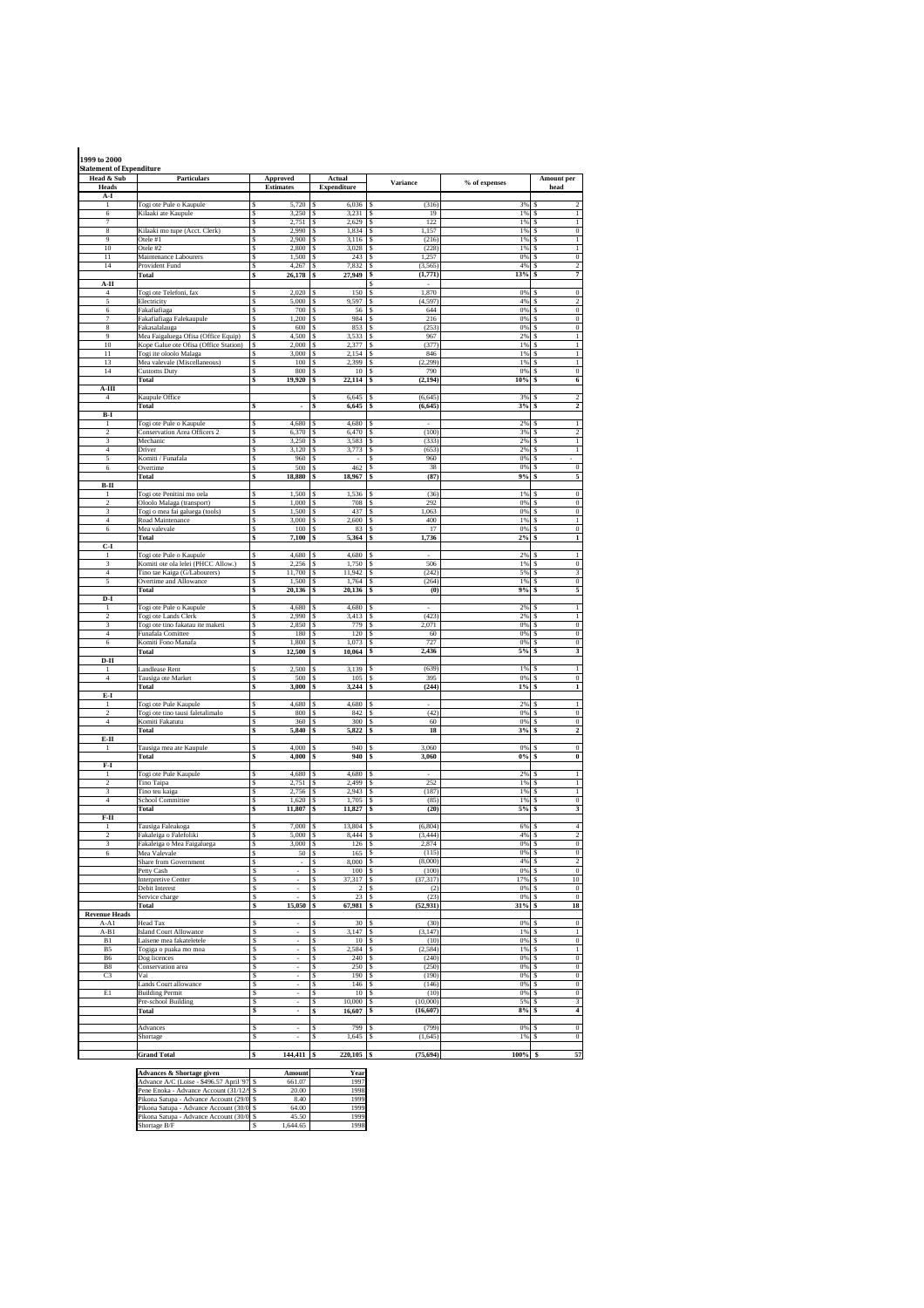To the members of Tuvalu's Parliament and the Ulu Aliki of Funafuti,

## **Report on the Financial Statements**

We have audited the accompanying financial statements of the Funafuti Kaupule, which comprise Statement of Revenue, Statement of Expenditure and Analysis of Surpluses and Deficit for the year ended 31 March 2001 and the Bank Statement of Ledger Balances as at 31 March 2001.

## *Management's Responsibility for the Financial Statements*

Management is responsible for the preparation of these financial statements in accordance with section 71 of the Falekaupule Act and accompanying financial instructions, and for such internal control as management determines is necessary to enable the preparation of financial statements that are free from material misstatement, whether due to fraud or error.

## *Auditor's Responsibility*

Our responsibility is to express an opinion on these financial statements based on our audit. This responsibility arises from section 74 of the Falekaupule Act.

We conducted our audit in accordance with the International Organisation of Supreme Audit Institution's (INTOSAI) Auditing Standards, which incorporate the International Auditing Standards. These standards require that we comply with ethical requirements and, plan and perform the audit to obtain reasonable assurance about whether the financial statements are free from material misstatement.

An audit involves performing procedures to obtain audit evidence about the amounts and disclosures in the financial statements. The procedures selected depend on the auditor's judgment, including the assessment of the risks of material misstatement of the financial statements, whether due to fraud or error. In making those risk assessments, the auditor considers internal control relevant to the entity's preparation and fair presentation of the financial statements in order to design audit procedures that are appropriate in the circumstances, but not for the purpose of expressing an opinion on the effectiveness of the entity's internal control. An audit also includes evaluating the appropriateness of accounting policies used and the reasonableness of accounting estimates made by management, as well as evaluating the overall presentation of the financial statements. We did not examine every transaction, nor do we guarantee complete accuracy of the financial statements.

We believe that the audit evidence we have obtained is sufficient and appropriate to provide a basis for our audit opinion.

### *Opinion*

In our opinion, the financial statements of Funafuti Kaupule for the year ended 31 March 2001 are prepared, in all material respects, in accordance with the Falekaupule Act.

### *Independence*

When carrying out the audit we followed the independence requirements of the Office of the Auditor General, which incorporate the independence requirements of the International Standards of Auditing and the International Organisation of Supreme Audit Institutions.

Eli Lopati Acting Auditor General of Tuvalu 27 January 2014 Vaiaku, Funafuti, Tuvalu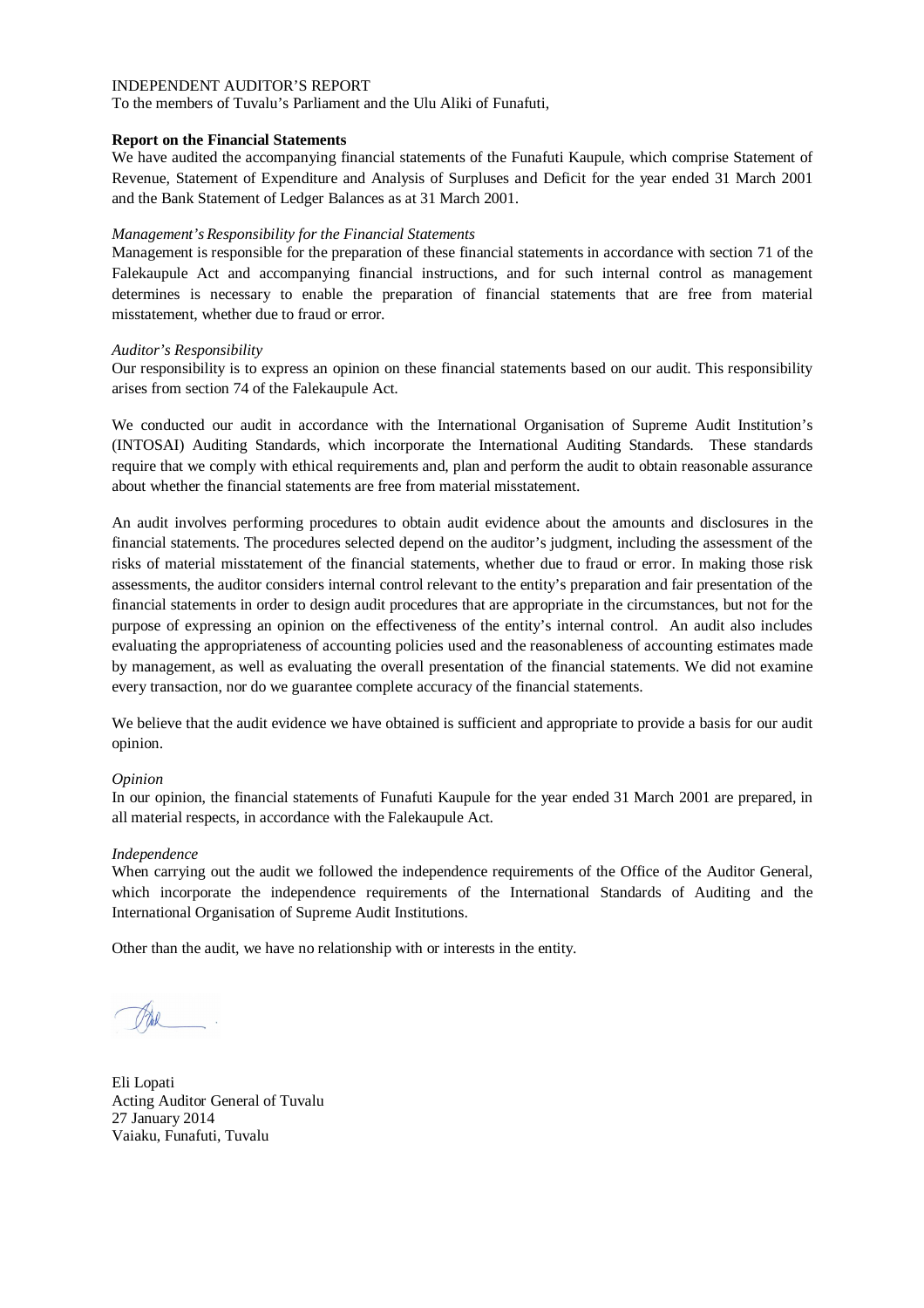## **Kaupule Funafuti April 2000 to March 2001**

## **Year Ending 31st March 2001**

| rear Enging 31st March 2001   |  |  |         |  |  |  |  |  |
|-------------------------------|--|--|---------|--|--|--|--|--|
| Balance as at 1st April 2000  |  |  | . 533   |  |  |  |  |  |
| <b>Add Revenue Collected</b>  |  |  | 233.250 |  |  |  |  |  |
| Less Expenditure Incurred     |  |  | 248.775 |  |  |  |  |  |
| Balance as at 31st March 2001 |  |  | 13.992) |  |  |  |  |  |

## **Bank Statement of Ledger Balances**

| <b>Particulars</b>            | <b>Debit</b> | <b>Credit</b> | Balance as per bank statement | <b>Variance</b> |
|-------------------------------|--------------|---------------|-------------------------------|-----------------|
| Surplus Account 31 March 2001 |              | $(13,992)$ .  |                               |                 |
| <b>Fusi Account</b>           | 124          |               | 144                           | 20              |
| <b>Bank Account</b>           | 82           |               | 180                           | 98              |
| Cheque Account                | (14,510)     |               | (14.102)                      | 408             |
| Cash on Hand                  | 312          |               | 312                           | (0)             |
| Total                         | (13.992)     | (13.992)      | (13, 466)                     | 526             |

## **Analysis of Surpluses, Deficit and Balances**

| Population                    |  | 3839     |
|-------------------------------|--|----------|
| <b>Actual Revenue</b>         |  | 233,250  |
| <b>Actual Expenses</b>        |  | 248,775  |
| Surpluses/Deficit             |  | (15.525) |
| Opening Balance 01:04:2000    |  | 1.533    |
| Closing Balance 31:03:2001    |  | (13.992) |
| Closing Balance per Head (\$) |  | (4)      |

## **2000 to 2001 Statement of revenues**

| Head & Sub   | <b>Particulars</b>                            | Approved          | Actual                         | <b>Variance to estimates</b>   | % of revenue | Amount per head |
|--------------|-----------------------------------------------|-------------------|--------------------------------|--------------------------------|--------------|-----------------|
| <b>Heads</b> |                                               | <b>Estimates</b>  | Revenue                        |                                |              |                 |
| A            |                                               |                   |                                |                                |              |                 |
| $A-1-01$     | <b>Head Tax</b>                               | 25,000<br>S       | $15.562$ \$<br>l \$            | (9.438)                        | 7%           | s               |
| $C-3-01$     | <b>Trust Fund</b>                             | 62.500<br>S       | ΤS<br>$62,500$ \$              |                                | 27%          | \$.<br>16       |
| $D-4-01$     | <b>Business Licences</b>                      | 30,000<br>S       | Γ\$<br>18,808 \$               | (11, 192)                      | 8%           | \$.             |
| $E-5-01$     | <b>Vehicle Licences</b>                       | Ś<br>15,000       | l \$<br>17,682 S               | 2.682                          | 8%           | \$.             |
| $F-6-01$     | <b>Animal Licences</b>                        | Ś<br>1.500        | $\mathbf{s}$<br>$2.216$ S      | 716                            | 1%           | s               |
| $G-7-01$     | Garbage Licences                              | 10,000<br>S       | -S<br>4,660 \$                 | (5,340)                        | 2%           | s               |
| $H-8-01$     | <b>Entertainment Fees</b>                     | 2,000<br>Ŝ        | 1.900 <sup>S</sup><br>∣\$      | (101)                          | 1%           | s               |
| $I-9-01$     | <b>Court Fines</b>                            | 5.000<br>S        | 2,418 <sup>S</sup><br>l \$     | (2,583)                        | 1%           | \$.             |
| $J-10-01$    | <b>Foreshore Licences</b>                     | 20,000<br>S       | 11,180 \$<br>l \$              | (8,820)                        | 5%           | s               |
| $K-11-01$    | <b>Other Micellaneous</b>                     | S<br>25,000       | 17,216 \$<br>l \$              | (7, 784)                       | 7%           | s               |
|              | <b>Conservation Area</b>                      | Ś                 | 1,595<br>\$.                   | 1,595<br>- S                   | 1%           | \$.             |
|              | <b>IDRF</b>                                   | Ś                 | 5.000<br>\$.                   | $\mathbf{s}$<br>5,000          | 2%           | \$.             |
| $M-13-01$    | <b>Island Court Allowance</b>                 | 2,000<br>Ś        | $3.016$ S<br>$\mathcal{S}$     | 1.016                          | 1%           | \$.             |
| $N-14-01$    | <b>General Support Grants</b>                 | 10,000<br>S       | $\mathbf{s}$<br>10,000         | -S                             | 4%           | \$.             |
| $O-15-01$    | <b>Technical Support Grants</b>               | 20.320<br>Ś       | $\mathbf{s}$<br>21.510S        | 1.190                          | 9%           | \$.             |
| $P-16-01$    | <b>Tied Grants</b>                            | 3,450<br>Ś        | -S<br>4,312 S                  | 862                            | 2%           | \$.             |
| $Q-17-01$    | <b>Land Lease Subsidy</b>                     | 4,319<br>Ś        | 2.505 <sup>S</sup><br><b>S</b> | (1, 814)                       | 1%           | \$.             |
|              | <b>Lands Court Allowance</b>                  | S                 | 941 S<br>S                     | 941                            | 0%           | \$.             |
|              | Total                                         | 236,089<br>Ś      | 203,021 \$<br><b>S</b>         | (33,068)                       | 87%          | 53<br>\$        |
|              | Expenditure subheads which have earnt revenue |                   |                                |                                |              |                 |
| $\mathbf{B}$ |                                               |                   |                                |                                |              |                 |
| 1111         | Salaries Kaupule Staffs                       | 153,686<br>S      | 2,828 \$<br>l \$               | (150, 858)                     | 1%           | s.              |
| 1112         | TPF (10% PF)                                  | 11.055<br>S       | $10.734$ S<br>-S               | (321)                          | 5%           | \$.             |
| 1113         | Taxation                                      | Ś                 | s<br>6,466                     | -S<br>6,466                    | 3%           | s               |
| 1114         | Kaupule Entertainment                         | 1.000<br>S        | -S                             | (995)<br>\$.                   | 0%           | \$.             |
|              | Falekaupule Entertainment                     | 2,000             | 640 S<br>$\mathcal{S}$         | (1,360)                        | 0%           | \$.             |
| $\mathbf C$  | <b>Rent Subsidy</b>                           | 4,800             | 650<br>\$.                     | $\hat{\mathbf{x}}$<br>(4, 150) | 0%           | \$.             |
| 1111         | Post & Telecom                                | 3,600<br>Š        | 27<br><b>S</b>                 | Ś<br>(3,573)                   | 0%           | \$.             |
| 1112         | <b>Interpretive Centre</b>                    |                   | 5.000<br>\$.                   | 5,000<br>-S                    | 2%           | \$.             |
| 1113         | Tu-8 day                                      | S                 | 2.000<br>\$.                   | 2,000<br>-S                    | 1%           | \$.             |
| 1114         | Imprest                                       | S                 | <b>S</b><br>200                | -S<br>200                      | 0%           | \$.             |
|              | Total                                         | Ś<br>176,141      | 28,550 \$<br>-S                | (147, 591)                     | 12%          | \$.             |
|              | Surplus found during this period              | S                 | 1.680S<br>\$.                  | 1.680                          | 1%           | \$.             |
|              | Total                                         | Ś<br>٠            | \$<br>1,680S                   | 1.680                          | 1%           | \$              |
|              |                                               |                   |                                |                                |              |                 |
|              | <b>Grand Total</b>                            | $412.230$ \$<br>Ŝ | 233,250 \$                     | (178.980)                      | $100\%$ \$   | 61              |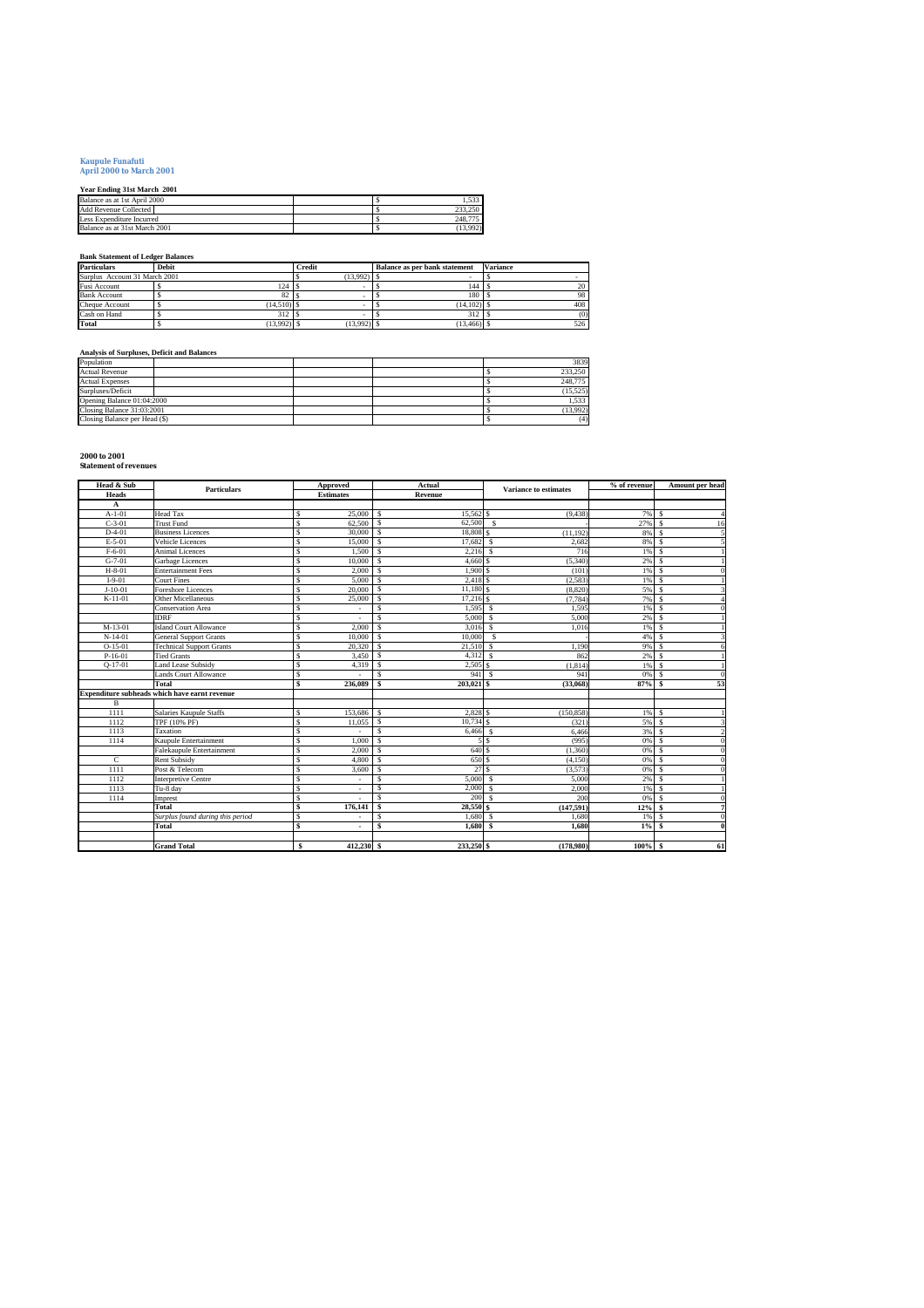## **2000 to 2001 Statement of Expenditure**

| Head & Sub   | <b>Particulars</b>                                | Approved                | Actual                 |                 | Variance<br>% of expenses |                       |
|--------------|---------------------------------------------------|-------------------------|------------------------|-----------------|---------------------------|-----------------------|
| <b>Heads</b> |                                                   | <b>Estimates</b>        | <b>Expenditure</b>     |                 |                           | Amount per head       |
|              |                                                   |                         |                        |                 |                           |                       |
|              | Salaries Kaupule Staffs                           | 153,686<br>S            | 107,251<br>\$          | 46.435<br>s     | 43%                       | 28<br>\$              |
|              | TPF (10% PF)                                      | 11.055<br>\$.           | \$<br>18.414           | (7, 359)        | 7%                        | \$.<br>$\overline{5}$ |
|              | Taxation                                          | \$.<br>×,               | 3.929 S<br>\$          | (3,929)         | 2%                        | \$.<br>-1             |
|              | Ovetime & Allowance                               | 3.000<br>S              | \$<br>4.448            | (1, 448)        | 2%                        | \$.<br>$\mathbf{1}$   |
|              | Electricity                                       | 15,000<br>S             | \$<br>9,571            | 5,429<br>S      | 4%                        | \$<br>$\mathfrak{D}$  |
|              | Kaupule Entertainment                             | 1,000<br>S              | \$<br>492              | Ś<br>508        | 0%                        | s<br>$\Omega$         |
|              | Falekaupule Entertainment                         | 2.000<br>S              | \$<br>1.112            | 888<br>S        | 0%                        | s<br>$\Omega$         |
|              | Printing & Stationery                             | 4.800                   | 6.457<br>s             | (1.657)<br>s    | 3%                        | s                     |
|              | Repair & Maintenance                              | 10,000                  | s<br>5.283             | 4.717<br>S      | 2%                        | s<br>$\overline{1}$   |
|              | <b>Rent Subsidy</b>                               | 4.800<br>\$.            | <b>S</b><br>3,300      | 1,500<br>S      | 1%                        | $\mathbf{\hat{S}}$    |
|              | Fuel & Oil                                        | 2.000<br>S              | <sup>\$</sup><br>2.038 | (38)            | 1%                        | \$<br>$\overline{1}$  |
|              | Transport                                         | 1,100<br>\$.            | \$<br>1,718            | (618)<br>\$.    | 1%                        | s<br>$\theta$         |
|              | House Allowance                                   | 8,044<br>S              | 7,408<br>s             | 636<br>s        | 3%                        | \$<br>$\mathfrak{D}$  |
|              | <b>Bank Charges</b>                               | 500<br>S                | 253<br>\$              | 247<br>S        | 0%                        | \$<br>$\mathbf{0}$    |
|              | Advertising                                       | 2.400<br>S              | \$<br>428              | 1.972<br>S      | 0%                        | s<br>$\theta$         |
|              | Office Expense                                    | 1.000<br>S              | s<br>1.280             | (280)           | 1%                        | \$<br>$\theta$        |
|              | Committee Allowance                               | 10,000                  | s<br>4.925             | 5.075<br>S      | 2%                        | \$<br>1               |
|              | <b>Customs Duties</b>                             | \$.<br>1.000            | \$<br>958              | s<br>42         | 0%                        | \$<br>$\Omega$        |
|              | Post & Telecom                                    | S<br>3,600              | \$<br>1,779            | 1,821<br>s      | 1%                        | s<br>$\theta$         |
|              | <b>Land Lease</b>                                 | 4,595                   | \$<br>4,595            | S<br>$\Omega$   | 2%                        | \$                    |
|              | Pre-School                                        | ٠                       | S<br>387               | (387)           | 0%                        | \$.                   |
|              | <b>Interpretive Centre</b>                        | ٠                       | s<br>10.818            | (10.818)        | 4%                        | s                     |
|              | Capital Expenditure                               | $\hat{\mathbf{s}}$<br>٠ | Ŝ<br>20,695            | (20.695)<br>\$. | 8%                        | Ŝ<br>5                |
|              | <b>Materials Supplies</b>                         | S                       | s<br>358               | (358)           | 0%                        | \$<br>$\theta$        |
|              | <b>Office Renovation</b>                          | S<br>×,                 | Ŝ<br>2.958             | (2,958)<br>S    | 1%                        | \$                    |
|              | VSO Allowance                                     | S<br>٠                  | s<br>3.543             | (3,543)         | 1%                        | s<br>$\overline{1}$   |
|              | <b>MGB</b> Repayment                              | S<br>×,                 | \$<br>5,000            | (5,000)         | 2%                        | s                     |
|              | Lotokava Falekaupule                              | \$.<br>×.               | s<br>4.063             | (4,063)         | 2%                        | \$.<br>$\overline{1}$ |
|              | Development Project                               | \$.<br>٠                | <sup>\$</sup><br>7.522 | (7.522)         | 3%                        | \$.<br>$\mathcal{D}$  |
|              | Tu-8 Day                                          | s<br>×.                 | \$<br>2.000            | (2.000)         | 1%                        | s<br>1                |
|              | Travelling                                        | S<br>i.                 | 300<br>\$              | (300)           | 0%                        | \$<br>$\mathbf{0}$    |
|              | Imprest                                           | ä,                      | s                      | s               | 0%                        | S                     |
|              | Total                                             | 239,580                 | \$<br>243,283 \$       | (3,703)         | 98%                       | 63<br>\$              |
|              | Revenue sub heads which have incurred expense     |                         |                        |                 |                           |                       |
| $A-1-01$     | <b>Head Tax</b>                                   | 25,000<br>S             | \$<br>40               | 24,960<br>S     | 0%                        | $\overline{0}$<br>\$  |
| $E-5-01$     | Vehicle Licences                                  | S<br>15,000             | 70<br>\$               | S<br>14.930     | 0%                        | \$<br>$\theta$        |
| $F-6-01$     | <b>Animal Licences</b>                            | 1.500<br>S              | s<br>360               | S<br>1.140      | 0%                        | Ŝ<br>$\overline{0}$   |
| $G-7-01$     | Garbage Licences                                  | 10,000<br>\$.           | 30<br>S                | 9,970<br>S      | 0%                        | s<br>$\theta$         |
| $J-10-01$    | <b>Foreshore Licences</b>                         | 20,000                  | 50<br>S                | 19.950<br>S     | 0%                        | S.<br>$\theta$        |
| $K-11-01$    | Other Micellaneous                                | 25,000<br>s             | 253<br>s               | 67,247<br>S     | 0%                        | S<br>$\mathbf{0}$     |
| M-13-01      | <b>Island Court Allowance</b>                     | S<br>2.000              | 3,888<br>\$            | (1,888)         | 2%                        | \$.<br>$\overline{1}$ |
|              | Lands court allowance                             | \$.                     | <sup>\$</sup><br>802   | (802)           | 0%                        | \$.<br>$\Omega$       |
|              | Total                                             | 98.500<br>Ŝ             | 5.493<br>\$.           | 135,507         | 2%                        | \$<br>$\mathbf{1}$    |
|              |                                                   |                         |                        |                 |                           |                       |
|              | <b>Total Grand</b>                                | 338,080<br>s            | 248,775<br>Ŝ           | 131.805<br>l S  | 100%                      | 65<br>s               |
|              |                                                   |                         |                        |                 |                           |                       |
|              | Advances, Surpluses & Shortages given             | Amount                  | Year                   |                 |                           |                       |
|              | Advance A/C (Loise - \$496.57 April '97, Iapes \$ | 661                     | 1997                   |                 |                           |                       |

| Advances, Surpluses & Shortages given             | Amount | 'r ear |
|---------------------------------------------------|--------|--------|
| Advance A/C (Loise - \$496.57 April '97, Iapes \$ | 661    | 1997   |
| Pene Enoka - Advance Account (31/12/98)           | 20     | 1998   |
| Pikona Satupa - Advance Account (29/02/99) \$     |        | 1999   |
| Pikona Satupa - Advance Account (30/04/99) S      | 64     | 1999   |
| Pikona Satupa - Advance Account (30/06/99) \$     | 46     | 1999   |
| Accumulated cash shortage                         | 1.645  | 1998   |
| Surplus found during this period                  | 1,680  | 2000   |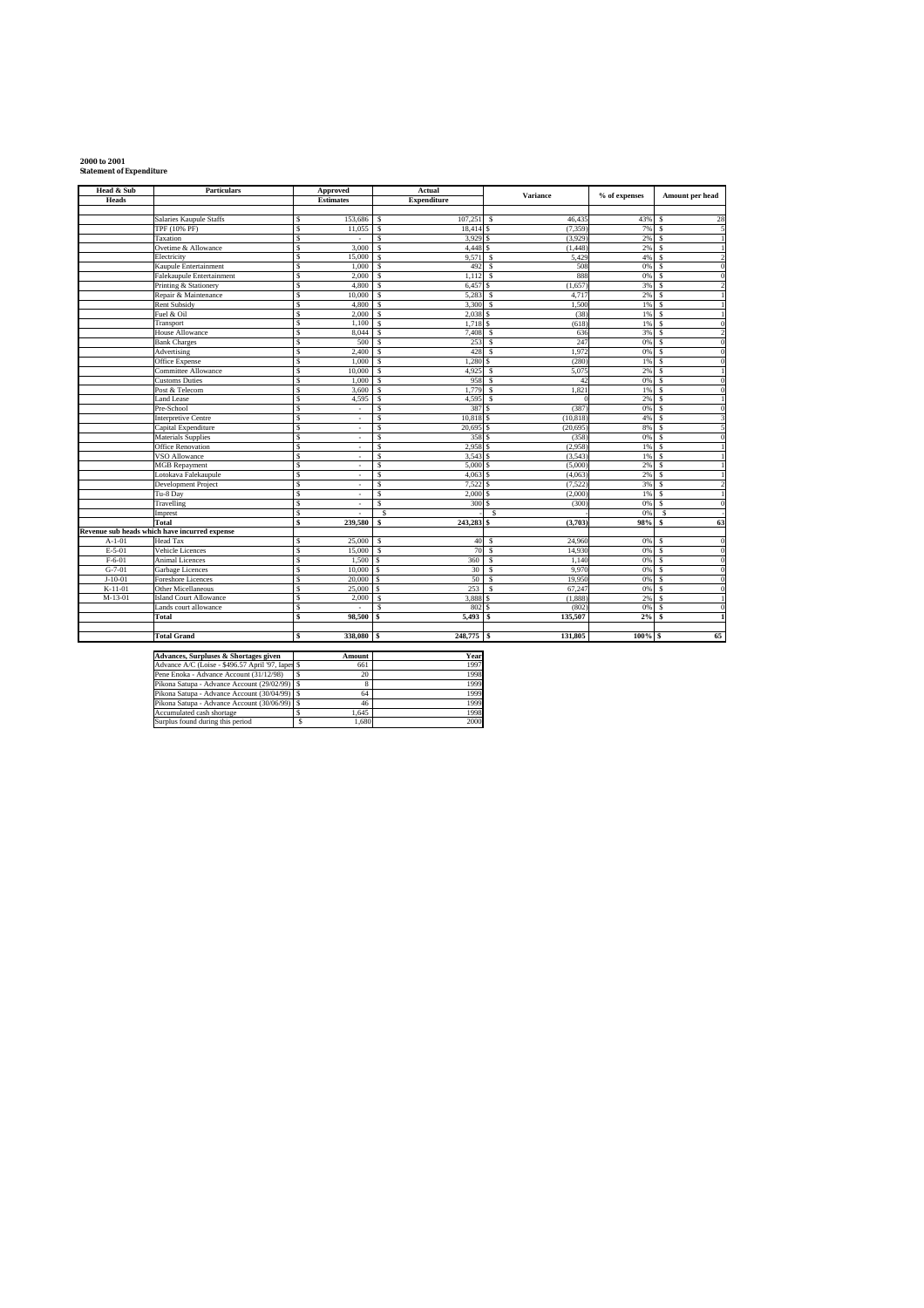To the members of Tuvalu's Parliament and the Ulu Aliki of Funafuti,

#### **Report on the Financial Statements**

We have audited the accompanying financial statements of the Funafuti Kaupule, which comprise Statement of Revenue, Statement of Expenditure and Analysis of Surpluses and Deficit for the year ended 31 March 2002 and the Bank Statement of Ledger Balances as at 31 March 2002.

#### *Management's Responsibility for the Financial Statements*

Management is responsible for the preparation of these financial statements in accordance with section 71 of the Falekaupule Act and accompanying financial instructions, and for such internal control as management determines is necessary to enable the preparation of financial statements that are free from material misstatement, whether due to fraud or error.

#### *Auditor's Responsibility*

Our responsibility is to express an opinion on these financial statements based on our audit. This responsibility arises from section 74 of the Falekaupule Act.

We conducted our audit in accordance with the International Organisation of Supreme Audit Institution's (INTOSAI) Auditing Standards, which incorporate the International Auditing Standards. These standards require that we comply with ethical requirements and, plan and perform the audit to obtain reasonable assurance about whether the financial statements are free from material misstatement. An audit involves performing procedures to obtain audit evidence about the amounts and disclosures in the financial statements.

The procedures selected depend on the auditor's judgment, including the assessment of the risks of material misstatement of the financial statements, whether due to fraud or error. In making those risk assessments, the auditor considers internal control relevant to the entity's preparation and fair presentation of the financial statements in order to design audit procedures that are appropriate in the circumstances, but not for the purpose of expressing an opinion on the effectiveness of the entity's internal control. An audit also includes evaluating the appropriateness of accounting policies used and the reasonableness of accounting estimates made by management, as well as evaluating the overall presentation of the financial statements. We did not examine every transaction, nor do we guarantee complete accuracy of the financial statements.

We believe that the audit evidence we have obtained is sufficient and appropriate to provide a basis for our qualified audit opinion.

#### *Basis for Qualified Opinion*

The Funafuti Kaupule closing cash balances in the financial statements were not able to be reconciled to the bank statement balances. The cash on hand balance reported in the financial statements compared to the bank account balance was understated by \$5,228. This variance occurred due to all bank accounts and all their transactions not being included in the financial statements. We were unable to obtain sufficient appropriate audit evidence surrounding the completeness of the Statement of Revenue and the Statement of Expenditure, as well as the Analysis of Surpluses, Deficit and Balances. This is a material effect on the financial statements.

#### *Qualified Opinion*

In our opinion, except for the possible effects of the matter described in the Basis for Qualified Opinion paragraph, the financial statements of Funafuti Kaupule for the year ended 31 March 2002 are prepared, in all material respects, in accordance with the Falekaupule Act.

#### *Independence*

When carrying out the audit we followed the independence requirements of the Office of the Auditor General, which incorporate the independence requirements of the International Standards of Auditing and the International Organisation of Supreme Audit Institutions.

Eli Lopati Acting Auditor General of Tuvalu 27 January 2014 Vaiaku, Funafuti, Tuvalu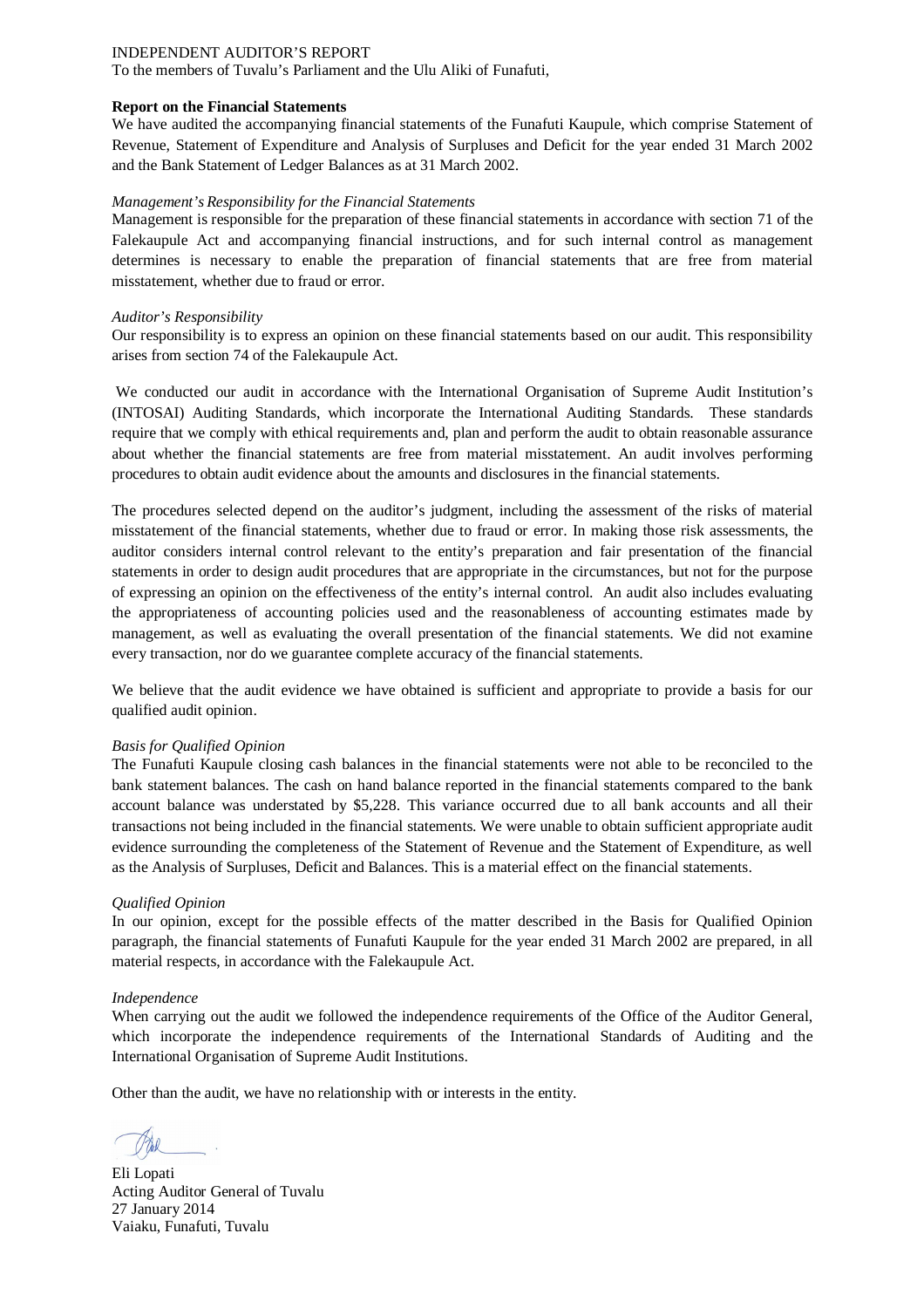# **Kaupule Funafuti April 2001 to 2002**

## **Year Ending 31st March 2002**

| rear Enging 51 March 2002                |  |  |         |
|------------------------------------------|--|--|---------|
| Balance as at 1 <sup>st</sup> April 2001 |  |  | 13.992  |
| <b>Add Revenue Collected</b>             |  |  | 320.571 |
| Less Expenditure Incurred                |  |  | 205,946 |
| Balance as at 31st March 2002            |  |  | 100.633 |

#### **Bank Statement of Ledger Balances**

| <b>Particulars</b>            | Debit |                  | <b>Credit</b> |              | <b>Balance as per bank statement</b> | <b>Variance</b> |       |
|-------------------------------|-------|------------------|---------------|--------------|--------------------------------------|-----------------|-------|
| Surplus Account 31 March 2002 |       |                  |               | 100.633      |                                      |                 |       |
| Cheque account                |       | 483 :            |               |              | 154                                  |                 | (329) |
| Saving Account NBT            |       | 180 \$           |               |              | 5.737                                |                 | 5.557 |
| <b>Saving Fusi</b>            |       | 190 <sup>°</sup> |               |              | 190                                  |                 |       |
| FTF Acc                       |       | 99.495 \$        |               |              | 99,495                               |                 |       |
| Cash on Hand                  |       | $285$ :          |               |              | 285                                  |                 |       |
| <b>Total</b>                  |       | 100.633          |               | $100.633$ \$ | 105.861                              |                 | 5.228 |

#### **Analysis of Surpluses, Deficit and Balances**

| Population                    | 3839     |
|-------------------------------|----------|
| <b>Actual Revenue</b>         | 320,571  |
| <b>Actual Expenses</b>        | 205,946  |
| 1999 Surpluses/Deficit        | 114,625  |
| Opening Balance 01:04:2001    | (13,992) |
| Closing Balance 31:03:2002    | 100.633  |
| Closing Balance per Head (\$) | 26       |

# **2001 to 2002 Statement of revenues**

| Head & Sub       | Particulars                                   |                         | Approved                 |                         | Actual       |                    | <b>Variance to estimates</b> | % of revenue |               | <b>Amount per</b><br>head |
|------------------|-----------------------------------------------|-------------------------|--------------------------|-------------------------|--------------|--------------------|------------------------------|--------------|---------------|---------------------------|
| <b>Heads</b>     |                                               |                         | <b>Estimates</b>         |                         | Revenue      |                    |                              |              |               |                           |
| A101             | <b>Head Tax</b>                               | \$                      | 31,875                   | <sup>\$</sup>           | 14.940       | <sup>\$</sup>      | (16,935)                     | 5%           | <sup>\$</sup> |                           |
| <b>B201</b>      | <b>Agriculture Sector</b>                     | \$                      | 1,315                    | \$                      | 150          | <sup>\$</sup>      | (1, 165)                     | 0%           | \$            | $\theta$                  |
| <b>B202</b>      | <b>Fisheries Sector</b>                       | \$                      | 1,450                    | \$                      | 892          | <sup>\$</sup>      | (558)                        | 0%           | \$            | $\theta$                  |
| <b>B203</b>      | <b>Tourism Sector</b>                         | \$                      | 1,170                    | \$                      | 615          | \$                 | (555)                        | 0%           | \$            | $\epsilon$                |
| <b>B204</b>      | <b>Trading Sector</b>                         | \$                      | 4,400                    | \$                      | 5,190        | S                  | 790                          | 2%           | \$            |                           |
| <b>B205</b>      | <b>Transport Sector</b>                       | \$                      | 3,000                    | $\mathcal{S}$           | 3,075        | \$                 | 75                           | 1%           | $\mathsf{\$}$ |                           |
| <b>B206</b>      | Manufacturing Sector                          | \$                      | 1,214                    | $\mathcal{S}$           | 1,352        | S                  | 138                          | 0%           | \$            | $\theta$                  |
| <b>B207</b>      | <b>Industry Sector</b>                        | \$                      | 2,375                    | $\mathcal{S}$           | 2,510        | Ŝ                  | 135                          | 1%           | $\mathsf{\$}$ |                           |
| <b>B208</b>      | Cottage Industry                              | \$                      | 3,822                    | \$                      | 2,145        | <sup>\$</sup>      | (1,677)                      | 1%           | \$            |                           |
| <b>B209</b>      | <b>Entertainment Sector</b>                   | $\overline{\mathbb{S}}$ | 5,000                    | \$                      | 3,523        | \$                 | (1, 478)                     | 1%           | \$            |                           |
| <b>B210</b>      | Service Sector                                | \$                      | 2,940                    | $\mathcal{S}$           | 660          | <sup>\$</sup>      | (2,280)                      | 0%           | \$            | $\theta$                  |
| <b>B211</b>      | <b>Finance Service Sector</b>                 | \$                      | 4,100                    | $\overline{\mathbf{s}}$ | 2,193        | <sup>\$</sup>      | (1,908)                      | 1%           | $\mathsf{\$}$ |                           |
| C301             | Vehicle License                               | \$                      | 9,375                    | \$                      | 14,788       | S                  | 5,413                        | 5%           | \$            | $\Delta$                  |
| C302             | Driving License                               | $\hat{\mathbf{S}}$      | 21,000                   | $\mathbf{\hat{S}}$      | 6,259        | <sup>\$</sup>      | (14, 741)                    | 2%           | $\mathsf{\$}$ | 2                         |
| D <sub>401</sub> | <b>Animal License</b>                         | \$                      | 2,500                    | \$                      | 2,425        | \$                 | (75)                         | 1%           | \$            |                           |
| E501             | Garbage Disposal Fee                          | $\overline{\mathbb{S}}$ | 17,280                   | $\mathcal{S}$           | 3,425        | $\mathcal{S}$      | (13, 855)                    | 1%           | S             |                           |
| F601             | Foreshore License                             | \$                      | 4,000                    | $\mathcal{S}$           | 17,242       | S                  | 13,242                       | 5%           | \$            | $\overline{A}$            |
| G701             | <b>Cemetery Fees</b>                          | \$                      | 250                      | $\mathbf{s}$            | 395          | S                  | 145                          | 0%           | $\mathbf S$   | $\overline{0}$            |
| H801             | <b>Building Permit</b>                        | \$                      | 1,695                    | $\mathcal{S}$           | 1,955        | S                  | 260                          | 1%           | \$            | $\overline{1}$            |
| <b>I901</b>      | Funafala Guest House                          | \$                      | 1,500                    | <sup>\$</sup>           | 480          | \$                 | (1,021)                      | 0%           | \$            | $\theta$                  |
| J1001            | Market Income                                 | \$                      | 2,560                    | \$                      | 8.845        | \$                 | 6,285                        | 3%           | $\mathsf{\$}$ | 2                         |
| K1101            | <b>Water Sales</b>                            | \$                      | 8,060                    | $\mathsf{\$}$           | 11,896       | S                  | 3,836                        | 4%           | \$            | 3                         |
| L1201            | <b>Court Fines</b>                            | $\hat{\mathbf{S}}$      | 1,900                    | <sup>\$</sup>           | 1,959        | $\hat{\mathbf{S}}$ | 59                           | 1%           | $\mathsf{\$}$ |                           |
| M1301            | Miscellaneous                                 | \$                      | 2,438                    | \$                      | 3,896        | S                  | 1,458                        | 1%           | \$            |                           |
| <b>Gov Grant</b> | <b>Lands Court Allowance</b>                  | Ŝ                       |                          | \$                      | 259          | \$                 | 259                          | 0%           | \$            | $\theta$                  |
|                  | <b>Conservation Area</b>                      | Ś                       |                          | \$                      | 2,735        | S                  | 2,735                        | 1%           | \$            |                           |
|                  | <b>Island Court Allowances</b>                | \$                      | 2,000                    | $\mathsf{\$}$           | 3,600        | S                  | 1,600                        | 1%           | \$            |                           |
|                  | Land Rent (Tied Grant)                        | S                       | 6,086                    | $\mathsf{\$}$           | 6,086        | S                  | (0)                          | 2%           | S             | $\overline{2}$            |
|                  | <b>Block Grants</b>                           | \$                      | 32,730                   | $\mathsf{\$}$           | 32,730       | \$                 |                              | 10%          | \$            | 9                         |
|                  | Tuvalu Dav                                    | \$                      | 2.000                    | $\mathbf{s}$            | 2.000        | \$                 |                              | 1%           | $\mathsf{\$}$ | $\overline{1}$            |
|                  | Falekaupule Trust Fund                        | \$                      | 97,830                   | \$                      | 134,185      | S                  | 36,355                       | 42%          | \$            | 35                        |
|                  | Nauti Primary Education                       | \$                      | 10,000                   | \$                      | 10,000       | \$                 |                              | 3%           | \$            | 3                         |
|                  | Total                                         | \$                      | 285,865                  | \$                      | 302,403      | \$                 | 16,538                       | 94%          | \$            | 79                        |
|                  | Expenditure subheads which have earnt revenue |                         |                          |                         |              |                    |                              |              |               |                           |
|                  | <b>TNPF</b>                                   | \$                      |                          | \$                      | 8,964        | \$                 | 8,964                        | 3%           | \$            | 2                         |
|                  | Tax                                           | \$                      |                          | $\mathbf S$             | 4,286        | Ŝ                  | 4,286                        | 1%           | Ŝ             | $\overline{1}$            |
|                  | Post & Telecom                                | \$                      |                          | \$                      | 92           | S                  | 92                           | 0%           | \$            | $\theta$                  |
|                  | <b>Rent Subsidy</b>                           | \$                      | ÷                        | \$                      | 550          | S                  | 550                          | 0%           | $\mathsf{\$}$ | $\theta$                  |
|                  | Imprest - Elia                                | \$                      | $\overline{\phantom{a}}$ | \$                      | 100          | S                  | 100                          | 0%           | \$            | $\overline{0}$            |
|                  | <b>FTF</b> Interest                           | \$                      | $\overline{\phantom{a}}$ | $\mathbf S$             | 841          | S                  | 841                          | 0%           | $\mathbf S$   | $\overline{0}$            |
|                  | Funafuti Fusi Interest                        | \$                      | ÷.                       | s                       | 40           | S                  | 40                           | 0%           | \$            | $\theta$                  |
|                  | Total                                         | \$                      | $\blacksquare$           | \$                      | 14,873       | S                  | 14,873                       | 5%           | \$            | 4                         |
|                  | Surplus found during this period              | Ś                       |                          | \$                      | 3,296        | \$                 | 3,296                        | 1%           | \$            | 1                         |
|                  |                                               |                         |                          |                         |              |                    |                              |              |               |                           |
|                  | <b>Grand Total</b>                            | \$                      | 285,865                  | <b>S</b>                | $320,571$ \$ |                    | 34,706                       | 100% \$      |               | 84                        |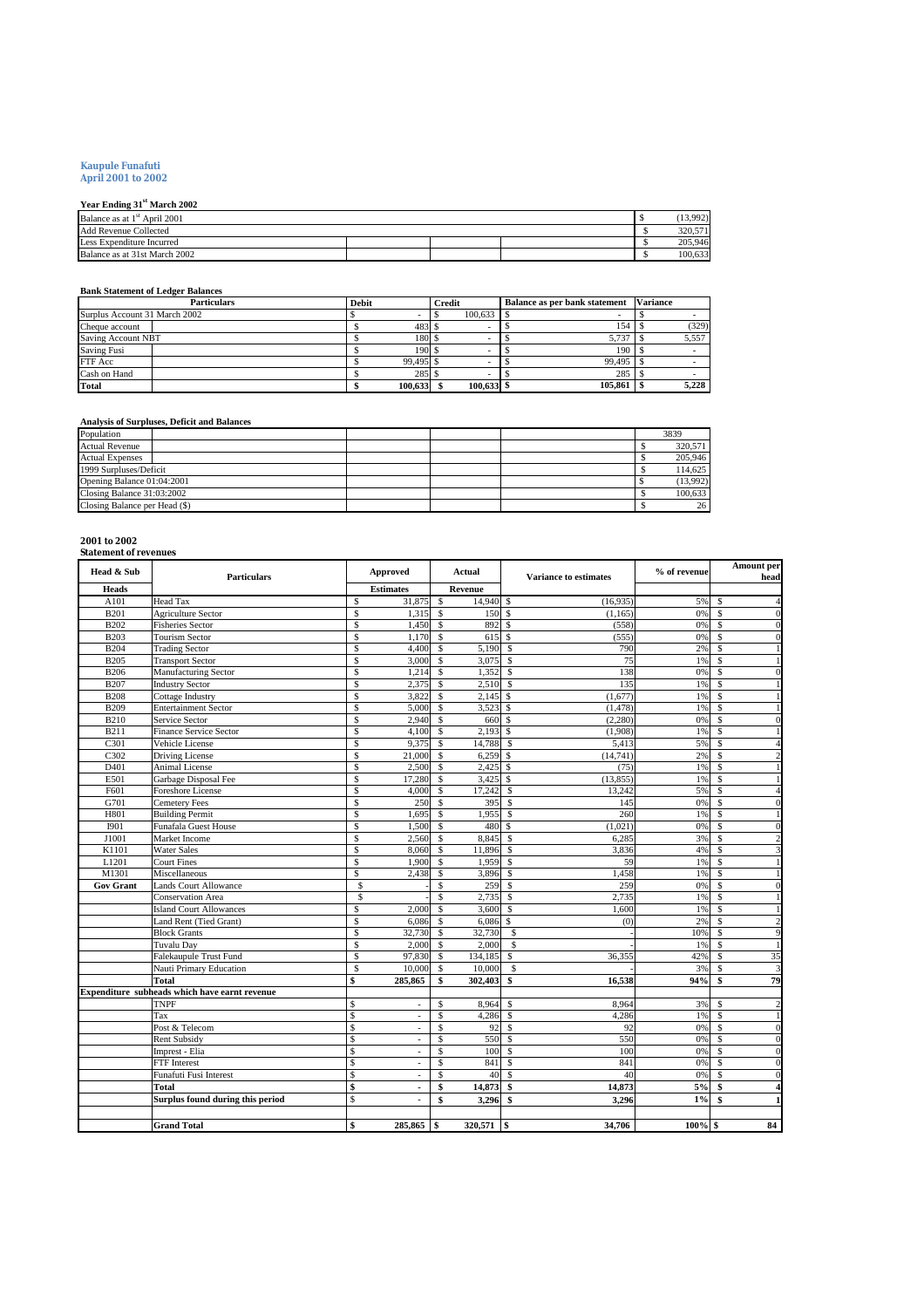|  | 2001 to 2002 |
|--|--------------|
|--|--------------|

**2001 to 2002 Statement of Expenditure**

| Head & Sub   | <b>Particulars</b>                           | <b>Approved</b>                          | Actual                    | <b>Variance</b>          | % of expenses | Amount per                                |
|--------------|----------------------------------------------|------------------------------------------|---------------------------|--------------------------|---------------|-------------------------------------------|
| <b>Heads</b> |                                              | <b>Estimates</b>                         | <b>Expenditure</b>        |                          |               | head                                      |
|              | <b>Land Lease Subsidy</b>                    | $5,744$ \$<br>S                          | 6.892                     | S<br>1,148               | 3%            | $\overline{2}$<br>\$                      |
|              | Wages                                        | $\mathsf{\$}$<br>45,760 \$               | 95,889                    | 50,129<br>S              | 47%           | 25<br>\$                                  |
|              | TPF                                          | \$<br>10,098 \$                          | 9,220                     | \$<br>(878)              | 4%            | $\overline{2}$<br>\$                      |
|              | Tax                                          | S                                        | \$<br>401                 | S<br>401                 | 0%            | \$<br>$\overline{0}$                      |
|              | <b>Housing Allowances</b>                    | \$<br>7,178                              | 7,040<br>\$               | \$<br>(138)              | 3%            | \$<br>$\overline{c}$                      |
|              | Overtime & Allowances                        | \$<br>3,500 \$                           | 3,360                     | (140)<br>\$              | 2%            | \$<br>$\mathbf{1}$                        |
|              | Post & Telecom                               | Ŝ<br>2,000                               | \$<br>1,850               | S<br>(150)               | 1%            | S<br>$\mathbf{0}$                         |
|              | TEC-Electricity                              | S                                        | \$<br>7,793               | S<br>7.793               | 4%            | $\overline{\mathbb{S}}$<br>$\overline{2}$ |
|              | Repair & Maintenance Vehicle/Office          | \$<br>1,500 \$                           | 6,577                     | $\mathsf{s}$<br>5,077    | 3%            | \$<br>$\overline{c}$                      |
|              | Spare parts                                  | \$<br>$1,000$ \$                         | 1,892                     | S<br>892                 | 1%            | \$<br>$\overline{0}$                      |
|              | <b>Rent Subsidy</b>                          | \$<br>3,600 \$                           | 4,200                     | S<br>600                 | 2%            | \$<br>$\mathbf{1}$                        |
|              | Fuel /Oil                                    | \$<br>2,500 \$                           | 3,198                     | $\mathbb S$<br>698       | 2%            | \$<br>$\mathbf{1}$                        |
|              | <b>Office Expenses</b>                       | \$<br>$1,224$ \$                         | 777                       | \$<br>(447)              | 0%            | \$<br>$\overline{0}$                      |
|              | Committee Allowance- PHCC                    | $\mathsf S$<br>7,100 \$                  | 1.900                     | \$<br>(5,200)            | 1%            | $\mathbb{S}$<br>$\overline{0}$            |
|              | Funafala Committee                           | S                                        | $\mathbb S$<br>40         | <sup>\$</sup><br>40      | 0%            | \$<br>$\overline{0}$                      |
|              | Transport                                    | $\mathsf S$<br>1,500 \$                  | 236                       | (1,264)<br>$\mathbf S$   | 0%            | \$<br>$\overline{0}$                      |
|              | Advertising & Announcement                   | $\mathsf S$<br>1,500 \$                  | 1,124                     | $\mathbf S$<br>(376)     | 1%            | \$<br>$\boldsymbol{0}$                    |
|              | Falekaupule Entertainment                    | \$                                       | 1,392<br>\$               | \$<br>1,392              | 1%            | \$<br>$\mathbf{0}$                        |
|              | Kaupule Entertainment                        | \$<br>500                                | \$<br>57                  | \$<br>(443)              | 0%            | \$<br>$\mathbf{0}$                        |
|              | Travel & Subsidy Allowance                   | Ŝ<br>100                                 | \$<br>844                 | \$<br>744                | 0%            | s<br>$\mathbf{0}$                         |
|              | <b>Bank Charges</b>                          | \$<br>800                                | $\mathbf{\hat{s}}$<br>270 | $\mathbf S$<br>(530)     | 0%            | $\mathsf{\$}$<br>$\overline{0}$           |
|              | Print & Stationery                           | $\mathsf{\$}$<br>5,000 \$                | 2,049                     | <sup>\$</sup><br>(2,951) | 1%            | \$<br>$\mathbf{1}$                        |
|              | Repair & Maintenance- Primary School         | $\mathsf S$<br>2,000S                    | 4,972                     | S<br>2,972               | 2%            | s<br>$\mathbf{1}$                         |
|              | Repair & Maintenance- Clinic                 | \$                                       | 53<br>\$                  | S<br>53                  | 0%            | $\mathbf S$<br>$\overline{0}$             |
|              | Imprest-Elia                                 | Ŝ                                        | $\mathbf S$<br>1,000      | <b>S</b><br>1,000        | 0%            | $\mathbb{S}$<br>$\overline{0}$            |
|              | Office Equipment                             | \$                                       | \$<br>76                  | S<br>76                  | 0%            | \$<br>$\overline{0}$                      |
|              | Customs                                      | Ŝ                                        | \$<br>181                 | 181<br>S                 | 0%            | \$<br>$\mathbf{0}$                        |
|              | Kuli                                         | $2,152$ \$<br>$\mathbb{S}$               | 577                       | (1, 575)<br>\$           | 0%            | \$<br>$\overline{0}$                      |
|              | <b>Market Renovation</b>                     | $10,000$ \$<br>\$                        | 74                        | \$<br>(9.926)            | 0%            | \$<br>$\mathbf{0}$                        |
|              | <b>Protected Gears</b>                       | 1,000S<br>\$                             | 30                        | \$<br>(970)              | 0%            | $\mathsf{\$}$<br>$\overline{0}$           |
|              | FTF Project CA Boat                          | \$<br>÷,                                 | $\mathbf S$<br>12,078     | \$<br>12.078             | 6%            | $\mathsf{\$}$<br>3                        |
|              | Funafala Canteen                             | \$<br>$\overline{a}$                     | \$<br>113                 | S<br>113                 | 0%            | \$<br>$\mathbf{0}$                        |
|              | <b>IDRF</b> Repayment                        | \$<br>$\overline{a}$                     | 5,150<br>\$               | 5,150<br>\$              | 3%            | \$<br>$\mathbf{1}$                        |
|              | Truck                                        | \$                                       | \$<br>16,821              | S<br>16,821              | 8%            | $\mathsf{\$}$<br>$\overline{4}$           |
|              | <b>Total</b>                                 | \$<br>115,756                            | \$<br>198,125             | \$<br>(82, 369)          | 96%           | 52<br>\$                                  |
|              | Revenue subheads which have incurred expense |                                          |                           |                          |               |                                           |
|              | Tuvalu Dav                                   | \$<br>$\overline{a}$                     | \$<br>2,000               | \$<br>2.000              | 1%            | \$<br>-1                                  |
|              | Vehicle Licences                             | \$<br>÷,                                 | \$<br>150                 | S<br>150                 | 0%            | \$<br>$\mathbf{0}$                        |
|              | <b>Driving Licences</b>                      | \$<br>$\overline{a}$                     | \$<br>37                  | S<br>37                  | 0%            | \$<br>$\overline{0}$                      |
|              | Animal licences                              | \$<br>$\overline{\phantom{a}}$           | 40<br>\$                  | Ŝ<br>40                  | 0%            | \$<br>$\mathbf{0}$                        |
|              | <b>Building permits</b>                      | \$<br>$\overline{a}$                     | \$<br>30                  | 30<br>S                  | 0%            | \$<br>$\overline{0}$                      |
|              | <b>Water Sales</b>                           | S<br>$\overline{a}$                      | s<br>35                   | S<br>35                  | 0%            | S<br>$\mathbf{0}$                         |
|              | Miscellaneous                                | \$<br>$\overline{a}$                     | $\mathsf{s}$<br>277       | 277<br>S                 | 0%            | $\mathsf{\$}$<br>$\overline{0}$           |
|              | <b>Lands Court Allowances</b>                | \$<br>$\overline{a}$                     | \$<br>236                 | S<br>236                 | 0%            | \$<br>$\overline{0}$                      |
|              | <b>Conservation Area</b>                     | \$<br>$\overline{a}$                     | \$<br>666                 | S<br>666                 | 0%            | \$<br>$\overline{0}$                      |
|              | <b>Island Court Allowance</b>                | \$<br>$\overline{a}$                     | \$<br>4,320               | S<br>4,320               | 2%            | \$<br>-1                                  |
|              | Head Tax                                     | $\mathbb{S}$<br>$\overline{\phantom{a}}$ | $\mathbb S$<br>30         | <b>S</b><br>30           | 0%            | \$<br>$\mathbf{0}$                        |
|              | <b>Total</b>                                 | \$<br>$\blacksquare$                     | $\mathbf{s}$<br>7,821 \$  | (7, 821)                 | 4%            | $\overline{2}$<br>$\mathbf{s}$            |
|              | <b>Grand Total</b>                           | 115,756<br>\$                            | \$<br>205,946             | (90.190)<br><b>S</b>     | 100%          | \$<br>54                                  |

| Advances, Surpluses & Shortages given                 | Amount | Year |
|-------------------------------------------------------|--------|------|
| Advance A/C (Loise - \$496.57 April '97, Iapesa - \$1 | 661    | 1997 |
| Pene Enoka - Advance Account (31/12/98)               | 20     | 1998 |
| Pikona Satupa - Advance Account (29/02/99)            |        | 1999 |
| Pikona Satupa - Advance Account (30/04/99)            | 64     | 1999 |
| Pikona Satupa - Advance Account (30/06/99)            | 46     | 1999 |
| Accumulated cash shortage                             | 1.645  | 1998 |
| Accumulated cash surplus                              | 1.680  | 2000 |
| Surplus found during this period                      | 3.296  | 2001 |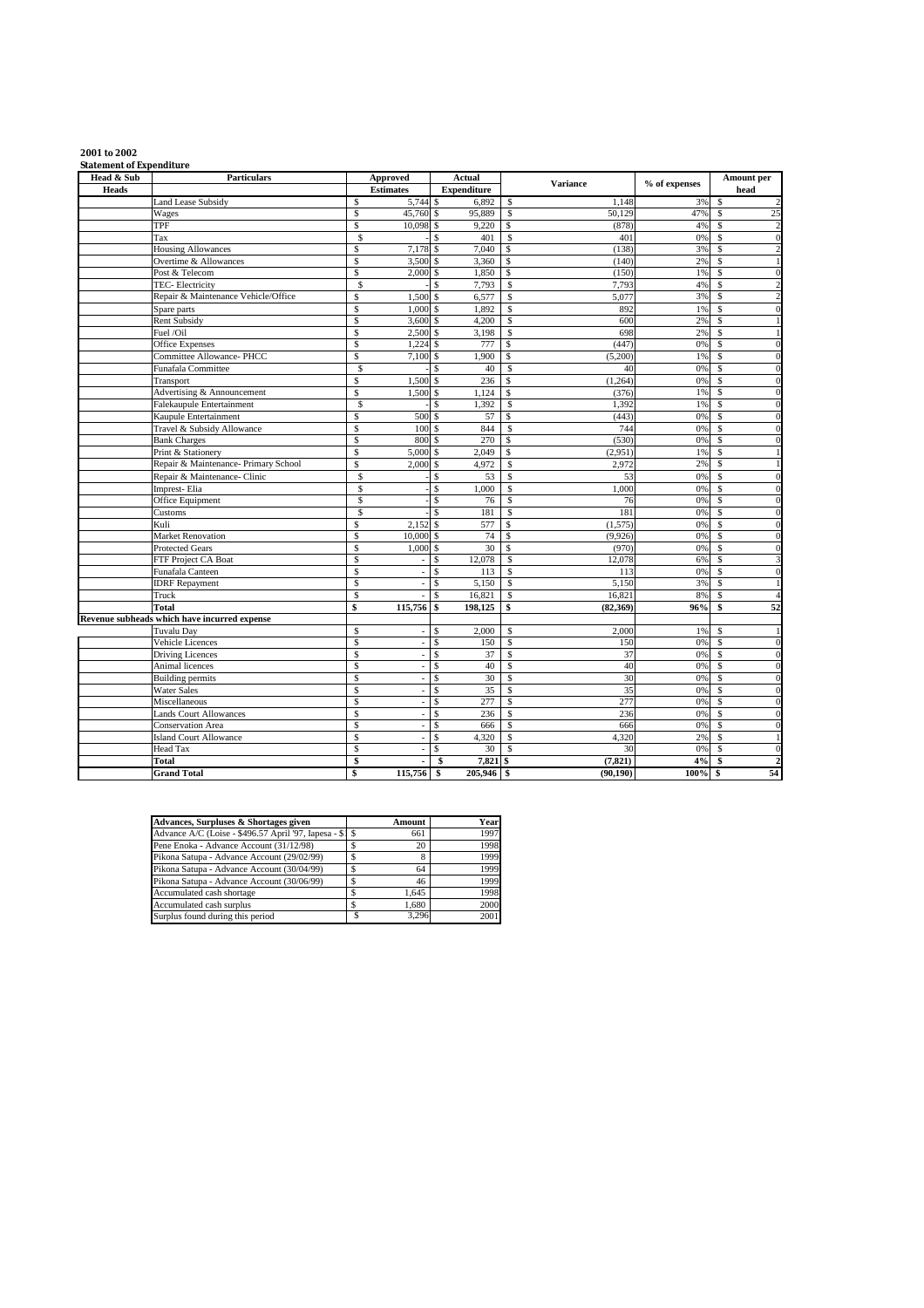To the members of Tuvalu's Parliament and the Ulu Aliki of Funafuti,

#### **Report on the Financial Statements**

We have audited the accompanying financial statements of the Funafuti Kaupule, which comprise Statement of Revenue, Statement of Expenditure and Analysis of Surpluses and Deficit for the year ended 31 March 2003 and the Bank Statement of Ledger Balances as at 31 March 2003.

#### *Management's Responsibility for the Financial Statements*

Management is responsible for the preparation of these financial statements in accordance with section 71 of the Falekaupule Act and accompanying financial instructions, and for such internal control as management determines is necessary to enable the preparation of financial statements that are free from material misstatement, whether due to fraud or error.

#### *Auditor's Responsibility*

Our responsibility is to express an opinion on these financial statements based on our audit. This responsibility arises from section 74 of the Falekaupule Act.

We conducted our audit in accordance with the International Organisation of Supreme Audit Institution's (INTOSAI) Auditing Standards, which incorporate the International Auditing Standards. These standards require that we comply with ethical requirements and, plan and perform the audit to obtain reasonable assurance about whether the financial statements are free from material misstatement. An audit involves performing procedures to obtain audit evidence about the amounts and disclosures in the financial statements.

The procedures selected depend on the auditor's judgment, including the assessment of the risks of material misstatement of the financial statements, whether due to fraud or error. In making those risk assessments, the auditor considers internal control relevant to the entity's preparation and fair presentation of the financial statements in order to design audit procedures that are appropriate in the circumstances, but not for the purpose of expressing an opinion on the effectiveness of the entity's internal control. An audit also includes evaluating the appropriateness of accounting policies used and the reasonableness of accounting estimates made by management, as well as evaluating the overall presentation of the financial statements. We did not examine every transaction, nor do we guarantee complete accuracy of the financial statements.

We believe that the audit evidence we have obtained is sufficient and appropriate to provide a basis for our qualified audit opinion.

#### *Basis for Qualified Opinion*

The Funafuti Kaupule closing cash balances in the financial statements were not able to be reconciled to the bank statement balances. The cash on hand balance reported in the financial statements compared to the bank account balance was understated by \$5,021. This variance occurred due to all bank accounts and all their transactions not being included in the financial statements. We were unable to obtain sufficient appropriate audit evidence surrounding the completeness of the Statement of Revenue and the Statement of Expenditure, as well as the Analysis of Surpluses, Deficit and Balances. This is a material effect on the financial statements.

#### *Qualified Opinion*

In our opinion, except for the possible effects of the matter described in the Basis for Qualified Opinion paragraph, the financial statements of Funafuti Kaupule for the year ended 31 March 2003 are prepared, in all material respects, in accordance with the Falekaupule Act.

#### *Independence*

When carrying out the audit we followed the independence requirements of the Office of the Auditor General, which incorporate the independence requirements of the International Standards of Auditing and the International Organisation of Supreme Audit Institutions.

Eli Lopati Acting Auditor General of Tuvalu 27 January 2014 Vaiaku, Funafuti, Tuvalu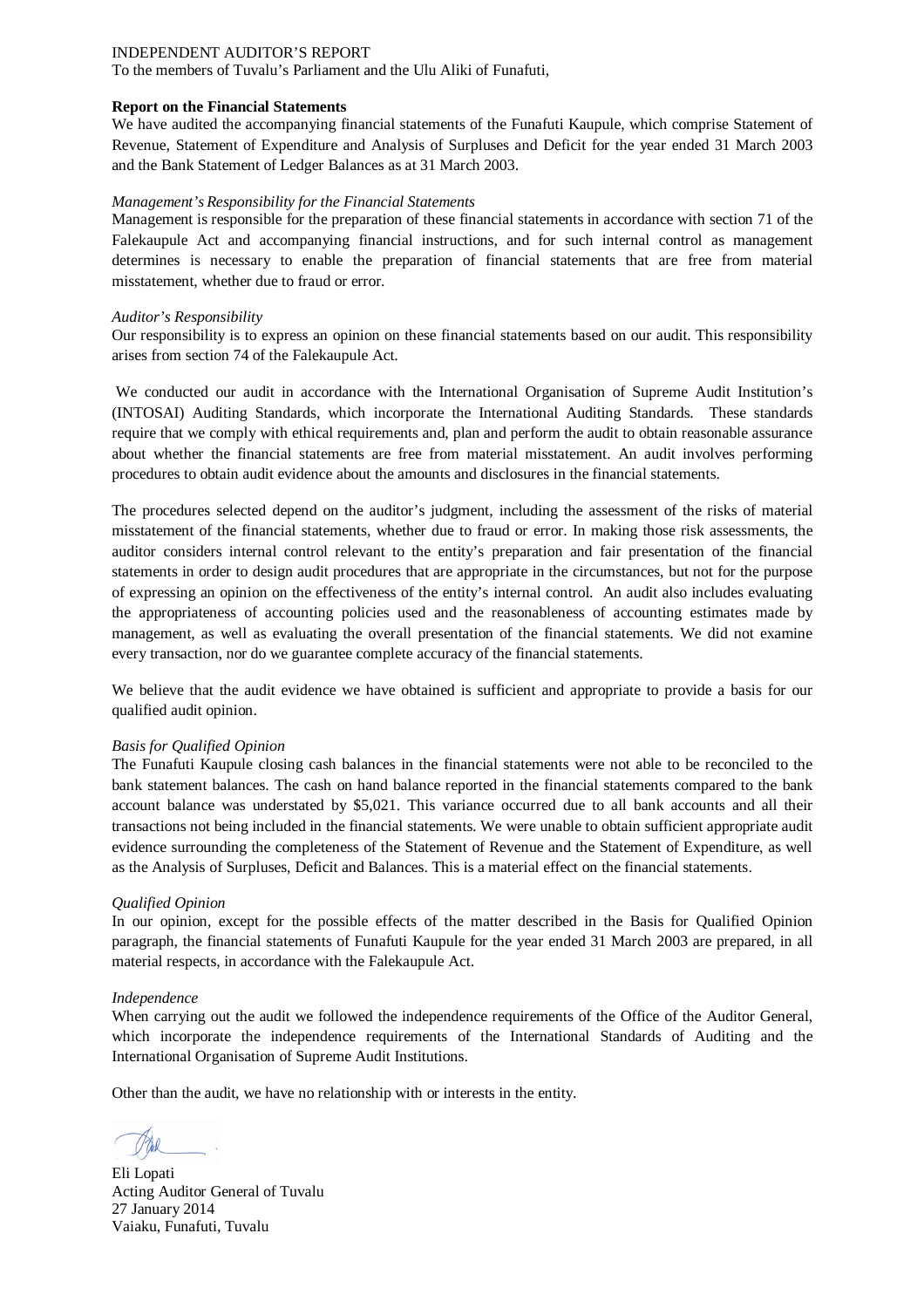# **Kaupule Funafuti April 2002 to 2003**

| Year Ending 31st March 2003   |  |  |         |
|-------------------------------|--|--|---------|
| Balance as at 1st April 2002  |  |  | 100.633 |
| <b>Add Revenue Collected</b>  |  |  | 223,649 |
| Less Expenditure Incurred     |  |  | 241,765 |
| Balance as at 31st March 2003 |  |  | 82.517  |
|                               |  |  |         |

#### **Bank Statement of Ledger Balances**

| <b>Particulars</b>            | <b>Debit</b> | Credit | Balance as per bank statement | <b>Variance</b> |
|-------------------------------|--------------|--------|-------------------------------|-----------------|
| Surplus Account 31 March 2003 |              | 82,517 |                               |                 |
| <b>Fusi Account</b>           | 230          |        | 230                           |                 |
| <b>Bank Account</b>           | 20,350       |        | 20,691                        | 341             |
| FTF Account                   | 65.689       |        | 65.689                        |                 |
| Cheque Account                | (4,681)      |        |                               | 4,681           |
| Piggery Account               | 600          |        | 600                           |                 |
| Cash on Hand                  | 328          |        | 328                           | (0)             |
| Total                         | 82.516       | 82.517 | 87,538                        | 5.021           |

## **Analysis of Surpluses, Deficit and Balances**

| Population                    |  |  | 4492      |
|-------------------------------|--|--|-----------|
| <b>Actual Revenue</b>         |  |  | 223.649   |
| <b>Actual Expenses</b>        |  |  | 241,765   |
| Surpluses/Deficit             |  |  | (18, 116) |
| Opening Balance 01:04:2002    |  |  | 100.633   |
| Closing Balance 31:03:2003    |  |  | 82.517    |
| Closing Balance per Head (\$) |  |  | 18        |

# **2002 to 2003 Statement of revenues**

| Head &<br>Sub    | <b>Particulars</b>                           | Approved                       | Actual                       | <b>Variance to estimates</b>   | % of revenue | Amount per<br>head              |
|------------------|----------------------------------------------|--------------------------------|------------------------------|--------------------------------|--------------|---------------------------------|
| <b>Heads</b>     |                                              | <b>Estimates</b>               | Revenue                      |                                |              |                                 |
| A                |                                              |                                |                              |                                |              |                                 |
| $A-1-01$         | <b>Head Tax</b>                              | $25,000$ \$<br>\$              | 11,800                       | $\mathbf{\hat{s}}$<br>(13,200) | 5% \$        | 3                               |
| $B-2-01$         | <b>Agriculture Sector</b>                    | \$<br>62.500                   | 120<br><sup>\$</sup>         | \$<br>(62, 380)                | 0% \$        | $\mathbf{0}$                    |
| $B-2-02$         | <b>Fisheries Sector</b>                      | \$<br>$30,000$ \$              | 542                          | \$.<br>(29, 458)               | 0% \$        | $\mathbf{0}$                    |
| $B-2-03$         | <b>Tourism Sector</b>                        | \$<br>15,000                   | 1.784<br>\$                  | \$<br>(13,217)                 | $1\%$ \$     | $\mathbf{0}$                    |
| $B-2-04$         | <b>Trading Sector</b>                        | \$<br>1.500                    | 6,352<br>$\mathbf{s}$        | $\hat{\mathbf{S}}$<br>4,852    | 3%           | S.                              |
| $B-2-05$         | <b>Transport Sector</b>                      | \$<br>10,000                   | 2,041<br><sup>\$</sup>       | \$<br>(7,959)                  | $1\%$ \$     | $\mathbf{0}$                    |
| $B-2-06$         | <b>Manufacturing Sector</b>                  | \$<br>2.000                    | 1.247<br>S                   | \$<br>(754)                    | 1%           | $\Omega$<br>-S                  |
| $B-2-07$         | Other Industry Sector                        | \$<br>5,000                    | \$<br>1,693                  | \$.<br>(3,308)                 | $1\%$ \$     | $\mathbf{0}$                    |
| $B-2-08$         | Cottage Industry                             | \$<br>20,000                   | 4,353<br>S                   | \$.<br>(15, 647)               | $2\%$ \$     | $\mathbf{1}$                    |
| $B-2-09$         | <b>Entertainment Sector</b>                  | \$<br>25,000                   | 4,650<br>S                   | \$<br>(20, 350)                | 2%           | $\mathbf{1}$<br>$\mathbf{s}$    |
| $B-2-10$         | Service Sector                               | \$                             | 878<br>$\mathbf{s}$          | 878<br>\$                      | 0%           | $\mathbf{0}$<br>-8              |
| $B-2-11$         | Finance Service Sector                       | \$<br>$\sim$                   | \$<br>2,238                  | 2,238<br>-\$                   | $1\%$ \$     | $\Omega$                        |
| $B-2-12$         | Corporation Sector                           | $\hat{\mathbf{S}}$<br>2.000    | \$<br>÷.                     | \$<br>(2,000)                  | 0% \$        | $\sim$                          |
| $C-3-01$         | Vehicle Licence                              | \$<br>10,000                   | $\mathbf{s}$<br>10,413       | \$<br>413                      | 5% \$        | $\overline{2}$                  |
| $C-3-02$         | <b>Driving Licence</b>                       | \$<br>20,320                   | S<br>5,856                   | \$.<br>(14, 464)               | 3% \$        | $\mathbf{1}$                    |
| $D-4-01$         | <b>Animal Licence</b>                        | \$<br>3,450 \$                 | 7,672                        | 4.222<br>$\mathcal{S}$         | 3% S         | $\overline{c}$                  |
| $E-5-01$         | Gabbage Diposal Fee                          | \$<br>4,319                    | <sup>\$</sup><br>2,755       | $\mathcal{S}$<br>(1, 564)      | $1\%$ \$     |                                 |
| $F-6-01$         | Foreshore Licence                            | $\hat{\mathbf{S}}$<br>$\sim$   | $\mathbf{\hat{S}}$<br>41,591 | $\mathbf{\hat{S}}$<br>41,591   | 19%          | 9<br>- \$                       |
| $G-7-01$         | Cemetry Fee                                  | \$<br>236,089                  | 550<br>$\mathbf{s}$          | (235, 539)<br>\$               | 0% \$        | $\mathbf{0}$                    |
| $H-8-01$         | <b>Building Permit Fee</b>                   | \$                             | 1,990<br>$\mathbf{s}$        | 1,990                          | 1%           | $\Omega$<br><sup>\$</sup>       |
| $I-9-01$         | Hire Funafala Guest House                    | \$<br>153,686                  | 495<br>$\mathbf{s}$          | (153, 191)                     | 0%           | $\mathbf{0}$<br><b>S</b>        |
| $J-10-01$        | Market Income                                | \$<br>11,055                   | 7.703<br>\$                  | \$<br>(3, 352)                 | 3%           | $\overline{c}$<br>- \$          |
| K-11-01          | <b>Water Sales</b>                           | \$                             | \$,<br>10,448                | 10,448<br>\$                   | 5% \$        | $\overline{c}$                  |
| $L-12-01$        | <b>Court Fine</b>                            | 1,000<br>\$                    | Ś<br>1,218                   | $\mathcal{S}$<br>218           | $1%$ \$      | $\mathbf{0}$                    |
| $M-13-01$        | Hire of Kaupule Equiptments                  | \$<br>2.000                    | $\overline{7,256}$<br>S      | 5,256<br>\$                    | 3%           | $\overline{c}$<br>$\mathcal{S}$ |
| $N-14-01$        | Miscellaneous                                | \$<br>4,800                    | 19,329<br><b>S</b>           | 14,529<br>\$                   | 9% \$        | $\overline{4}$                  |
| CA               | <b>Conservation Area</b>                     | $\hat{\mathbf{S}}$<br>3,600    | 8,864<br>$\mathbf{s}$        | $\mathcal{S}$<br>5,264         | 4%S          | $\overline{c}$                  |
| <b>ICA</b>       | <b>Island Court Allowances</b>               | \$<br>$\sim$                   | \$<br>2,592                  | $\mathbb{S}$<br>2,592          | $1\%$ \$     | -1                              |
|                  | <b>TPF</b>                                   | \$<br>$\overline{\phantom{a}}$ | \$<br>$\sim$                 | \$<br>ä,                       | 0% \$        | $\sim$                          |
|                  | Tax                                          | \$                             | $\mathbf{s}$                 | $\mathbf{\hat{S}}$             | 0% \$        |                                 |
|                  | <b>Total</b>                                 | \$<br>648.319                  | 166,426<br>\$                | \$<br>(481.893)                | $74%$ \$     | $\overline{37}$                 |
| <b>Fov Grant</b> |                                              |                                |                              |                                |              |                                 |
|                  | O-15-01 Falekaupule Trust Fund               | \$<br>$\blacksquare$           | \$<br>26,342                 | 26,342<br>s.                   | $12\%$ \$    | 6                               |
|                  | P-16-01 Technical and Capital Fund (B/Grant) | \$<br>$\sim$                   | 22,600<br>\$                 | $\mathcal{S}$<br>22,600        | 10%          | 5<br>- \$                       |
|                  | Q-17-01 Tied Grants-Land Subsidy             | \$<br>$\sim$                   | \$<br>5,554                  | \$<br>5,554                    | 2%           | - \$<br>$\mathbf{1}$            |
| $S-19-01$        | Nauti Pri-School                             | \$<br>$\overline{a}$           | 2,295<br>\$                  | \$.<br>2,295                   | $1\%$ \$     |                                 |
| $T-20-01$        | <b>Island Court Allowance</b>                | \$<br>÷,                       | Ś<br>432                     | 432                            | 0%           | $\mathbf{0}$                    |
|                  | <b>Total</b>                                 | \$<br>$\blacksquare$           | 57,223<br>\$                 | 57,223<br>\$                   | $26%$ \$     | 13                              |
|                  |                                              |                                |                              |                                |              |                                 |
|                  | <b>Grand Total</b>                           | \$<br>648.319                  | 223.649 \$<br>\$             | (424, 671)                     | $100\%$ \$   | 50                              |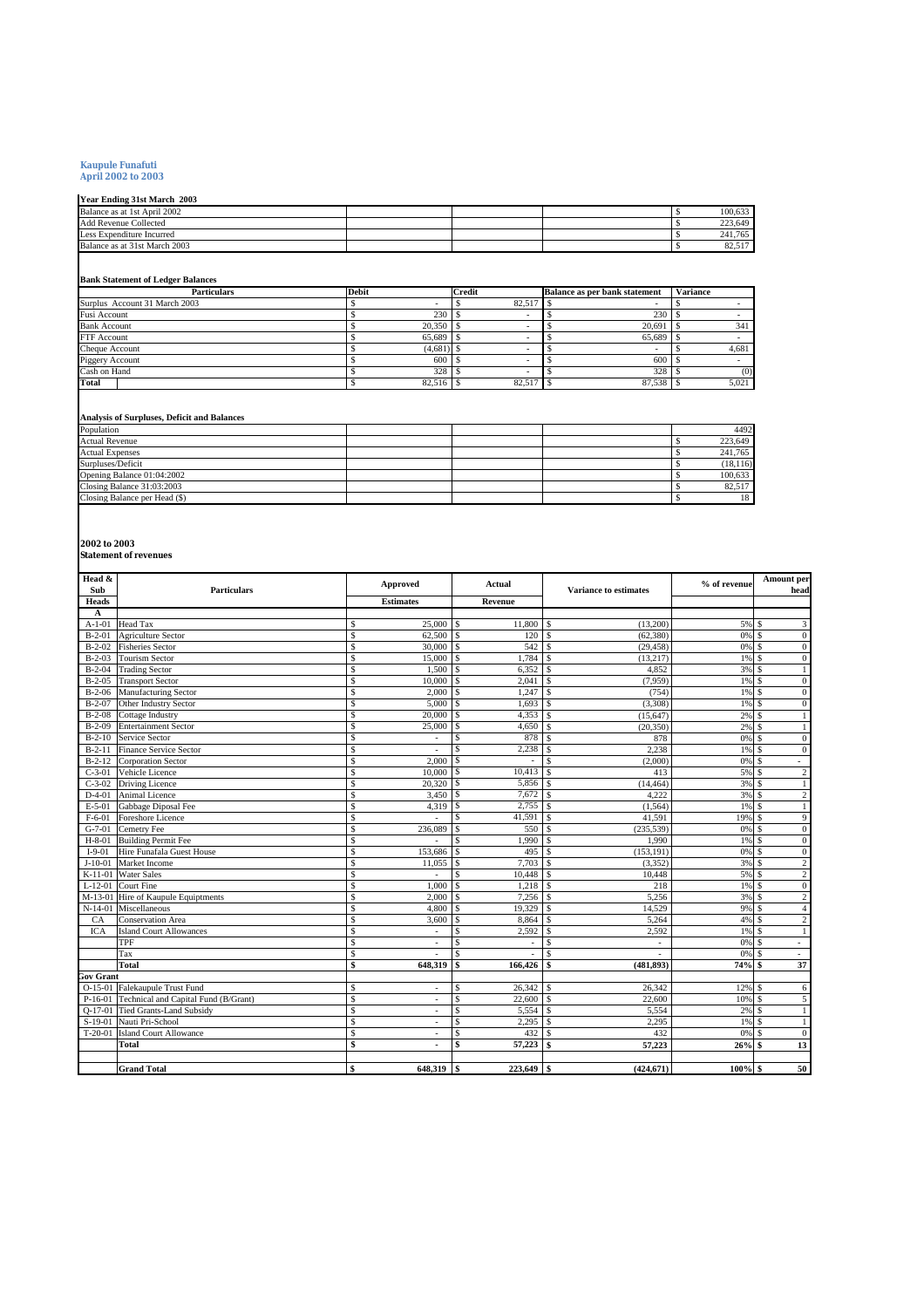# **2002 to 2003 Statement of Expenditure**

| Head &<br>Sub | <b>Particulars</b>                        | Approved                   | Actual                                | <b>Variance</b> | % of expenses | Amount per                           |
|---------------|-------------------------------------------|----------------------------|---------------------------------------|-----------------|---------------|--------------------------------------|
| Heads         |                                           | <b>Estimates</b>           | <b>Expenditure</b>                    |                 |               | head                                 |
|               |                                           |                            |                                       |                 |               |                                      |
|               | 1 Wages                                   | 153,686<br>\$              | 67,542<br>\$                          | 86,144<br>\$    | 28%           | 15<br>\$                             |
|               | 2 TPF Contribution                        | 11,055<br>\$               | 18,721<br>\$                          | (7,666)<br>\$   | 8%            | $\overline{4}$                       |
|               | 3 Ovetime & Allowance                     | \$<br>$\ddot{\phantom{0}}$ | 145<br>Ś                              | (145)<br>\$     | 0%            | $\boldsymbol{0}$<br>\$               |
|               | 4 Audit Fee                               | 3,000<br>\$                | L.                                    | 3,000           | 0%            | \$<br>$\overline{a}$                 |
|               | 5 Post & Telecom                          | \$<br>15,000               | 50<br>\$                              | 14,950<br>\$    | 0%            | \$<br>$\mathbf{0}$                   |
|               | 5.1 Postage                               | \$<br>1,000                | 2,406<br>\$                           | (1, 406)<br>\$  | 1%            | \$<br>$\mathbf{1}$                   |
|               | 5.2 Phone & Market                        | \$<br>2,000                | 4,668<br>\$                           | (2,668)<br>\$   | 2%            | \$<br>$\,1$                          |
|               | 5.3 Rental                                | 4,800<br>\$                | 89<br>\$                              | 4,711           | 0%            | $\overline{0}$<br>\$                 |
|               | 6 Electricity                             | \$<br>10,000               | \$<br>à,                              | 10,000<br>\$    | 0%            | $\mathbf S$<br>ä,                    |
|               | 6.1 School                                | \$<br>4,800<br>\$<br>2,000 | \$<br>$\omega$                        | 4,800<br>\$     | 0%            | $\omega$<br>\$                       |
|               | 6.2 Office & Market                       | \$<br>1,100                | 18,054                                | (16,054)<br>\$  | 7%<br>0%      | $\overline{4}$<br>\$<br>\$           |
|               | 6.3 Interpretive Center                   | \$<br>8,044                | $\blacksquare$<br>$\bar{\phantom{a}}$ | 1,100<br>8,044  | 0%            | $\sim$<br>Ś<br>$\omega$              |
|               | 7 Kaupule Refreshment                     | \$<br>500                  | 392<br>Ś                              | 108<br>\$       | 0%            | $\mathbf{0}$<br>\$                   |
|               | 8 Falekaupule Refreshment<br>8.1 Assembly | \$<br>2,400                | L.                                    | 2,400<br>\$     | 0%            | \$<br>$\sim$                         |
|               | 9 Printing & Stationery                   | \$<br>1,000                | 611<br>\$                             | 389<br>\$       | 0%            | \$<br>$\bf{0}$                       |
|               | 9.1 Photocopying & Printing               | 10,000<br>\$               | 1.320<br>\$                           | 8,680<br>\$     | 1%            | $\mathbf{0}$<br>\$                   |
|               | 9.2 Stationery                            | \$<br>1,000                | 4,537<br>\$                           | (3, 537)<br>\$  | 2%            | $\mathbf S$<br>$\,1$                 |
|               | 10 Travel & Subsistence                   | $\mathsf{s}$<br>3,600      | \$<br>$\sim$                          | 3,600<br>\$     | 0%            | \$<br>$\omega$                       |
|               | 10.1 Travel                               | \$<br>4,595                | 571<br>\$                             | 4,024<br>\$     | 0%            | $\overline{0}$<br>\$                 |
| 10.2          | Subsistence                               | \$<br>$\omega$             | $\omega$                              | $\omega$        | 0%            | \$<br>$\omega$                       |
|               | 11 Repair & Maintenance                   | \$<br>$\bar{\phantom{a}}$  | 566<br>\$                             | (566)<br>\$     | 0%            | \$<br>$\mathbf{0}$                   |
|               | 11.1 Vehicle                              | \$<br>$\blacksquare$       | Ś<br>1,702                            | (1,702)<br>\$   | 1%            | \$<br>$\boldsymbol{0}$               |
|               | 11.2 Office & Funafala Quest House        | \$<br>$\sim$               | 7,464<br>\$                           | (7, 464)<br>\$  | 3%            | $\sqrt{2}$<br>\$                     |
| 11.3          | Spare parts                               | \$<br>$\ddot{\phantom{0}}$ | \$<br>402                             | (402)<br>\$     | 0%            | $\overline{0}$<br>\$                 |
|               | 11.4 Primary School                       | \$<br>$\sim$               | 595<br>\$                             | (595)<br>\$     | 0%            | $\boldsymbol{0}$<br>\$               |
|               | 12 Rent Subsidy (300x12)                  | \$<br>÷.                   | $\mathbf{\hat{S}}$<br>1,050           | (1,050)<br>\$   | 0%            | $\overline{0}$<br>\$                 |
|               | 13 Fuel & Oil                             | \$<br>$\omega$             | \$<br>391                             | (391)<br>\$     | 0%            | $\overline{0}$<br>\$                 |
|               | 13.1 Diesel                               | \$                         | 1,230<br>\$                           | (1,230)<br>\$   | 1%            | $\overline{0}$<br>$\mathbf{\hat{S}}$ |
|               | 13.2 Petrol & Oil                         | \$<br>$\sim$               | \$<br>3,588                           | (3,588)<br>\$   | 1%            | \$<br>$\mathbf{1}$                   |
|               | 14 Insurance                              | \$<br>ä,                   | L.                                    | L.              | 0%            | \$<br>ä,                             |
| 15            | Landlease Subsidy (2.2974 acres)          | \$<br>L,                   | 5,744<br>\$                           | (5,744)<br>\$   | 2%            | \$<br>$\mathbf{1}$                   |
|               | 16 Transport                              | \$<br>239,580              | 5<br>\$                               | 239,575<br>\$   | 0%            | \$<br>$\mathbf{0}$                   |
|               | 17 Trainning                              | \$<br>25,000               | \$<br>$\omega$                        | 25,000<br>\$    | 0%            | \$<br>$\mathbb{Z}^2$                 |
|               | 18 Unsick Allowance                       | 15,000<br>\$               | $\omega$<br>\$                        | 15,000<br>\$    | 0%            | \$<br>$\omega$                       |
|               | 19 Protective Clothing/Gear               | \$<br>1,500                | S<br>÷.                               | \$<br>1,500     | 0%            | \$<br>ä,                             |
|               | 20 Custom Duty                            | $\mathsf{s}$<br>10,000     | 1.388<br>\$                           | 8,612<br>\$     | 1%            | $\mathbf{0}$<br>S                    |
|               | 21 Bank Charge                            | Ŝ<br>20,000                | \$<br>1,697                           | 18,303<br>\$    | 1%            | $\overline{0}$<br>$\mathbf{\hat{S}}$ |
| 22            | Advertising/Public Announcement           | \$<br>25,000               | \$<br>1.066                           | 23.934<br>\$    | 0%            | $\overline{0}$<br>\$                 |
|               | 23 Office Expenses                        | \$<br>2,000                | 3,628<br>\$                           | (1,628)<br>\$   | 2%            | \$<br>$\mathbf{1}$                   |
|               | 24 Committee Allowances                   | \$<br>ä,                   | $\mathbf{\hat{S}}$                    | \$<br>$\sim$    | 0%            | $\mathbf{\hat{S}}$<br>$\sim$         |
|               | 24.1 Standing Committee                   | 98,500<br>${\mathbb S}$    | 1,054<br>\$                           | 97,446<br>\$    | 0%            | $\overline{0}$<br>\$                 |
|               | 24.2 PHC Allowance                        |                            | \$                                    | \$              | 0%            | \$<br>÷,                             |
| 24.3          | <b>Building Sub-Committee</b>             | 338,080<br>\$              | 240<br>\$                             | 337,840<br>\$   | 0%            | $\mathbf{0}$<br>\$                   |
| 24.5          | Funafala Committee                        |                            | $\overline{s}$<br>40                  | \$<br>(40)      | 0%            | \$<br>$\boldsymbol{0}$               |
| 24.6          | Other Committee                           |                            | $\overline{s}$<br>155                 | (155)<br>\$     | 0%            | $\mathbf{0}$<br>\$                   |
| 25            | <b>Island Court Allowances</b>            |                            | S<br>3,879                            | (3,879)<br>\$   | 2%            | \$<br>$\mathbf{1}$                   |
|               | 26 Tuvalu day                             |                            | \$<br>$\sim$                          |                 | 0%            | \$<br>÷.                             |
|               | 27 Miscellaneous                          |                            | \$<br>15,910                          | (15,910)<br>\$  | 7%            | \$<br>$\overline{4}$                 |
|               | 28 Payables                               |                            | \$<br>14,066                          | (14,066)        | 6%            | 3<br>Ś                               |
| 28.1 TPF      |                                           |                            | \$                                    | \$              | 0%            | \$<br>$\sim$                         |
| 29            | Conservation Area                         |                            | \$<br>3,799                           | (3,799)<br>\$   | 2%            | \$<br>$\mathbf{1}$                   |
|               | 30 Galuega Atiake                         |                            | \$<br>52,672                          | (52, 672)       | 22%           | 12<br>Ś                              |
|               |                                           |                            |                                       |                 |               |                                      |
|               | <b>Shortage found</b>                     |                            | 329<br>\$                             | (329)           | 0%            | $\mathbf{0}$<br>S                    |
|               |                                           |                            |                                       |                 |               |                                      |
|               | <b>Grand Total</b>                        | 1,014,240<br>\$            | 241,765<br>\$                         | 772,475         | 100%          | 54<br>\$                             |

| Advances, Surpluses & Shortages given                              | Amount | Year |
|--------------------------------------------------------------------|--------|------|
| Advance A/C (Loise - \$496.57 April '97, Iapesa - \$164.50 Aug/ \$ | 661    | 1997 |
| Pene Enoka - Advance Account (31/12/98)                            | 20     | 1998 |
| Pikona Satupa - Advance Account (29/02/99)                         |        | 1999 |
| Pikona Satupa - Advance Account (30/04/99)                         | 64     | 1999 |
| Pikona Satupa - Advance Account (30/06/99)                         | 46     | 1999 |
| Accumulated cash shortage                                          | 1.645  | 1998 |
| Accumulated cash surplus                                           | 1.679  | 2000 |
| Accumulated cash surplus                                           | 3.296  | 2001 |
| Shortage found duirng this period                                  | 329    | 2002 |

 $\overline{1}$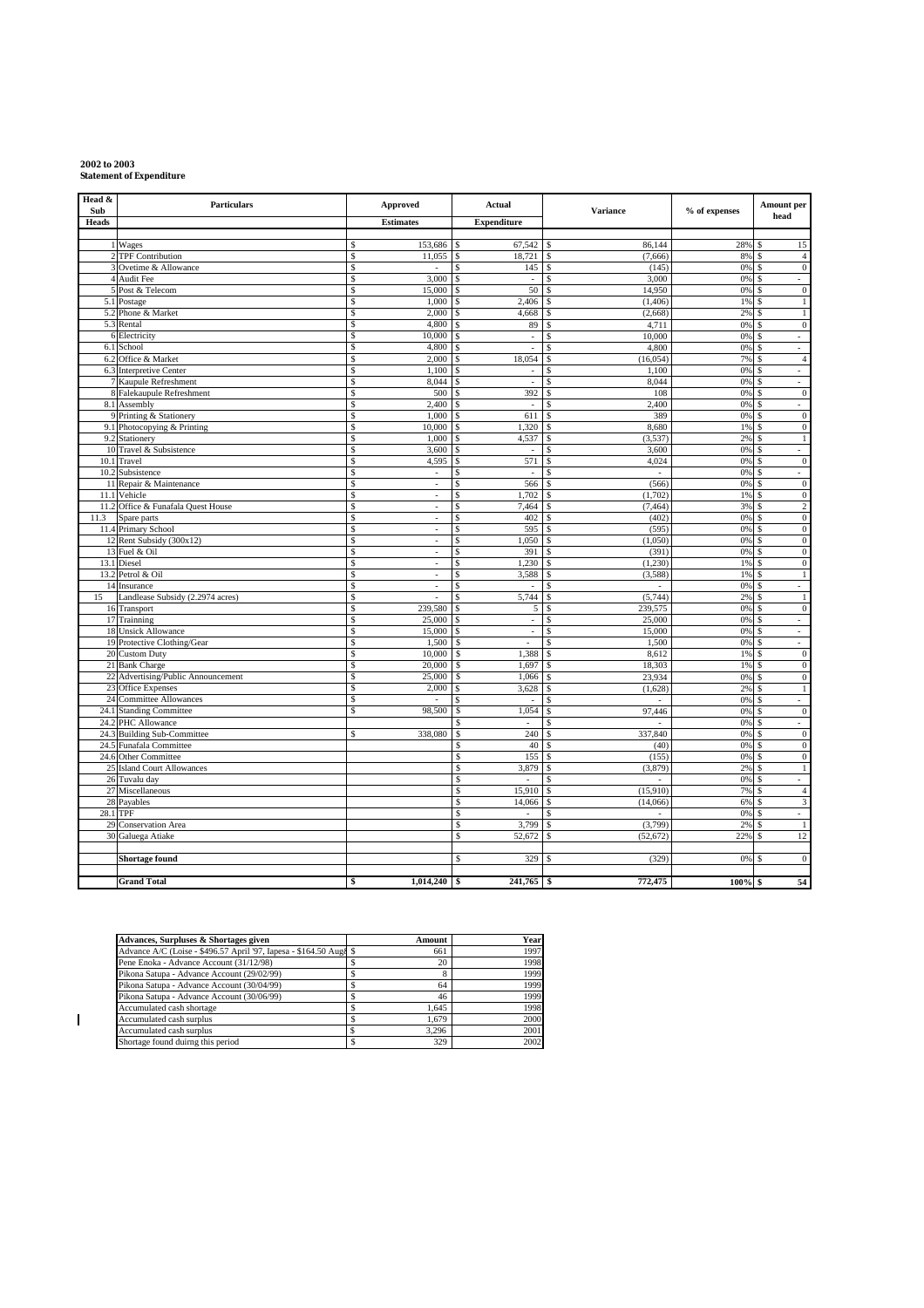To the members of Tuvalu's Parliament and the Ulu Aliki of Funafuti,

## **Report on the Financial Statements**

We have audited the accompanying financial statements of the Funafuti Kaupule, which comprise Statement of Revenue, Statement of Expenditure and Analysis of Surpluses and Deficit for the year ended 31 March 2004 and the Bank Statement of Ledger Balances as at 31 March 2004.

## *Management's Responsibility for the Financial Statements*

Management is responsible for the preparation of these financial statements in accordance with section 71 of the Falekaupule Act and accompanying financial instructions, and for such internal control as management determines is necessary to enable the preparation of financial statements that are free from material misstatement, whether due to fraud or error.

## *Auditor's Responsibility*

Our responsibility is to express an opinion on these financial statements based on our audit. This responsibility arises from section 74 of the Falekaupule Act.

We conducted our audit in accordance with the International Organisation of Supreme Audit Institution's (INTOSAI) Auditing Standards, which incorporate the International Auditing Standards. These standards require that we comply with ethical requirements and, plan and perform the audit to obtain reasonable assurance about whether the financial statements are free from material misstatement.

An audit involves performing procedures to obtain audit evidence about the amounts and disclosures in the financial statements. The procedures selected depend on the auditor's judgment, including the assessment of the risks of material misstatement of the financial statements, whether due to fraud or error. In making those risk assessments, the auditor considers internal control relevant to the entity's preparation and fair presentation of the financial statements in order to design audit procedures that are appropriate in the circumstances, but not for the purpose of expressing an opinion on the effectiveness of the entity's internal control. An audit also includes evaluating the appropriateness of accounting policies used and the reasonableness of accounting estimates made by management, as well as evaluating the overall presentation of the financial statements. We did not examine every transaction, nor do we guarantee complete accuracy of the financial statements.

We believe that the audit evidence we have obtained is sufficient and appropriate to provide a basis for our audit opinion.

### *Opinion*

In our opinion, the financial statements of Funafuti Kaupule for the year ended 31 March 2004 are prepared, in all material respects, in accordance with the Falekaupule Act.

### *Independence*

When carrying out the audit we followed the independence requirements of the Office of the Auditor General, which incorporate the independence requirements of the International Standards of Auditing and the International Organisation of Supreme Audit Institutions.

Eli Lopati Acting Auditor General of Tuvalu 27 January 2014 Vaiaku, Funafuti, Tuvalu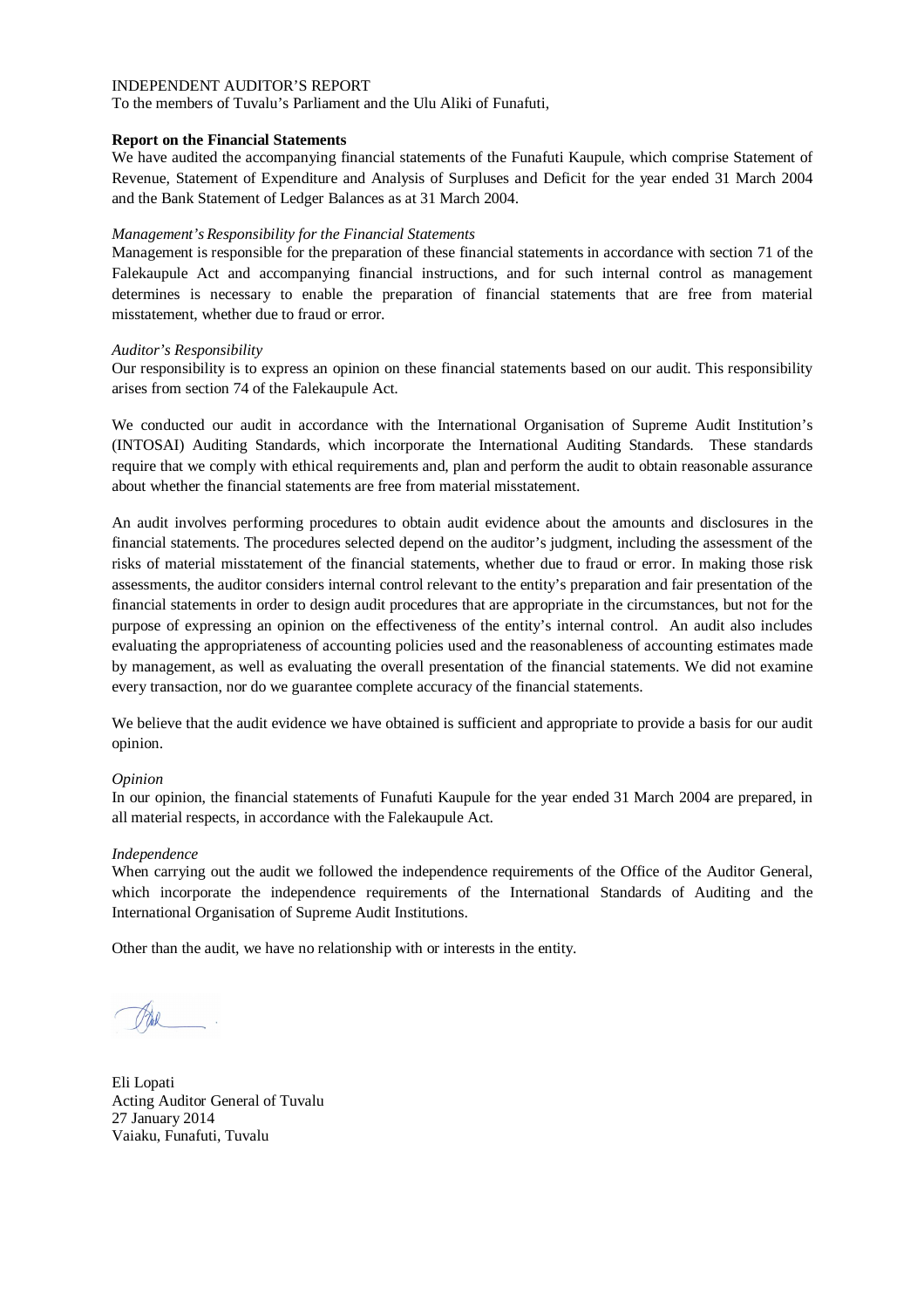# **Kaupule Funafuti April 2003 to 2004**

| Year Ending 31st March 2004   |         |
|-------------------------------|---------|
| Balance as at 1st April 2003  | 82.517  |
| <b>Add Revenue Collected</b>  | 197.585 |
| Less Expenditure Incurred     | 227,660 |
| Balance as at 31st March 2004 | 52,441  |

**Bank Statement of Ledger Balances**

| <b>Particulars</b>            | <b>Debit</b> | <b>Credit</b> | Balance as per bank statement | <b>Variance</b> |
|-------------------------------|--------------|---------------|-------------------------------|-----------------|
| Surplus Account 31 March 2004 |              | 52.441        |                               |                 |
| Fusi Account                  | 288          |               | 288                           |                 |
| <b>Bank Account</b>           | 11.631       |               | 12.001                        | 371             |
| FTF Account                   | 41.189       |               | 42.186                        | 997             |
| Cheque Account                | (1,981)      |               | (1,981)                       |                 |
| Piggery Account               | 1,300        |               | 1,313                         |                 |
| Cash on Hand                  | 14           |               | 14                            |                 |
| Total                         | 52.441       | 52.441        | 53,822                        | 1,381           |

**Analysis of Surpluses, Deficit and Balances**

| Population                    |  |  | 4492     |
|-------------------------------|--|--|----------|
| <b>Actual Revenue</b>         |  |  | 197.585  |
| <b>Actual Expenses</b>        |  |  | 227,660  |
| Surpluses/Deficit             |  |  | (30,075) |
| Opening Balance 01:04:2003    |  |  | 82.517   |
| Closing Balance 31:03:2004    |  |  | 52.441   |
| Closing Balance per Head (\$) |  |  | 12       |
|                               |  |  |          |

**2003 to 2004 Statement of revenues**

| Head &<br>Sub    | <b>Particulars</b>                   | Approved                      | Actual                       | <b>Variance to estimates</b>   | % of revenue | <b>Amount</b><br>per head               |
|------------------|--------------------------------------|-------------------------------|------------------------------|--------------------------------|--------------|-----------------------------------------|
| <b>Heads</b>     |                                      | <b>Estimates</b>              | Revenue                      |                                |              |                                         |
| A                |                                      |                               |                              |                                |              |                                         |
| $A-1-01$         | Headtax                              | Ŝ<br>25,000                   | \$<br>12,886                 | (12.114)<br><sup>\$</sup>      | 7%           | 3<br>\$                                 |
| $B-2-01$         | <b>Agriculture Sector</b>            | Ŝ<br>62,500                   | \$<br>100                    | \$<br>(62, 400)                | 0%           | $\overline{0}$<br>\$                    |
| $B-2-02$         | <b>Fisheries Sector</b>              | Ś<br>30,000                   | S<br>833                     | <sup>\$</sup><br>(29, 168)     | 0%           | $\overline{0}$<br>\$                    |
| $B-2-03$         | <b>Tourism Sector</b>                | 15,000<br>Ŝ                   | 2,555<br>\$                  | <sup>\$</sup><br>(12, 445)     | 1%           | s<br>$\mathbf{1}$                       |
| $B-2-04$         | <b>Trading Sector</b>                | Ś<br>1.500                    | \$<br>9.011                  | <sup>\$</sup><br>7,511         | 5%           | $\,2$<br>\$                             |
| $B-2-05$         | <b>Transport Sector</b>              | Ś<br>10,000                   | \$<br>2,620                  | \$<br>(7,380)                  | 1%           | $\mathsf{s}$<br>$\mathbf{1}$            |
| $B-2-06$         | <b>Manufacturing Sector</b>          | Ś<br>2,000                    | \$<br>1.214                  | <sup>\$</sup><br>(787)         | 1%           | $\mathbf{0}$<br>\$                      |
| $B-2-07$         | <b>Other Industries Sector</b>       | Ś<br>5.000                    | \$<br>2,938                  | \$<br>(2,063)                  | 1%           | \$<br>$\mathbf{1}$                      |
| $B-2-08$         | Cottage Industry                     | Ŝ<br>20,000                   | 4,182<br>\$                  | <sup>\$</sup><br>(15, 818)     | 2%           | \$<br>$\mathbf{1}$                      |
| $B-2-09$         | <b>Entertainment Sector</b>          | \$<br>25,000                  | \$<br>5,380                  | $\mathbf{\hat{S}}$<br>(19,620) | 3%           | $\mathsf{s}$<br>$\mathbf{1}$            |
| $B-2-10$         | Service Sector                       | Ś<br>$\overline{\phantom{a}}$ | Ś<br>500                     | $\mathbf{\hat{S}}$<br>500      | 0%           | $\overline{0}$<br>$\mathsf{s}$          |
| $B-2-11$         | <b>Finance Service Sector</b>        | \$                            | \$<br>3,698                  | \$<br>3.698                    | 2%           | $\mathsf{s}$<br>$\mathbf{1}$            |
| $B-2-12$         | Corporation Sector                   | Ś<br>2,000                    | \$                           | \$<br>(2,000)                  | 0%           | \$<br>ä,                                |
| $C-3-01$         | Vehicle Licence                      | Ŝ<br>10,000                   | $\mathbf{\hat{S}}$<br>12,253 | 2.253<br>\$.                   | 6%           | $\overline{3}$<br>$\mathsf{s}$          |
| $C-3-02$         | Driving Licence                      | \$<br>20.320                  | \$<br>7,292                  | \$<br>(13,029)                 | 4%           | $\overline{c}$<br>\$                    |
| $C-3-08$         |                                      | Ŝ<br>3,450                    | 20<br>\$.                    | <sup>\$</sup><br>(3, 430)      | 0%           | $\overline{0}$<br>\$                    |
| $D-4-01$         | <b>Animal Licence</b>                | Ś<br>4,319                    | \$<br>5.916                  | <sup>\$</sup><br>1.597         | 3%           | \$<br>$\mathbf{1}$                      |
| $E-5-01$         | Garbage Disposal Fee                 | Ś                             | \$<br>2.930                  | $\hat{\mathbf{s}}$<br>2,930    | 1%           | $\mathsf{s}$<br>$\mathbf{1}$            |
| $F-6-01$         | Foreshore License                    | Ŝ<br>236,089                  | \$<br>36,270                 | \$<br>(199, 819)               | 18%          | $\overline{\mathbf{8}}$<br>\$           |
| $G-7-01$         | <b>Cemetry Fee</b>                   | Ŝ                             | \$<br>200                    | \$<br>200                      | 0%           | $\overline{0}$<br>$\mathbf{s}$          |
| $H-8-01$         | <b>Building Permit Fee</b>           | Ś<br>153,686                  | 400<br>\$                    | \$<br>(153, 286)               | 0%           | $\overline{0}$<br>\$                    |
| $I-9-01$         | Hire of Funafala Guesthouse          | \$<br>11,055                  | 315<br>\$                    | <sup>\$</sup><br>(10,740)      | 0%           | $\overline{0}$<br>\$                    |
| $J-10-01$        | <b>Market Commission</b>             | Ŝ                             | Ś<br>12.892                  | \$<br>12,892                   | 7%           | $\overline{\mathbf{3}}$<br>$\mathsf{s}$ |
| $K-11-01$        | Water Sale                           | Ŝ<br>1,000                    | \$<br>4,068                  | \$<br>3,068                    | 2%           | \$<br>$\mathbf{1}$                      |
| $L-12-01$        | <b>Court Fine</b>                    | Ŝ<br>2.000                    | 882<br>\$                    | \$<br>(1.118)                  | 0%           | $\mathbf{0}$<br>\$                      |
| M-13-01          | Hire of Kaupule Equipments           | Ŝ<br>4,800                    | 851<br>\$.                   | \$.<br>(3,950)                 | 0%           | $\overline{0}$<br>\$                    |
| $N-14-01$        | Miscellaneous                        | Ŝ<br>3.600                    | s<br>12,447                  | \$<br>8.847                    | 6%           | $\overline{\mathbf{3}}$<br>$\mathsf{s}$ |
| $O-15-01$        | <b>Truck Hire</b>                    | Ś<br>$\overline{\phantom{a}}$ | \$<br>5.470                  | \$<br>5,470                    | 3%           | <sup>\$</sup><br>$\mathbf{1}$           |
| P-16-01          | <b>House Rent Subsidy</b>            | Ŝ                             | \$<br>600                    | <sup>\$</sup><br>600           | 0%           | $\overline{0}$<br>\$                    |
| CA               | <b>Conservation Area</b>             | \$                            | \$<br>3.100                  | 3,100<br>\$                    | 2%           | \$<br>$\mathbf{1}$                      |
|                  | Total                                | Ŝ<br>648.319                  | \$<br>151,819                | \$<br>(496, 500)               | 77%          | 34<br>\$                                |
| <b>Gov Grant</b> |                                      |                               |                              |                                |              |                                         |
| $R-18-01$        | Technical and Capital Fund (B/Grant) | Ŝ<br>٠                        | \$<br>32,730                 | <sup>\$</sup><br>32,730        | 17% \$       | $\tau$                                  |
| S-19-01          | Tied grants - Land Subsidy           | Ŝ                             | \$<br>5,551                  | \$<br>5,551                    | 3%           | $\mathbf{\hat{s}}$<br>$\mathbf{1}$      |
| $T-20-01$        | Tuvalu Day                           | Ś<br>٠                        | \$<br>2.000                  | <sup>\$</sup><br>2.000         | 1%           | $\mathbf{0}$<br><sup>\$</sup>           |
| $U-21-01$        | Nauti Pri Sch Ministry of Edu        | Ŝ                             | \$<br>4.405                  | \$<br>4,405                    | 2%           | \$<br>$\mathbf{1}$                      |
| $V-22-01$        | Island Court all'ces                 | \$                            | \$<br>1.080                  | <sup>\$</sup><br>1.080         | 1%           | $\mathbf{0}$<br>\$                      |
|                  | Total                                | Ŝ<br>÷.                       | \$<br>45.766                 | $\hat{\mathbf{s}}$<br>45,766   | $23%$ \$     | 10                                      |
|                  |                                      |                               |                              |                                |              |                                         |
|                  | <b>Grand Total</b>                   | \$<br>648.319                 | T\$<br>197,585 \$            | (450, 735)                     | 100% \$      | 44                                      |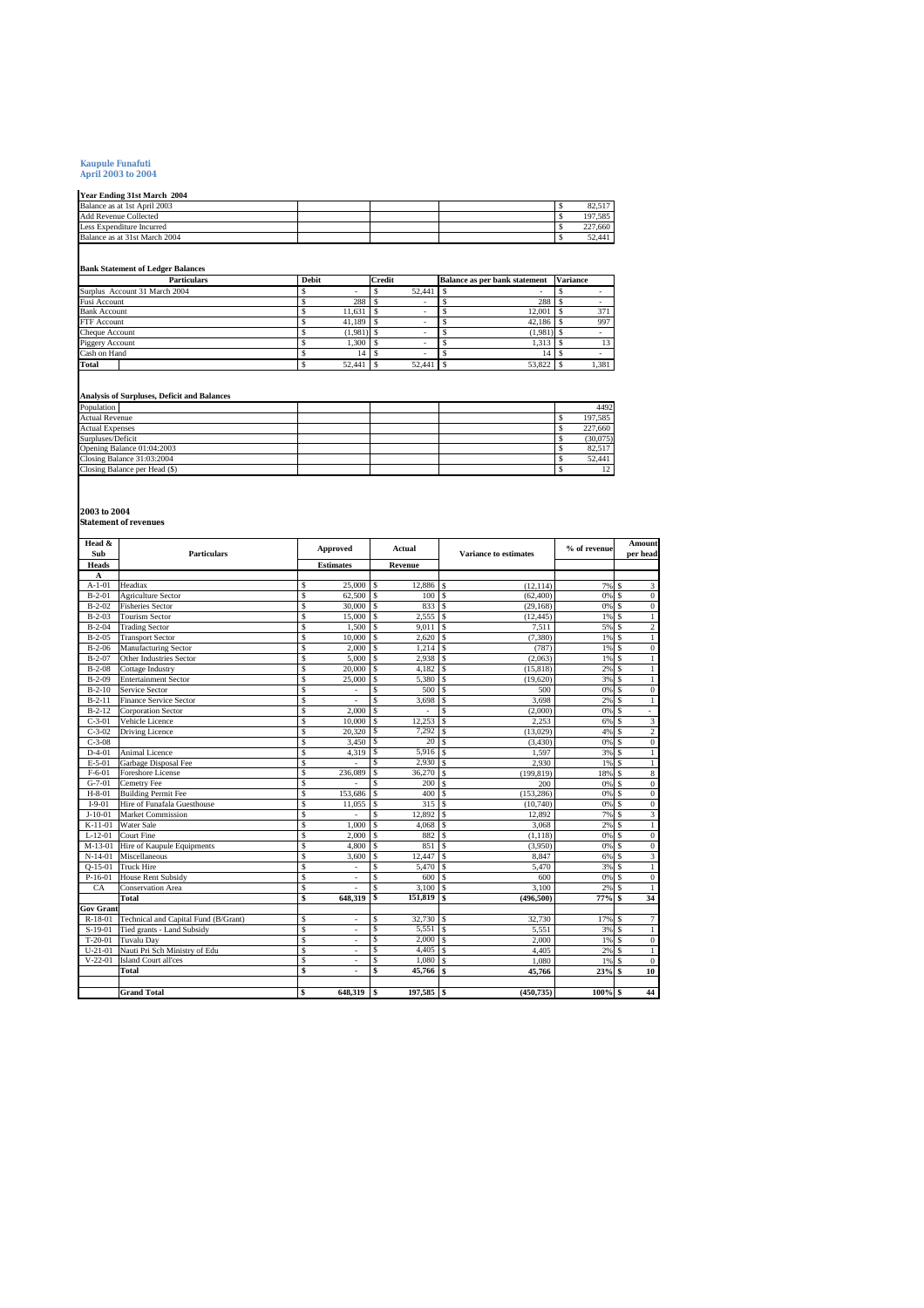## **2003 to 2004 Statement of Expenditure**

| Head &<br>Sub          | <b>Particulars</b>                                          | Approved                                   | Actual                       | <b>Variance</b>                   | % of expenses | Amount                                                    |
|------------------------|-------------------------------------------------------------|--------------------------------------------|------------------------------|-----------------------------------|---------------|-----------------------------------------------------------|
| <b>Heads</b>           |                                                             | <b>Estimates</b>                           | <b>Expenditure</b>           |                                   |               | per head                                                  |
| $\mathbf{1}$           | Wages                                                       | 153,686<br>\$                              | 68,661<br><sup>\$</sup>      | 85,025                            | 30%           | 15                                                        |
| $\overline{c}$         | <b>TPF Contribution</b>                                     | \$<br>11,055                               | <sup>\$</sup><br>26,043      | (14,988)<br>S                     | 11%           | 6<br><sup>\$</sup>                                        |
| 3<br>$\overline{4}$    | Overtime and Allowances<br>Audit Fee                        | \$<br>\$<br>3,000                          | \$<br>1,153<br>\$<br>2,100   | (1, 153)<br>Ŝ<br>\$<br>900        | 1%<br>1%      | $\boldsymbol{0}$<br><sup>\$</sup><br>$\overline{0}$<br>\$ |
|                        | Total                                                       | 167,741<br>\$                              | 97,957<br>\$                 | 69,784<br>\$                      | 43%           | 22<br>\$                                                  |
| 5                      | Post & Telecom                                              | \$<br>٠                                    | \$<br>$\sim$                 | Ŝ<br>$\overline{\phantom{a}}$     | 0%            | S<br>$\qquad \qquad \blacksquare$                         |
| $5 - 01$<br>$5 - 02$   | Postage<br>Phone & Fax                                      | \$<br>1,000<br>\$<br>2,000                 | \$<br>\$<br>1,662            | 1,000<br>Ŝ<br>338<br>Ś            | 0%<br>1%      | \$<br>$\overline{0}$<br>\$                                |
| $5 - 03$               | Rental                                                      | 4,800<br>\$                                | Ŝ                            | 4,800<br>Ś                        | 0%            | Ŝ                                                         |
|                        | Total                                                       | \$<br>7,800                                | 1,662<br>\$                  | 6,138<br>\$                       | 1%            | $\bf{0}$<br>\$                                            |
| 6<br>$6 - 01$          | Electricity<br>School                                       | \$<br>\$<br>4,800                          | \$<br>\$<br>1,666            | \$<br>3,134<br>\$                 | 0%<br>1%      | \$<br>$\overline{0}$<br>\$                                |
| $6 - 02$               | Office & Market                                             | \$<br>2,000                                | 17,407<br>\$                 | (15, 407)<br>\$                   | 8%            | $\overline{4}$<br>\$                                      |
| $6 - 03$               | Interpretive Centre<br>Total                                | \$<br>1,100<br>\$<br>7,900                 | \$<br>\$                     | 1,100<br>S                        | 0%<br>8%      | \$.<br>\$                                                 |
| 7                      | Kaupule Refreshment                                         | \$<br>8,044                                | 19,073<br>118                | \$<br>(11, 173)<br>Ś<br>7,926     | 0%            | 4<br>$\overline{0}$                                       |
| 8                      | Falekaupule Refreshment                                     | 500<br>\$.                                 | 413                          | \$.<br>87                         | 0%            | $\mathbf{0}$<br>Ŝ                                         |
| $\mathbf Q$            | Total<br><b>Printing &amp; Stationery</b>                   | \$<br>8,544<br>\$                          | 531<br>\$<br>\$              | 8,013<br>\$<br>\$                 | 0%<br>0%      | $\pmb{0}$<br>\$<br>\$                                     |
| $9 - 01$               | Photocopy & Printing                                        | 1,000<br>\$                                | \$<br>1,485                  | \$<br>(485)                       | 1%            | $\overline{0}$<br>\$                                      |
| $9 - 02$               | Stationery                                                  | \$<br>10,000                               | 17,232<br>\$                 | \$<br>(7, 232)                    | 8%            | $\overline{4}$<br>\$                                      |
| $10\,$                 | Travel & Subsistence Allowances<br>Total                    | \$<br>1,000<br>\$<br>12,000                | \$<br>18,717<br>\$           | 1,000<br>\$<br>(6, 717)<br>\$     | 0%<br>8%      | \$<br>4<br>\$                                             |
| $\overline{11}$        | Repair & Maintenance                                        | \$                                         | \$                           | \$                                | 0%            | \$<br>$\overline{\phantom{a}}$                            |
| $11 - 01$              | Vehicle                                                     | \$<br>4,595                                | \$<br>4.113                  | \$<br>482                         | 2%            | $\,$ 1                                                    |
| $11-02$<br>$11 - 03$   | Office & Funafale Guest house<br>Primary school             | \$<br>\$                                   | 2,806<br>Ŝ<br>1,005<br>\$    | (2, 806)<br>\$<br>(1,005)<br>\$   | 1%<br>0%      | $\,$ 1 $\,$<br>\$<br>$\bf{0}$<br>\$                       |
| $11 - 04$              | Tausoa lima Falekaupule                                     | \$                                         | \$<br>3,064                  | (3,064)<br>\$                     | 1%            | $\,1$<br>\$                                               |
| $11 - 05$              | Lotokava Falekaupule                                        | \$<br>$\overline{a}$                       | \$                           | \$                                | 0%            | \$                                                        |
| $11-06$                | Spare parts<br>Total                                        | \$<br>\$<br>4.595                          | 976<br>\$<br>11,965<br>\$    | (976)<br>\$<br>(7,370)<br>\$      | 0%<br>5%      | $\overline{0}$<br>\$<br>3<br>\$                           |
| 12                     | Rent subsidy                                                | s                                          | 2,800<br>\$                  | (2,800)<br>\$                     | 1%            | $\mathbf{s}$<br>$\mathbf{1}$                              |
| 13                     | <b>Kaupule Tools</b>                                        | \$<br>J.                                   | Ś<br>1                       | \$<br>(1)                         | 0%            | $\overline{0}$<br>Ś                                       |
| 14<br>$14 - 01$        | Fuel & Oil<br>Diesel                                        | Ŝ<br>÷,<br>\$                              | \$<br>331<br>\$              | \$.<br>(331)<br>Ŝ                 | 0%<br>0%      | \$<br>$\boldsymbol{0}$<br>\$                              |
| 14-02                  | Petrol & Oil                                                | \$                                         | \$<br>9,226                  | (9,226)<br>Ŝ                      | 4%            | $\,2$<br><sup>\$</sup>                                    |
|                        | <b>Total</b>                                                | \$<br>$\overline{\phantom{a}}$             | \$<br>12,358                 | \$<br>(12, 358)                   | 5%            | 3<br>\$                                                   |
| 15                     | Insurance<br>Landlease Subsidy                              | \$<br>$\overline{\phantom{a}}$<br>\$       | \$<br>5,744<br>\$            | \$<br>(5,744)<br>\$               | 0%<br>3%      | \$<br>$\,1$<br>\$                                         |
| 16<br>17               | Transport                                                   | \$<br>417,160                              | 1,311<br>\$                  | 415,849<br>\$                     | 1%            | $\overline{0}$<br>\$                                      |
| 18                     | Training                                                    | \$<br>25,000                               | \$                           | 25,000<br>\$.                     | 0%            | \$.                                                       |
| 19<br>20               | Taxation<br>Protective clothing/gear                        | \$<br>15,000<br>\$<br>1,500                | \$<br>1,547<br>\$            | \$.<br>13,453<br>Ś<br>1,500       | 1%<br>0%      | $\overline{0}$<br>\$<br>\$                                |
| 21                     | Custom Duty                                                 | \$<br>10,000                               | 582<br>Ŝ                     | 9,418<br>\$                       | 0%            | $\overline{0}$<br>Ŝ                                       |
| 22                     | <b>Bank Charges</b>                                         | \$<br>20,000                               | 230<br>\$                    | 19,770<br>\$                      | 0%            | $\boldsymbol{0}$<br>\$                                    |
| 23<br>24               | Advertising / Public announcement<br><b>Office Expenses</b> | \$<br>25,000<br>\$<br>2,000                | 1,414<br>\$<br>\$<br>2,111   | 23,586<br>\$<br>\$<br>(111)       | 1%<br>1%      | $\overline{0}$<br>\$<br>$\boldsymbol{0}$<br>\$            |
| 25                     | Office Equipment                                            | \$                                         | 49<br>\$                     | \$.<br>(49)                       | 0%            | $\overline{0}$<br>\$                                      |
|                        | Total                                                       | \$<br>515,660                              | 12,988<br>Ś                  | \$<br>502,672                     | 6%            | 3<br>\$                                                   |
| $26 - 01$<br>26-02     | <b>Standing Committee</b><br>PHC Allowances                 | \$<br>Ś<br>÷,                              | Ŝ<br>3,285<br>275<br>\$      | Ŝ<br>(3,285)<br>(275)<br>\$.      | 1%<br>0%      | \$<br>$\mathbf{1}$<br>$\overline{0}$<br>\$                |
| 26-03                  | <b>Building Sub Committee</b>                               | \$                                         | \$<br>400                    | (400)<br>Ŝ                        | 0%            | $\boldsymbol{0}$<br>\$                                    |
| $26 - 04$              | Funafala Committee                                          | \$                                         | \$<br>75                     | (75)<br>\$                        | 0%            | $\boldsymbol{0}$<br>\$                                    |
| 26-05<br>26-06         | <b>Budget Committee</b><br>Development Committee            | \$<br>×,<br>\$<br>$\overline{\phantom{a}}$ | 75<br>\$<br>2,695<br>\$      | \$<br>(75)<br>\$<br>(2,695)       | 0%<br>1%      | $\overline{0}$<br>\$<br>$\overline{1}$<br>\$              |
|                        | Total                                                       | \$<br>$\overline{\phantom{a}}$             | \$<br>6,805                  | (6, 805)<br>\$                    | 3%            | $\overline{\mathbf{c}}$<br>\$                             |
| $27 - 01$              | Normal Sitting Allowances                                   | \$<br>$\blacksquare$                       | \$<br>4,086                  | (4,086)<br>\$                     | 2%            | $\overline{1}$<br>\$                                      |
| 28<br>29               | Tuvalu Day<br>Miscellaneous                                 | \$<br>\$                                   | \$<br>854<br>9,035<br>\$     | Ŝ<br>(854)<br>Ś<br>(9,035)        | 0%<br>4%      | $\overline{0}$<br>\$<br>$\overline{2}$<br>\$              |
| 30                     | Payables                                                    | \$                                         | 2,280<br>\$                  | (2, 280)<br>Ś                     | 1%            | ī<br>\$                                                   |
| 31                     | Conservation Area                                           | \$<br>1,448,480                            | \$<br>1,470                  | 1,447,010<br>\$                   | 1%            | $\boldsymbol{0}$<br>Ŝ                                     |
| 32-03                  | Total<br>MGB loan repayment                                 | 1,448,480<br>\$<br>\$                      | 17,725<br>\$<br>\$<br>10,000 | 1,430,755<br>\$<br>\$<br>(10,000) | 8%<br>4%      | 4<br>\$<br>$\overline{2}$<br>\$                           |
| 32-04                  | Tusaga Mataniu                                              | \$                                         | \$<br>10,000                 | (10,000)<br>\$                    | 4%            | $\overline{2}$<br>\$                                      |
| $32-09$                | Fakafouga Falekaupule Funafala                              | \$<br>÷.                                   | \$<br>3 227                  | \$<br>(3.227)                     | 1%            | $\,1$<br>\$                                               |
| $32 - 10$<br>$32 - 11$ | Multi purpose court<br>Piggery                              | \$<br>\$                                   | \$<br>2,669<br>\$<br>2,393   | \$<br>(2,669)<br>\$<br>(2, 393)   | 1%<br>1%      | \$<br>$\mathbf{1}$<br>\$<br>$\,$ 1                        |
|                        | Total                                                       | \$<br>÷,                                   | 28,290<br>\$                 | (28, 290)<br>\$                   | 12%           | 6<br>\$                                                   |
|                        |                                                             |                                            |                              |                                   |               |                                                           |
|                        | <b>Unpresented Cheques</b>                                  | \$<br>$\blacksquare$                       | (412)<br>\$                  | 412<br>\$                         | 0%            | (0)<br>\$                                                 |
|                        | <b>Grand Total</b>                                          | 2,172,720 \$<br>\$                         | 227,660                      | 1,945,060<br>-S                   | $100\%$ \$    | 51                                                        |
|                        |                                                             |                                            |                              |                                   |               |                                                           |

| Advances, Surpluses & Shortages given                     |   | Amount | Year |
|-----------------------------------------------------------|---|--------|------|
| Advance A/C (Loise - \$496.57 April '97, Iapesa - \$16 \$ |   | 661    | 1997 |
| Pene Enoka - Advance Account (31/12/98)                   |   | 20     | 1998 |
| Pikona Satupa - Advance Account (29/02/99)                |   | 8      | 1999 |
| Pikona Satupa - Advance Account (30/04/99)                |   | 64     | 1999 |
| Pikona Satupa - Advance Account (30/06/99)                |   | 46     | 1999 |
| Accumulated cash shortage                                 |   | 1.645  | 1998 |
| Accumulated cash surplus                                  |   | 1.679  | 2000 |
| Accumulated cash surplus                                  |   | 3.296  | 2001 |
| shortage found duirng this period                         |   | 329    | 2002 |
| <b>Unpresented Cheques</b>                                | Ś | (412)  | 2003 |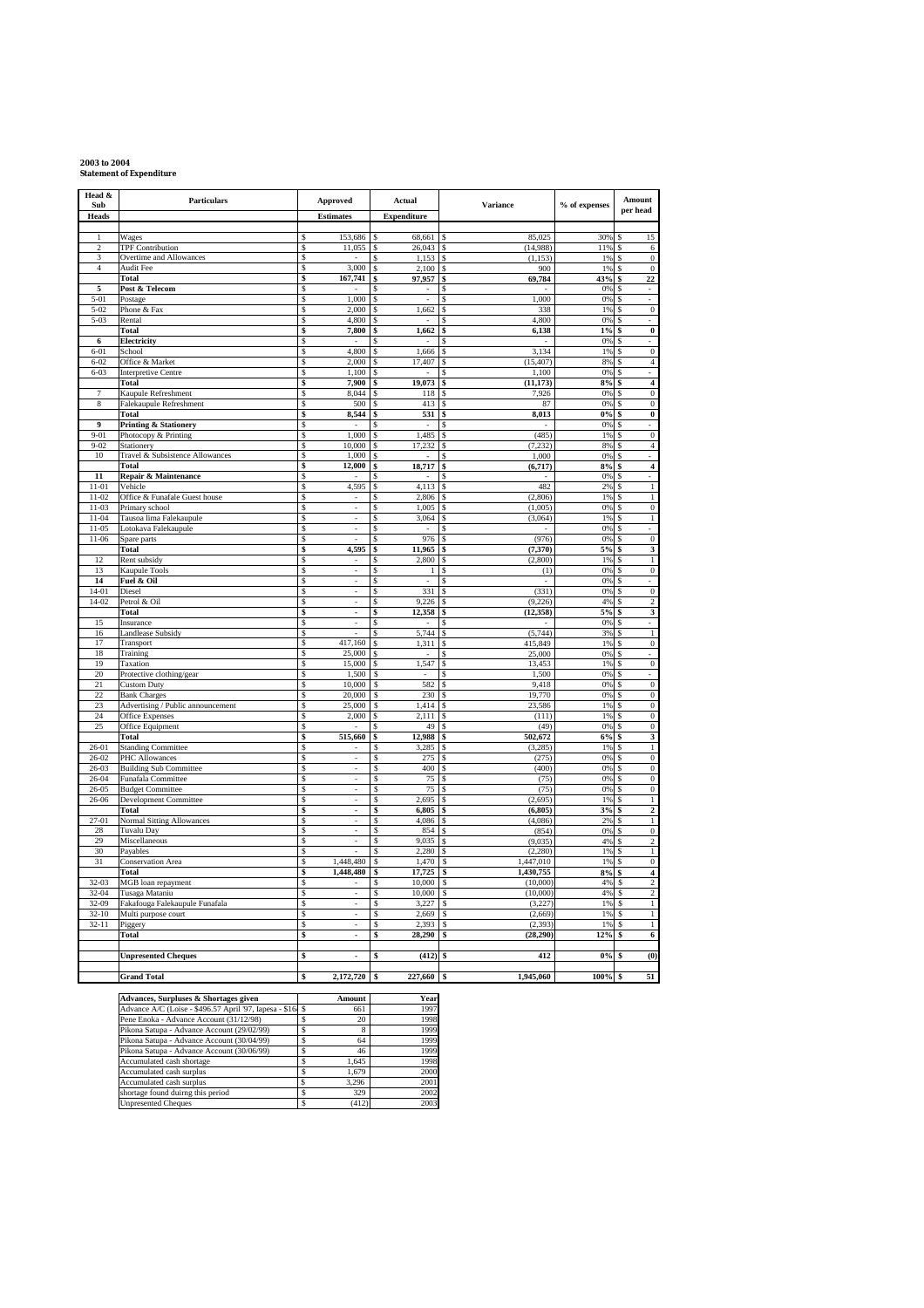To the members of Tuvalu's Parliament and the Ulu Aliki of Funafuti,

## **Report on the Financial Statements**

We have audited the accompanying financial statements of the Funafuti Kaupule, which comprise Statement of Revenue, Statement of Expenditure and Analysis of Surpluses and Deficit for the year ended 31 March 2005 and the Bank Statement of Ledger Balances as at 31 March 2005.

## *Management's Responsibility for the Financial Statements*

Management is responsible for the preparation of these financial statements in accordance with section 71 of the Falekaupule Act and accompanying financial instructions, and for such internal control as management determines is necessary to enable the preparation of financial statements that are free from material misstatement, whether due to fraud or error.

## *Auditor's Responsibility*

Our responsibility is to express an opinion on these financial statements based on our audit. This responsibility arises from section 74 of the Falekaupule Act.

We conducted our audit in accordance with the International Organisation of Supreme Audit Institution's (INTOSAI) Auditing Standards, which incorporate the International Auditing Standards. These standards require that we comply with ethical requirements and, plan and perform the audit to obtain reasonable assurance about whether the financial statements are free from material misstatement.

An audit involves performing procedures to obtain audit evidence about the amounts and disclosures in the financial statements. The procedures selected depend on the auditor's judgment, including the assessment of the risks of material misstatement of the financial statements, whether due to fraud or error. In making those risk assessments, the auditor considers internal control relevant to the entity's preparation and fair presentation of the financial statements in order to design audit procedures that are appropriate in the circumstances, but not for the purpose of expressing an opinion on the effectiveness of the entity's internal control. An audit also includes evaluating the appropriateness of accounting policies used and the reasonableness of accounting estimates made by management, as well as evaluating the overall presentation of the financial statements. We did not examine every transaction, nor do we guarantee complete accuracy of the financial statements.

We believe that the audit evidence we have obtained is sufficient and appropriate to provide a basis for our audit opinion.

### *Opinion*

In our opinion, the financial statements of Funafuti Kaupule for the year ended 31 March 2005 are prepared, in all material respects, in accordance with the Falekaupule Act.

### *Independence*

When carrying out the audit we followed the independence requirements of the Office of the Auditor General, which incorporate the independence requirements of the International Standards of Auditing and the International Organisation of Supreme Audit Institutions.

Eli Lopati Acting Auditor General of Tuvalu 27 January 2014 Vaiaku, Funafuti, Tuvalu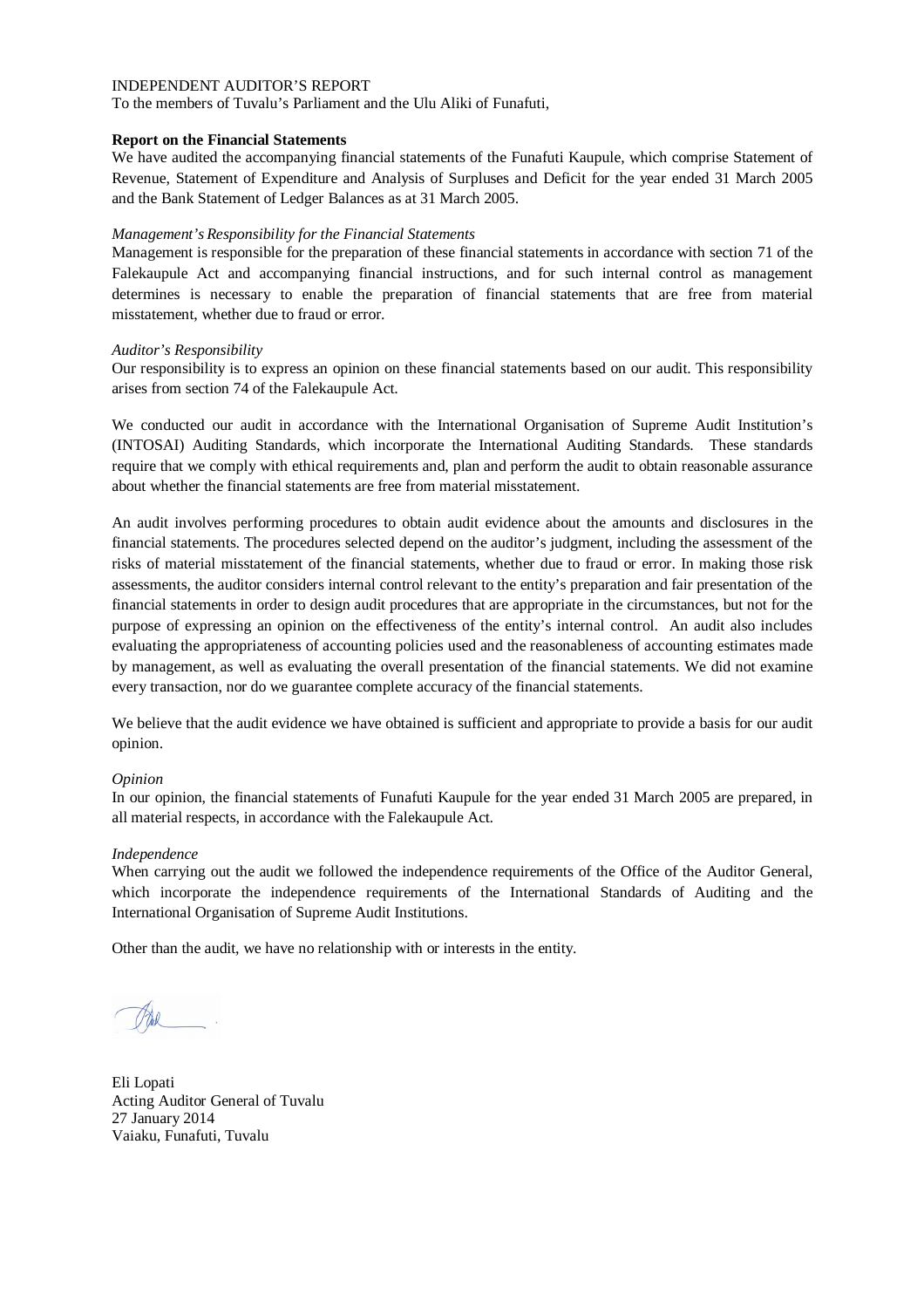# **Kaupule Funafuti April 2004 to 2005**

| Year Ending 31st March 2005   |  |  |           |
|-------------------------------|--|--|-----------|
| Balance as at 1st April 2004  |  |  | 52.441    |
| <b>Add Revenue Collected</b>  |  |  | 188,803   |
| Less Expenditure Incurred     |  |  | $21220 -$ |
| Balance as at 31st March 2005 |  |  | 29.024    |

#### **Bank Statement of Ledger Balances**

| <b>Particulars</b>            | <b>Debit</b> | <b>Credit</b> |        | <b>Balance as per bank statement</b> | <b>Variance</b> |
|-------------------------------|--------------|---------------|--------|--------------------------------------|-----------------|
| Surplus Account 31 March 2005 |              |               | 29.024 |                                      |                 |
| Fusi Account                  | 528          |               |        | 528                                  |                 |
| <b>Bank Account</b>           | 937          |               |        | 1.256                                | 319             |
| FTF Account                   | 21,188       |               |        | 22,987                               | 1,799           |
| Cheque Account                | 3.023        |               |        | 3.023                                |                 |
| Piggery Account               | 3,200        |               |        | 3.262                                | 62              |
| Cash on Hand                  | 147          |               |        | 147                                  |                 |
| Total                         | 29,024       |               | 29.024 | 31.204                               | 2,180           |

#### **Analysis of Surpluses, Deficit and Balances**

| Population                    | 4492      |
|-------------------------------|-----------|
| <b>Actual Revenue</b>         | 188,803   |
| <b>Actual Expenses</b>        | 212,220   |
| Surpluses/Deficit             | (23, 417) |
| Opening Balance 01:04:2004    | 52.441    |
| Closing Balance 31:03:2005    | 29.024    |
| Closing Balance per Head (\$) | 6         |

**2004 to 2005 Statement of revenues**

| Head & Sub         | <b>Particulars</b>            |    | Approved                 |                    | Actual                   | <b>Variance to estimates</b> | % of revenue    |                    | <b>Amount</b><br>per head |
|--------------------|-------------------------------|----|--------------------------|--------------------|--------------------------|------------------------------|-----------------|--------------------|---------------------------|
| <b>Heads</b>       |                               |    | <b>Estimates</b>         |                    | <b>Revenue</b>           |                              |                 |                    |                           |
| A                  |                               |    |                          |                    |                          |                              |                 |                    |                           |
| $A1-01$            | Headtax                       | S  | 25,000                   | s                  | $11,426$ S               | (13,574)                     | 6% \$           |                    | 3                         |
| B2-01              | <b>Agriculture Sector</b>     | Ś  | 62,500                   | \$                 | 20                       | <sup>S</sup><br>(62, 480)    | 0% \$           |                    | $\bf{0}$                  |
| $B2-02$            | <b>Fisheries Sector</b>       | Ś  | 30,000                   | s                  | 916                      | S<br>(29,084)                | 0% \$           |                    | $\mathbf{0}$              |
| $B2-03$            | <b>Tourism Sector</b>         | Ś  | 15,000                   | s                  | 1.563                    | \$.<br>(13, 438)             | $1\%$ $\bar{S}$ |                    | $\boldsymbol{0}$          |
| B <sub>2</sub> -04 | <b>Trading Sector</b>         | Ś  | 1.500                    | Ŝ                  | 9.444                    | S<br>7,944                   | 5% S            |                    | $\overline{c}$            |
| B <sub>2</sub> -05 | <b>Transport Sector</b>       | Ś  | 10,000                   | $\mathbf{s}$       | 4,466                    | S<br>(5,534)                 | $2%$ \$         |                    | 1                         |
| <b>B2-06</b>       | Manufacturing Sector          | Ś  | 2.000                    | s                  | 1.042                    | <b>S</b><br>(958)            | $1%$ \$         |                    | $\boldsymbol{0}$          |
| $B2-07$            | Other Industries Sector       | Ś  | 5.000                    | s                  | 1,705                    | S<br>(3.295)                 | $1\%$ $\bar{S}$ |                    | $\boldsymbol{0}$          |
| <b>B2-08</b>       | <b>Cottage Industry</b>       | Ś  | 20,000                   | $\mathbb S$        | 3,674                    | \$.<br>(16, 327)             | 2%              | $\mathcal{S}$      | $\mathbf{1}$              |
| B <sub>2</sub> -09 | <b>Entertainment Sector</b>   | \$ | 25,000                   | s                  | $4,476$ \$               | (20,524)                     | $2%$ \$         |                    | 1                         |
| $B2-10$            | Service Sector                | Ś  |                          | S                  | 815                      | \$.<br>815                   | 0% \$           |                    | $\overline{0}$            |
| $B2-11$            | <b>Finance Service Sector</b> | Ś  |                          | $\mathbf{\hat{S}}$ | 2,485                    | S<br>2,485                   | 1% \$           |                    | 1                         |
| $B2-12$            | <b>Corporation Sector</b>     | Ś  | 2.000                    | Ŝ                  | ÷                        | S<br>(2.000)                 | 0%              | <sup>\$</sup>      | $\overline{\phantom{a}}$  |
| $C3-01$            | Vehicle Licence               | \$ | 10,000                   | S                  | 14,551                   | S<br>4,551                   | 8% S            |                    | 3                         |
| $C3-02$            | Driving Licence               | Ś  | 20,320                   | Ŝ                  | 6,861                    | S<br>(13, 459)               | 4%              | $\mathcal{S}$      | $\overline{c}$            |
| $D4-01$            | Animal Licence                | Ś  | 3,450                    | s                  | 4,388                    | S<br>938                     | 2%S             |                    | 1                         |
| E5-01              | Garbage Disposal Fee          | Ś  | 4,319                    | \$                 | 1,315                    | S<br>(3,004)                 | 1% \$           |                    | $\boldsymbol{0}$          |
| F6-01              | <b>Foreshore License</b>      | Ś  |                          | S                  | 6,888                    | S<br>6,888                   | 4% \$           |                    | $\overline{2}$            |
| G7-01              | Cemetry Fee                   | Ś  | 236,089                  | Ŝ                  | 430                      | S<br>(235, 659)              | 0%              | <sup>\$</sup>      | $\overline{0}$            |
| H8-01              | <b>Building Permit Fee</b>    | Ś  |                          | $\mathbf{\hat{S}}$ | 630                      | S<br>630                     | 0% \$           |                    | $\boldsymbol{0}$          |
| $I9-01$            | Hire of Funafala Guesthouse   | Ś  | 153,686                  | S                  | 1,081                    | \$.<br>(152, 605)            | 1%              | $\mathcal{S}$      | $\overline{0}$            |
| $J10-01$           | <b>Market Commission</b>      | Ś  | 11,055                   | \$                 | 6,931                    | S<br>(4, 124)                | 4% \$           |                    | $\overline{c}$            |
| K11-01             | Water Sale                    | Ś  |                          | \$.                | 3,169                    | S<br>3,169                   | 2%              | <sup>\$</sup>      | $\overline{1}$            |
| K11-02             |                               | Ś  | 1,000                    | s                  | 20                       | \$.<br>(980)                 | 0% \$           |                    | $\boldsymbol{0}$          |
| L12-01             | Court Fine                    | Ś  | 2.000                    | Ŝ                  | 687                      | \$.<br>(1,313)               | 0%              | $\mathbf{\hat{s}}$ | $\boldsymbol{0}$          |
| M13-01             | Hire of Kaupule Equipments    | Ś  | 4,800                    | s                  | 2,042                    | Is<br>(2,758)                | 1% \$           |                    | $\mathbf{0}$              |
| N14-01             | Miscellaneous                 | Ś  | 3,600                    | $\mathbb S$        | 94,250                   | S<br>90,650                  | 50% \$          |                    | 21                        |
| $Q15 - 01$         | <b>Truck Hire</b>             | Ś  |                          | S                  | 2,591                    | S<br>2,591                   | $1\%$ \$        |                    | 1                         |
| P16-01             | <b>House Rent Subsidy</b>     | Ś  | $\overline{\phantom{a}}$ | \$                 | $\overline{\phantom{a}}$ | \$.<br>$\sim$                | 0%              | $\mathcal{S}$      | $\overline{\phantom{a}}$  |
| CA1                | <b>Conservation Area</b>      | \$ |                          | Ŝ                  | 400                      | S<br>400                     | 0% \$           |                    | $\mathbf{0}$              |
| COL                | Commission - Colonial         | S  |                          | S                  | 18                       | \$.<br>18                    | 0%              | -S                 | $\mathbf{0}$              |
|                    | Total                         | \$ | 648.319                  | s                  | 188,283                  | \$<br>(460, 036)             | $100\%$ \$      |                    | 42                        |
| <b>Gov Grant</b>   |                               |    |                          |                    |                          |                              |                 |                    |                           |
| $V22-01$           | <b>Island Court Fund</b>      | S  |                          | Ŝ                  | 720                      | <sup>S</sup><br>720          | 0% \$           |                    | $\mathbf{0}$              |
|                    | Total                         | \$ |                          | \$                 | 720                      | 720<br>\$                    | $0\%$ \$        |                    | $\bf{0}$                  |
|                    |                               |    |                          |                    |                          |                              |                 |                    |                           |
|                    | <b>Outstanding deposits</b>   | \$ | ٠                        | \$                 | $(200)$ \$               | (200)                        | 0%              |                    |                           |
|                    |                               |    |                          |                    |                          |                              |                 |                    |                           |
|                    | <b>Grand Total</b>            | \$ | 648.319 \$               |                    | 188,803 \$               | (459, 516)                   | 100% \$         |                    | 42                        |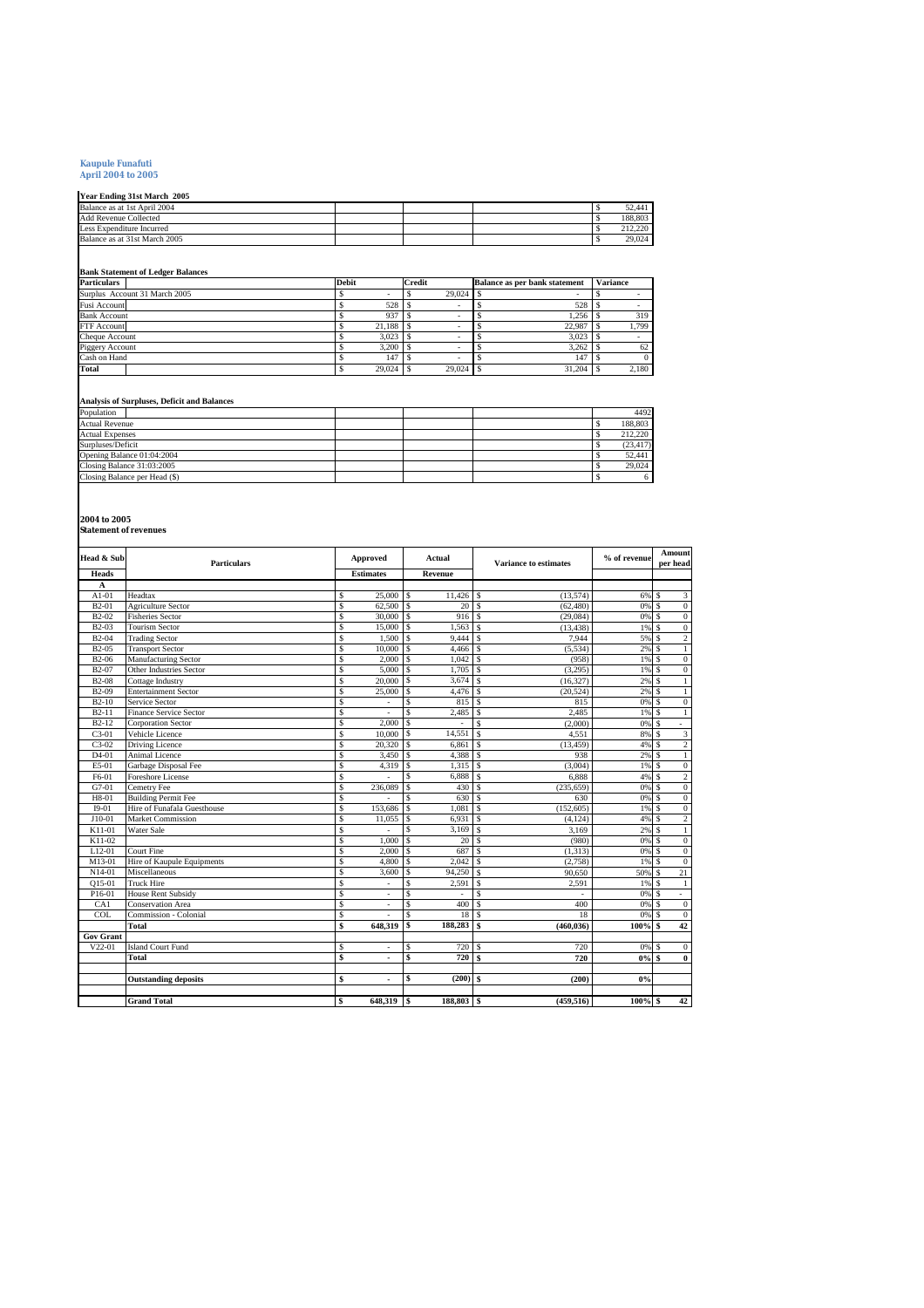## **2004 to 2005 Statement of Expenditure**

| Head & Sub         | Particulars                                              |               | <b>Approved</b>          |          | Actual<br><b>Variance</b> |                               | % of expenses |          | Amount                                   |
|--------------------|----------------------------------------------------------|---------------|--------------------------|----------|---------------------------|-------------------------------|---------------|----------|------------------------------------------|
| <b>Heads</b>       |                                                          |               | <b>Estimates</b>         |          | <b>Expenditure</b>        |                               |               |          | per head                                 |
|                    | <b>Expenditure</b>                                       |               |                          |          |                           |                               |               |          |                                          |
| $\mathbf{1}$       | Wages                                                    | \$.           | 153,686                  | S        | 65,833                    | 87.853<br>S                   | 31%           | \$       | 15                                       |
| 2<br>3             | <b>TPF Contribution</b><br>Overtime and Allowances       | \$<br>\$.     | 11,055                   | \$<br>S  | 12,629<br>846             | (1, 574)<br>\$<br>(846)<br>£. | 6%<br>0%      | \$<br>\$ | $\boldsymbol{\beta}$<br>$\boldsymbol{0}$ |
| $\overline{4}$     | Audit Fee                                                | \$            | 3,000                    | \$.      |                           | 3,000<br>S                    | 0%            | \$       |                                          |
|                    | Total                                                    | \$            | 167,741                  | \$       | 79,308                    | \$<br>88,433                  | 37%           | \$       | 18                                       |
| $5 - 01$           | Postage                                                  | \$            | 1,000                    | \$       | 137                       | S<br>864                      | 0%            | \$       | $\overline{0}$                           |
| $5 - 02$           | Phone & Fax                                              | \$            | 2,000                    | \$       | 1,756                     | 245<br>S                      | 1%            | \$       | $\boldsymbol{0}$                         |
| $5 - 03$           | Rental                                                   | \$            | 4,800                    | \$       | $\sim$                    | 4,800<br>S<br>\$              | 0%            | \$       |                                          |
| $6 - 01$           | Total<br>School                                          | \$<br>\$      | 7,800<br>4,800           | \$<br>\$ | 1,892<br>2,334            | 5,908<br>2,466<br>S           | $1\%$<br>1%   | \$<br>\$ | $\pmb{0}$<br>$\,1$                       |
| $6 - 02$           | Office & Market                                          | \$            | 2,000                    | \$       | 12,459                    | (10, 459)<br>S                | 6%            | \$       | 3                                        |
| $6 - 03$           | <b>Interpretive Centre</b>                               | \$            | 1,100                    | \$       | $\sim$                    | 1,100<br>S                    | 0%            | \$       | ÷.                                       |
|                    | Total                                                    | \$            | 7,900                    | \$       | 14,793                    | \$<br>(6, 893)                | 7%            | \$       | 3                                        |
| 7                  | Kaupule Refreshment                                      | <sup>\$</sup> | 8,044                    | \$.      | 207                       | 7,837<br>\$.                  | 0%            | \$       | $\boldsymbol{0}$                         |
| 8                  | Falekaupule Refreshment                                  | \$            | 500                      | \$       | 353                       | S<br>147                      | 0%            | \$       | $\boldsymbol{0}$                         |
| 8.1                | Assembly<br>Total                                        | \$<br>\$      | 8,544                    | \$<br>\$ | 47<br>607                 | s<br>(47)<br>7,937<br>\$      | 0%<br>0%      | s<br>\$  | $\overline{0}$<br>$\pmb{0}$              |
| $9 - 01$           | Photocopy & Printing                                     | \$            | 1,000                    | \$       |                           | 1,000<br>S                    | 0%            | \$       |                                          |
| $9 - 02$           | Stationery                                               | \$            | 10,000                   | \$       | 4,422                     | 5,578                         | 2%            | \$       | $\,1\,$                                  |
| 10                 | Travel & Subsistence Allowances                          | \$            | 1,000                    | \$       |                           | 1,000<br>Ś                    | 0%            | \$       |                                          |
|                    | Total                                                    | \$            | 12,000                   | \$       | 4,422                     | \$<br>7,578                   | 2%            | \$       | $\overline{\mathbf{1}}$                  |
| $11-01$            | Vehicle                                                  | \$            | 4,595                    | \$       | 3,880                     | 715<br>\$                     | 2%            | \$       | $\overline{1}$                           |
| $11-02$<br>$11-03$ | Office & Funafale Guest house                            | \$<br>\$      | $\sim$<br>$\mathbf{r}$   | \$<br>S  | 1,407                     | (1, 407)<br>\$<br>£.          | 1%<br>0%      | \$<br>\$ | $\boldsymbol{0}$<br>$\overline{0}$       |
| $11 - 04$          | Primary school<br>Tausoa lima Falekaupule                | \$            | ÷,                       | \$       | 64<br>584                 | (64)<br>S<br>(584)            | 0%            | \$       | $\boldsymbol{0}$                         |
| $11-05$            | Lotokava Falekaupule                                     | \$            | L.                       | \$       | 343                       | S<br>(343)                    | 0%            | \$       | $\overline{0}$                           |
| $11 - 06$          | Spare parts                                              | \$            |                          | \$       | 405                       | (405)<br>S                    | 0%            | \$       | $\overline{0}$                           |
|                    | Total                                                    | \$            | 4,595                    | \$       | 6,683                     | (2,088)<br>\$                 | 3%            | \$       | $\mathbf 1$                              |
| $14 - 01$          | Diesel                                                   | \$            |                          | Ś        | 972                       | (972)<br>S                    | 0%            | \$       | $\boldsymbol{0}$                         |
| 14-02              | Petrol & Oil                                             | \$            |                          | \$       | 4,623                     | Ś<br>(4,623)                  | 2%            | \$       | $\,1$                                    |
| $\overline{16}$    | Total<br>Landlease Subsidy                               | \$<br>\$      | ÷,                       | \$<br>\$ | 5,594<br>5,744            | \$<br>(5, 594)<br>S           | 3%<br>3%      | \$<br>\$ | $\mathbf 1$<br>$\,1$                     |
| 17                 | Transport                                                | \$            | 417,160                  | \$       | 180                       | (5,744)<br>416,980<br>S       | 0%            | \$       | $\overline{0}$                           |
| 18                 | Training                                                 | \$            | 25,000                   | S        | $\sim$                    | 25,000<br>S                   | 0%            | \$       | $\equiv$                                 |
| 19                 | Taxation                                                 | \$            | 15,000                   | \$.      | 1,606                     | 13,394<br>\$.                 | 1%            | \$       | $\boldsymbol{0}$                         |
| 20                 | Protective clothing/gear                                 | \$            | 1,500                    | \$       |                           | \$<br>1,500                   | 0%            | \$       |                                          |
| 21                 | <b>Custom Duty</b>                                       | \$            | 10,000                   | \$       | 105                       | s<br>9,895                    | 0%            | s        | $\overline{0}$                           |
| 22<br>23           | <b>Bank Charges</b><br>Advertising / Public announcement | \$<br>\$      | 20,000<br>25,000         | \$<br>\$ | 307<br>486                | s<br>19,693<br>24.515<br>S    | 0%<br>0%      | \$<br>\$ | $\boldsymbol{0}$<br>$\overline{0}$       |
| 24                 | Office Expenses                                          | \$            | 2,000                    | Ś        | 916                       | Ś<br>1,084                    | 0%            | \$       | $\boldsymbol{0}$                         |
|                    | Total                                                    | \$            | 515,660                  | Ś        | 9,343                     | \$<br>506,317                 | 4%            | \$       | $\overline{\mathbf{c}}$                  |
| 26                 | <b>Committee Allowances</b>                              |               |                          |          |                           |                               |               |          |                                          |
| 26-01              | PHC Allowances                                           | \$            | $\sim$                   | S        | 710                       | (710)<br>S                    | 0%            | £.       | $\boldsymbol{0}$                         |
| $26 - 02$          | <b>Building Sub Committee</b>                            | \$            | 417,160                  | \$       | $\mathbb{Z}^{\mathbb{Z}}$ | 417,160<br>S                  | 0%            | \$       | $\omega_{\rm c}$                         |
| 26-03<br>$26 - 04$ | Funafala Committee                                       | \$<br>\$      |                          | S<br>Ś   | 250<br>125                | S<br>(250)<br>S<br>(125)      | 0%<br>0%      | \$<br>\$ | $\overline{0}$<br>$\overline{0}$         |
| $26-05$            | <b>Budget Committee</b><br>Development Committee         | \$            | L.                       | \$       | 50                        | s<br>(50)                     | 0%            | \$       | $\overline{0}$                           |
| $26 - 06$          | Other committees                                         | \$            |                          | \$       | 6,245                     | S<br>(6, 245)                 | 3%            | \$       | $\overline{1}$                           |
|                    | Total                                                    | \$            | 417,160                  | \$       | 7,380                     | 409,780<br>\$                 | 3%            | \$       | $\overline{\mathbf{c}}$                  |
| 27                 | <b>Island Court Allowances</b>                           |               |                          |          |                           |                               |               |          |                                          |
| $27 - 01$          | <b>Normal Sitting Allowances</b>                         | \$            |                          | Ś        | 2,131                     | (2, 131)<br>S                 | 1%            |          | $\boldsymbol{0}$                         |
| $\sqrt{28}$<br>29  | Tuvalu Day                                               | \$<br>\$      | $\blacksquare$           | \$<br>\$ |                           | Ś<br>(49, 420)<br>S           | 0%<br>23%     | \$<br>\$ | 11                                       |
| 30                 | Miscellaneous<br>Payables                                | \$            | ÷,                       | \$       | 49,420<br>1,788           | s<br>(1,788)                  | 1%            | \$       | $\mathbf{0}$                             |
| 31                 | <b>Conservation Area</b>                                 | \$            | 2,282,800                | \$       | 5,534                     | 2,277,266<br>\$               | 3%            | S        | $\mathbf{1}$                             |
|                    | Total                                                    | \$            | 2,282,800                | \$       | 58,873                    | \$<br>2,223,927               | 28%           | \$       | 13                                       |
| 32                 | <b>Galuega Atiake</b>                                    |               |                          |          |                           |                               |               |          |                                          |
| $32 - 01$          | Kuli                                                     | Ś             |                          | Ś        | 10,000                    | (10,000)<br>Ś                 | 5%            | S        | $\overline{c}$                           |
| 32-02<br>$32 - 03$ | Market renovation                                        | \$<br>Ś       | ÷.                       | \$<br>Ś  | 10,053                    | \$<br>(10,053)<br>S           | 5%<br>0%      | \$<br>\$ | $\overline{\mathbf{c}}$                  |
| $32 - 04$          | MGB loan repayment<br>Tusaga Mataniu                     | \$            |                          | \$       | 21                        | (21)<br>\$                    | 0%            | \$       | $\boldsymbol{0}$                         |
| $32 - 05$          | Lotokava renovation                                      | \$            |                          | Ś        | 3,675                     | \$<br>(3,675)                 | 2%            | \$       | $\,$ 1 $\,$                              |
|                    | Total                                                    | \$            | $\overline{\phantom{a}}$ | \$       | 23,749                    | (23,749)<br>\$                | 11%           | \$       | 5                                        |
|                    |                                                          |               |                          |          |                           |                               |               |          |                                          |
|                    | <b>Unpresented cheques</b>                               | S             | ÷                        | \$       | (424)                     | 424<br>\$                     | 0%            | \$       | (0)                                      |
|                    |                                                          |               |                          |          |                           |                               |               |          |                                          |
|                    | <b>Grand Total</b>                                       |               | 3,424,200                | \$       | 212,220                   | 3.211.980<br>\$               | 100%          | S        | 47                                       |

| Advances, Surpluses & Shortages given                            |   | Amount | Year |
|------------------------------------------------------------------|---|--------|------|
| Advance A/C (Loise - \$496.57 April '97, Iapesa - \$164.50 Au \$ |   | 661    | 1997 |
| Pene Enoka - Advance Account (31/12/98)                          | S | 20     | 1998 |
| Pikona Satupa - Advance Account (29/02/99)                       | S | 8      | 1999 |
| Pikona Satupa - Advance Account (30/04/99)                       | S | 64     | 1999 |
| Pikona Satupa - Advance Account (30/06/99)                       | S | 46     | 1999 |
| Accumulated cash shortage                                        | S | 1.645  | 1998 |
| Accumulated cash surplus                                         | S | 1.679  | 2000 |
| Accumulated cash surplus                                         | S | 3.296  | 2001 |
| shortage found duirng this period                                | S | 329    | 2002 |
| <b>Unpresented Cheques</b>                                       | S | (412)  | 2003 |
| Unpresented cheques                                              | S | (424)  | 2004 |
| Outstanding deposits                                             | S | (200)  | 2004 |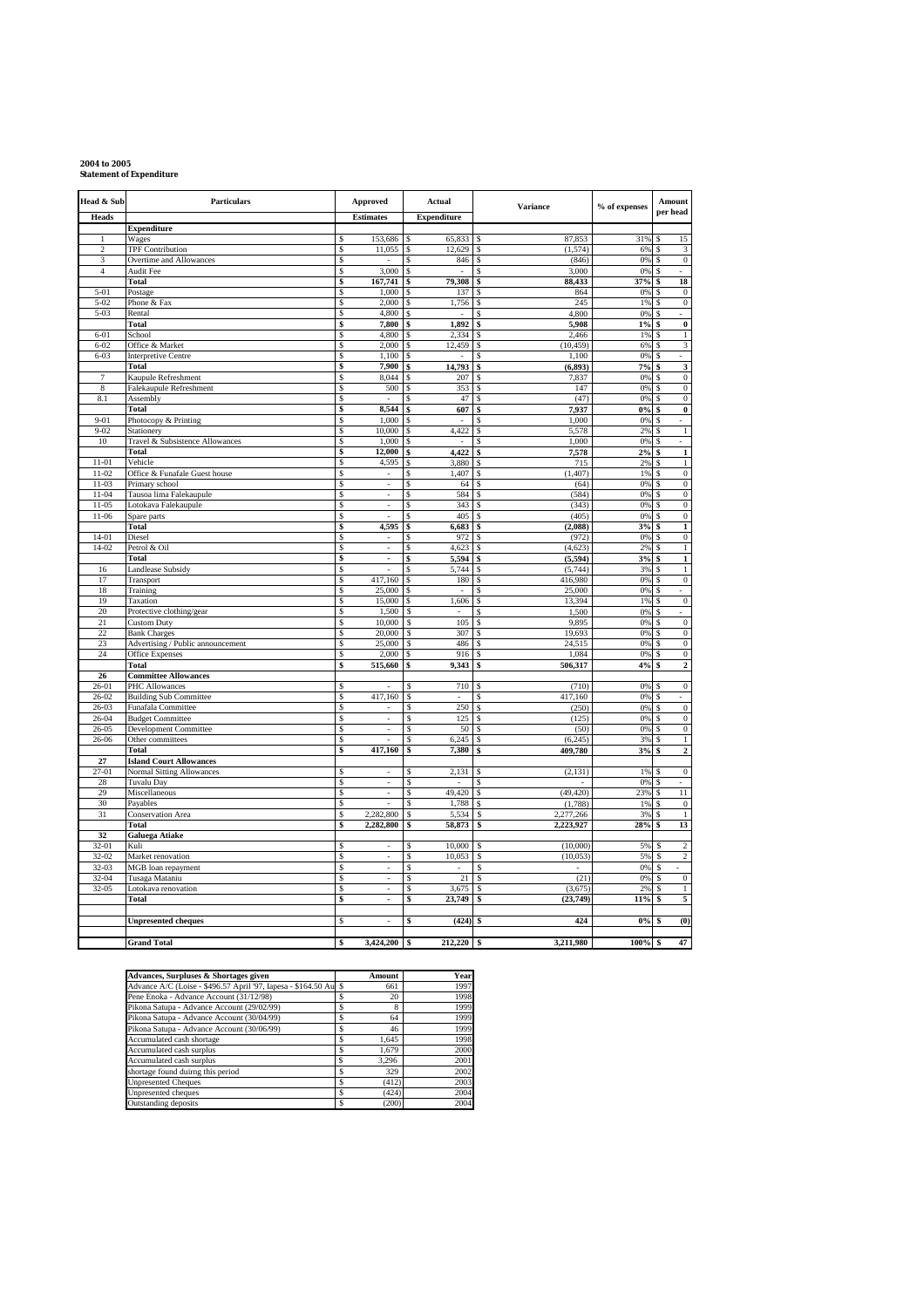To the members of Tuvalu's Parliament and the Ulu Aliki of Funafuti,

## **Report on the Financial Statements**

We have audited the accompanying financial statements of the Funafuti Kaupule, which comprise Statement of Revenue, Statement of Expenditure and Analysis of Surpluses and Deficit for the year ended 31 March 2006 and the Bank Statement of Ledger Balances as at 31 March 2006.

## *Management's Responsibility for the Financial Statements*

Management is responsible for the preparation of these financial statements in accordance with section 71 of the Falekaupule Act and accompanying financial instructions, and for such internal control as management determines is necessary to enable the preparation of financial statements that are free from material misstatement, whether due to fraud or error.

## *Auditor's Responsibility*

Our responsibility is to express an opinion on these financial statements based on our audit. This responsibility arises from section 74 of the Falekaupule Act.

We conducted our audit in accordance with the International Organisation of Supreme Audit Institution's (INTOSAI) Auditing Standards, which incorporate the International Auditing Standards. These standards require that we comply with ethical requirements and, plan and perform the audit to obtain reasonable assurance about whether the financial statements are free from material misstatement.

An audit involves performing procedures to obtain audit evidence about the amounts and disclosures in the financial statements. The procedures selected depend on the auditor's judgment, including the assessment of the risks of material misstatement of the financial statements, whether due to fraud or error. In making those risk assessments, the auditor considers internal control relevant to the entity's preparation and fair presentation of the financial statements in order to design audit procedures that are appropriate in the circumstances, but not for the purpose of expressing an opinion on the effectiveness of the entity's internal control. An audit also includes evaluating the appropriateness of accounting policies used and the reasonableness of accounting estimates made by management, as well as evaluating the overall presentation of the financial statements. We did not examine every transaction, nor do we guarantee complete accuracy of the financial statements.

We believe that the audit evidence we have obtained is sufficient and appropriate to provide a basis for our audit opinion.

### *Opinion*

In our opinion, the financial statements of Funafuti Kaupule for the year ended 31 March 2006 are prepared, in all material respects, in accordance with the Falekaupule Act.

### *Independence*

When carrying out the audit we followed the independence requirements of the Office of the Auditor General, which incorporate the independence requirements of the International Standards of Auditing and the International Organisation of Supreme Audit Institutions.

Eli Lopati Acting Auditor General of Tuvalu 27 January 2014 Vaiaku, Funafuti, Tuvalu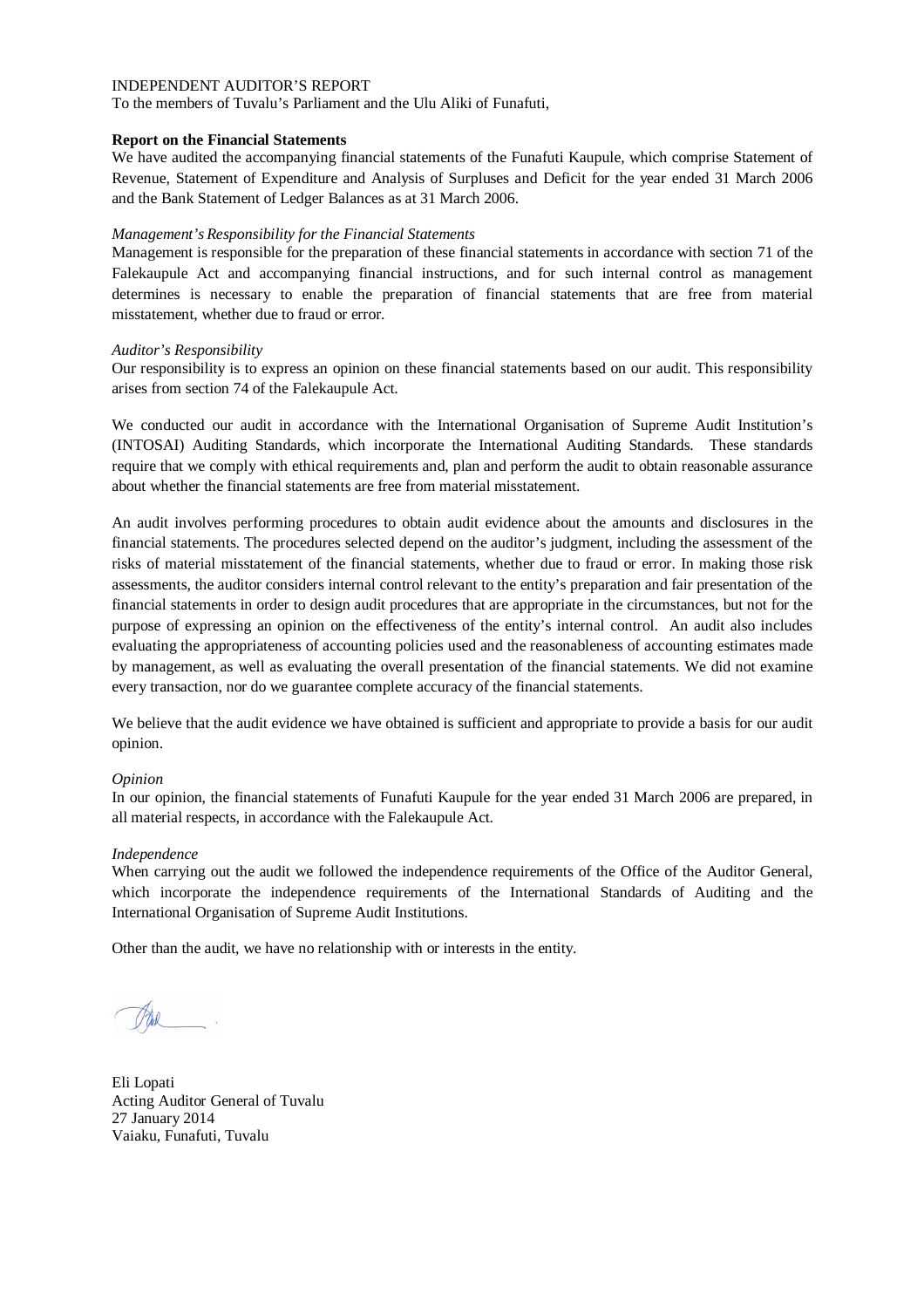#### **Kaupule Funafuti April 2005 to 2006**

#### **Year Ending 31st March 2006**

| Balance as at 1st April 2005  |  |  | 29.024  |
|-------------------------------|--|--|---------|
| Add Revenue Collected         |  |  | 322.939 |
| Less Expenditure Incurred     |  |  | 190.200 |
| Balance as at 31st March 2006 |  |  | 161.763 |
|                               |  |  |         |

#### **Bank Statement of Ledger Balances**

| <b>Particulars</b>            | Debit |         | Credit |         | <b>Balance as per bank statement</b> | <b>Variance</b> |       |
|-------------------------------|-------|---------|--------|---------|--------------------------------------|-----------------|-------|
| Surplus Account 31 March 2006 |       |         |        | 161.763 |                                      |                 |       |
| Fusi Account                  |       | 848     |        |         | 848                                  |                 |       |
| <b>Bank Account</b>           |       | 3.210   |        |         | 3.450                                |                 | 240   |
| FTF Account                   |       | 154.226 |        |         | 156,598                              |                 | 2.372 |
| Cheque Account                |       | 2.747   |        |         | 2.748                                |                 |       |
| Piggery Account               |       | 479     |        |         | 426                                  |                 | (53)  |
| Cash on Hand                  |       | 252     |        |         | 252                                  |                 |       |
| Total                         |       | 161.762 |        | 161.763 | 164.322                              |                 | 2,560 |
|                               |       |         |        |         |                                      |                 |       |

#### **Analysis of Surpluses, Deficit and Balances**

| Population             |                               |  |  | 4492    |
|------------------------|-------------------------------|--|--|---------|
| <b>Actual Revenue</b>  |                               |  |  | 322.939 |
| <b>Actual Expenses</b> |                               |  |  | 190.200 |
| Surpluses/Deficit      |                               |  |  | 132,739 |
|                        | Opening Balance 01:04:2005    |  |  | 29.024  |
|                        | Closing Balance 31:03:2006    |  |  | 161.763 |
|                        | Closing Balance per Head (\$) |  |  | 36      |
|                        |                               |  |  |         |

**2005 to 2006 Statement of revenues**

| Head &<br>Sub           | <b>Particulars</b>                            |          | <b>Approved</b>          |          | Actual         |          | % of revenue<br><b>Variance to estimates</b> |           |        | Amount per<br>head               |
|-------------------------|-----------------------------------------------|----------|--------------------------|----------|----------------|----------|----------------------------------------------|-----------|--------|----------------------------------|
| <b>Heads</b>            |                                               |          | <b>Estimates</b>         |          | Revenue        |          |                                              |           |        |                                  |
| A                       |                                               |          |                          |          |                |          |                                              |           |        |                                  |
| 1.1                     | Hire of Kaupule Properties                    | Ś        | 25,000                   | Ŝ        | 12.373         | s        | (12.627)                                     | 4%        | Ś      | 3                                |
| 1.2                     | Court fine                                    | \$       | 62,500                   | \$       | 3,125          | \$       | (59, 375)                                    | 1%        | \$     | $\overline{1}$                   |
| 1.3                     | <b>Island Court Sitting Allowances</b>        | \$       | 30,000                   | \$       | 1,891          | Ś        | (28, 110)                                    | 1%        | Ś      | $\boldsymbol{0}$                 |
| 1.4                     | Hire of Funafala Guest House                  | \$       | 15,000                   | \$       |                | \$       | (15,000)                                     | 0%        | Ŝ      | ÷,                               |
| 1.5                     | Market Commission                             | \$       | 1,500                    | \$       | 17,843         | \$       | 16,343                                       | 6%        | \$     | $\overline{4}$                   |
| 1.6                     | <b>Corporation Sector Tax</b>                 | \$       | 10,000                   | \$       | 19.287         | \$       | (10,000)                                     | 0%        | s      | ä,                               |
| 1.7                     | Miscellaneous<br><b>Entertainment Licence</b> | \$<br>\$ | 2,000<br>5,000           | \$<br>\$ | 5,185          | \$<br>\$ | 17.287<br>185                                | 6%        | Ś<br>Ś | $\sqrt{4}$<br>$\,1\,$            |
| 1.8<br>$\overline{2.1}$ | Head tax                                      | \$       | 20,000                   | \$       | 21,212         | \$       | 1,212                                        | 2%<br>7%  | Ś      | 5                                |
| 2.2                     | Restaurant licence                            | \$       | 25,000                   | \$       | 2.908          | \$       | (22,093)                                     | 1%        | Ŝ      | $\overline{1}$                   |
| 2.3                     | Trading                                       | \$       | ×.                       | \$       | 9.968          | Ś        | 9.968                                        | 3%        | Ŝ      | $\overline{2}$                   |
| 2.4                     | Manufacturing Licence                         | \$       | L                        | \$       | 2,533          | \$       | 2,533                                        | 1%        | \$     | $\overline{1}$                   |
| 2.5                     | Other Industries                              | \$       | 2,000                    | \$       | 1,462          | \$       | (538)                                        | 0%        | Ś      | $\overline{0}$                   |
| 2.6                     | Cottage/Hawker/Tobacconist                    | \$       | 10,000                   | \$       | 4,465          | \$       | (5, 535)                                     | 1%        | Ś      | $\overline{1}$                   |
| 2.7                     | Services                                      | \$       | 20,320                   | \$       | 903            | \$       | (19, 418)                                    | 0%        | \$     | $\overline{0}$                   |
| 2.8                     | <b>Fiance Services</b>                        | Ś        | 3.450                    | \$       | 2,146          | Ś        | (1.304)                                      | 1%        | Ś      | $\overline{0}$                   |
| 2.9                     |                                               | \$       | 4,319                    | \$       | 600            | \$       | (3,719)                                      | 0%        | Ś      | $\,0\,$                          |
| 2.11                    |                                               | \$       | í,                       | \$       | 465            | \$       | 465                                          | 0%        | \$     | $\overline{0}$                   |
| 3.1                     | Vehicle Licence                               | \$       | 236,089                  | \$       | 12.167         | \$       | (129, 725)                                   | 4%        | Ś      | 3                                |
| 3.2                     | <b>Driving Licence</b>                        | \$       | ×,                       | \$       | 5,346          |          |                                              | 2%        | Ś      | $\overline{1}$                   |
| 3.3                     | Garbage Disposal fee                          | \$       | 153,686                  | \$       | 3,560          | \$       | (150, 126)                                   | 1%        | \$     | $\overline{1}$                   |
| 3.4                     | Water Tax                                     | \$       | 11,055                   | Ś        | 494            | \$       | (10, 561)                                    | 0%        | \$     | $\overline{0}$                   |
| 3.5                     | <b>Truck Hire</b>                             | \$       | ×,                       | \$       | 644            | \$       | 644                                          | 0%        | \$     | $\overline{0}$                   |
| 3.6                     | Transport                                     | \$       | 1,000                    | \$       | 1,960          | \$       | 960                                          | 1%        | \$     | $\overline{0}$                   |
| 3.7                     |                                               | \$       | 2,000                    | \$       | í,             | \$       | (2,000)                                      | 0%        | Ś      | ÷.                               |
| 4.1                     | <b>Fisheries Tax</b>                          | \$       | 4,800                    | \$       | 1,734          | \$       | (3,067)                                      | 1%        | Ś      | $\overline{0}$                   |
| 4.2                     | <b>Conservation Permit</b>                    | \$       | 3,600                    | \$       | 1,980          | \$       | (1,620)                                      | 1%        | \$     | $\overline{0}$                   |
| 4.3                     | Sales of fish                                 | \$       | ×                        | \$       | 10             | \$       | 10                                           | 0%        | Ŝ      | $\overline{0}$                   |
| 4.4                     |                                               | Ś        | ä,                       | \$       | J.             | \$       | L.                                           | 0%        | Ś      | ä,                               |
| 5.1                     | Conservation Area                             | \$       | ÷,                       | \$       | 350            | \$       | 350                                          | 0%        | \$     | $\overline{0}$                   |
| 5.3                     | Commission - Colonial                         | \$       | à.                       | Ś        | ×.             | Ś        | ÷.                                           | 0%        | Ś      | ä,                               |
| 6.1                     | <b>School Tax</b>                             | \$       | ÷.                       | Ś        | 150            | Ś        | 150                                          | 0%        | Ś      | $\overline{0}$                   |
| 6.2                     | Nauti Primary School Grant                    | \$       | ÷,                       | \$       | 210            | Ś        | 210                                          | 0%        | Ś      | $\overline{0}$                   |
| 6.3                     | Inspection fee                                | \$       | ä,                       | Ś        | 6,164          | Ś        | 6,164                                        | 2%        | Ś      | $\,1$                            |
| 6.4                     | <b>Building Permits fees</b>                  | \$       | ÷,                       | \$       | 320            | \$       | 320                                          | 0%        | Ś      | $\overline{0}$                   |
| 6.5                     | Foreshore Licence                             | \$       | ÷                        | \$       | 545            | \$       | 545                                          | 0%        | \$     | $\overline{0}$                   |
| 6.6                     | Agriculture                                   | Ś        | ä,                       | \$       | 670            | Ŝ        | 670                                          | 0%        | Ś      | $\boldsymbol{0}$                 |
| 6.7                     | Animal fee                                    | \$       | L                        | \$       | 150            | \$       | 150                                          | 0%        | Ś      | $\overline{0}$                   |
| 7.1                     | Pig fine                                      | Ś        | ×                        | Ś        | 50             | Ś        | 50                                           | 0%        | Ś      | $\mathbf{0}$                     |
| 8.1                     | Cemetry fees                                  | \$       | ÷,                       | \$       | 145            | \$       | 145                                          | 0%        | Ś      | $\overline{0}$                   |
| 9.1                     |                                               | \$       | $\sim$                   | \$       | ×.             | \$       | ÷                                            | 0%        | \$     | ÷.                               |
| 10.1                    |                                               | \$       | à.                       | \$       | 1,827          | Ś        | 1.827                                        | 1%        | Ś      | $\,0\,$                          |
| 11.1                    |                                               | \$       | J.                       | \$       | 115            | \$       | 115                                          | 0%        | \$     | $\boldsymbol{0}$                 |
| 12.1                    | Market Income                                 | \$       |                          | Ś        | 82             | Ś        | 82                                           | 0%        | Ś      | $\overline{0}$                   |
| 13.1                    |                                               | \$       | $\overline{\phantom{a}}$ | \$       | 452            | \$       | 452                                          | 0%        | s      | $\overline{0}$                   |
| 14.1                    |                                               | \$       | ÷.                       | \$       | 1,105          | Ś        | 1,105                                        | 0%        | Ś      | $\,0\,$                          |
| 15.1                    |                                               | \$       | J.                       | \$       | 529            | \$       | 529                                          | 0%        | Ŝ      | $\boldsymbol{0}$                 |
| 19.1                    |                                               | \$       |                          | \$       |                | \$       | 3.282                                        | 0%        | Ś      |                                  |
| Piggery                 |                                               | \$<br>\$ | ł.                       | \$<br>\$ | 3,282<br>9.962 | \$       | 9,962                                        | 1%<br>3%  | Ś<br>Ś | $\overline{1}$<br>$\overline{2}$ |
| Fishing                 | Total                                         | \$       | 648.319                  | Ś        | 160,366        | \$<br>Ś  | (487, 953)                                   | 50%       | Ś      | 36                               |
| Gov Grant               |                                               |          |                          |          |                |          |                                              |           |        |                                  |
| 1.9                     | Gov't Block Grant                             |          |                          | \$       | 23,320         | \$       | 23,320                                       | 7%        | Ŝ      | 5                                |
| 1.11                    | <b>Council Support Grants</b>                 |          |                          | S        | 5,289          | \$       | 5,289                                        | 2%        | S      | $\overline{1}$                   |
| 1.12                    | <b>Tied Grant-Lands Subsidy</b>               |          |                          | \$       | 1,512          | \$       | 1.512                                        | 0%        | Ś      | $\boldsymbol{0}$                 |
| 1.13                    | <b>Island Court Allowance</b>                 |          |                          | \$       | 307            | \$       | 307                                          | 0%        | s      | $\overline{0}$                   |
| 1.14                    | Resort (Fafine Funafuti)                      |          |                          | Ŝ        | ÷.             | s        | ÷.                                           | 0%        | Ŝ      | ä,                               |
| 5.2                     |                                               |          |                          | S        |                | s        |                                              | 0%        | Ś      | L                                |
| FTF                     |                                               |          |                          | S        | 133,038        | s        | 133,038                                      | 41%       | Ś      | 30                               |
|                         | Total                                         | \$       | $\overline{\phantom{a}}$ | \$       | 163,466        | \$       | 163,466                                      | 51%       | Ś      | 36                               |
|                         |                                               |          |                          |          |                |          |                                              |           |        |                                  |
|                         | <b>Outstanding deposits</b>                   | \$       | $\overline{\phantom{a}}$ | \$       | (893)          | \$       | (893)                                        | 0%        | ¢      | (0)                              |
|                         |                                               |          |                          |          |                |          |                                              |           |        |                                  |
|                         | <b>Grand Total</b>                            | ŝ        | 648,319                  | s        | 322,939 \$     |          | (325, 380)                                   | $100\%$ S |        | 72                               |
|                         |                                               |          |                          |          |                |          |                                              |           |        |                                  |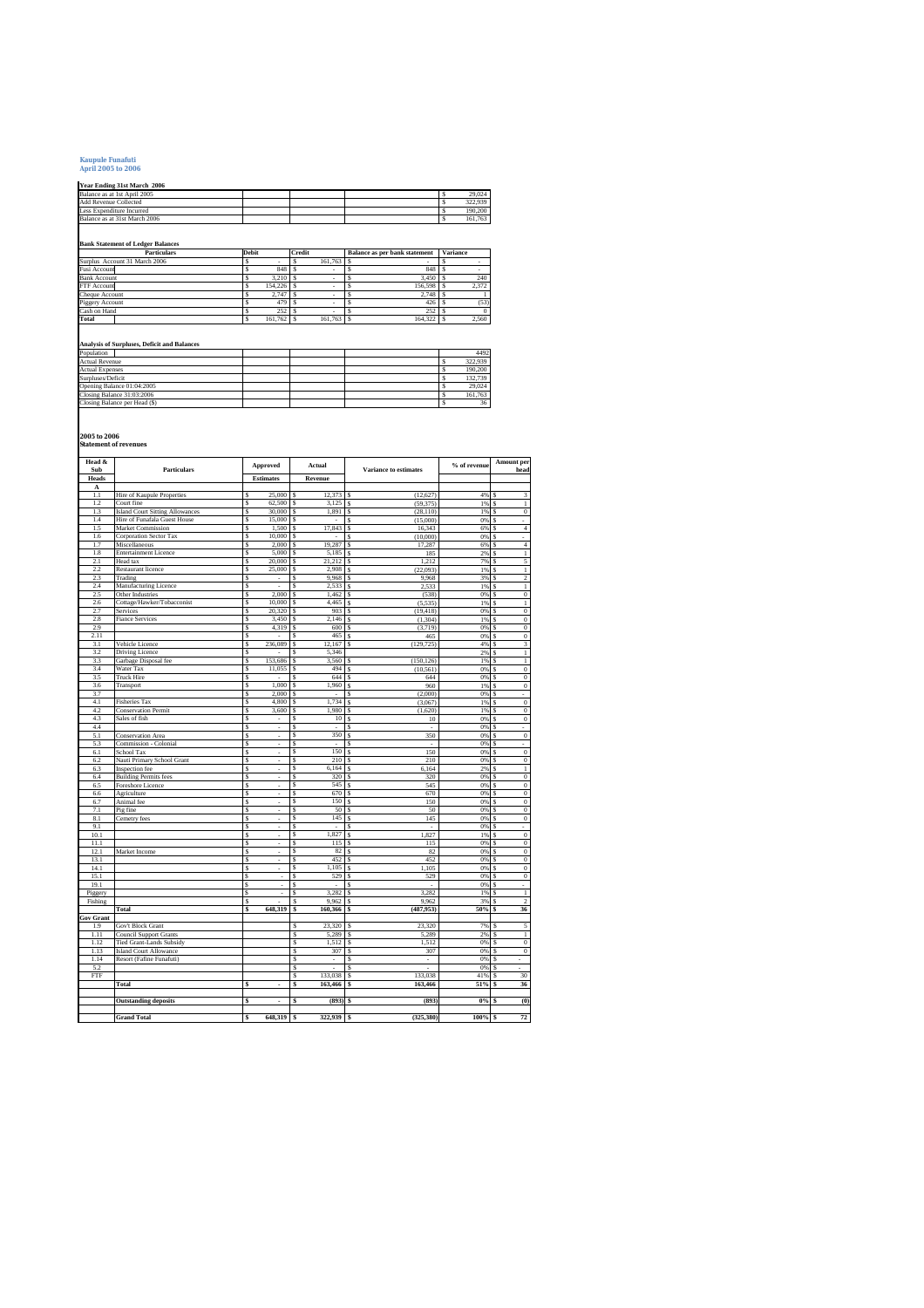#### **2005 to 2006 Statement of Expenditure**

| Head &<br>Sub         | <b>Particulars</b>                                        | Approved           | Actual                       | Variance                                   | % of expenses | <b>Amount per</b>                                        |
|-----------------------|-----------------------------------------------------------|--------------------|------------------------------|--------------------------------------------|---------------|----------------------------------------------------------|
| <b>Heads</b>          |                                                           | Estimates          | <b>Expenditure</b>           |                                            |               | head                                                     |
| 1.110                 | <b>Expenditure</b><br>Salary Pule Kaupule                 |                    | 3,632                        | (3.632)<br>s                               | 2%            | <sup>\$</sup><br>1                                       |
| 1.111                 | Allowances                                                | Ŝ                  | 64<br>l S                    | l s<br>(64)                                | 0% \$         | $\overline{0}$                                           |
| 1.112                 | TPF                                                       | s                  | Ś<br>658                     | l \$<br>(658)                              | 0%            | $\Omega$<br><sup>s</sup>                                 |
| 1.113<br>1.114        | Salary Gov't Paid Staff<br>TPF                            | \$<br>\$<br>ä,     | s<br>72<br>Ś<br>ä,           | s<br>(72)<br><b>s</b>                      | 0%<br>0%      | -S<br>$\boldsymbol{0}$<br><sup>s</sup><br>÷.             |
| 1.115                 | Allowances/Overtime                                       | <b>s</b>           | Ś<br>J.                      | <b>s</b>                                   | 0%            | s                                                        |
| 1.116                 | Salary Staff                                              | \$<br>ä,           | \$<br>4 4 3 6 5              | (4.436)                                    | 2%            | <b>s</b><br>$\mathbf{1}$                                 |
| 1.117<br>1.118        | TPF<br>Allowances/Overtime                                | \$<br>Ś<br>÷       | \$<br>821<br>254<br>s        | (821)<br>\$<br>(254)<br>s                  | 0%<br>$0\%$   | $\boldsymbol{0}$<br>\$<br>$\,0\,$<br>S                   |
| 1.119                 | Post & Telecommunication                                  | \$                 | s<br>924                     | (924)<br>l \$                              | 0%            | $\overline{0}$<br>s                                      |
| 1.120                 | Falekaupule Refreshment                                   | Ŝ<br>ł             | Ś<br>288                     | ls<br>(288)                                | 0%            | $\overline{s}$<br>$\overline{0}$                         |
| 1.121<br>1.122        | Kaupule Entertainment<br>Printing & Stationery            | \$<br>\$<br>i,     | \$<br>16<br>Ś<br>5,063 \$    | \$<br>(16)<br>(5,063)                      | 0%<br>3%      | $\overline{0}$<br>\$<br>Ś<br>$\,$ $\,$                   |
| 1.123                 | Training/Workshops                                        | \$<br>×,           | 14<br>Ŝ                      | (14)<br>s                                  | 0%            | $\overline{0}$<br>Ŝ                                      |
| 1.124                 | <b>Committee Allowances</b>                               | \$<br>×,           | \$<br>$225$ \ $\sqrt{S}$     | (225)                                      | 0%            | s<br>$\overline{0}$                                      |
| 1.125<br>1.126        | <b>Island Court Allowances</b><br>Fuel & Oil              | \$<br>Ś            | 4,958<br>\$<br>213<br>s      | (4,958)<br>s<br>(213)<br>l \$              | 3%<br>0% S    | $\,1$<br>\$<br>$\mathbf{0}$                              |
| 1.127                 | Landlease subsidy                                         | Ŝ                  | 6,026<br>Ŝ                   | (6.026)<br>١s                              | 3%            | s<br>$\mathbf{1}$                                        |
| 1.132                 | Grant- All Community Falekaupule                          | Ś                  | $\overline{\mathbf{5}}$<br>s | l S<br>(5)                                 | 0% \$         | $\overline{0}$                                           |
| 1.134<br>1.135        | General Refreshment Provision                             | Ŝ<br>Ŝ             | Ŝ<br>Ś                       | <sub>S</sub><br>s                          | 0%<br>0%      | <sup>\$</sup><br>Ś                                       |
| 1.136                 |                                                           | Ŝ<br>ä,            | 54<br>Ś                      | (54)<br>\$                                 | 0%            | $\boldsymbol{0}$<br>s                                    |
| 1.137                 |                                                           | \$                 | Ś                            | s                                          | 0%            | s<br>÷.                                                  |
| 1.139<br>2.110        | Salaries Kaupule                                          | \$<br>ä,<br>Ŝ      | \$<br>÷.<br>Ś<br>2.844       | s<br>à.<br>(2.844)<br>s                    | 0%<br>1%      | <sup>s</sup><br>÷.<br>$\mathbf{1}$<br>Ś                  |
| 2.111                 | TPF                                                       | Ś<br>÷,            | 528<br>s                     | (528)<br>Ŝ                                 | $0\%$         | \$<br>$\,0\,$                                            |
| 2.112                 | Allowance                                                 | \$                 | s<br>12                      | (12)<br>s                                  | 0%            | Ś<br>$\overline{0}$                                      |
| 2.113<br>2.114        | Salaries Gov't Paid Staff<br>TPF                          | Ŝ<br>ł<br>\$       | Ś<br>819<br>Ś<br>152         | $\overline{s}$<br>(819)<br>(152)<br>s      | 0%<br>0%      | $\overline{s}$<br>$\overline{0}$<br>\$<br>$\overline{0}$ |
| 2.115                 | Allowances                                                | \$                 | Ś                            | Ś                                          | 0%            | Ś                                                        |
| 2.116                 | Salaries Staff                                            | \$                 | 14,946<br>Ś                  | (14, 946)<br>Ś                             | 8%            | 3<br>Ś                                                   |
| 2.117                 | TPF                                                       | \$<br>×,           | \$<br>3,155<br>\$            | (3, 155)<br>s<br>s                         | 2%<br>0%      | s<br>$\overline{1}$<br>\$                                |
| 2.118<br>2.119        | Allowances<br><b>Bank Charges</b>                         | \$<br>ł,<br>s<br>× | 92<br>Ŝ                      | (92)<br>١s                                 | 0% S          | $\mathbf{0}$                                             |
| $\frac{2.120}{2.121}$ | Income Tax paid Kaupule                                   | s                  | $\boldsymbol{91}$<br>\$      | (91)<br>Ŝ                                  | 0%            | $\,0\,$<br>Ŝ                                             |
|                       | Income Tax paid Gov't Staff                               | s                  | s<br>150                     | \$<br>(150)                                | 0% S<br>0%    | $\overline{0}$                                           |
| $\frac{2.122}{2.122}$ | <b>Custom Duty</b><br>Media Expenses                      | s<br>Ś             | Ŝ<br>Ś<br>2.086              | s.<br>s,<br>(2.086)                        | 1%            | s<br>$\Omega$<br>Ś                                       |
| 2.124                 | Office Equipment                                          | \$<br>í,           | Ś<br>9.169                   | Ś<br>(9.169)                               | 5%            | Ś<br>$\mathfrak{D}$                                      |
| 2.125                 | Electricity                                               | s                  | Ś<br>16.787 \$               | (16.787)                                   | 9%            | Ś<br>$\overline{4}$                                      |
| 2.129<br>3 1 1 0      | Audit fees<br>Travel & Subsistence                        | \$<br>ä,<br>Ŝ      | \$<br>1.348<br>\$<br>2,832   | <b>s</b><br>(1.348)<br><b>s</b><br>(2.832) | 1%<br>1%      | <b>S</b><br>$\Omega$<br>Ś<br>$\mathbf{1}$                |
| 3.111                 | <b>Budget Preparation</b>                                 | \$<br>ä,           | \$                           | Ŝ                                          | 0%            | S<br>ä,                                                  |
| 3.113                 | Contingencies                                             | Ś                  | 39,309<br>Ś                  | (39, 309)<br>\$                            | 21%           | 9<br>Ś                                                   |
| 3.114                 | Falekaupule Reserve Fund(s.70)                            | Ŝ<br>ł             | \$<br>7,133<br>Ś<br>30       | <b>S</b><br>(7, 133)<br>s                  | 4%            | $\overline{s}$<br>$\overline{2}$<br>Ś                    |
| 3.115<br>3.116        | Salary Kaupule<br>TPF                                     | \$<br>Ŝ            | Ś<br>25                      | (30)<br>Ś<br>(25)                          | 0%<br>0%      | $\overline{0}$<br>$\overline{0}$<br>Ś                    |
| 3.118                 | Allowance                                                 | \$                 | Ś                            | Ś                                          | 0%            | Ś                                                        |
| 3.119                 | Salary Staff<br>TPF                                       | \$<br>×,           | \$<br>275S                   | (275)                                      | 0% S<br>0%    | $\overline{0}$                                           |
| 3.120<br>3.121        | Allowances/Overtime                                       | \$<br>ł,<br>\$     | 60<br>\$<br>2.325 S<br>Ŝ     | (60)<br><sub>S</sub><br>(2.325)            | 1%            | $\overline{0}$<br>\$<br>$\mathbf{1}$<br>-S               |
| 3.122                 | Protective Clothing                                       | Ŝ                  | 4.187<br>Ŝ                   | <sub>S</sub><br>(4.187)                    | 2%            | $\mathbf{1}$<br>s                                        |
| 3.123                 | Road Maintenance                                          | Ŝ                  | 635<br>s                     | (635)<br><sub>S</sub>                      | 0% S          | $\mathbf{0}$                                             |
| 3.124<br>3.125        | Water Cistern Maintenance<br>Tausoa Lima Maintenance      | Ŝ<br>Ŝ             | Ś<br>814<br>s<br>5.200       | \$<br>(814)<br>(5.200)<br>l S              | 0%<br>3%      | $\overline{0}$<br>Ŝ<br>$\overline{s}$<br>$\,1$           |
| 3.126                 | Lotokava Maintenance                                      | Ś                  | Ś                            | ¢                                          | 0%            | Ś                                                        |
| 3 1 2 7               | <b>Building Maintenance</b>                               | Ŝ                  | Ŝ<br>185                     | Ś<br>(185)                                 | 0%            | $\boldsymbol{0}$<br>Ś                                    |
| 3.128<br>4 1 1 0      | Vehicle Maintenance<br>Motorcycle Maintenance             | \$<br>ä,<br>\$     | \$<br>ä,<br>\$<br>2.472      | \$<br><b>s</b><br>(2.472)                  | 0%<br>1%      | <b>S</b><br>÷.<br>Ś<br>$\mathbf{1}$                      |
| 4 1 1 1               | Spare parts                                               | \$<br>ä,           | s<br>300                     | (300)<br>s                                 | 0%            | $\boldsymbol{0}$<br>S                                    |
| 4.113                 | Fuel & Oil                                                | Ś                  | Ś<br>3,696                   | Ś<br>(3,696)                               | 2%            | $\mathbf{1}$<br>Ś                                        |
| 4.114                 | Kaupule Salaries<br>TPF                                   | Ŝ                  | Ś<br>880<br>Ś<br>50          | ls<br>(880)<br>(50)<br>s                   | 0%<br>0%      | $\overline{s}$<br>$\overline{0}$<br>Ś<br>$\overline{0}$  |
| 4.115<br>4.116        | Allowance                                                 | \$<br>Ŝ            | Ś<br>507                     | s<br>(507)                                 | 0%            | Ś<br>$\overline{0}$                                      |
| 4.117                 | Salaries staff                                            | \$                 | \$<br>411                    | Ś<br>(411)                                 | 0%            | Ś<br>$\boldsymbol{0}$                                    |
| 4.118                 | TPF                                                       | Ś                  | \$<br>5                      | s<br>(5)                                   | 0%<br>0%      | Ś<br>$\boldsymbol{0}$<br>s                               |
| 4.119<br>4.121        | Allowance/Overtime<br>Outboard motor fuel                 | \$<br>ł,<br>\$     | \$<br>S<br>$15$ <sup>S</sup> | s<br>(15)                                  | 0% \$         | $\overline{0}$                                           |
| 4.122                 | Outboard motor maintenance                                | Ŝ                  | 882<br>s                     | (882)<br><sub>S</sub>                      | 0%            | $\mathbf{0}$<br>s                                        |
| 5.110                 | Conservation control                                      | Ŝ                  | 2.724<br>s                   | (2.724)<br>S.                              | 1%            | $\mathbf{1}$<br>-S                                       |
| 5.111<br>5.113        | Tafua Pond<br>Sea Weed                                    | Ŝ<br>Ś             | 216<br>Ś<br>s<br>6,179       | (216)<br>S.<br>(6.179)<br>S.               | 0%<br>3%      | $\overline{0}$<br>Ŝ<br>$\overline{s}$<br>$\mathbf{1}$    |
| 5.114                 | <b>Fishing Business</b>                                   | Ŝ                  | 1.394<br>Ś                   | (1, 394)<br>¢                              | 1%            | $\mathbf{0}$<br>Ś                                        |
| 5115                  | Sea Cucumber Harvest                                      | \$                 | Ś                            | Ś                                          | 0%            | Ś<br>a.                                                  |
| 5116<br>5 1 1 7       | Kaupule Salaries<br>TPF                                   | \$<br>ä,<br>\$     | \$<br>2.120<br>\$<br>3.228   | <b>s</b><br>(2.120)<br>\$<br>(3.228)       | 1%<br>2%      | <b>S</b><br>$\Omega$<br>Ś<br>$\mathbf{1}$                |
| 5.118                 | <b>Staff Salaries</b>                                     | \$<br>÷.           | \$<br>128                    | <b>s</b><br>(128)                          | 0% \$         | $\mathbf{0}$                                             |
| 5.119                 | TPF                                                       | \$                 | \$                           | Ś                                          | 0%            | \$                                                       |
| 6.110<br>6.111        | Allowance/Overtime                                        | Ś<br>\$            | Ś<br>2,657<br>Ś<br>590       | (2.657)<br>Ŝ<br>(590)<br>Ś                 | $1\%$<br>0%   | $\mathbf{1}$<br>s<br>Ś<br>$\overline{0}$                 |
| 6.112                 | <b>Schoolng Maintenance</b><br>Primary School Electricity | Ŝ                  | Ś<br>25                      | s<br>(25)                                  | 0%            | $\overline{s}$<br>$\overline{0}$                         |
| 6.113                 | Toiletries & Prices                                       | \$                 | \$                           |                                            | 0%            | Ś                                                        |
| 6.114                 | Sport Facilities (Multi Court)                            | Ś                  | \$<br>$120$ \$               | (120)                                      | 0%<br>0%      | $\boldsymbol{0}$<br>Ś                                    |
| 6.115<br>6.116        | Scholarship Awards<br>New Primary School Complex          | \$<br>\$           | \$<br>S<br>$545$ $S$         | s<br>(545)                                 | 0% S          | s<br>$\overline{0}$                                      |
| 6.117                 | Salary Kaupule                                            | \$                 | 545<br>\$                    | (545)<br>s.                                | 0%            | $\overline{0}$<br><sup>\$</sup>                          |
|                       | Total                                                     | Ś                  | 172.599 \$<br>s              | (172.599)                                  | $91%$ \$      | 38                                                       |
| Fishing<br>Piggery    |                                                           |                    | 10.691<br>Ś<br>6,625<br>s    | (10.691)<br>Ś<br>(6, 625)<br>Ś             | 6%<br>3%      | s<br>2.4<br>Ŝ<br>1.5                                     |
|                       | Total                                                     | s                  | 17,316<br>Ŝ                  | (17, 316)<br>\$                            | 9%            | 3.9<br>s                                                 |
|                       |                                                           |                    |                              |                                            |               |                                                          |
|                       | <b>Unpresented cheques</b>                                | Ś<br>÷,            | Ś<br>285                     | Ś<br>(285)                                 | $0\%$         | 0.1<br>Ŝ                                                 |
|                       | <b>Grand Total</b>                                        | ¢                  | 190.200<br>\$                | (190, 200)                                 | 100% \$42     |                                                          |

| Advances, Surpluses & Shortages given           |   | Amount | Year |
|-------------------------------------------------|---|--------|------|
| Advance A/C (Loise - \$496.57 April '97, Iapesa | Ś | 661    | 1997 |
| Pene Enoka - Advance Account (31/12/98)         | Ŝ | 20     | 1998 |
| Pikona Satupa - Advance Account (29/02/99)      | s | 8      | 1999 |
| Pikona Satupa - Advance Account (30/04/99)      | Ŝ | 64     | 1999 |
| Pikona Satupa - Advance Account (30/06/99)      | Ŝ | 46     | 1999 |
| Accumulated cash shortage                       | Ŝ | 1.645  | 1998 |
| Accumulated cash surplus                        | Ŝ | 1.679  | 2000 |
| Accumulated cash surplus                        | Ŝ | 3.296  | 2001 |
| shortage found duirng this period               | Ŝ | 329    | 2002 |
| <b>Unpresented Cheques</b>                      | Ŝ | (412)  | 2003 |
| Unpresented cheques                             | Ŝ | (424)  | 2004 |
| Outstanding deposits                            | Ŝ | (200)  | 2004 |
| Outstanding deposits                            | Ś | (893)  | 2005 |
| <b>Unpresented Cheques</b>                      | Ś | 285    | 2005 |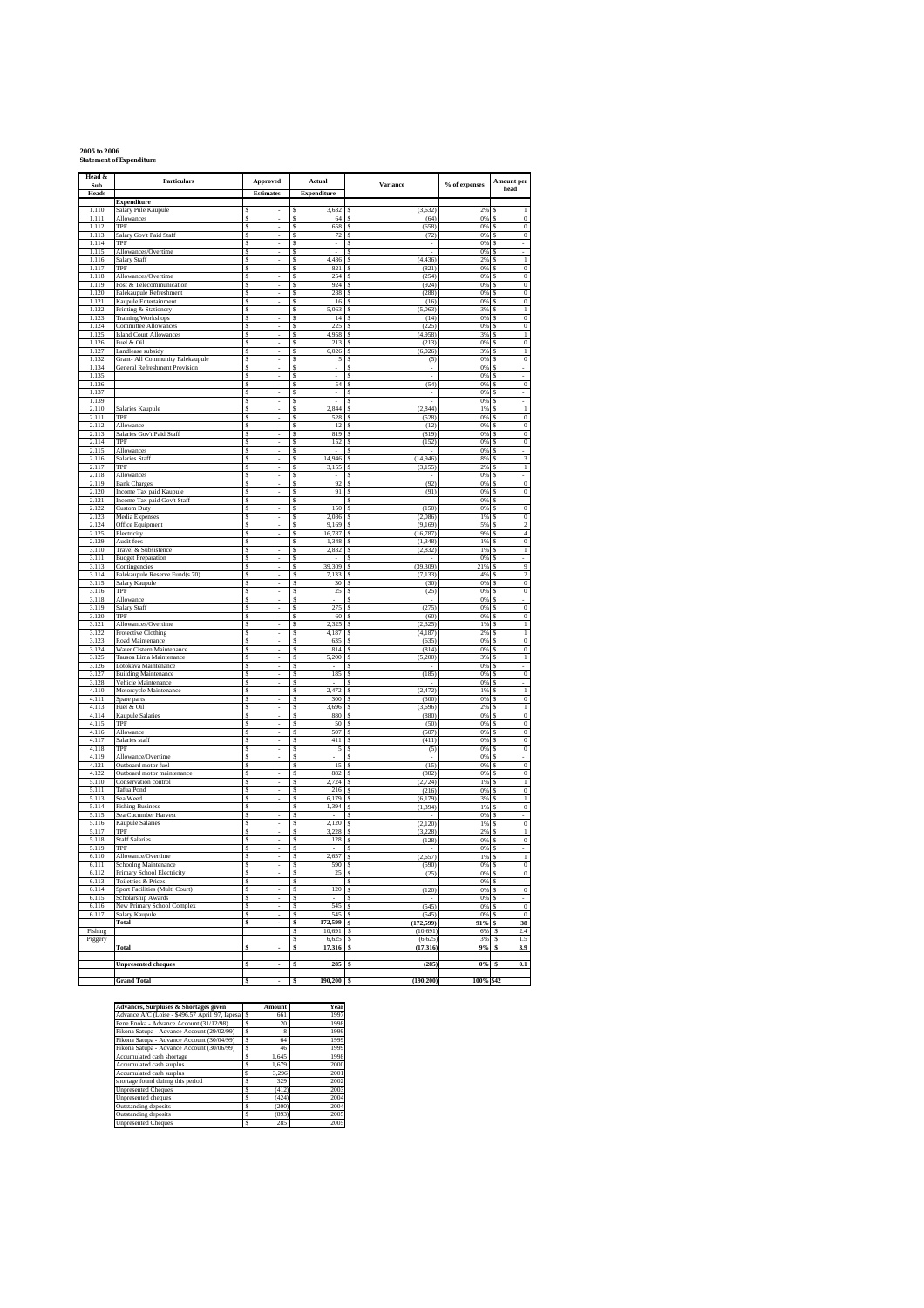To the members of Tuvalu's Parliament and the Ulu Aliki of Funafuti,

## **Report on the Financial Statements of Funafuti Kaupule**

We have audited the accompanying financial statements of the Funafuti Kaupule, which comprise Statement of Revenue, Statement of Expenditure and Analysis of Surpluses and Deficit for the year ended 31 March 2007 and the Bank Statement of Ledger Balances as at 31 March 2007.

## *Management's Responsibility for the Financial Statements*

Management is responsible for the preparation of these financial statements in accordance with section 71 of the Falekaupule Act and accompanying financial instructions, and for such internal control as management determines is necessary to enable the preparation of financial statements that are free from material misstatement, whether due to fraud or error.

## *Auditor's Responsibility*

Our responsibility is to express an opinion on these financial statements based on our audit. This responsibility arises from section 74 of the Falekaupule Act. We conducted our audit in accordance with the International Organisation of Supreme Audit Institution's (INTOSAI) Auditing Standards, which incorporate the International Auditing Standards.

Because of the matter described in the Basis for Disclaimer of Opinion paragraph, however, we were not able to obtain sufficient appropriate audit evidence to provide a basis for an audit opinion.

## *Basis for Disclaimer of Opinion*

The Funafuti Kaupule closing cash balance reported in the accounts was not able to be reconciled to the bank account balance. The cash on hand balance reported in the financial statements compared to the bank account balance was overstated by \$132,960. This variance occurred due to all bank accounts and all their transactions not being included in the financial statements. This affects the completeness of the Statement of Revenue and the Statement of Expenditure, as well as the Analysis of Surpluses, Deficit and Balances. This is a material effect on the financial statements which is considered to be pervasive.

### *Disclaimer of Audit Opinion*

Because of the significance of the matter described in the Basis for Disclaimer of Opinion paragraph, we have not been able to obtain sufficient appropriate audit evidence to provide a basis for an audit opinion. Accordingly, we do not express an opinion on the financial statements.

### *Independence*

When carrying out the audit we followed the independence requirements of the Office of the Auditor General Tuvalu, which incorporate the independence requirements of the International Standards of Auditing and the International Organisation of Supreme Audit Institutions.

Eli Lopati Acting Auditor General of Tuvalu 27 January 2014 Vaiaku, Funafuti, Tuvalu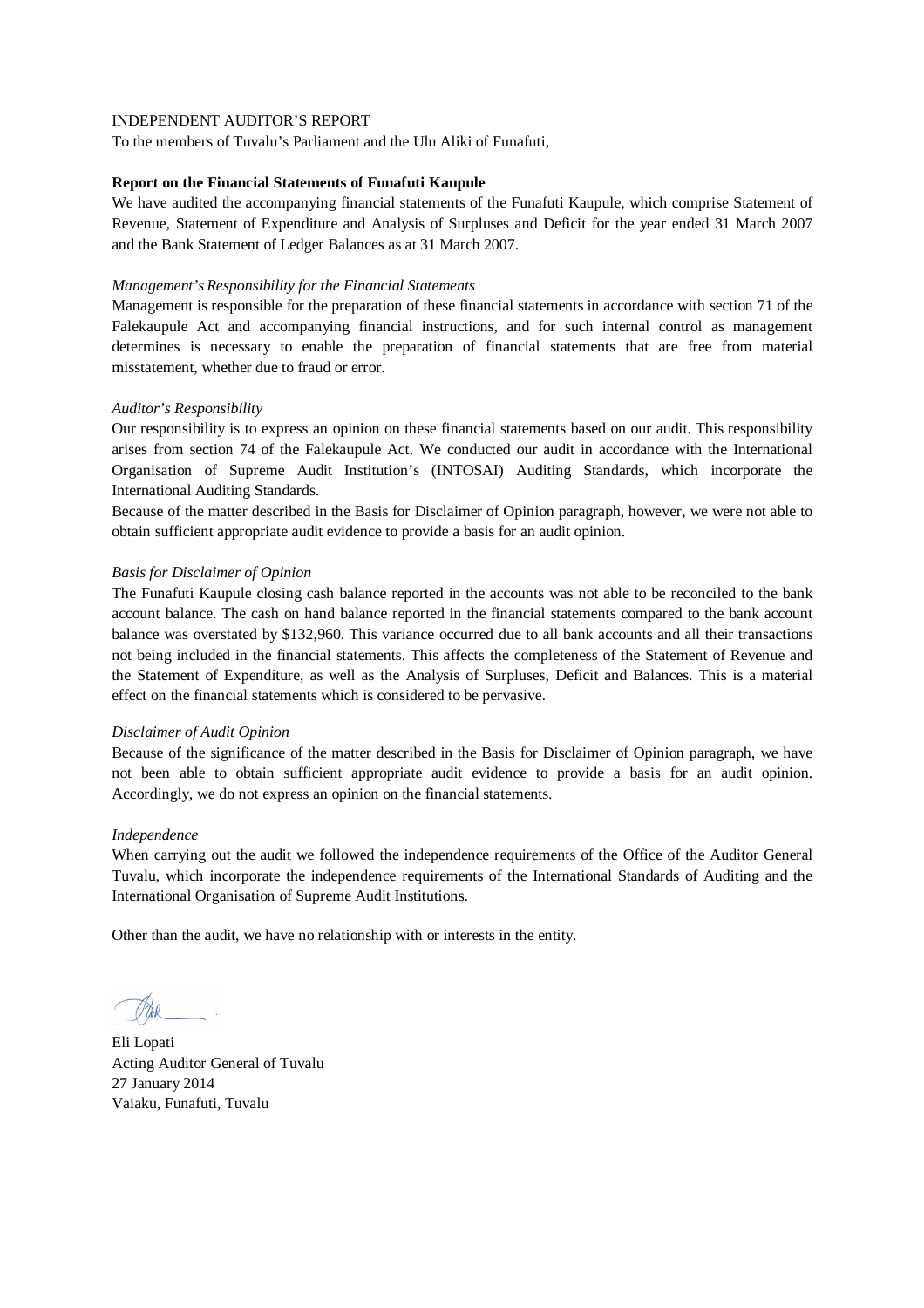#### **Kaupule Funafuti April 2006 to 2007**

| Year Ending 31st March 2007   |  |  |         |
|-------------------------------|--|--|---------|
| Balance as at 1st April 2006  |  |  | 161.763 |
| Add Revenue Collected         |  |  | 265,946 |
| Less Expenditure Incurred     |  |  | 284.936 |
| Balance as at 31st March 2007 |  |  | 142.773 |

**Bank Statement of Ledger Balance** 

| <b>Particulars</b>            | Debit |         | Credit |         | <b>Balance as per bank statement</b> |       | <b>Variance</b> |
|-------------------------------|-------|---------|--------|---------|--------------------------------------|-------|-----------------|
| Surplus Account 31 March 2007 |       |         |        | 142,773 |                                      |       |                 |
| Fusi Account                  |       | 1.154   |        |         |                                      |       | (1, 154)        |
| <b>Bank Account</b>           |       | 6,697   |        |         |                                      |       | (6.697)         |
| FTF Account                   |       | 125,067 |        |         |                                      |       | (125.067)       |
| Cheque Account                |       | 5.465   |        |         |                                      | 5.465 |                 |
| Piggery Account               |       | 479     |        |         |                                      | 436   | (42)            |
| Falekaupule Award             |       | 600     |        |         |                                      | 600   |                 |
| Cash on Hand                  |       | 3.311   |        |         |                                      | 3.311 |                 |
| Total                         |       | 142,772 |        | 142,773 |                                      | 9.813 | (132.959)       |
|                               |       |         |        |         |                                      |       |                 |

| Analysis of Surpluses, Deficit and Balances |  |  |          |
|---------------------------------------------|--|--|----------|
| Population                                  |  |  | 4492     |
| Actual Revenue                              |  |  | 265,946  |
| <b>Actual Expenses</b>                      |  |  | 284,936  |
| Surpluses/Deficit                           |  |  | (18.990) |
| Opening Balance 01:04:2006                  |  |  | 161,763  |
| Closing Balance 31:03:2007                  |  |  | 142,773  |
| Closing Balance per Head (\$)               |  |  | 32       |

#### **2006 to 2007 Statement of revenues**

| <b>Heads</b><br>л<br>PK 1.1<br>PK 1.2<br>Court fine<br>PK 1.3<br>Island Court sitting fees<br><b>PK1.4</b><br><b>PK1.5</b><br>Market Commission<br>PK 1.6<br>Corporation Sector | Hire of Kaupule Equipments<br>Hire of Funafala Guesthouse<br><b>Entertainment License</b><br>Government Block Grant | Ś<br>Ś<br>Ś<br>s<br>Ś<br>Ś<br>Ś<br>Ś | <b>Estimates</b><br>2.600<br>2.900<br>1.350<br>2.500<br>15,500 | Revenue<br>Ś<br>\$<br>s<br>s<br>s | 6.362<br>3,650<br>203<br>415 | Ś<br>3.762<br>Ś<br>750         | 2%<br>1%   | Ś<br>Ś | $\mathbf{I}$                      |
|---------------------------------------------------------------------------------------------------------------------------------------------------------------------------------|---------------------------------------------------------------------------------------------------------------------|--------------------------------------|----------------------------------------------------------------|-----------------------------------|------------------------------|--------------------------------|------------|--------|-----------------------------------|
|                                                                                                                                                                                 |                                                                                                                     |                                      |                                                                |                                   |                              |                                |            |        |                                   |
|                                                                                                                                                                                 |                                                                                                                     |                                      |                                                                |                                   |                              |                                |            |        |                                   |
|                                                                                                                                                                                 |                                                                                                                     |                                      |                                                                |                                   |                              |                                |            |        |                                   |
|                                                                                                                                                                                 |                                                                                                                     |                                      |                                                                |                                   |                              |                                |            |        | $\,$ $\,$                         |
|                                                                                                                                                                                 |                                                                                                                     |                                      |                                                                |                                   |                              | (1.147)<br>Ś                   | 0%         | Ś      | $\theta$                          |
|                                                                                                                                                                                 |                                                                                                                     |                                      |                                                                |                                   |                              | (2.085)<br>s                   | 0%         | s      | $\overline{0}$                    |
|                                                                                                                                                                                 |                                                                                                                     |                                      |                                                                |                                   | 34.111                       | 18.611<br>s                    | 13%        | Ś      | $\overline{\mathbf{8}}$           |
|                                                                                                                                                                                 |                                                                                                                     |                                      |                                                                | Ś                                 |                              | Ś                              | 0%         | Ś      |                                   |
| PK 1.7<br>Micsellaneous                                                                                                                                                         |                                                                                                                     |                                      | 5.100                                                          | Ś                                 | 11,717                       | Ś<br>6,617                     | 4%         | Ś      | 3                                 |
| <b>PK1.8</b>                                                                                                                                                                    |                                                                                                                     |                                      | 5.300                                                          | s                                 | 8.582                        | 3.282<br>Ś                     | 3%         | Ś      | $\overline{2}$                    |
| PK 1.9                                                                                                                                                                          |                                                                                                                     | s                                    | 32,730                                                         | Ś                                 |                              | (32.730)<br>Ś                  | 0%         | Ś      | i,<br>7                           |
| PK 1.10<br><b>Council Support Grant</b>                                                                                                                                         |                                                                                                                     | s                                    | ٠                                                              | Ś                                 | 32,730                       | 32,730<br>s                    | 12%        | Ś      |                                   |
| PK 1.11                                                                                                                                                                         | Tied Grant - Lands Subsidy                                                                                          | Ś                                    | 5.229                                                          | Ś                                 | 6.165<br>1.823               | Ś<br>936                       | 2%         | Ś      | $\,$ 1                            |
| PK 1.12<br><b>Island Court Allowances</b><br>PK 1.13                                                                                                                            | Lands court Committee Allowances                                                                                    | Ś<br>s                               | 1.872<br>3.026                                                 | Ś                                 | 3.120                        | (49)<br>Ś                      | 1%         | Ś      | $\overline{0}$                    |
| PK 1.14                                                                                                                                                                         |                                                                                                                     |                                      | 169,101                                                        | s                                 | 37,439                       | Ś<br>94                        | 1%<br>14%  | Ś      | $\,$ 1<br>$\overline{\mathbf{8}}$ |
| Falekaupule Trust fund                                                                                                                                                          |                                                                                                                     | Ś                                    |                                                                | Ś                                 |                              | (131.662)<br>Ś                 |            | Ś      | 33                                |
| Total<br>FT 2.1                                                                                                                                                                 |                                                                                                                     | Ś<br>ś                               | 247.208<br>25,000                                              | s<br>Ś                            | 146,315<br>38,998            | (100.893)<br>s<br>Ś<br>13,998  | 55%<br>15% | Ś<br>Ś | 9                                 |
| Head tax<br>FT 2.2                                                                                                                                                              |                                                                                                                     | Ś                                    | 2.300                                                          | s                                 | 2.215                        | Ś                              | 1%         |        | $\overline{0}$                    |
| Tourism<br>FT 2.3<br>Trading                                                                                                                                                    |                                                                                                                     | s                                    | 9,000                                                          | s                                 | 10.029                       | (85)<br>s                      | 4%         | Ś<br>Ś | $\overline{2}$                    |
| FT2.4<br>Manufacturing                                                                                                                                                          |                                                                                                                     | s                                    | 3,000                                                          | s                                 | 1.422                        | 1,029<br>s<br>(1.579)          | 1%         | s      | $\overline{0}$                    |
| FT 2.5<br>Other Industries                                                                                                                                                      |                                                                                                                     | Ś                                    | 2.700                                                          | Ś                                 | 810                          | Ś<br>(1.890)                   | 0%         | Ś      | $\overline{0}$                    |
| FT 2.6<br>Cottage                                                                                                                                                               |                                                                                                                     | ś                                    | 3.500                                                          | Ś                                 | 5.993                        | Ś<br>2.493                     | 2%         | Ś      | ī                                 |
| FT 2.7                                                                                                                                                                          |                                                                                                                     | Ś                                    | 1.000                                                          | \$                                | 1.049                        | Ś<br>49                        | 0%         | Ś      | 0                                 |
| Services<br>FT 2.8<br><b>Finance Services</b>                                                                                                                                   |                                                                                                                     | s                                    | 5.000                                                          | Ś                                 | 1.245                        | (3.755)<br>Ś                   | 0%         | Ś      | $\overline{0}$                    |
| Total                                                                                                                                                                           |                                                                                                                     | Ś                                    | 51.500                                                         | ŝ                                 | 61,759                       | 10.259<br>s                    | 23%        | ŝ      | $\overline{14}$                   |
| WTI 3.1<br>Vehicles Licence                                                                                                                                                     |                                                                                                                     | Ś                                    | 12,000                                                         | Ś                                 | 13.744                       | s<br>1.744                     | 5%         | Ś      | $\overline{\mathbf{3}}$           |
| WTI 3.2<br><b>Driving Licence</b>                                                                                                                                               |                                                                                                                     | ś                                    | 6.000                                                          | Ś                                 | 5.643                        | Ś<br>(357)                     | 2%         | Ś      | ī                                 |
| WTI 3.3<br>Garbage Disposal                                                                                                                                                     |                                                                                                                     | Ś                                    | 5.000                                                          | Ś                                 | 1.402                        | Ś<br>(3.598)                   | 1%         | Ś      | $\overline{0}$                    |
| WTI 3.4<br>Water tax                                                                                                                                                            |                                                                                                                     | s                                    | 5.500                                                          | Ś                                 | 1.910                        | (3,590)<br>Ś                   | 1%         | Ś      | $\overline{0}$                    |
| WTI 3.5<br><b>Truck Hire</b>                                                                                                                                                    |                                                                                                                     | s                                    | 3.500                                                          | s                                 | 540                          | (2.960)<br>Ś                   | 0%         | s      | $\overline{0}$                    |
| WTI 3.6<br>Transport                                                                                                                                                            |                                                                                                                     | Ś                                    | 5.000                                                          | s                                 | 2.655                        | s<br>(2.345)                   | 1%         | s      | ī                                 |
| Total                                                                                                                                                                           |                                                                                                                     | ś                                    | 37,000                                                         | \$                                | 25,893                       | Ś<br>(11.107)                  | 10%        | Ś      | $\overline{6}$                    |
| <b>NRM 4.1</b><br><b>Fisheries Tax</b>                                                                                                                                          |                                                                                                                     | \$                                   | 1.500                                                          | s                                 | 1.604                        | Ś<br>104                       | 1%         | Ś      | 0                                 |
| <b>NRM 4.2</b><br><b>Conservation Permit</b>                                                                                                                                    |                                                                                                                     | s                                    | 3,000                                                          | Ś                                 | 1,654                        | (1, 346)<br>s                  | 1%         | \$     | 0                                 |
| <b>NRM 4.3</b><br>Sales of fish                                                                                                                                                 |                                                                                                                     | \$                                   | 15,000                                                         | Ś                                 | 5,087                        | (9, 913)<br>s                  | 2%         | Ś      | ī                                 |
| Total                                                                                                                                                                           |                                                                                                                     | Ś                                    | 19,500                                                         | s                                 | 8,346                        | Ś<br>(11.154)                  | 3%         | Ś      | $\overline{2}$                    |
| <b>MES 5.2</b><br><b>NPS</b> Grant                                                                                                                                              |                                                                                                                     | Ś                                    | à,                                                             | Ś                                 | 3,675                        | Ś<br>3.675                     | 1%         | Ś      | $\mathbf{1}$                      |
| <b>MES 5.3</b><br>NPS Compound fee                                                                                                                                              |                                                                                                                     | \$                                   | ٠                                                              | s                                 | 492                          | 492<br>Ś                       | 0%         | Ś      | $\overline{0}$                    |
| Total                                                                                                                                                                           |                                                                                                                     | ŝ                                    | ä,                                                             | ŝ                                 | 4,166                        | ŝ<br>4,166                     | 2%         | ŝ      | ī                                 |
| <b>HLA 6.1</b><br>Inspection fee                                                                                                                                                |                                                                                                                     | ŝ                                    | 100                                                            | s                                 | 80                           | Ś<br>(20)                      | 0%         | Ś      | $\overline{0}$                    |
| <b>HLA 6.2</b><br>Building permit fee                                                                                                                                           |                                                                                                                     | Ś                                    | 500                                                            | Ś                                 | 896                          | Ś<br>396                       | 0%         | Ś      | $\overline{0}$                    |
| <b>HLA 6.3</b><br>Foreshore Licence                                                                                                                                             |                                                                                                                     | ś                                    | 15,000                                                         | s                                 | 15.117                       | Ś<br>117                       | 6%         | Ś      | $\overline{\mathbf{3}}$           |
| <b>HLA 6.4</b><br>Agriculture                                                                                                                                                   |                                                                                                                     | \$                                   | 20                                                             | Ś                                 | ×,                           | (20)<br>Ś                      | 0%         | \$     | $\overline{\phantom{a}}$          |
| <b>HLA 6.5</b><br>Animal fee                                                                                                                                                    |                                                                                                                     | s                                    | 20                                                             | s                                 | 818                          | s<br>798                       | 0%         | s      | $\overline{0}$                    |
| <b>HLA 6.6</b><br>Pig fine                                                                                                                                                      |                                                                                                                     | ś                                    | 6.000                                                          | Ś                                 | 2.181                        | (3, 819)<br>s                  | 1%         | Ś      | $\overline{0}$                    |
| <b>HLA 6.7</b><br>Cemetry fee                                                                                                                                                   |                                                                                                                     | Ś                                    | 200                                                            | Ś                                 | 250                          | 50<br>Ś                        | 0%         | Ś      | $\overline{0}$                    |
| Total                                                                                                                                                                           |                                                                                                                     | ś                                    | 21,840                                                         | Ś                                 | 19.342                       | Ś<br>(2.498)                   | 7%         | Ś      | 4                                 |
| <b>Interest Received</b>                                                                                                                                                        |                                                                                                                     | \$                                   | $\overline{\phantom{a}}$                                       | \$                                | 250                          | 250<br>Ś                       | 0%         | Ś      | $\overline{0}$                    |
| Total                                                                                                                                                                           |                                                                                                                     | ś                                    | τ                                                              | ś                                 | 250                          | 250<br>ŝ                       | 0%         | ś      | $\overline{0}$                    |
| <b>Gov Grant</b>                                                                                                                                                                |                                                                                                                     |                                      |                                                                |                                   |                              |                                |            |        |                                   |
| PK 1.120                                                                                                                                                                        | Falekaupule Refreshment                                                                                             | Ś                                    | i,                                                             | Ś                                 | 3                            | $\overline{\overline{3}}$<br>Ś | 0%         | Ś      | $\mathbf 0$                       |
| <b>NRM 4.120</b><br>Tafua Pond                                                                                                                                                  |                                                                                                                     | Ś                                    | i,                                                             | ś                                 | 3                            | Ś<br>š,                        | 0%         | Ś      | $\overline{0}$                    |
| NRM 4.122<br><b>Fishing Business</b>                                                                                                                                            |                                                                                                                     | s                                    | ä,                                                             | Ś                                 | 16                           | 16<br>Ś                        | 0%         | Ś      | $\overline{0}$                    |
| Total                                                                                                                                                                           |                                                                                                                     | ŝ                                    | ÷                                                              | ŝ                                 | 22                           | 22<br>s                        | 0%         | ŝ      | $\overline{0}$                    |
|                                                                                                                                                                                 |                                                                                                                     |                                      |                                                                |                                   |                              |                                |            |        |                                   |
| <b>Outstanding deposits</b>                                                                                                                                                     |                                                                                                                     | Ś                                    |                                                                | ś                                 | (147)                        | (147)                          | 0%         |        | (0)                               |
|                                                                                                                                                                                 |                                                                                                                     |                                      |                                                                |                                   |                              |                                |            |        |                                   |
| <b>Grand Total</b>                                                                                                                                                              |                                                                                                                     | ŝ                                    | 377,048                                                        | s                                 | 265,945                      | (111, 103)<br>s                | 100%       | 3      | 59                                |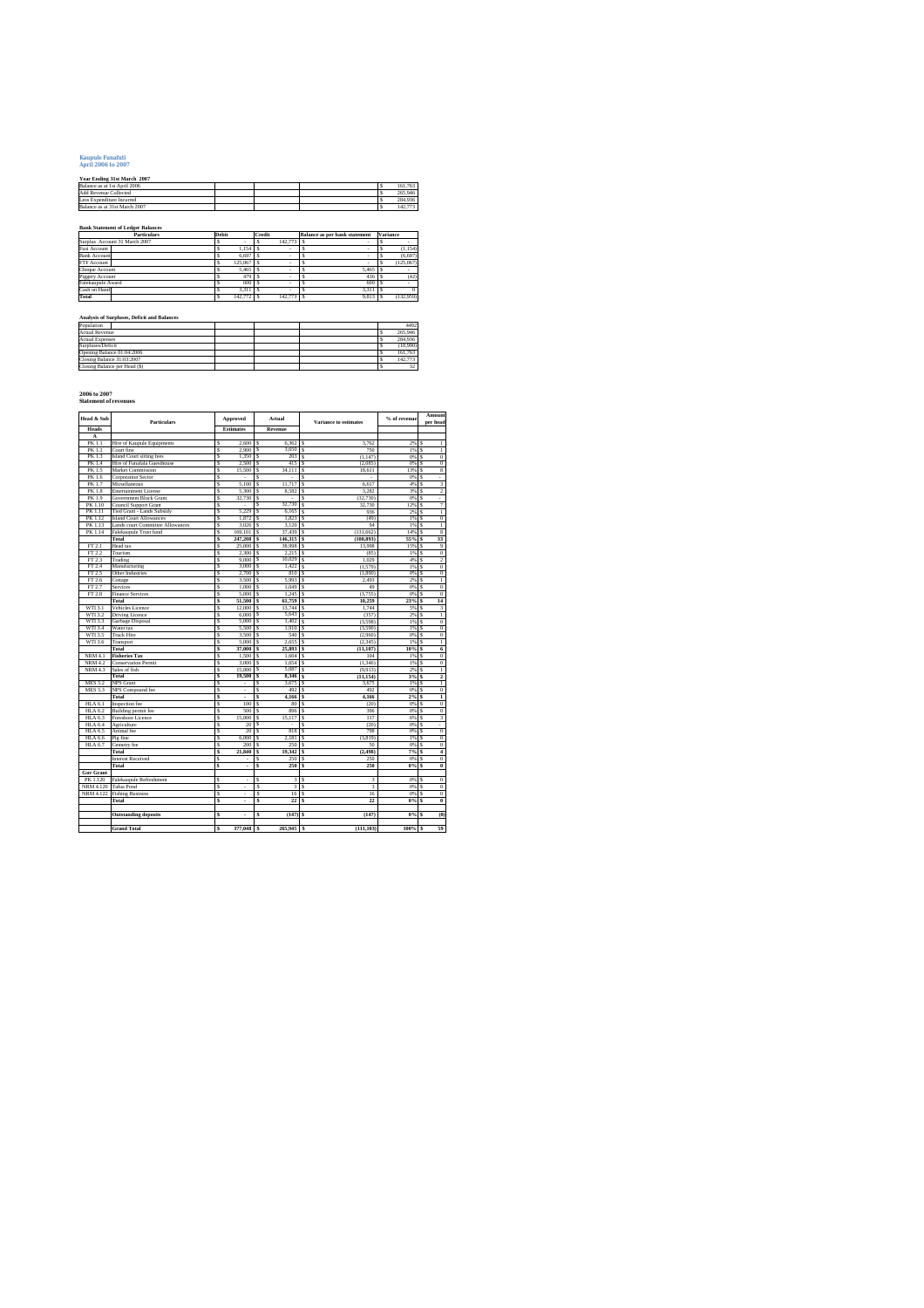| 2006 to 2007                    |
|---------------------------------|
| <b>Statement of Expenditure</b> |

| <b>Head &amp; Sub</b><br>Heads       | <b>Particulars</b>                                                   | Approved<br>Estimates                          | Actual<br>Expenditure      | Variance                                | $\%$ of expenses  | Amount<br>per head                               |
|--------------------------------------|----------------------------------------------------------------------|------------------------------------------------|----------------------------|-----------------------------------------|-------------------|--------------------------------------------------|
| PK 1.110                             | Expenditure<br>Salary Pule Kaupule                                   | s<br>5,820                                     | 4,799<br>\$                | 1,021                                   | 2%                | $\,$ 1<br>s                                      |
| PK 1.111<br>PK 1.112                 |                                                                      | $\frac{s}{s}$                                  | $\frac{1}{s}$<br>96        | $(96)$<br>482                           | 0%                | $\begin{matrix} 0 \\ 0 \end{matrix}$<br>Ś        |
|                                      | <b>TPF</b> Contribution                                              | 582<br>ś                                       | 100<br>385<br>ś            | (385)                                   | 0%                | $\overline{0}$                                   |
| PK 1.116                             | Salary Staff                                                         | Ś<br>10,427                                    | Ś<br>4,647                 | 5,780                                   | 2%                | $\mathbf{1}$<br>ś                                |
| PK 1.117                             | Temporary Appoinment                                                 | s<br>4.092                                     | 1.401<br>Ś                 | 2.691                                   | 0%                | $\,$ 0 $\,$<br>\$                                |
| <b>PK1118</b>                        | <b>TPF Contribution</b><br>Allowances/Overtime                       | s<br>1,492<br>र<br>400                         | Ś<br>538<br>š              | 1,492<br>(138)                          | 0%<br>0%          | $\frac{1}{\sqrt{2}}$<br>$\overline{\phantom{a}}$ |
| PK 1.119<br>PK 1.120                 | Post & Telecommunication                                             | s<br>1.500                                     | s<br>870<br>577            | 630                                     | 0%                | $\theta$<br>-S<br>$\overline{0}$                 |
|                                      | Falekaupule Refreshment<br>Kaupule Entertainment                     | Ś<br>300<br>300                                | Ś<br>q7<br>Ś               | (277)<br>203                            | 0%<br>0%          | $\overline{0}$<br>ś                              |
| PK 1.121<br>PK 1.122                 | Printing & Stationery                                                | s<br>s<br>6,500<br>ś                           | 4.592<br>Ś                 | 1.908                                   | $\frac{2\%}{0\%}$ | $\mathbf{1}$<br>s                                |
| PK 1.123<br>PK 1124                  | <b>Training Workshop</b><br>Committees allow                         | 200<br>s<br>175                                | 60<br>256<br>¢             | 140<br>(81)                             | 0%                | $\overline{0}$<br>$\overline{0}$                 |
| PK 1.125                             | Island court allowances                                              | 3,000<br>s                                     | 6,091<br>Ś                 | (3,091)                                 | 2%                | $\mathbf{1}$<br>s                                |
| PK 1.126<br>PK 112                   | Fuel & oil<br>andlease subsidy                                       | Ś<br>180<br>s<br>743                           | 1,111<br>Ś                 | (931)                                   | 0%                | $\overline{0}$<br>I.                             |
| PK 1.128                             |                                                                      | 5                                              | 1,870<br>Ś                 | $\frac{(1)}{(1,870)}$                   | 1%5               | $\dot{0}$                                        |
| PK 1.129<br>PK 1.131                 | ands court Sitting Allowances                                        | s<br>3,026<br>s<br>2.500 S                     | 1,678<br>\$                | 1,348<br>2.500<br>Ś                     | 1%<br>0%          | $\overline{0}$<br>s                              |
| PK 1.132                             | Ulufenua Inaugration<br>Tausoa Lima Mainten                          | 50,000<br>s                                    | 2,040<br>Ś                 | 17,960                                  | 1%                | $\overline{0}$                                   |
| PK 1133                              | Resort (Fafine F/futi)                                               | र<br>200.000                                   | š                          | 200.000                                 | O%                | ¢                                                |
| PK 1.134                             | National Play Ground [F/futi]<br>Total                               | s<br>10,000<br>Ś<br>306,237                    | \$<br>36,953<br>\$         | 10,000<br>s<br>269,284<br>\$            | 0%<br>13%         | -S<br>8<br>\$                                    |
| FT 2.110                             | Salaries Kaupule                                                     | s<br>5,443                                     | ś<br>276                   | 1,167                                   | 2%                | $\mathbf{1}$                                     |
| FT 2.111                             | <b>TPF Contribution</b><br>alaries Staff                             | s<br>544S<br>19.297<br>\$                      | 1.020<br>19,154            | (476)<br>s<br>143                       | 0%                | s<br>$\mathbf{0}$<br>$\overline{4}$              |
| FT 2.116<br>FT 2.117                 | <b>TPF</b> Contribution                                              | s<br>1.980                                     | 4.375<br>Ś                 | (2.395)<br>¢                            | 2%                | $\overline{1}$<br>×.                             |
| FT 2.118                             | Allowances/Overtime<br><b>Bank</b> charges                           | s<br>500<br>Ś<br>100                           | Ś<br>200<br>ś              | 500<br>Ś<br>(100)                       | 0%<br>0%          | s<br>$\overline{0}$                              |
| FT 2.119<br>FT 2.121                 | ustom Duty                                                           | s<br>150                                       |                            | 150                                     | O%                |                                                  |
| FT 2.122                             | Media expenditure                                                    | S<br>900                                       | 335<br>Ś                   | 565<br>ś                                | 0%                | $\overline{0}$<br>s                              |
| FT 2.123<br>FT 2.124                 | Office equipment<br>Internet connection                              | s<br>10,000<br>s<br>1.200                      | ś<br>8,886<br>3.246<br>Ś   | 1,114<br>(2.046)<br>Ś                   | 3%<br>1%          | ś<br>$\overline{\mathbf{c}}$<br>$\,1$<br>s       |
| 2.125<br>F1<br>FT 2126               | Electricity<br>Audit fees                                            | S<br>12,000<br>700                             | 10,652                     | 1,348                                   | 4%                | $\overline{2}$                                   |
| FT 2.127                             | <b>Travel Subsistence</b>                                            | ś<br>s<br>500                                  | ś<br>s                     | 700<br>500<br>s                         | 0%<br>0%          | ś<br>s                                           |
| FT 2.128                             | <b>Budget Preparation</b>                                            | S<br>500                                       | $\overline{21}$            | 479<br>\$                               | 0%                | $\overline{0}$                                   |
| FT 2.129<br>FT 2.130                 | Contingencies<br>Falekaupule Reserve Fund [s70]                      | s<br>1,000<br>s<br>1.000                       | 2,055<br>s                 | (1.055)<br>1.000<br>s                   | 1%<br>0%          | $\overline{0}$<br>-S                             |
|                                      | Total                                                                | \$<br>55,814                                   | 54,220<br>\$               | 1,594                                   | 19%               | 12                                               |
| WTI 3.110<br>WTI 3.111               | Salary Kaupule<br><b>TPF Contribution</b>                            | l s<br>5.443<br>s<br>544                       | 4,433<br>s<br>900<br>Ś     | 1.010<br>(356)                          | 0%                | Ś<br>$\mathbf{1}$<br>$\overline{0}$<br>s         |
| WTI 3.113                            | Salary Staff                                                         | Ś<br>51,317                                    | ś<br>42,572                | 8,745                                   | 15%               | $\overline{9}$                                   |
| WTI 3 114<br>WTI 3.115               | <b>TPF Contribution</b><br>Allowances/Overtime                       | Ś<br>5,518<br>$\overline{\mathbf{s}}$<br>3,860 | 8,809<br>Ś<br>ś            | (3.291)<br>3,860                        | 3%<br>0%          | $\,2$                                            |
| WTI 3.116                            | Protective Clothing                                                  | S<br>500                                       | s                          | 500<br>ś                                | 0%                | ś                                                |
| WTI 3.117                            | <b>Household Waste Bins</b>                                          | s<br>5.000                                     | Ś                          | 5,000<br>Ś                              | 0%                | s                                                |
| WTI 3.118<br>WTI 3 119               | Road Maintenance<br>Water cistern mainter                            | 500<br>s<br>s<br>500                           | s<br>431<br>Ś              | 500<br>931)<br>$\alpha$                 | 0%<br>1%          | $\overline{1}$                                   |
| WTI 3.120                            | Tausoa Lima Maintenance                                              | s<br>500 <sub>5</sub>                          | 589                        | (89)                                    | 0%                | $\bf{0}$<br>s                                    |
| WTI 3.121<br>WTI 3 122               | Lotokava Maintenance<br>Office Building Mainter                      | S<br>1,000<br>s<br>4.000                       | ś<br>743<br>1.858<br>Ś     | $\frac{257}{2,142}$                     | 0%<br>1%          | $\overline{0}$<br>$\overline{0}$                 |
| WTI 3.123                            | Office Equiment Maintenance                                          | s<br>2,000                                     | s<br>1,101                 | 899                                     | 0%                | $\bf{0}$<br>-S                                   |
| WTI 3.124<br>WTI 3.125               | Vehicle Maintenance                                                  | 3,000<br>s<br><b>S</b><br>1.000                | s<br>1,542<br>693<br>١s    | 1,458<br>307                            | 1%<br>0%          | $\overline{0}$<br>$\overline{0}$                 |
| WTI 3.126                            | Motorcycle maintenance<br>Spare parts                                | Ś<br>10,000                                    | 191<br>s                   | 9,809                                   | 0%                | $\overline{0}$                                   |
| WTI 3.127                            | Fuel & oil                                                           | Ś<br>9,000                                     | \$<br>3,016                | 5,984                                   | 1%                | $\,1$                                            |
| WTI 3.128<br>WTI 3.129               | Purchase of Kaupule new trucks<br>Purchase of Kaupule new motorcycle | Ś<br>30,000<br>4,000                           | Ś<br>285                   | 30,000                                  | 0%<br>0%          | $\overline{0}$                                   |
|                                      | Total                                                                | 137,682<br>उ                                   | 3<br>69,163                | 68,519<br>s                             | 24%               | 15<br>s                                          |
| NRM 4.110<br><b>NRM 4.111</b>        | Salary Kaupule<br><b>TPF Contribution</b>                            | s<br>5.443<br>544<br>\$                        | Ś<br>4.324<br>$^{24}$<br>Ś | 1.119<br>s<br>520                       | 2%<br>0%          | $\mathbf{1}$<br>-S<br>$\overline{0}$             |
| NRM 4.113                            | Salaries Staff                                                       | Ś<br>$\frac{5,069}{527}$                       | \$<br>1,683                | 3,386<br>55                             | 1%                | $\overline{0}$                                   |
| NRM 4.114<br>NRM 4.115               | <b>TPF Contribution</b><br>Allowances/Overtime                       | s<br>200<br>ś                                  | s<br>472<br>ś<br>26        | 174                                     | 0%<br>0%          | $\bf{0}$<br>$\overline{0}$                       |
| <b>NRM 4116</b>                      | Outboard motor fuel                                                  | 2.500<br>s                                     | 166<br>s                   | 2334                                    | O%                | $\Omega$                                         |
| NRM 4.117<br><b>NRM 4.118</b>        | Outboard motor maintenance<br>onservation control                    | s<br>200<br>\$<br>200                          | Ś<br>546<br>\$             | (346)<br>Ś                              | 0%                | s<br>$\bf{0}$                                    |
| NRM 4.119                            | Diving gears for C/Area                                              | 1.500<br>s                                     | s                          | 200<br>1.500                            | 0%<br>0%          |                                                  |
| NRM 4.120                            | Tafua Pond                                                           | s<br>1,000                                     | ś                          | 999                                     | 0%                | $\overline{0}$<br>s                              |
| NRM 4.121<br>NRM 4.122               | Sea weed<br><b>Fishing Business</b>                                  | Ś<br>2,000<br>Ś<br>7,000                       | 1,776<br>Ś<br>12.363<br>Ś  | 224<br>(5, 363)<br>s                    | 1%<br>4%          | $\overline{0}$<br>$\overline{3}$<br>s            |
|                                      | Total                                                                | 3<br>26,183                                    | 21,383                     | 4,800<br>s                              | 8%                | 5<br>s                                           |
| <b>MES 5.110</b><br><b>MES 5.111</b> | Salaries Kaupule<br><b>TPF Contribution</b>                          | 3<br>5.443<br>s<br>544 S                       | ś<br>4,459                 | 984<br>Ś<br>544                         | 0%                | T<br><sup>s</sup>                                |
| <b>MES 5.113</b>                     | Salaries staff                                                       | Ś<br>8,559                                     | Ś<br>7,450                 | 1,109<br>Ś                              | 3%                | $\overline{2}$<br>s                              |
| MES 5.114<br>MES 5.115               | <b>TPF Contribution</b><br>Allowances/Overtime                       | $\frac{s}{s}$<br>923<br>670                    | \$<br>1,873<br>s           | Ś<br>(950)<br>670                       | 1%<br>0%          | $\overline{0}$<br>Ś<br>s                         |
| MES 5.116                            | School building maintenance                                          | ś<br>3,000                                     | 4,241<br>ś                 | (1, 241)<br>s                           | 1%                | s<br>Ī                                           |
| MES 5.117                            | Primary School Electricity                                           | \$.<br>5.000                                   | 4.052<br>s                 | 948<br>¢                                | 1%                | ¢<br>$\mathbf{1}$<br>5                           |
|                                      | Total<br>Sports facilities (Multi court)                             | s<br>24,139<br>$\frac{500}{5,670}$             | \$<br>22,076<br>\$         | 2,063<br>\$<br>$\frac{500}{1,512}$<br>S | 8%<br>0%          | s<br>\$                                          |
| Project<br>HLA 6.110                 | Salary Kaupule<br>TPF Contribution                                   | s<br>s<br>567                                  | 4.158                      |                                         | 0 <sup>9</sup>    | $\overline{1}$<br>$\overline{0}$                 |
| HLA 6.111<br>HLA 6.116               | Pig compensation                                                     | S<br>Ś<br>1,000                                | 900<br>Ś<br>279            | (333)<br>(1, 279)<br>Ś                  | 1%                | s<br>Ś<br>$\,$ $\,$                              |
| HLA 6.117                            | <b>Standing committee<br/>Transfers from FTF Accounts</b>            | s<br>s<br>3,000                                | 1.428<br>s                 | 1.572<br>S                              | 1%<br>21%         | $\frac{0}{2}$<br>s                               |
|                                      | Miscellaneous                                                        | ₹                                              | 60,000<br>š<br>602         | (60,000)<br>(602)<br>s                  | $^{0\%}$          | 13<br>₹<br>$\overline{0}$                        |
|                                      | Total                                                                | s<br>10,737                                    | \$<br>69,366               | (58, 629)<br>s                          | 24%               | 15<br>s                                          |
| REVENUES                             | Hire of Kaupule Equipments                                           | s<br>2,600                                     | 60<br>ś                    | 540                                     | 0%                | $\overline{0}$                                   |
| PK 1.1<br>PK 1.3                     | Island Court sitting fees                                            | ţ<br>1,350                                     | s<br>6                     | 1,345<br>Ś                              | 0%                | $\overline{0}$<br>l \$                           |
| PK 1.5<br>PK 1.7                     | Market Commission<br>Micsellaneous                                   | S<br>15,500<br>Ś<br>5.100                      | \$<br>Ś<br>2.788           | 15,497<br>Ś<br>2.312<br>s               | 0%<br>1%          | $\overline{0}$<br>s<br>$\mathbf{I}$<br>s         |
| PK 1.8                               | <b>Entertainment License</b>                                         | s<br>5,300                                     | 215<br>s                   | s<br>5,085                              | 0%                | $\overline{0}$<br>s                              |
| FT 2.1                               | Head tax                                                             | Ś<br>25,000                                    | Ś<br>49                    | 24,952                                  | 0%                | $\overline{0}$<br>Ś                              |
| WTI 3.2<br>WTI 3.4                   | Driving Licence<br>Water tax                                         | s<br>6.000<br>5,500<br>S                       | 40<br>s<br>ś<br>55         | 5.960<br>5,445                          | 0%<br>0%          | $\bf{0}$<br>s<br>s<br>$\overline{0}$             |
| WTI 3.5                              | <b>Truck Hire</b>                                                    | s<br>3,500                                     | 10<br>Ś                    | 3,490<br>Ś                              | 0%                | $\overline{0}$<br>Ś                              |
| HLA 6.2<br><b>HLA 6.6</b>            | <b>Building permit fee</b><br>Pig fine                               | s<br>500<br>6,000<br>S                         | Ś<br>200<br>74             | 300<br>s<br>5,926                       | 0%<br>0%          | s<br>$\bf{0}$<br>$\overline{\mathbf{0}}$         |
|                                      | Transfer credit & debit                                              | s                                              | s<br>10.000                | s<br>(10,000)                           | 4%                | ŝ<br>7                                           |
|                                      | Total                                                                | 76,350<br>\$                                   | s<br>13,499                | s<br>62,851                             | 5%                | 3<br>s                                           |
|                                      | Advance                                                              |                                                | $\frac{167}{7}$<br>ś       | (167)                                   | 0%                | $\overline{0}$                                   |
|                                      | Shortage found                                                       |                                                | ś                          | $\overline{7}$                          | 0%                | $\overline{0}$<br>s                              |
|                                      | <b>Unpresented cheques</b>                                           |                                                | \$<br>(1, 897)             | 1,897<br>S                              | $-1\%$            | \$<br>(0)                                        |
|                                      | <b>Grand Total</b>                                                   | 637,142 \$<br>3                                | 284,936                    | 352,206<br>s                            | $100\%$ \$        | 63                                               |

| <b>Advances &amp; Shortages given</b>              |   | Amount                 | Year |
|----------------------------------------------------|---|------------------------|------|
| Advance A/C (Loise - \$496.57 April '97, lapes: \$ |   | 661                    | 1997 |
| Pene Enoka - Advance Account (31/12/98)            | Ś | 20                     | 1998 |
| Pikona Satupa - Advance Account (29/02/99)         | s | $\boldsymbol{\hat{x}}$ | 1999 |
| Pikona Satupa - Advance Account (30/04/99)         | ś | 64                     | 1999 |
| Pikona Satupa - Advance Account (30/06/99)         | ś | 46                     | 1999 |
| Shortage found in Oct 2K A/C - Adv A/C Pikor S     |   | $\overline{c}$         | 2000 |
| Shortage declared in PV # 15/2/01 - Adv A/C F \$   |   | 335                    | 2001 |
| Shortage B/F                                       | Ś | 1.645                  | 1998 |
| Shortage found in 2002                             | Ś | 329                    | 2002 |
| <b>Unpresented</b> cheques                         | ś | (412)                  | 2003 |
| <b>Unpresented</b> cheques                         | Ś | (424)                  | 2004 |
| Outstanding deposits                               | Ś | (200)                  | 2004 |
| Outstanding deposits                               | Ś | (893)                  | 2005 |
| Late presented cheques                             | Ś | 285                    | 2005 |
| Shortage found in 2006                             | Ś | 7                      | 2006 |
| Ene - Advance account (31/07/2006)                 | Ś | 167                    | 2006 |
| Outstanding deposits                               | Ś | (147)                  | 2006 |
| Unpresented cheques                                | Ś | (1.897)                | 2006 |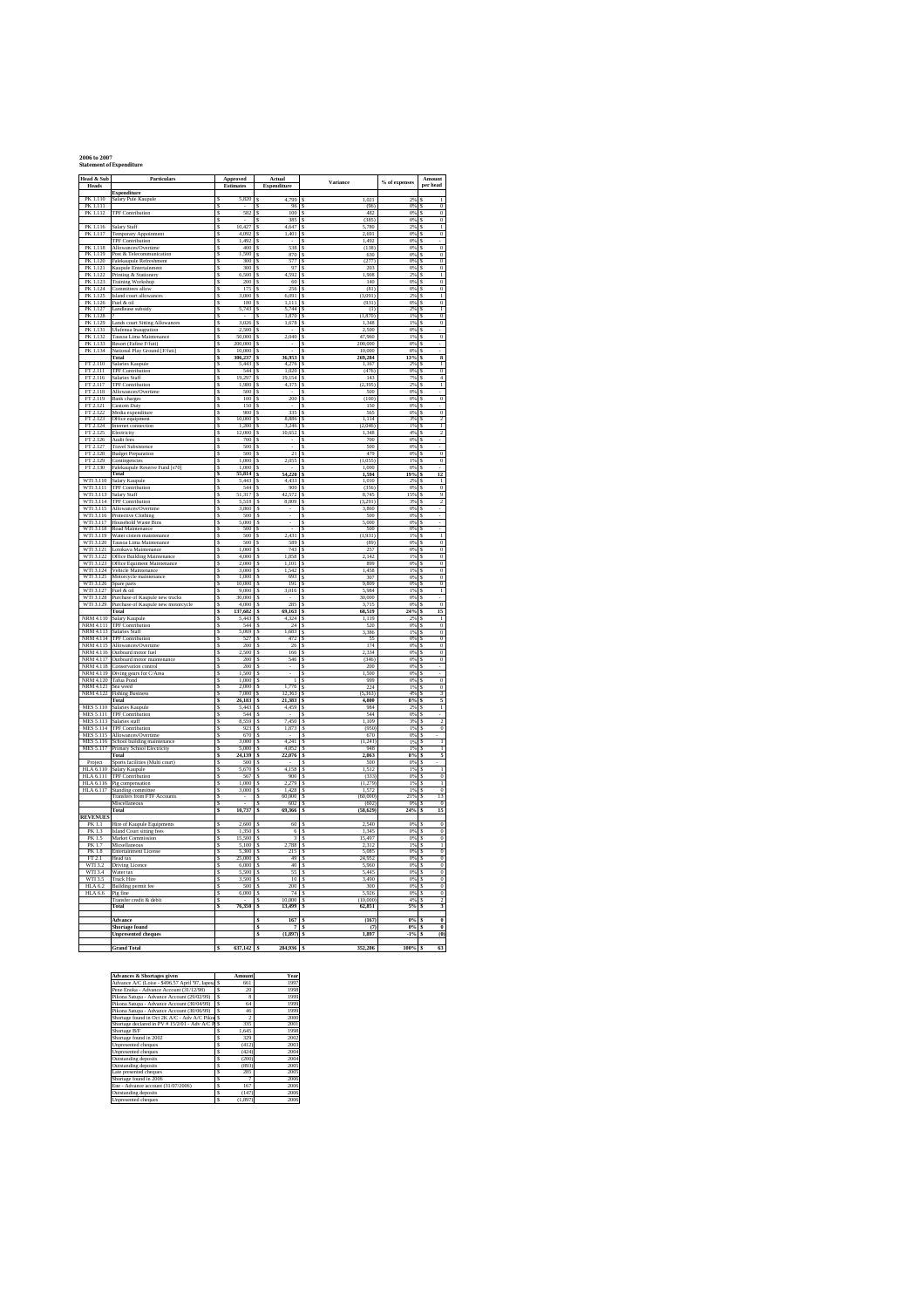To the members of Tuvalu's Parliament and the Ulu Aliki of Funafuti,

## **Report on the Financial Statements**

We have audited the accompanying financial statements of the Funafuti Kaupule, which comprise Statement of Revenue, Statement of Expenditure and Analysis of Surpluses and Deficit for the year ended 31 March 2008 and the Bank Statement of Ledger Balances as at 31 March 2008.

## *Management's Responsibility for the Financial Statements*

Management is responsible for the preparation of these financial statements in accordance with section 71 of the Falekaupule Act and accompanying financial instructions, and for such internal control as management determines is necessary to enable the preparation of financial statements that are free from material misstatement, whether due to fraud or error.

## *Auditor's Responsibility*

Our responsibility is to express an opinion on these financial statements based on our audit. This responsibility arises from section 74 of the Falekaupule Act.

We conducted our audit in accordance with the International Organisation of Supreme Audit Institution's (INTOSAI) Auditing Standards, which incorporate the International Auditing Standards. These standards require that we comply with ethical requirements and, plan and perform the audit to obtain reasonable assurance about whether the financial statements are free from material misstatement.

An audit involves performing procedures to obtain audit evidence about the amounts and disclosures in the financial statements. The procedures selected depend on the auditor's judgment, including the assessment of the risks of material misstatement of the financial statements, whether due to fraud or error. In making those risk assessments, the auditor considers internal control relevant to the entity's preparation and fair presentation of the financial statements in order to design audit procedures that are appropriate in the circumstances, but not for the purpose of expressing an opinion on the effectiveness of the entity's internal control. An audit also includes evaluating the appropriateness of accounting policies used and the reasonableness of accounting estimates made by management, as well as evaluating the overall presentation of the financial statements. We did not examine every transaction, nor do we guarantee complete accuracy of the financial statements.

We believe that the audit evidence we have obtained is sufficient and appropriate to provide a basis for our audit opinion.

### *Opinion*

In our opinion, the financial statements of Funafuti Kaupule for the year ended 31 March 2008 are prepared, in all material respects, in accordance with the Falekaupule Act.

### *Independence*

When carrying out the audit we followed the independence requirements of the Office of the Auditor General, which incorporate the independence requirements of the International Standards of Auditing and the International Organisation of Supreme Audit Institutions.

Eli Lopati Acting Auditor General of Tuvalu 27 January 2014 Vaiaku, Funafuti, Tuvalu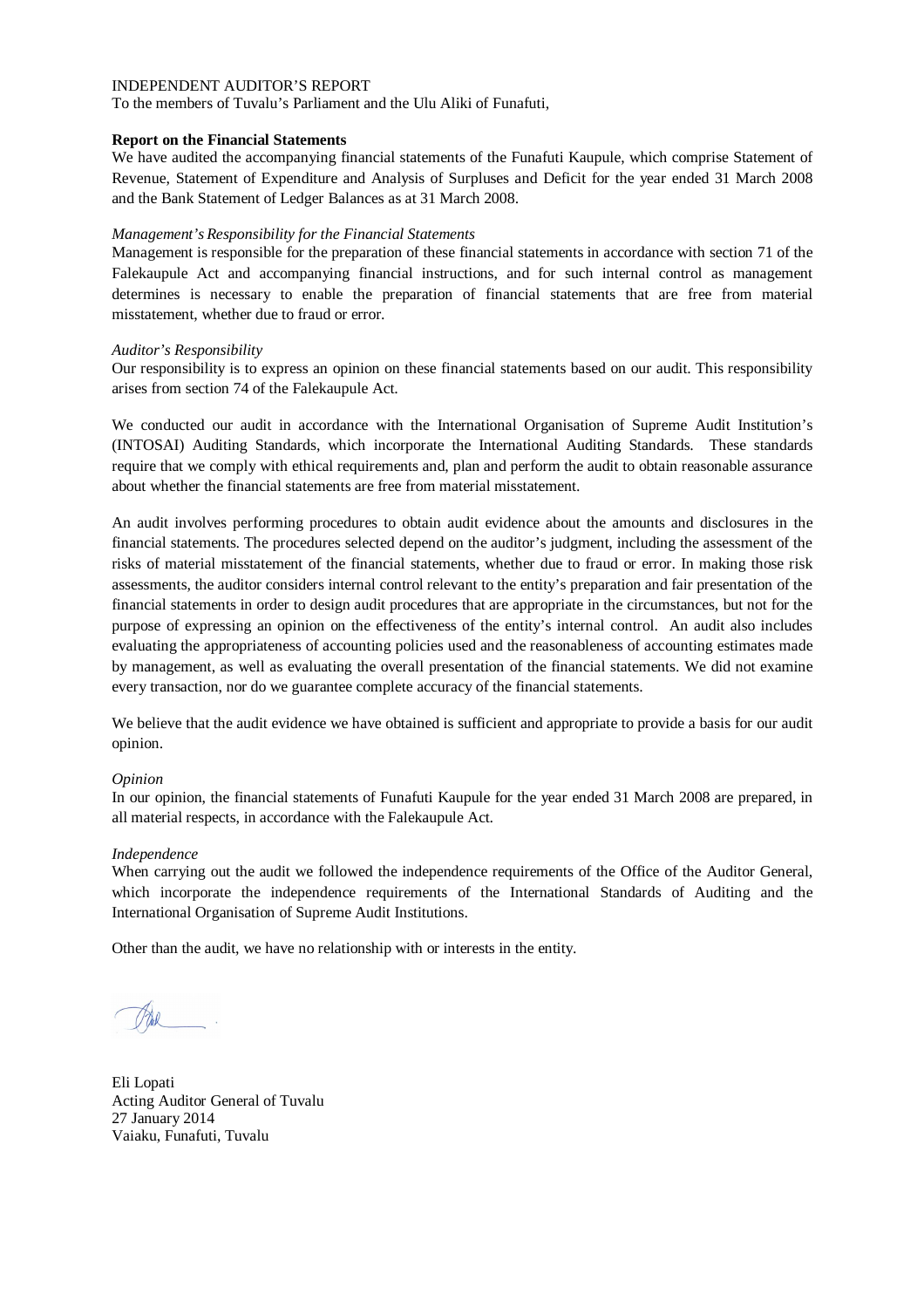#### **Kaupule Funafuti April 2007 to 2008**

## **Year Ending 31st March 2008**

| Balance as at 1st April 2007             |              |        |                                      |                 | 142,773 |
|------------------------------------------|--------------|--------|--------------------------------------|-----------------|---------|
| Add Revenue Collected                    |              |        |                                      |                 | 613,405 |
| Less Expenditure Incurred                |              |        |                                      |                 | 329,188 |
| Balance as at 31st March 2008            |              |        |                                      |                 | 426.990 |
|                                          |              |        |                                      |                 |         |
|                                          |              |        |                                      |                 |         |
| <b>Bank Statement of Ledger Balances</b> |              |        |                                      |                 |         |
| <b>Particulars</b>                       | <b>Debit</b> | Credit | <b>Balance as per bank statement</b> | <b>Variance</b> |         |
| Complete Aggregat 21 March 2008          |              |        | $126000 - 5$                         |                 |         |

| Surplus Account 31 March 2008         |         | 426,990 |         |          |
|---------------------------------------|---------|---------|---------|----------|
| <b>Fusi Account</b>                   | 460     |         | 460     |          |
| <b>Bank Account</b>                   | 47.226  |         | 47.225  | $^{(1)}$ |
| FTF Account                           | 265,693 |         | 265.693 |          |
| Cheque Account                        | 5.325   |         | 5.325   |          |
| Piggery Account                       | 1.715   |         | 1.801   | 86       |
| <b>Piggery Project</b>                | 1.781   |         | 1.781   |          |
| Tausoa Lima Reserve Fund 01:903928:30 | 571     |         | 571     |          |
| Tausoa Lima Reserve Fund 01:903928:40 | 101.675 |         | 101.675 |          |
| Falekaupule Award                     | 1.800   |         | 1.830   | 30       |
| Cash on Hand                          | 744     |         | 744     |          |
| Total                                 | 426,989 | 426,990 | 427.105 | 116      |
|                                       |         |         |         |          |

#### **Analysis of Surpluses, Deficit and Balances**

| Population                    |  |  | 4492    |
|-------------------------------|--|--|---------|
| <b>Actual Revenue</b>         |  |  | 613,405 |
| <b>Actual Expenses</b>        |  |  | 329,188 |
| Surpluses/Deficit             |  |  | 284.217 |
| Opening Balance 01:04:2007    |  |  | 142,773 |
| Closing Balance 31:03:2008    |  |  | 426.990 |
| Closing Balance per Head (\$) |  |  | 95      |
|                               |  |  |         |

#### **2007 to 2008 Statement of revenues**

| <b>Head &amp; Sub</b>            | <b>Particulars</b>                                    |         | Approved                 | Actual                        | <b>Variance to estimates</b> | % of revenue   | <b>Amount</b> per<br>head                           |
|----------------------------------|-------------------------------------------------------|---------|--------------------------|-------------------------------|------------------------------|----------------|-----------------------------------------------------|
| Heads                            |                                                       |         | <b>Estimates</b>         | Revenue                       |                              |                |                                                     |
| $\overline{A}$                   |                                                       |         |                          |                               |                              |                |                                                     |
| PK 1.2<br>PK 1.3                 | Court fine<br><b>Island Court sitting fees</b>        | \$<br>s | 2,900<br>1.350           | s<br>2.393<br>$3,456$ \$<br>s | (507)<br>s<br>2.106          | 0%<br>1%       | s<br>I<br>ī<br>s                                    |
| PK 1.4                           | Hire of Funafala Guesthouse                           | Ś       | 2,500 S                  | $270$ s                       | (2.230)                      | 0%             | $\bf{0}$<br>s                                       |
| PK 1.5                           | Market Commission                                     | Ś       | 15,500                   | 107<br>s                      | (15.393)<br>s                | 0%             | $\bf{0}$<br>s                                       |
| PK 1.6                           | <b>Corporation Sector</b>                             | Ś       |                          | 1.228<br>Ś                    | 1.228<br>Ś                   | 0%             | $\bf{0}$<br>s                                       |
| PK 1.7                           | Micsellaneous                                         | \$      | 5,100                    | 88,100<br>s                   | \$<br>83,000                 | 14%            | $_{20}$<br>Ś                                        |
| <b>PK1.8</b>                     | <b>Entertainment License</b>                          | s       | 5,300                    | $4,873$ \$<br>s               | (427)                        | 1%             | s<br>ī                                              |
|                                  | Total                                                 | Ś       | 32,650                   | 100,427 S<br>s                | 67.777                       | 16%            | $\overline{22}$<br>Ś                                |
| FT 2.1                           | Head tax                                              | Ś       | 25,000                   | 24,871<br>Ś                   | (129)<br>s                   | 4%             | 6<br>s                                              |
| FT 2.2<br>FT 2.3                 | Tourism<br>Trading                                    | Ś<br>\$ | 2.300<br>9,000           | 2.850<br>Ś<br>s<br>11,496     | 550<br>Ś<br>2.496<br>\$      | 0%<br>2%       | $\mathbf{1}$<br>Ś<br>3<br>s                         |
| FT 2.4                           | Manufacturing                                         | s       | 3.000                    | 1.502<br>s                    | (1, 498)<br>s                | 0 <sup>5</sup> | $\overline{0}$<br>s                                 |
| FT 2.5                           | Other Industries                                      | Ś       | 2.700                    | 860<br>s                      | (1, 840)<br>s                | 0%             | $\overline{0}$<br>s                                 |
| FT 2.6                           | Cottage                                               | s       | 3,500                    | s<br>4.438                    | 938<br>s                     | 1%             | f.<br>s                                             |
| FT 2.7                           | Services                                              | Ś       | 1.000                    | 1.495<br>s                    | 495<br>Ś                     | 0%             | $\bf{0}$<br>s                                       |
| FT 2.8                           | <b>Finance Services</b>                               | Ś       | 5,000                    | 2.815<br>s                    | s<br>(2.185)                 | 0%             | s<br>$\mathbf{1}$                                   |
| FT2.9                            | <b>Market Commission</b>                              | Ś       | J.                       | s<br>29,486                   | s<br>29,486                  | 5%             | 7<br>s                                              |
|                                  | Total                                                 | ŝ       | 51.500                   | 79,813 S<br>s                 | 28.313                       | 13%            | 18<br>s                                             |
| WTI 3.1                          | Vehicles Licence                                      | Ś       | 12,000                   | Ś<br>16,380                   | 4.380                        | 3%             | $\ddot{4}$<br>s                                     |
| WTI 3.2                          | Driving Licence                                       | Ś       | 6.000                    | 5.987<br>s                    | (13)<br>Ś                    | 1%             | $\mathbf{1}$<br>Ś                                   |
| WTI 3.3<br>WTI 3.4               | Garbage Disposal<br>Water tax                         | Ś<br>Ś  | 5,000<br>5.500           | s<br>8,468<br>275<br>Ś        | s<br>3.468<br>(5,225)<br>Ś   | 1%<br>0%       | $\overline{2}$<br>s<br>$\overline{0}$<br>s          |
| WTI 3.5                          | <b>Truck Hire</b>                                     | s       | 3,500                    | 5.863<br>s                    | Ś<br>2.363                   | 1%             | ī<br>s                                              |
| WTI 3.6                          | Transport                                             | Ś       | 5,000                    | 3,553<br>s                    | (1, 447)<br>s                | 1%             | $\mathbf{1}$<br>s                                   |
| WTI 3.7                          | Hire of Kaupule Property                              | Ś       |                          | 5.445<br>s                    | 5.445<br>Ś                   | 1%             | $\mathbf{1}$<br>s                                   |
|                                  | Total                                                 | \$      | 37,000                   | 45.972<br>s                   | Ś<br>8.972                   | 7%             | 10<br>s                                             |
| <b>NRM 4.1</b>                   | <b>Fisheries Tax</b>                                  | Ś       | 1.500                    | s<br>2.259                    | 759<br>Ś                     | 0%             | s<br>Í                                              |
| <b>NRM 4.2</b>                   | <b>Conservation Permit</b>                            | Ś       | 3,000                    | 8,075<br>s                    | 5.075<br>Ś                   | 1%             | $\overline{2}$<br>Ś                                 |
| <b>NRM 4.3</b>                   | Sales of fish                                         | Ś       | 15,000                   | 45<br>s                       | (14.955)<br>s                | 0%             | $\overline{0}$<br>s                                 |
| <b>NRM 4.4</b>                   | Sea cucumber                                          | Ś       |                          | 16,981                        | 16.981<br>Ś                  | 3%             | 4<br>s                                              |
|                                  | Total                                                 | Ś       | 19,500                   | 27,360<br>Ś                   | \$<br>7.860                  | 4%             | 6<br>Ś                                              |
| <b>MES 5.3</b>                   | NPS Compound fee                                      | Ś       | ٠                        | 515<br>Ś                      | 515<br>Ś                     | 0%             | $\overline{0}$<br>s                                 |
|                                  | Total<br>Building permit fee                          | \$<br>Ś | ×,<br>500                | 515<br>s<br>980<br>s          | 515<br>Ś<br>480<br>s         | 0%<br>0%       | $\overline{\mathbf{0}}$<br>s<br>$\overline{0}$<br>s |
| <b>HLA 6.2</b><br><b>HLA 6.3</b> | Foreshore Licence                                     | Ś       | 15,000                   | 17.028<br>Ś                   | 2.028<br>Ś                   | 3%             | 4<br>s                                              |
| <b>HLA 6.4</b>                   | Pig fine                                              | Ś       | 6.000                    | 4.060<br>Ś                    | Ś<br>(1.940)                 | 1%             | Ś<br>f.                                             |
| <b>HLA 6.5</b>                   | Cemetry fee                                           | Ś       | 200                      | Ś<br>450                      | Ś<br>250                     | 0%             | $\overline{0}$<br>s                                 |
|                                  | Total                                                 | \$      | 21,700                   | s<br>22,518                   | 818<br>Ś                     | 4%             | 5<br>s                                              |
| <b>Gov Grant</b>                 |                                                       |         |                          |                               |                              |                |                                                     |
| PK 1.9                           | Gov't Block Grant                                     | \$      | ×,                       | 70,670<br>Ś                   | 70,670<br>ś                  | 12%            | 14<br>s                                             |
| PK 1.11                          | Tied Grant - Lands subsidy                            | ŝ       | $\overline{\phantom{a}}$ | 5,210<br>\$                   | 5,210<br>\$                  | 1%             | ī<br>s                                              |
| PK 1.12                          | <b>Island Court Allowances</b>                        | ŝ       | ٠                        | 3,286 S<br>\$                 | 3.286                        | 1%             | ī<br>s                                              |
| PK 1.13                          | <b>Lands Court Committee Allowances</b>               | \$      | ×,                       | 2,808 \$<br>\$                | 2,808                        | 0%             | ī<br>s                                              |
| PK 1.14                          | Falekaupule Trust Fund                                | \$      | ×.                       | Ś<br>231.475 S                | 231.475                      | 38%            | s<br>46                                             |
| <b>MES 5.2</b>                   | Nauti Primary Sch grant                               | \$<br>ś | ä,                       | 7,257<br>\$                   | 7,257<br>\$                  | 1%             | s<br>f<br>ŝ                                         |
|                                  | Total<br>Expenditure subheads which have eart revenue |         | ä,                       | \$<br>320,705                 | 320,705<br>Ś                 | 52%            | 64                                                  |
| PK 1.118                         | Falekaupule refrehment                                | \$      | ÷.                       | \$<br>2,901                   | 2,901<br>\$                  | 0%             | $\,$<br>s                                           |
| PK 1.124                         | Is Court special sitting allow                        | Ś       |                          | Ś<br>144                      | Ś<br>144                     | 0%             | $\overline{0}$<br>s                                 |
| FT 2.115                         | Allowances/Overtime                                   | s       | ×,                       | s<br>10,845                   | 10,845<br>\$                 | 2%             | $\overline{\mathbf{2}}$<br>s                        |
| WTI 3.110                        | Salaries Kaupule                                      | Ś       | ×,                       | Ś<br>$\ddot{\bf 4}$           | \$<br>4                      | 0%             | $\overline{\mathbf{0}}$<br>s                        |
| WTI 3.113                        | Salaries Staff                                        | \$      | $\overline{\phantom{a}}$ | 150<br>\$                     | 150<br>s                     | 0%             | $\overline{0}$<br>s                                 |
| WTI 3.115                        | Allowances/Overtime                                   | \$      | ×,                       | \$<br>14                      | 14<br>s                      | 0%             | $\overline{\mathbf{0}}$<br>s                        |
| WTI 3.119                        | Water Cistern Maintenance                             | Ś       | ä,                       | Ś<br>20                       | 20<br>s                      | 0%             | $\bf{0}$<br>s                                       |
| WTI 3.120                        | Tausoa Lima Maintenance                               | s       | ä,                       | s<br>126                      | 126<br>s                     | 0%             | 0<br>s                                              |
| WTI 3.125                        | Motorcycle Maintenace                                 | Ś       | ä,                       | Ś<br>38                       | Ś<br>38                      | 0%             | Ś<br>$\overline{0}$                                 |
| WTI 3.127                        | Fuel & Oil                                            | \$      | ×.<br>ä,                 | \$<br>23<br>Ś                 | 23<br>Ś                      | 0%             | $\overline{0}$<br>s<br>$\overline{0}$               |
| NRM 4.116<br>MES 5.116           | Outboard motor fuel<br>Sch Building Maint             | \$<br>Ś |                          | 6<br>Ś<br>31                  | \$<br>6<br>Ś<br>31           | 0%<br>0%       | s<br>$\bf{0}$<br>Ś                                  |
| HLA 6.117                        | Women Pigpen project                                  | \$      |                          | s<br>2,405                    | 2,405<br>\$                  | 0%             | $\mathbf{1}$<br>s                                   |
|                                  | Total                                                 | s       | ×,                       | 16,707<br>\$                  | Ś<br>16,707                  | 3%             | 4<br>s                                              |
|                                  |                                                       |         |                          |                               |                              |                |                                                     |
|                                  |                                                       |         |                          |                               | 321<br>Ś                     | 0%             | $\overline{\mathbf{0}}$<br>s                        |
|                                  | <b>Deposit made into IBD</b>                          | \$      | ×,                       | 321<br>\$                     |                              |                |                                                     |
|                                  | <b>Outstanding deposits</b>                           | Ś       | ä,                       | Ś<br>$(933)$ \$               | (933)                        | 0%             | (0)<br>s                                            |
|                                  |                                                       | š       | 162,350                  |                               |                              | 100%           | 129                                                 |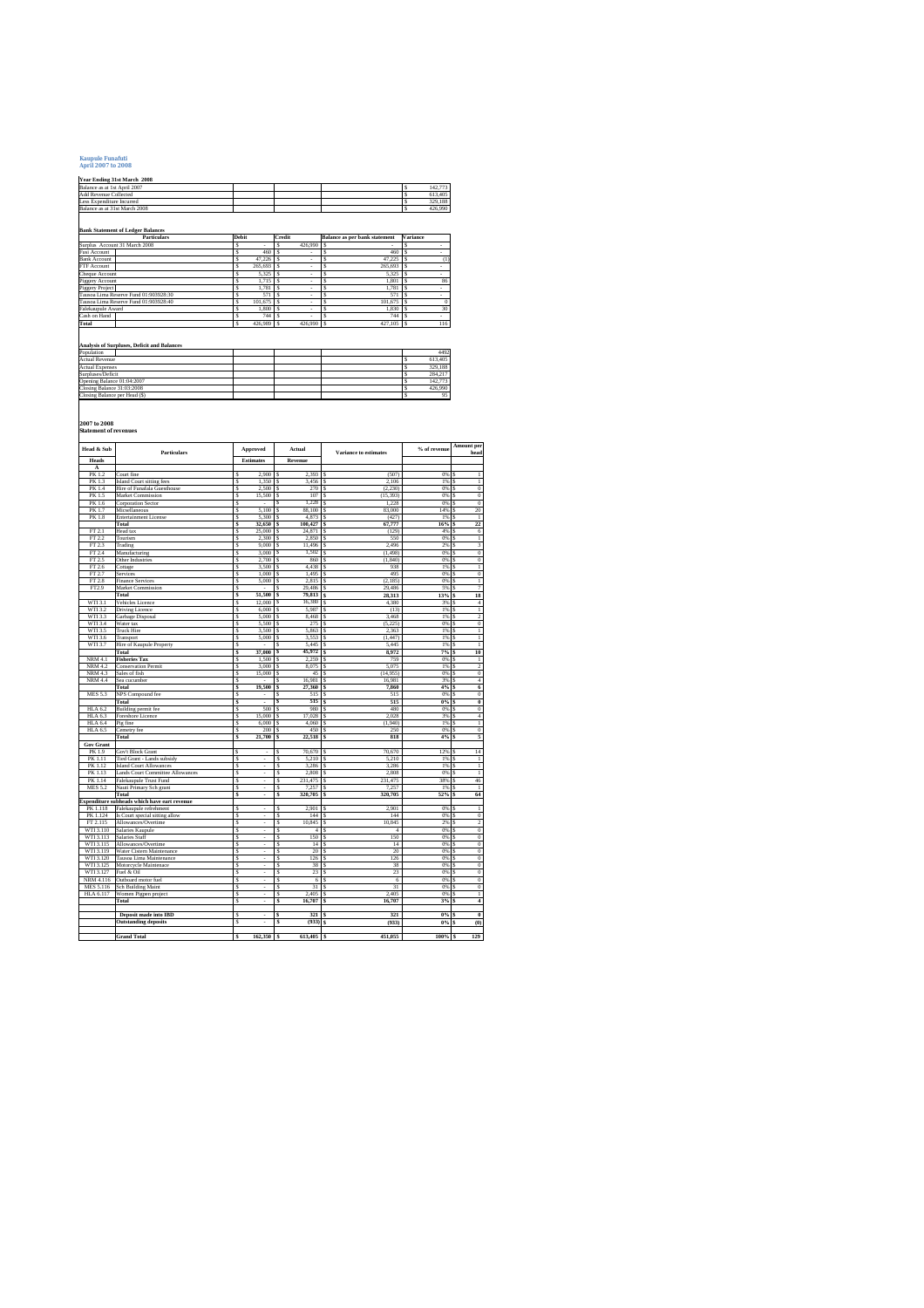#### **2007 to 2008 Statement of Expenditure**

| Head & Sub<br>Heads           | Particulars                                                       | Approved<br>Estimates                 | Actual<br>Expenditure           | Variance                    | $\%$ of expenses     | Amount pe<br>head                                 |
|-------------------------------|-------------------------------------------------------------------|---------------------------------------|---------------------------------|-----------------------------|----------------------|---------------------------------------------------|
| PK 1.110                      | <b>Expenditure</b>                                                |                                       | 6.539<br>s                      | (719)                       |                      |                                                   |
| PK 1.111                      | Salary Pule Kaupule                                               | 5,820<br>s                            | 748                             | (748)                       | 29<br>0%             | $\overline{0}$                                    |
| PK 1.112<br>PK 1.113          | <b>TPF Contribution</b><br>Salary Staffs                          | 582<br>Ś<br>s                         | 109<br>s<br>5.257<br>s          | 473<br>(5.257)              | 0 <sub>0</sub><br>2% | $\overline{0}$<br>Ś<br>Ś<br>T                     |
| PK 1.114                      | Temporary Appointment                                             | s<br>10.427 S                         | 3.744                           | 6,683<br>s                  | 1%                   | s<br>$\mathbf{1}$                                 |
| PK 1.115<br>PK 1.116          | <b>TPF Contribution</b><br>Allowances/Overtime                    | 4,092<br>\$<br>Ś<br>1,492             | 1,348<br>711                    | 2,744<br>781                | 0%<br>0%             | $\overline{0}$<br>$\overline{0}$                  |
| PK 1.117                      | Post & Telecom                                                    | s<br>400 S                            | 650                             | (250)                       | 0%                   | s<br>$\bf{0}$                                     |
| PK 1.118<br>PK 1.119          | Falekaupule refrehment<br>Kaupule Entertainment                   | 1.500 S<br>ś<br>ś<br>300              | 490<br>s<br>3,360               | 1,010<br>(3,060)            | 0%<br>1%             | $\overline{0}$<br>Ś<br>$\overline{1}$<br>Ś        |
| PK 1.120                      | Printing & Stationery                                             | $300 - 5$<br>Ś                        | 4,311                           | (4,011)                     | 1%                   | Ŧ<br>$\overline{0}$                               |
| PK 1.122<br>PK 1.123          | Committee Allowances [Funafala]<br><b>Island court Allowances</b> | s<br>$6,500$ S<br>200<br>\$           | 300<br>1,944<br>Ś               | 6.200<br>s<br>(1, 744)      | 0%<br>1%             | s<br>$\overline{0}$<br>Ś                          |
| PK 1.124<br>PK 1 125          | Is Court special sitting allow<br>Fuel & Oil                      | ś<br>175<br>3.000<br>Ś                | 3.980<br>729                    | (3,805)<br>2.271            | 1%<br>0%             | T<br>ś<br>$\overline{0}$                          |
| PK 1.126                      | Landlease subsidy                                                 | \$<br>180 S                           | 744                             | (5, 564)                    | 2%                   | $\,$ 1<br>s                                       |
| PK 1.127<br>PK 1133           | ands court sitting allowances<br>Miscellaneo                      | 5,743<br>\$                           | 2,712<br>s<br>7 196             | 3,031<br>(17.196)           | 1%<br>s,             | $\overline{1}$<br>Ś<br>$\overline{4}$             |
| PK 1.134                      | Falekaupule Awards                                                | 3,026<br>\$                           | 850<br>١s                       | 2,176                       | 0%                   | $\overline{\mathbf{0}}$<br>s                      |
| PK 1.135<br>PK 1.136          | <b>Independence Expenses</b><br>Office supplies                   | 2,500<br>s<br>50,000<br>ś             | s<br>784                        | 2,500<br>49,216             | 0%<br>0%             | S<br>$\overline{0}$                               |
| PK 1 137                      | Resort [Fafine Funafuti]                                          | Ś<br>200.000                          | 23<br>×,                        | 199 978                     | O%                   | $\theta$                                          |
| PK 1.139                      | Tausoa Lima Reserve FTF<br>Total                                  | \$<br>$10,000$ S<br>ŝ<br>306,237      | s<br>61,528                     | 10,000<br>244,709           | 0%<br>19%            | 14<br>Ś                                           |
| FT 2.110                      | Salaries Kaupule                                                  | ŝ<br>5443                             | 784                             | (341)                       |                      | ī                                                 |
| FT 2.111<br>FT 2.113          | <b>TPF Contribution</b><br>Salaries Staff                         | Ś<br>544 S<br>19,297<br>\$            | 1.272<br>s<br>19,251            | (728)<br>46                 | 0%<br>6%             | $\theta$<br>s<br>$\overline{4}$                   |
| FT 2.114<br>FT 2.115          | <b>TPF</b> Contribution<br>Allowances/Overtime                    | ś<br>1.980<br>Ś<br>500 S              | 5,040<br>ś<br>13,968            | (3,060)<br>(13.468)         | 4%                   | ī<br>ś<br>$\overline{\mathbf{3}}$<br>s            |
| FT 2.116                      | <b>Bank</b> charges                                               | s<br>$100$ S                          | 455                             | (355)                       | 0%                   | $\overline{0}$<br>S                               |
| FT 2.117<br>FT 2.118          | Custom Duty<br>Media Expenditure                                  | 150<br>ś<br>900<br>Ś                  | 376<br>623                      | (226)<br>(723)              | 0%<br>0%             | $\overline{\mathbf{0}}$<br>$\overline{0}$         |
| FT 2.119                      | <b>Office Equipment</b>                                           | 10.000<br>s                           | 5,803<br>-S                     | 4.197                       | 2%                   | $\,$ 1                                            |
| FT 2.120<br>FT 2.121          | Internet connection<br>Electricity                                | Ś<br>$1.200$ S<br>12,000<br>s         | 11,439<br>Ś                     | 1,200<br>561                | 0%<br>3%             | s<br>3<br>Ś                                       |
| FT 2.12                       | Audit fees                                                        | 700<br>Ś                              |                                 | 700                         | 0%                   |                                                   |
| FT 2.123<br>FT 2.124          | <b>Travel Subsistence</b><br><b>Budget Preparation</b>            | s<br>500 S<br>500<br>\$               | 500<br>6                        | s<br>494                    | 0%<br>0%             | $\overline{0}$<br>s<br>$\overline{0}$             |
| FT 2.125                      | Contingencie                                                      | š<br>1 000<br>š                       | 955                             | 45                          | 0%                   | $\overline{0}$                                    |
| WTI 3.110                     | Total<br>Salaries Kaupule                                         | 54.814<br>s<br>5,443 S                | 66.471<br>5,769                 | (11.657)<br>(326)           | 20%                  | 15<br>$\,$ 1<br>s                                 |
| WTI 3.111<br>WTI 3 113        | <b>TPF</b> Contribution                                           | 544<br>\$<br>51.317<br>Ś              | 1,272<br>s                      | (728)<br>(4.605)            | 0%                   | $\overline{\mathbf{0}}$<br>S                      |
| WTI 3.114                     | alaries Staff<br><b>TPF Contribution</b>                          | s<br>5.518 S                          | 55,922<br>11,972                | (6.454)                     | 17%<br>4%            | $12 \overline{ }$<br>s<br>3                       |
| WTI 3.115                     | Allowances/Overtime                                               | 3,860 S<br>\$<br>Ś                    | 4,191                           | (331)<br>418                | 1%                   | ī<br>S                                            |
| WTI 3.116<br>WTI 3 118        | Protective Clothing<br>Road Maintenan                             | 500 S<br>$5000$ $\overline{s}$<br>s   | 82                              | 5.000                       | 0%<br>$^{0}$         | $\overline{\mathbf{0}}$                           |
| WTI 3.119<br>WTI 3.120        | Water Cistern Maintenance<br>Tausoa Lima Maintenance              | \$<br>500 S<br>Ś<br>500               | 758<br>s<br>1,109               | (258)<br>(609)              | 0%<br>0%             | $\overline{0}$<br>s<br>$\overline{0}$             |
| WTI 3 121                     | Lotokaya Maintenance                                              | ś<br>500                              | र<br>$\overline{12}$            | 488<br>¢                    | 0 <sup>th</sup>      | ś<br>$\overline{0}$                               |
| WTI 3.122<br>WTI 3.123        | Office Building Maintenance<br>Office Equipment Maintenance       | Ś<br>$1.000$ S<br>\$<br>$4,000$ S     | 703<br>963                      | 297<br>3,037                | 0%<br>0%             | $\theta$<br>s<br>$\overline{0}$<br>S              |
| WTI 3.124                     | Vehicle Maintenance                                               | Ś<br>2,000                            | 242<br>ś                        | (242)                       | 1%                   | $\overline{0}$<br>ś                               |
| WTI 3.125<br>WTI 3.126        | Motorcycle Maintenace<br>Spare Parts                              | Ś<br>3.000<br>s<br>$1,000$ $\sqrt{5}$ | 396<br>s<br>10,772              | 2.604<br>(9, 772)           | 0%<br>3%             | $\theta$<br>s<br>$\overline{\mathbf{c}}$<br>s     |
| WTI 3.127                     | Fuel & Oil                                                        | 10,000<br>Ś<br>9,000<br>Ś             | 7,712<br>¢<br>11.422            | 2,288<br>(2.422)            | 2%<br>2a             | $\overline{2}$<br>Ś<br>3                          |
| WTI 3.128                     | Purch.of Kaupule new Equipment<br>Total                           | Ś<br>103,682 \$                       | 115,294                         | (11, 612)                   | 35%                  | 26<br>s                                           |
| NRM 4.110<br>NRM 4.111        | Salaries Kaupule<br><b>TPF</b> Contribution                       | Ś<br>5,443 S<br>$544$ $S$<br>s        | 5,561<br>780                    | (118)<br>(236)              | 0%                   | $\mathbf{1}$<br>s<br>$\overline{\mathbf{0}}$<br>s |
| NRM 4.113                     | Salaries Staff                                                    | Ś<br>5,069                            | 3,882<br>s                      | 1,187                       | 1%                   | $\overline{1}$<br>s                               |
| <b>NRM 4.114</b><br>NRM 4.115 | <b>TPF Contribution</b><br>Allowances/Overtim                     | s<br>527 S<br>200<br>\$               | 771<br>s                        | (244)<br>s<br>200           | 0%<br>0%             | $\bf{0}$<br>s                                     |
| NRM 4.116                     | Outboard motor fuel                                               | 500<br>\$                             | 3.031<br>s                      | (531)                       | 1%                   | ī                                                 |
| NRM 4.117<br>NRM 4.119        | Outboard motor maintenance<br>Diving gears for Conservat, Area    | Ś<br>200<br>s<br>200 S                | 431<br>s                        | (231)<br>200<br>s           | 0%<br>0%             | $\theta$<br>s<br>s                                |
| NRM 4.122                     | Total                                                             | 1,500<br>Ś<br>\$<br>$16,183$ \$       | 13<br>14,468                    | 1,487<br>1,715              | 0%<br>4%             | $\overline{\mathbf{0}}$<br>3<br>s                 |
| <b>MES 5.110</b>              | Salaries Kaupule                                                  | s<br>$5.443$ S                        | 6.692                           | (1.249)<br>s                | 2%                   | s<br>$\mathbf{1}$                                 |
| MES 5.111<br>MES 5.113        | <b>TPF</b> Contribution<br>Salaries Staff                         | 544<br>\$<br>8,559 S<br>s             | s<br>8.514                      | 544<br>45<br>Ś              | 0%<br>3%             | Ś<br>Ś                                            |
| <b>MES 5114</b>               | <b>TPF</b> Contributio                                            | 923S<br>s                             | 1.801                           | (878)<br>K                  | 19                   | $\frac{2}{0}$<br>s                                |
| MES 5.115<br>MES 5.116        | Allowances/Overtime<br>Sch Building Maint                         | s<br>670 S<br>\$<br>3,000             | 150<br>s<br>2,637               | \$<br>520<br>363<br>s       | 0%<br>1%             | $\overline{0}$<br>s<br>$\overline{1}$<br>S        |
| <b>MES 5117</b>               | Primary School Electricity                                        | š<br>5.000                            | 3572<br>$\epsilon$              | ś<br>1.428                  | 1%                   | ś<br>$\overline{1}$                               |
| MES 5.119                     | Sports Facilities [Multi court]<br>Total                          | s<br>24,139<br>48,278 \$<br>\$        | -S<br>23,366                    | 24,139<br>s<br>24,912<br>\$ | 0%<br>7%             | s<br>5<br>\$                                      |
| HLA 6.110                     | Salaries Kaupule                                                  | 5,670<br>Ś                            | 5,845                           | (175)                       | 2%                   | $\overline{1}$<br>Ś                               |
| HI A 6 111<br>HLA 6.113       | <b>TPF Contribution</b><br>Pig compensation                       | ¢<br>567<br>$1,000$ S<br>\$           | 1.272<br>¢<br>357               | (705)<br>¢<br>(1, 357)<br>s | $^{09}$<br>1%        | $\Omega$<br>K<br>s<br>$1\,$                       |
| HLA 6.114<br>HLA 6.115        | Standing Committees [PHCC]<br>Inspection fee for building         | ś<br>3,000<br>Ś                       | $\frac{1}{2,205}$<br>s          | ś<br>795<br>ś               | 1%<br>0%             | ś<br>$\overline{0}$                               |
| <b>HLA 6.116</b>              | Kaupule Pigpen project                                            | s                                     | s                               | s                           | 0%                   | \$<br>s                                           |
| HLA 6.117                     | Women Pigpen project<br>F/fala F/kaupule                          | \$<br>ś                               | 141<br>s<br>ś<br>2.330          | (141)<br>s<br>ś<br>(2.330)  | 0%<br>1%             | $\overline{0}$<br>s<br>$\overline{1}$<br>ś        |
|                               | Water Cistern Maintenance                                         | s                                     | s<br>20,659                     | s<br>(20.659)               | 6%                   | s<br>5                                            |
|                               | Pre sch Extension<br>Vew Market                                   | Ś<br>s                                | s<br>2.944<br>5,794<br>s        | (2.944)<br>s<br>(5,794)     | 1%<br>2%             | Ś<br>$\mathbf{1}$<br>$\overline{1}$<br>s          |
|                               | School bus                                                        | Ś                                     | 365<br>Ś                        | (365)<br>Ś                  | 0 <sup>o</sup>       | $\overline{0}$<br>Ś                               |
| Revenue subh                  | Total<br>eads which have incurred expense                         | 10.237<br>Ś                           | l \$<br>43.912                  | Ś<br>(33.675)               | 13%                  | Ś<br>10                                           |
| PK 1.3                        | Island Court sitting fees                                         | Ś                                     | 72<br>S                         | (72)<br>Ś                   | 0%                   | $\overline{0}$<br>s                               |
| PK 1.4<br>PK 1.7              | Hire of Funafala Guesthouse<br>Miscellaneous                      | Ś<br>s                                | 35<br>s<br>s<br>.610S           | (35)<br>(2.610)             | 0%<br>1%             | $\overline{0}$<br>s<br>$\mathbf{1}$               |
| FT 2.1<br>FT 2.6              | Head tax                                                          | \$<br>s                               | 15<br>s<br>s                    | Ś<br>(15)<br>s              | 0%<br>0%             | $\overline{0}$<br>s<br>S                          |
| WTI 3.1                       | Cottage<br>Vehicle License                                        | š                                     | $rac{5}{175}$<br>s              | (5)<br>(175)<br>s           | $^{0}$               | $\overline{0}$<br>ś<br>$\overline{0}$             |
| WTI 3.2<br>WTI 3.5            | <b>Driving License</b><br><b>Truck Hire</b>                       | \$<br>\$                              | s<br>60<br>60<br>\$             | \$<br>(60)<br>(60)<br>s     | 0%<br>0%             | $\boldsymbol{0}$<br>s<br>$\overline{0}$<br>Ś      |
| WTI 36                        | Transport                                                         | š                                     | ś<br>$\overline{20}$            | š<br>(20)                   | $^{0}$               | ś<br>$\overline{0}$                               |
| WTI 3.7<br>HLA 6.3            | Hire of Kaupule Properties<br>Foreshore license                   | s<br>\$                               | 30 <sup>2</sup><br>s<br>50<br>s | (30)<br>s<br>(50)<br>s      | $^{09}$<br>0%        | $\bf{0}$<br>s<br>$\overline{0}$<br>s              |
|                               | Total                                                             | Š                                     | \$<br>3,132                     | Ś<br>(3, 132)               | 1%                   | \$<br>1                                           |
|                               | Late presented cheques                                            | \$                                    | 1,018<br>\$                     | \$<br>(1,018)               | $0\%$                | $\overline{\mathbf{0}}$<br>\$                     |
|                               | <b>Grand Total</b>                                                | 539,431                               | 329,188                         | ś<br>210.243                | 100%                 |                                                   |

| Advances & Shortages given                               |   | Amount        | Year |
|----------------------------------------------------------|---|---------------|------|
| Advance A/C (Loise - \$496.57 April '97, Japesa - \$1 \$ |   | 661           | 1997 |
| Pene Enoka - Advance Account (31/12/98)                  | Ś | 20            | 1998 |
| Pikona Satupa - Advance Account (29/02/99)               | s | x             | 1999 |
| Pikona Satupa - Advance Account (30/04/99)               | Ś | 64            | 1999 |
| Pikona Satupa - Advance Account (30/06/99)               | Ś | 46            | 1999 |
| Shortage found in Oct 2K A/C - Adv A/C Pikona S          | Ś | $\mathcal{P}$ | 2000 |
| Shortage declared in PV # 15/2/01 - Adv A/C Pikon \$     |   | 335           | 2001 |
| Shortage B/F                                             | s | 1.645         | 1998 |
| Shortage found in 2002                                   | Ś | 329           | 2002 |
| <b>Unpresented</b> cheques                               | Ś | (412)         | 2003 |
| Unpresented cheques                                      | Ś | (424)         | 2004 |
| Outstanding deposits                                     | Ś | (200)         | 2004 |
| Outstanding deposits                                     | s | (893)         | 2005 |
| Late presented cheques                                   | Ś | 285           | 2005 |
| Shortage found in 2006                                   | Ś | z             | 2006 |
| Ene - Advance account (31/07/2006)                       | Ś | 167           | 2006 |
| Outstanding deposits                                     | Ś | (147)         | 2006 |
| Unpresented cheques                                      | ŝ | (1.897)       | 2006 |
| Late presented cheques                                   | Ś | 1.018         | 2007 |
| Outstanding deposits                                     | Ś | (933)         | 2007 |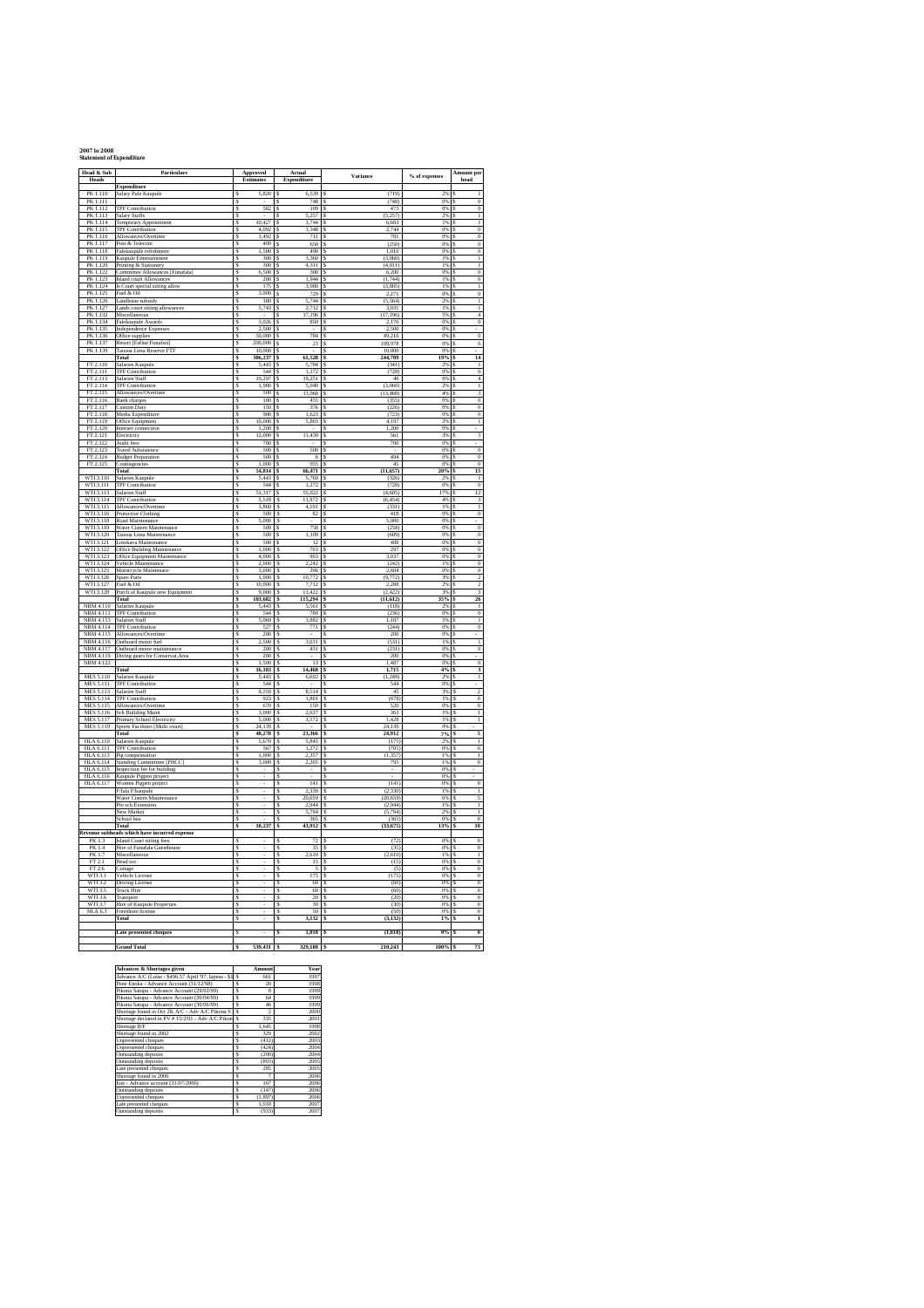To the members of Tuvalu's Parliament and the Ulu Aliki of Funafuti,

#### **Report on the Financial Statements**

We have audited the accompanying financial statements of the Funafuti Kaupule, which comprise Statement of Revenue, Statement of Expenditure and Analysis of Surpluses and Deficit for the year ended 31 March 2009 and the Bank Statement of Ledger Balances as at 31 March 2009.

#### *Management's Responsibility for the Financial Statements*

Management is responsible for the preparation of these financial statements in accordance with section 71 of the Falekaupule Act and accompanying financial instructions, and for such internal control as management determines is necessary to enable the preparation of financial statements that are free from material misstatement, whether due to fraud or error.

#### *Auditor's Responsibility*

Our responsibility is to express an opinion on these financial statements based on our audit. This responsibility arises from section 74 of the Falekaupule Act.

We conducted our audit in accordance with the International Organisation of Supreme Audit Institution's (INTOSAI) Auditing Standards, which incorporate the International Auditing Standards. These standards require that we comply with ethical requirements and, plan and perform the audit to obtain reasonable assurance about whether the financial statements are free from material misstatement. An audit involves performing procedures to obtain audit evidence about the amounts and disclosures in the financial statements.

The procedures selected depend on the auditor's judgment, including the assessment of the risks of material misstatement of the financial statements, whether due to fraud or error. In making those risk assessments, the auditor considers internal control relevant to the entity's preparation and fair presentation of the financial statements in order to design audit procedures that are appropriate in the circumstances, but not for the purpose of expressing an opinion on the effectiveness of the entity's internal control. An audit also includes evaluating the appropriateness of accounting policies used and the reasonableness of accounting estimates made by management, as well as evaluating the overall presentation of the financial statements. We did not examine every transaction, nor do we guarantee complete accuracy of the financial statements.

We believe that the audit evidence we have obtained is sufficient and appropriate to provide a basis for our qualified audit opinion.

#### *Basis for Qualified Opinion*

The Funafuti Kaupule closing cash balances in the financial statements were not able to be reconciled to the bank statement balances. The cash on hand balance reported in the financial statements compared to the bank account balance was understated by \$59,843. This variance occurred due to all bank accounts and all their transactions not being included in the financial statements. We were unable to obtain sufficient appropriate audit evidence surrounding the completeness of the Statement of Revenue and the Statement of Expenditure, as well as the Analysis of Surpluses, Deficit and Balances. This is a material effect on the financial statements.

#### *Qualified Opinion*

In our opinion, except for the possible effects of the matter described in the Basis for Qualified Opinion paragraph, the financial statements of Funafuti Kaupule for the year ended 31 March 2009 are prepared, in all material respects, in accordance with the Falekaupule Act.

#### *Independence*

When carrying out the audit we followed the independence requirements of the Office of the Auditor General, which incorporate the independence requirements of the International Standards of Auditing and the International Organisation of Supreme Audit Institutions.

Eli Lopati Acting Auditor General of Tuvalu 27 January 2014 Vaiaku, Funafuti, Tuvalu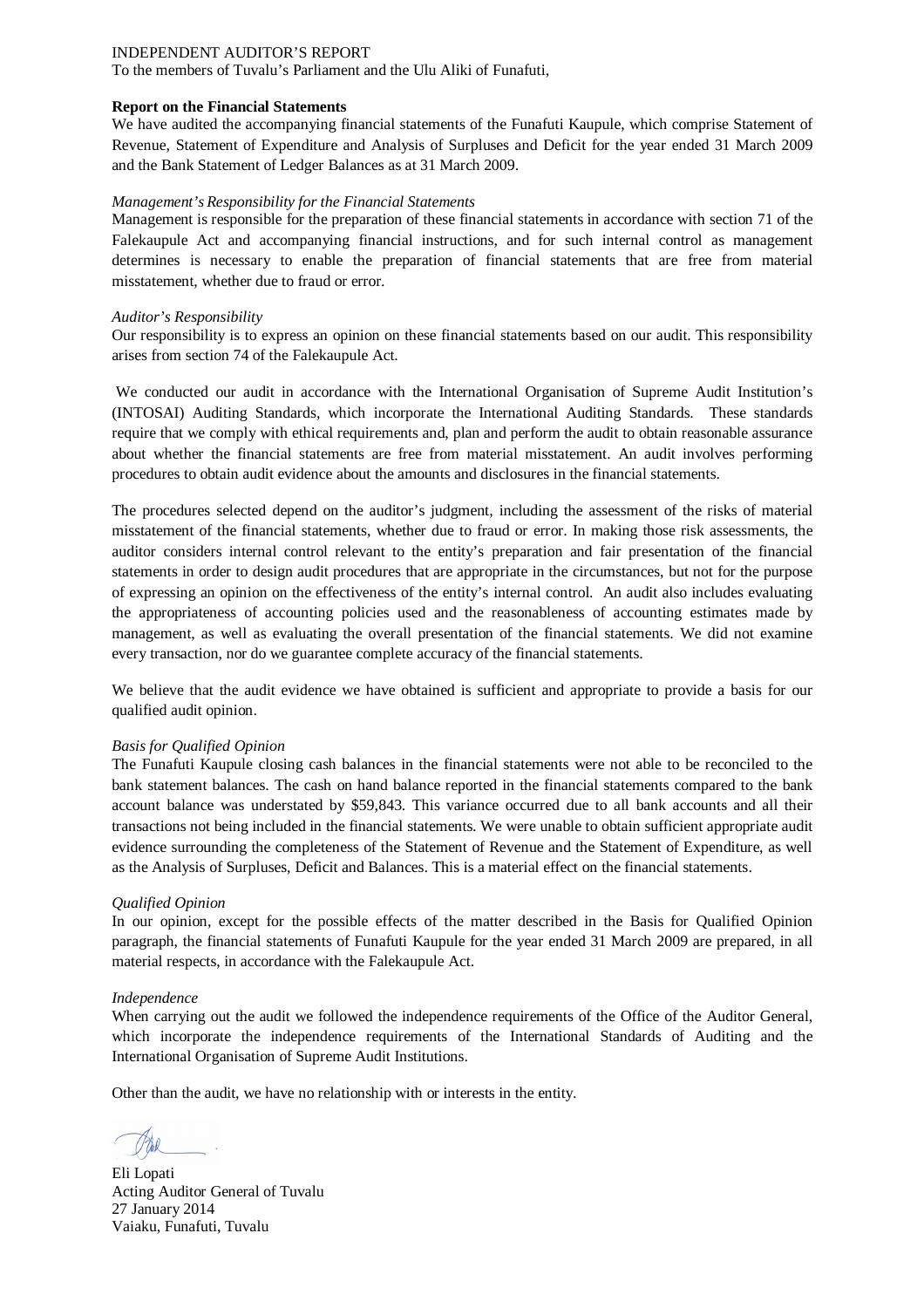#### **Kaupule Funafuti April 2008 to 2009**

| Year Ending 31st March 2009   |  |  |         |
|-------------------------------|--|--|---------|
| Balance as at 1st April 2008  |  |  | 426,990 |
| Add Revenue Collected         |  |  | 267,205 |
| Less Expenditure Incurred     |  |  | 474,000 |
| Balance as at 31st March 2009 |  |  | 220.195 |
|                               |  |  |         |
|                               |  |  |         |

| <b>Bank Statement of Ledger Balances</b> |                    |
|------------------------------------------|--------------------|
|                                          | <b>Particulars</b> |

| <b>Particulars</b><br>Debit           |  |         | Credit |           | Balance as per bank statement | <b>Variance</b> |
|---------------------------------------|--|---------|--------|-----------|-------------------------------|-----------------|
| Surplus Account 31 March 2009         |  |         |        | 220.195   |                               |                 |
| <b>Fusi Account</b>                   |  | 1.174   |        |           | 1.174                         |                 |
| <b>Bank Account</b>                   |  | 1.847   |        |           | 1.847                         |                 |
| FTF Account                           |  | 50,559  |        |           | 112.160                       | 61,601          |
| Cheque Account                        |  | 7.445   |        |           | 5.808                         | (1,637)         |
| Piggery Account (771320-30)           |  | 152     |        |           | 130                           | (22)            |
| Piggery Project (771320-01)           |  | 99      |        |           |                               | (99)            |
| Tausoa Lima Reserve Fund 01:903928:30 |  | 584     |        |           | 584                           |                 |
| Tausoa Lima Reserve Fund 01:903928:40 |  | 156,943 |        |           | 156,943                       |                 |
| Falekaupule Award                     |  | 1.003   |        |           | 1.003                         |                 |
| Cash on Hand                          |  | 389     |        |           | 389                           |                 |
| Total                                 |  | 220.195 |        | 220.195 S | 280,038                       | 59,843          |
|                                       |  |         |        |           |                               |                 |

**Analysis of Surpluses, Deficit and Balances**

| Population                    |  |  | 4492       |
|-------------------------------|--|--|------------|
| Actual Revenue                |  |  | 267,205    |
| <b>Actual Expenses</b>        |  |  | 474,000    |
| Surpluses/Deficit             |  |  | (206, 795) |
| Opening Balance 01:04:2008    |  |  | 426,990    |
| Closing Balance 31:03:2009    |  |  | 220,195    |
| Closing Balance per Head (\$) |  |  | 49         |

#### **2008 to 2009 Statement of revenues**

| Head & Sub       | <b>Particulars</b>                    |   | Approved         |   | Actual    |   | <b>Variance to estimates</b> | % of revenue | <b>Amount</b> per<br>head    |
|------------------|---------------------------------------|---|------------------|---|-----------|---|------------------------------|--------------|------------------------------|
| <b>Heads</b>     |                                       |   | <b>Estimates</b> |   | Revenue   |   |                              |              |                              |
| $\Lambda$        |                                       |   |                  |   |           |   |                              |              |                              |
| 1.1              | Court Fine                            | Ś | $2.600$ S        |   | $2.574$ S |   | (26)                         | 1%           | $\mathbf{1}$<br>s            |
| 1.2              | Island court sitting fee              | s | 2.900            | s | 4.021     | s | 1.121                        | 2%           | ī                            |
| 13               | Hire of Funafala Guesthouse           | Ś | 1.350            | Ś | 616       | s | (734)                        | 0%           | $\overline{0}$<br>s          |
| 1.4              | Falekaupule Awards                    | Ś | 15,500           | Ś | 1.500     | Ś | (14.000)                     | 1%           | $\bf{0}$                     |
| 1.5              | Miscellaneous                         | Ś | à,               | s | 37,782    | Ś | 37,782                       | 14%          | $\overline{\mathbf{8}}$<br>Ś |
| 1.6              | <b>Entertainment License</b>          | s | 5.100            | s | 4.203     | s | (898)                        | 2%           | T<br>s                       |
| 1.7              | Gov't Block Grant                     | Ś | 5.300            | Ś | 1         | Ś | (5.300)                      | 0%           | $\overline{0}$               |
| 1.8              | Council Support Grant                 | Ś | ×,               | ś | 40        | s | 40                           | 0%           | $\overline{0}$<br>¢          |
| 2.10             | Head tax                              | ś | 9,000            | s | 22,486    | Ś | 13,486                       | 8%           | 5                            |
| 2.2              | Tourism                               | s | 3,000            | s | 2.028     | Ś | (973)                        | 1%           | $\overline{0}$<br>Ś          |
| 2.3              | Trading                               | s | 2.700            | s | 13.021    | s | 10.321                       | 5%           | s                            |
| 2.4              | Manufacturing                         | Ś | 3.500            | s | 1.389     | s | (2.111)                      | 1%           | $\overline{0}$               |
| 2.5              | Other Industries                      | Ś | 1.000            | Ś | 985       | Ś | (15)                         | 0%           | $\overline{0}$<br>Ś          |
| 2.6              | Cottage                               | ś | 5,000            | Ś | 4.794     | Ś | (206)                        | 2%           | $\mathbf{1}$                 |
| 2.7              | Services                              | s | 1.000            | s | 708       | Ś | (293)                        | 0%           | $\overline{0}$<br>Ś          |
| 2.8              | Finance Services                      | s | 5.000            | s | 2.443     | s | (2.558)                      | 1%           | T<br>s                       |
| 2.9              | Market Commission                     | Ś | 12,000           | Ś | 28.153    | s | 16.153                       | 11%          | 6<br>s                       |
| 3.1              | Vehicle License                       | ś | 6,000            | Ś | 13,772    | Ś | 7.772                        | 5%           | 3<br>ś                       |
| 3.2              | Driving License                       | Ś | 5.000            | s | 5.906     | Ś | 906                          | 2%           | $\overline{1}$<br>ś          |
| 3.3              | Garbage Disposal                      | s | 5.500            | s | 5.355     | s | (145)                        | 2%           | T<br>s                       |
| 3.4              | Sales of fresh water                  | s | 3.500            | s | 2.365     | s | (1.135)                      | 1%           | T<br>s                       |
| 3.5              | Truck hire                            | Ś | 5.000            | s | 2.423     | s | (2.577)                      | 1%           | $\mathbf{1}$<br>Ś            |
| 3.6              | Transport                             | ś | 5.000            | Ś | 5.913     | Ś | 913                          | 2%           | $\overline{1}$<br>ś          |
| 3.7              | Hire of Kaupule Properties            | Ś |                  | s | 12,898    | Ś | 12.898                       | 5%           | 3<br>ś                       |
| 4.1              | <b>Fisheries Sector</b>               | s | 1.500            | s | 1.541     | s | 41                           | 1%           | $\overline{0}$<br>s          |
| 4.2              | <b>Conservation Area</b>              | s | 3,000            | s | 12,485    | s | 9,485                        | 5%           | 3<br>Ś                       |
| 4.3              | Sales of fish                         | Ś | 15,000           | Ś | ٠         | Ś | (15,000)                     | 0%           | s                            |
| 44               | Sea Cucumber commission               | ś | ٠                | s | 11,464    | ś | 11.464                       | 4%           | Ś                            |
| 5.2              | NPS Compound fee                      | s | $\cdot$          | s | 537       | Ś | 537                          | 0%           | $\overline{0}$<br>s          |
| 53               | School Bus fares                      | s | ×.               | s | 19,651    | s | 19.651                       | 7%           | $\overline{4}$<br>s          |
| 6.1              | <b>Building Permit Fee</b>            | s | 500              | Ś | 410       | Ś | (90)                         | 0%           | $\overline{0}$               |
| 6.2              | Foreshore License                     | Ś | 100              | Ś | 11.959    | Ś | 11.859                       | 4%           | 3<br>Ś                       |
| 63               | Dog Fee                               | ś | 500              | s | 7.917     | Ś | 7.417                        | 3%           | $\overline{2}$<br>ś          |
| 6.4              | Pig Fine                              | s | 15,000           | s | 380       | s | (14.620)                     | 0%           | $\overline{0}$<br>s          |
| 6.5              | Cemetry Fee                           | Ś | 6,000            | s | 50        | s | (5,950)                      | 0%           | $\overline{0}$               |
|                  | Total                                 | Ś | 146,550          | Ś | 241,765   | Ś | 95.215                       | 90%          | 54<br>ś                      |
| <b>Gov Grant</b> |                                       |   |                  |   |           |   |                              |              |                              |
| 19               | Tied Grant-Land Subsidy               | ś | 5.229            | Ś |           |   | (5.229)                      | O%           | Ś                            |
| 110              | Island Court Allowances               | s | 1.872            | s | 3.456     | s | 1.584                        | 1%           | $\,$ 1<br>s                  |
| 1.11             | <b>Lands Court Sitting Allowances</b> | s | 3.026            | s | 3.813     | s | 787                          | 1%           | T                            |
| 1.12             | Water Cistern Maintenance             | Ś | ä,               | Ś | 3.588     | Ś | 3.588                        | 1%           | $\mathbf{1}$<br>s            |
| 1.13             | Falekaupule Trust Fund                | ś | 25,000           | Ś | $\alpha$  | Ś | (25.000)                     | 0%           | Ś<br>×.                      |
| 114              | Falekaupule Grants                    | Ś | 2.300            | s |           | ś | (2.300)                      | 0%           | s<br>×.                      |
| 5.1              | Nauti Primary School Grant            | s |                  | s | 13,650    | s | 13,650                       | 5%           | 3                            |
|                  | Total                                 | ŝ | 37,427           | s | 24,507    | Ś | (12.920)                     | 9%           | $\overline{\phantom{a}}$     |
|                  |                                       |   |                  |   |           |   |                              |              |                              |
|                  | Deposits related to previous year     | s | ٠                | Ś | 933       | s | 933                          | 0%           | $\bf{0}$<br>s                |
|                  |                                       |   |                  |   |           |   |                              |              |                              |
|                  | <b>Grand Total</b>                    | ŝ | 183,977 S        |   | 267,205 S |   | 83,228                       | 100%         | 59<br>s                      |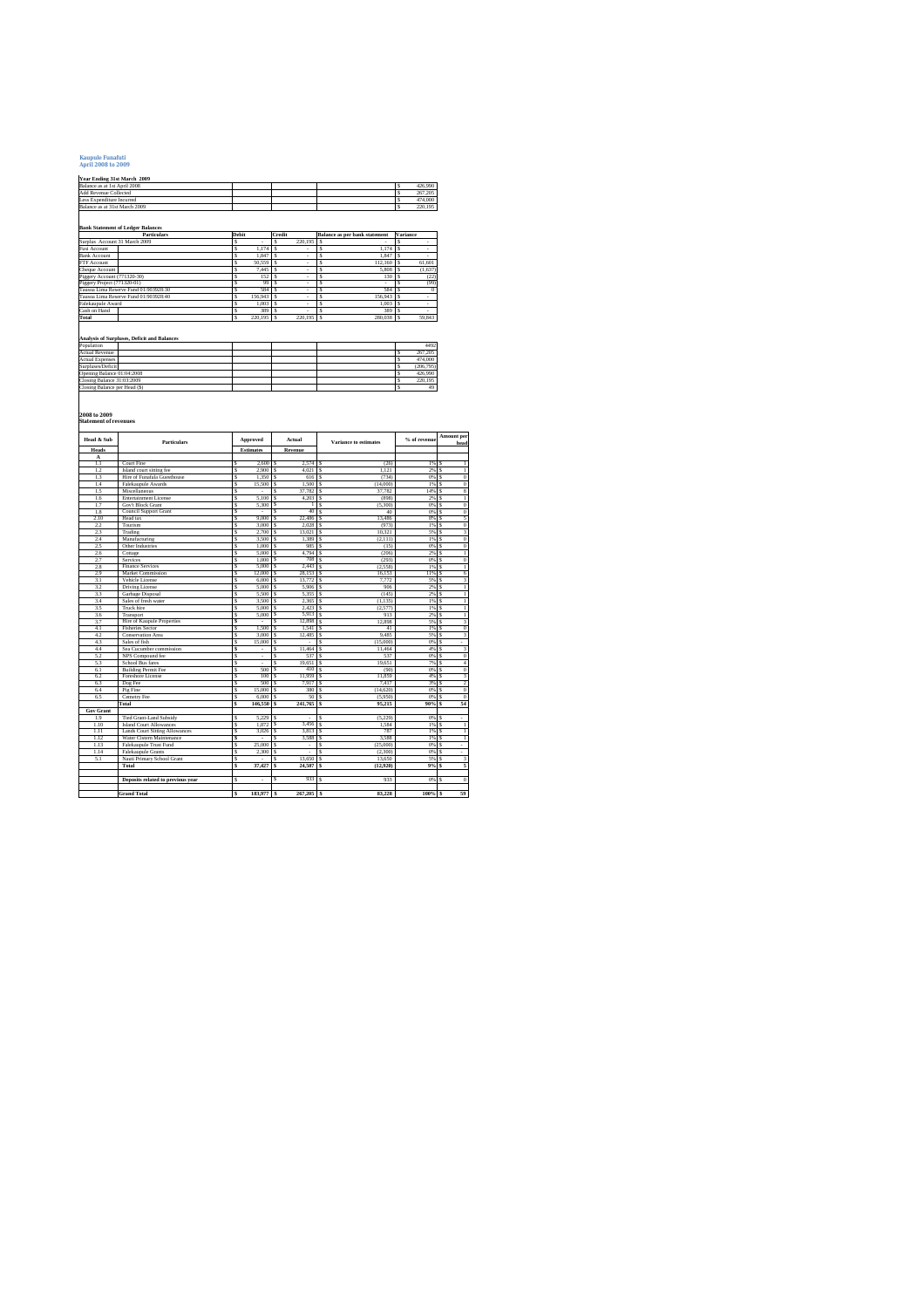| 2008 to 2009                    |
|---------------------------------|
| <b>Statement of Expenditure</b> |

| Head & Sub<br>Heads   | Particulars                                                               | Approved<br>Estimates                    | Actual<br>Expenditure               | Variance                     | % of expenses        | Amount per<br>$_{\rm head}$                                                |
|-----------------------|---------------------------------------------------------------------------|------------------------------------------|-------------------------------------|------------------------------|----------------------|----------------------------------------------------------------------------|
|                       | <b>Expenditure</b>                                                        |                                          |                                     |                              | 1%                   |                                                                            |
| 1.110<br>1.111        | Salary Pule Kaupule<br><b>TPF Contribution</b>                            | 5,820<br>s<br>\$                         | 6,453<br>s<br>1,434<br>Ś            | (633)<br>(1, 434)            | 0%                   | $\overline{1}$<br>$\overline{0}$<br>Ś                                      |
| 1.113                 | Salary Staffs                                                             | s<br>582 S                               | 7,011                               | (6, 429)                     | 1%                   | s<br>2                                                                     |
| 1.114<br>1115         | Temporary Appointment<br><b>TPF Contribution</b>                          | 10.427<br>ś                              | 611<br>1,334                        | (611)<br>2009                | $0\%$<br>0%          | $\overline{0}$<br>$\overline{0}$                                           |
| 1.116                 | Allowances/Overtime                                                       | 4,092<br>s                               | Ś                                   | 4,092<br>s                   | 0%                   | <sub>5</sub>                                                               |
| $\frac{1.117}{1.118}$ | Post & Telecom<br>Falekaupule Refn<br>:kaup                               | $\frac{400}{1,500}$<br>$\frac{s}{s}$     | 232<br>806<br>S                     | 168<br>S<br>694              | $\frac{0\%}{0\%}$    | $\frac{0}{0}$<br>Ś                                                         |
| 1.119                 | alekaupule Entertainmen                                                   | 300<br>ś                                 | 2,821                               | (2, 521)                     | 1%                   | $\overline{1}$                                                             |
| 1.120                 | Kaupule Entertainment                                                     | Ś<br>300<br>s                            | 25<br>5,114                         | 275<br>1,386                 | 0%<br>1%             | $\overline{0}$<br>Ś<br>s<br>$\mathbf{1}$                                   |
| $\frac{1.121}{1.122}$ | Printing & Stationery<br>Training/Workshop                                | 6,500                                    |                                     | 175                          | 0%                   | $\overline{0}$                                                             |
| 1123<br>1.124         | Funafala Committee allowance<br>Island Court Committee Allowance          | s<br>200<br>s<br>175                     | 299<br>×<br>3,362<br>s              | (124)<br>(362)               | 0%<br>1%             | s<br>$\overline{0}$<br><sub>5</sub><br>$\mathbf{1}$                        |
| 1.125                 | Island Court Special sitting Allowance                                    | Ś<br>3,000                               | 4,896                               | (4,716)                      | 1%                   | ī<br>Ś                                                                     |
| $\frac{1.126}{1.127}$ | Fuel & Oil<br>and Lease subsidy                                           | 180<br>s<br>$\overline{s}$<br>$5,743$ \$ | $\overline{90}$                     | 5.653                        | 0%                   | $\overline{0}$                                                             |
| 1.128                 | ands Court Sitting Allowances                                             | s                                        | 6,233<br>7,088                      | (6, 233)<br>(7,088)          | 1%<br>1%             | $\,$ 1<br><sub>5</sub><br>$\frac{2}{7}$<br>s                               |
| 1.130                 | Miscellaneous                                                             | s                                        | s<br>29.382                         | (29.382)                     | 6%                   | ß                                                                          |
| 1.131<br>1.132        | Tausoa Lima Falekaupule Awards<br><b>Independence Expenses</b>            | \$<br>Ś                                  | \$<br>1,520<br>s<br>3,451           | (1, 520)<br>(3, 451)         | 0%<br>1%             | $\overline{0}$<br>s<br>Ś                                                   |
| 1.133                 | Office Supplies<br>Resort (Fafine Ffuti)                                  | s                                        | s<br>816                            | (816)                        | 0%                   | $\frac{1}{0}$<br>\$                                                        |
| 1.135<br>1136         | National Paly Ground(Ffuti)                                               | s<br>\$.                                 | s<br>\$.<br>40                      | (40)                         | 0% S<br>0%           | $\,$ 0<br>×                                                                |
| 1.139                 | Tausoa Lima Reserve(FTF)                                                  | \$                                       | s                                   |                              | 0%                   | s                                                                          |
| $\frac{1.140}{1.141}$ | New Market<br>Risk Trees Project                                          | $\frac{s}{s}$                            | 2,398<br>1,251<br>Ś                 | $(2,398)$<br>$(1,251)$       | 1%<br>0%             | $\frac{1}{0}$                                                              |
| 2.110                 | Kaupule Salary                                                            | S<br>5,443                               | 4,064<br>s                          | 1,379                        | 1%                   | $\overline{1}$<br>ś                                                        |
| 2.111                 | <b>TPF Contribution</b>                                                   | Ś<br>544S<br>19,297 S<br>s               | 993                                 | (449)<br>19,297<br>s         | 0%<br>0%             | $\overline{0}$<br>s<br><sub>s</sub>                                        |
| $\frac{2.112}{2.113}$ | <b>Allowance</b><br>Staff Salaries                                        | ś<br>1,980                               | 25,269                              | (23, 289)                    | 5%                   | $\overline{6}$                                                             |
| 2.114                 | <b>TPF Contribution</b>                                                   | s<br>150                                 | 5,366                               | (5.216)                      | 1%                   | s<br>T                                                                     |
| $2-Ian$<br>2.116      | Allowances/Overtime<br><b>Bank Charges</b>                                | s<br>900 S<br>Ś<br>10,000                |                                     | 900<br>10,000                | 0%<br>0%             | <sub>5</sub><br>ś                                                          |
| 2.117                 | Custom Duty<br>Media Expenditure                                          | 12,000<br>s                              | 329                                 | 11,671                       | 0%                   | $\Omega$<br>Ś                                                              |
| 2.118<br>2.119        | Office Equipment                                                          | s<br>500 <sub>5</sub><br>s<br>1.000      | 300<br>10.287<br>s                  | 200<br>(9, 287)              | 0%<br>2%             | $\overline{0}$<br>s<br>$\overline{\phantom{a}}$<br>$\overline{\mathbf{c}}$ |
| 2.121                 | Electricity                                                               | s<br>5.443S                              | 11.641                              | (6.198)                      |                      | <b>S</b>                                                                   |
| 2.122                 | Audit & Other Fees<br><b>Travel Subsistence Allowances</b>                | 544<br>Ś                                 | Ś<br>983                            | 544<br>50.334                | 0%<br>0%             | s<br>$\overline{0}$<br>ś                                                   |
| 2.123<br>2.124        | <b>Budget Preparation</b>                                                 | $\frac{51,317}{5,518}$ \$<br>s<br>s      |                                     | 5,518                        | 0%                   | <b>S</b>                                                                   |
| 2.125<br>3.110        | Contingencies<br>Kaupule Salary                                           | 3,860<br>S<br>s<br>500                   | 1,116<br>S<br>5.812<br>s            | 2,744<br>(5.312)             | 0% S<br>1%           | $\overline{0}$<br>$\mathbf{1}$<br>\$                                       |
| 3.111                 | <b>TPF Contribution</b>                                                   | s<br>500 S                               | 1,297                               | (797)                        | 0%                   | $\overline{0}$<br><sub>5</sub>                                             |
| 3.112<br>3.113        | Allowance<br>salaries Staff                                               | Ś<br>500<br>s<br>500 S                   | 63,435                              | 500<br>(62.935)              | 0%<br>13%            | ś<br>14<br>.s                                                              |
| 3.114                 | <b>TPF Contribution</b>                                                   | S<br>1,000                               | 13,164<br>s                         | (12, 164)                    | 3%                   | 3                                                                          |
| 3.115                 | Allowances/Overtime                                                       | Ś<br>$4.000$ S                           | 135                                 | 3,865                        | 0%                   | $\overline{0}$<br>s                                                        |
| 3.116<br>3.117        | Protective Clothing<br><b>Household Waste Bins</b>                        | s<br>$2.000$ S<br>ś<br>3,000             | 84<br>s                             | s<br>1.916<br>3,000          | 0% S<br>0%           | $\theta$                                                                   |
| 3.118                 | Road Mainntenance                                                         | s<br>$1,000$ S                           |                                     | 1.000                        | 0%                   | s                                                                          |
| 3.119<br>3.120        | Water Cistern Maintenance<br>Tausoa Lima Maintenance                      | s<br>10,000<br>Ś<br>9,000                | $\overline{15}$<br>s<br>850<br>s    | 9,985<br>s<br>8,151          | 0%<br>0%             | $\overline{0}$<br><b>S</b><br>$\overline{0}$<br>ś                          |
| 3.121<br>3.122        | <b>Lotokava Maintenance</b><br>Office building Maintena                   | s                                        | s<br>3                              | (3)<br>Ś                     | 0%                   | $\theta$<br>s                                                              |
| 3.123                 | Office equipment maintenance                                              | ŝ                                        | 452<br>s<br>Γs<br>3,095             | (452)<br>(3.095)             | 0%<br>1%             | $\overline{0}$<br>s<br>ī<br>ś                                              |
| 3.124                 | Vehicle Maintenance                                                       | $5,443$ S<br>s                           | 975                                 | 4,468<br>s                   | 0% S                 | $\boldsymbol{0}$                                                           |
| 3.125                 | Motorcycle Maintenance<br>Spare Parts                                     | Ŝ<br>544 S                               | 51<br>1.187                         | 494<br>3,882                 | $0\%$<br>0%          | $\overline{0}$<br>Ś                                                        |
| 3.126<br>3.127        | uel & Oil                                                                 | $5,069$ S<br>527 S<br>$\frac{S}{S}$      | 11,516                              | (10,989)                     | 2%                   | $\frac{0}{3}$<br><b>S</b>                                                  |
| 3.128<br>3.129        | Purchase of Kaupule new Equipments                                        | 500<br>s<br>s<br>200 S                   | 10,604<br>S                         | (8,104)<br>200               | 2%<br>0%             | s<br>$\overline{\mathbf{r}}$<br>s<br>÷                                     |
| 3.130                 | Purchase of Kaupule new motorcycle<br>Maintenance of All Water Cistern    | \$                                       | s                                   | s                            | 0%                   | s                                                                          |
| 3.131<br>3.132        | North and South Gates                                                     | Ś<br>5443<br>8,559 S<br>s                | $\overline{\mathbf{s}}$             | 5.443<br>ś<br>8,559<br>s     | 0%<br>0%             | ś<br>s                                                                     |
| 3.133                 | Lotokava Water cistern & kitchen<br>Senala Falekaupule                    | S<br>923                                 | s                                   | 923<br>s                     | 0%                   | $\overline{\phantom{a}}$<br>s                                              |
| 3.134                 | Kaupule Bus                                                               | ś<br>3.000                               | 443<br>s                            | 2.557<br>s                   | 0%                   | $\overline{0}$                                                             |
| 3.135<br>3.136        | Water truck & Pump<br>šenala New truck                                    | s<br>5,000 S<br>s                        | 15,500<br>S                         | s<br>5,000<br>(15,500)<br>s  | $0\%$<br>3%          | <sub>5</sub><br>$\overline{3}$                                             |
| 3.137                 | Kaupule Burge                                                             | $22,925$ S<br>s                          |                                     | 22.925<br>s                  | 0%                   | s                                                                          |
| 4.110<br>4.111        | <b>Salary Kaupule</b><br><b>TPF Contribution</b>                          | s<br>\$                                  | 5,614<br>s<br>Ŝ<br>1,348            | (5, 614)<br>Ś<br>1,348<br>Ś  | 1%<br>0%             | $\overline{1}$<br>s<br>$\overline{0}$<br>ś                                 |
| 4.113                 | Salaries Staff<br>TPF Contribution                                        | $\frac{5,670}{567}$ S<br>s               | 4,980                               | $\frac{690}{(537)}$<br>s     | 1%                   | $\overline{\mathbf{s}}$<br>$\begin{matrix} 1 \\ 0 \end{matrix}$            |
| 4.114<br>4.115        | Allowance & Overtin                                                       | 3<br>1000S                               | 1,104                               | 1.000                        | 0%<br>OW             | र                                                                          |
| 4.116                 | Outboard motor fuel                                                       | \$<br>3,000                              | 11,853<br>s                         | s<br>(8, 853)                | 3%                   | s                                                                          |
| 4.117<br>4 1 1 8      | Outboard motor maintenance                                                | Ś<br>ś                                   | s<br>1,236<br>400<br>s              | Ś<br>(1, 236)<br>(400)       | $0\%$<br>0%          | $\overline{0}$<br><b>S</b><br>$\overline{0}$<br>Ś                          |
| 5.110                 | <b>Conservation Control</b><br>Kaupule Salary                             | ŝ                                        | 6,537<br>s                          | (6, 537)<br>s                | 1%                   | $\overline{1}$<br>s                                                        |
| 5.113                 | <b>Staff Salaries</b>                                                     | s<br>s                                   | 8,916<br>S<br><sup>s</sup><br>2,050 | (8,916)<br>s<br>(2,050)<br>s | 2%<br>0%             | s<br>$\overline{2}$<br>$\overline{0}$<br>s                                 |
| 5.114<br>5.116        | <b>TPF Contribution</b><br><b>School Building Maintenance</b>             | s                                        | 17,915<br>s                         | (17.915)                     | 4%                   |                                                                            |
| 5.117                 | Primary School Electricity                                                | Ś                                        | Ŝ<br>3,630                          | (3,630)<br>Ś                 | 1%                   | $\overline{1}$<br>ś                                                        |
| 5.118<br>5.119        | <b>School Toiletries</b><br><b>Fuel For School Bus</b>                    | s<br>S                                   | <sub>S</sub><br>93<br>10,567<br>S   | (93)<br>s<br>(10, 567)       | 0%<br>2%             | s<br>$\bf{0}$                                                              |
| 5.120                 | ance Of Bus<br>Mainter                                                    | ś                                        | s<br>840                            | (840)                        | 0%                   | $\overline{0}$                                                             |
| 5.121                 | <b>School Bus Spare Parts</b><br>Contribution to Ffuti Sports Association | s<br>s                                   | s<br>S                              | S<br>Ś                       | 0%<br>0%             | <b>S</b><br>ś                                                              |
| 5.122                 | Sports Facilities(multi court)                                            | s                                        | 5.207<br>s                          | (5.207)<br>s                 | 1%                   | $\overline{1}$<br>s                                                        |
| 5.124<br>5.125        | Scholarship Award<br>New Primary Complex                                  | s<br>Ś                                   | s<br>Ŝ                              | ś<br>Ś                       | 0%<br>0%             | 3<br>Ś                                                                     |
| 5.126<br>5.127        | Upgrading Pre School<br>Contribution to Ffuti Comm NZ                     | $\frac{s}{s}$                            | s<br>s                              | s                            | 0%<br>21%            | s                                                                          |
| 6.110                 | Salary Kaupule                                                            | ₹                                        | 100,065<br>र<br>5,812               | (100, 065)<br>(5, 812)<br>s  | $\overline{18}$      | ٦<br>$\overline{22}$<br>s<br>T                                             |
| 6.111                 | <b>TPF</b> Contribution                                                   | \$                                       | s<br>1,297                          | S<br>(1, 297)                | 0%                   | $\,0\,$<br>s                                                               |
| 6.112<br>6113         | Allowance                                                                 | Ś<br>ś                                   | Ŝ<br>523<br>s                       | Ś<br>(523)                   | $0\%$<br>O%          | Ŝ<br>$\overline{0}$<br>s                                                   |
| 6.114                 | Pig C<br>Standing Committees [PHCC]                                       | s                                        | 2,563<br>s                          | (2, 563)<br>S                | 1%                   | ī<br>3                                                                     |
| 6.115<br>6.116        | Inspection Fee For Building                                               | S<br>s                                   | S<br>s                              | Ś<br>s                       | 0%<br>0%             | 3<br>s                                                                     |
| 6.117                 | Kaupule Pigpen Project<br>Women Pigpen Project                            | Ś                                        | 5,222<br>s                          | (5,222)<br>s                 | 1%                   | $\overline{1}$                                                             |
| 6.118                 | Dog Compensation                                                          | Ś<br>260,085 S<br>3                      | Ś<br>1,747<br>475,179               | 747<br>Ś<br>(1)              | 0%                   | $\overline{0}$<br>s                                                        |
|                       | Total                                                                     |                                          |                                     | (212, 398)<br>s              | 100%                 | 106                                                                        |
|                       | ate presented cheques                                                     | Ś                                        | 876<br>¢                            | (876)                        | OW                   | $\Omega$                                                                   |
|                       | Shortage found<br><b>Transfer</b> credit                                  | s<br>3                                   | s<br>30<br>s<br>(2.086)             | S<br>(30)<br>2.086           | 0%<br>0 <sup>8</sup> | $\,0\,$<br>s<br>(0)<br>s                                                   |
|                       | Total                                                                     | ŝ                                        | (1, 179)<br>s                       | 1.179                        | 0%                   | s<br>(0)                                                                   |
|                       | <b>Grand Total</b>                                                        | 3<br>260,085 \$                          | 474,000                             | (211, 219)                   | $100\%$ \$           | 106                                                                        |
|                       |                                                                           |                                          |                                     |                              |                      |                                                                            |

| <b>Advances &amp; Shortages given</b>                 | Amount    | Vear |
|-------------------------------------------------------|-----------|------|
| Advance A/C (Loise - \$496.57 April '97, Iapesa - \$1 | \$661     | 1997 |
| Pene Enoka - Advance Account (31/12/98)               | \$20      | 1998 |
| Pikona Satupa - Advance Account (29/02/99)            | \$8       | 1999 |
| Pikona Satupa - Advance Account (30/04/99)            | \$64      | 1999 |
| Pikona Satupa - Advance Account (30/06/99)            | \$46      | 1999 |
| Shortage found in Oct 2K A/C - Adv A/C Pikona S       | \$2       | 2000 |
| Shortage declared in PV # 15/2/01 - Adv A/C Pikon     | \$335     | 2001 |
| Shortage B/F                                          | \$1,645   | 1998 |
| Shortage found in 2002                                | \$329     | 2002 |
| Unpresented cheques                                   | $-5412$   | 2003 |
| Unpresented cheques                                   | $-5424$   | 2004 |
| Outstanding deposits                                  | $-5200$   | 2004 |
| Outstanding deposits                                  | -5893     | 2005 |
| Late presented cheques                                | \$285     | 2005 |
| Shortage found in 2006                                | \$7       | 2006 |
| Ene - Advance account (31/07/2006)                    | \$167     | 2006 |
| Outstanding deposits                                  | $-5147$   | 2006 |
| Unpresented cheques                                   | $-51.897$ | 2006 |
| Late presented cheques                                | \$1,018   | 2007 |
| Late presented cheques                                | \$876     | 2008 |
| Transfer credit                                       | $-52.086$ | 2008 |
| Shortage found                                        | \$30      | 2008 |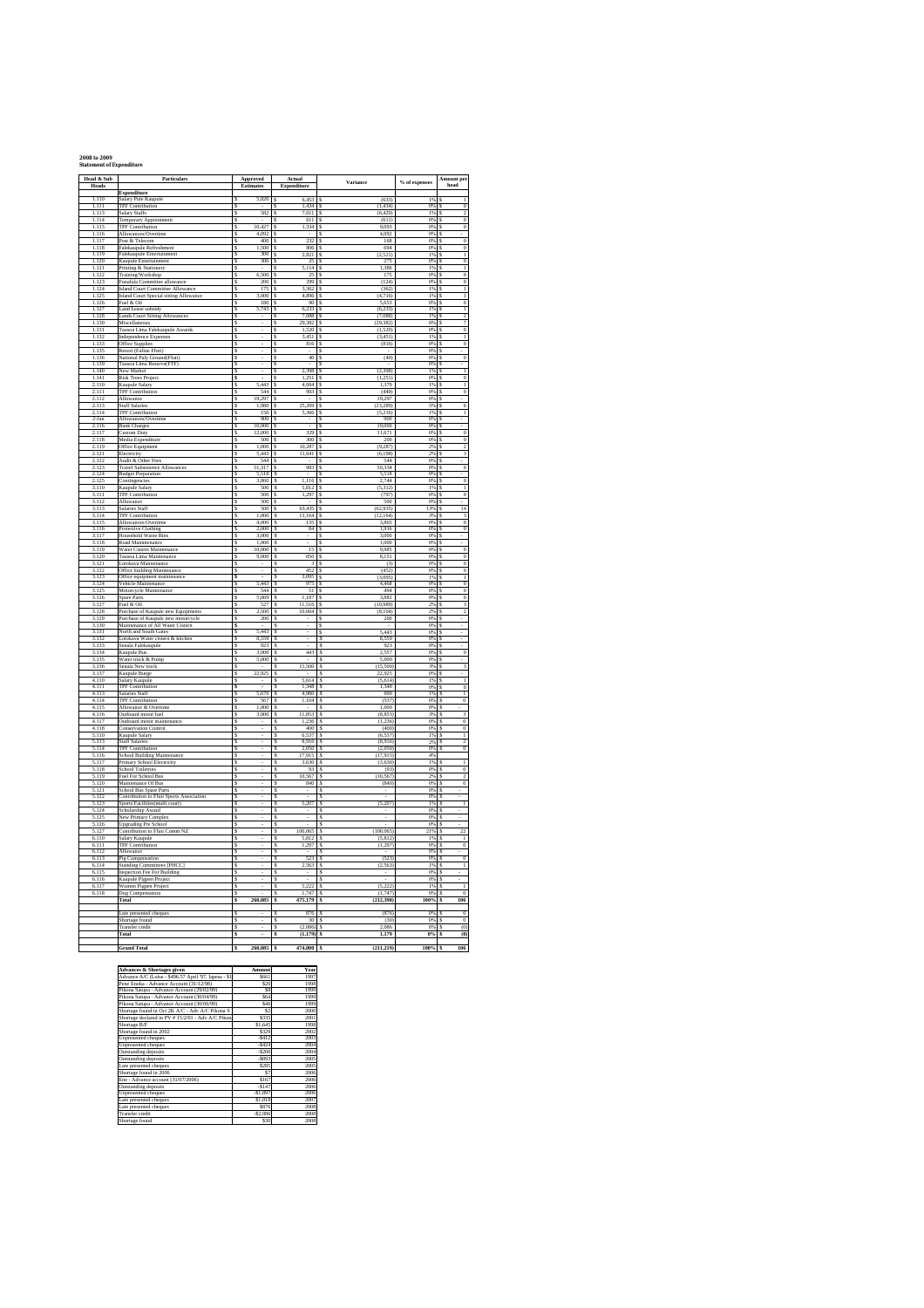To the members of Tuvalu's Parliament and the Ulu Aliki of Funafuti,

#### **Report on the Financial Statements**

We have audited the accompanying financial statements of the Funafuti Kaupule, which comprise Statement of Revenue, Statement of Expenditure and Analysis of Surpluses and Deficit for the year ended 31 March 2010 and the Bank Statement of Ledger Balances as at 31 March 2010.

#### *Management's Responsibility for the Financial Statements*

Management is responsible for the preparation of these financial statements in accordance with section 71 of the Falekaupule Act and accompanying financial instructions, and for such internal control as management determines is necessary to enable the preparation of financial statements that are free from material misstatement, whether due to fraud or error.

#### *Auditor's Responsibility*

Our responsibility is to express an opinion on these financial statements based on our audit. This responsibility arises from section 74 of the Falekaupule Act.

We conducted our audit in accordance with the International Organisation of Supreme Audit Institution's (INTOSAI) Auditing Standards, which incorporate the International Auditing Standards. These standards require that we comply with ethical requirements and, plan and perform the audit to obtain reasonable assurance about whether the financial statements are free from material misstatement. An audit involves performing procedures to obtain audit evidence about the amounts and disclosures in the financial statements.

The procedures selected depend on the auditor's judgment, including the assessment of the risks of material misstatement of the financial statements, whether due to fraud or error. In making those risk assessments, the auditor considers internal control relevant to the entity's preparation and fair presentation of the financial statements in order to design audit procedures that are appropriate in the circumstances, but not for the purpose of expressing an opinion on the effectiveness of the entity's internal control. An audit also includes evaluating the appropriateness of accounting policies used and the reasonableness of accounting estimates made by management, as well as evaluating the overall presentation of the financial statements. We did not examine every transaction, nor do we guarantee complete accuracy of the financial statements.

We believe that the audit evidence we have obtained is sufficient and appropriate to provide a basis for our qualified audit opinion.

#### *Basis for Qualified Opinion*

The Funafuti Kaupule closing cash balances in the financial statements were not able to be reconciled to the bank statement balances. The cash on hand balance reported in the financial statements compared to the bank account balance was understated by \$62,307. This variance occurred due to all bank accounts and all their transactions not being included in the financial statements. We were unable to obtain sufficient appropriate audit evidence surrounding the completeness of the Statement of Revenue and the Statement of Expenditure, as well as the Analysis of Surpluses, Deficit and Balances. This is a material effect on the financial statements.

#### *Qualified Opinion*

In our opinion, except for the possible effects of the matter described in the Basis for Qualified Opinion paragraph, the financial statements of Funafuti Kaupule for the year ended 31 March 2010 are prepared, in all material respects, in accordance with the Falekaupule Act.

#### *Independence*

When carrying out the audit we followed the independence requirements of the Office of the Auditor General, which incorporate the independence requirements of the International Standards of Auditing and the International Organisation of Supreme Audit Institutions.

Eli Lopati Acting Auditor General of Tuvalu 27 January 2014 Vaiaku, Funafuti, Tuvalu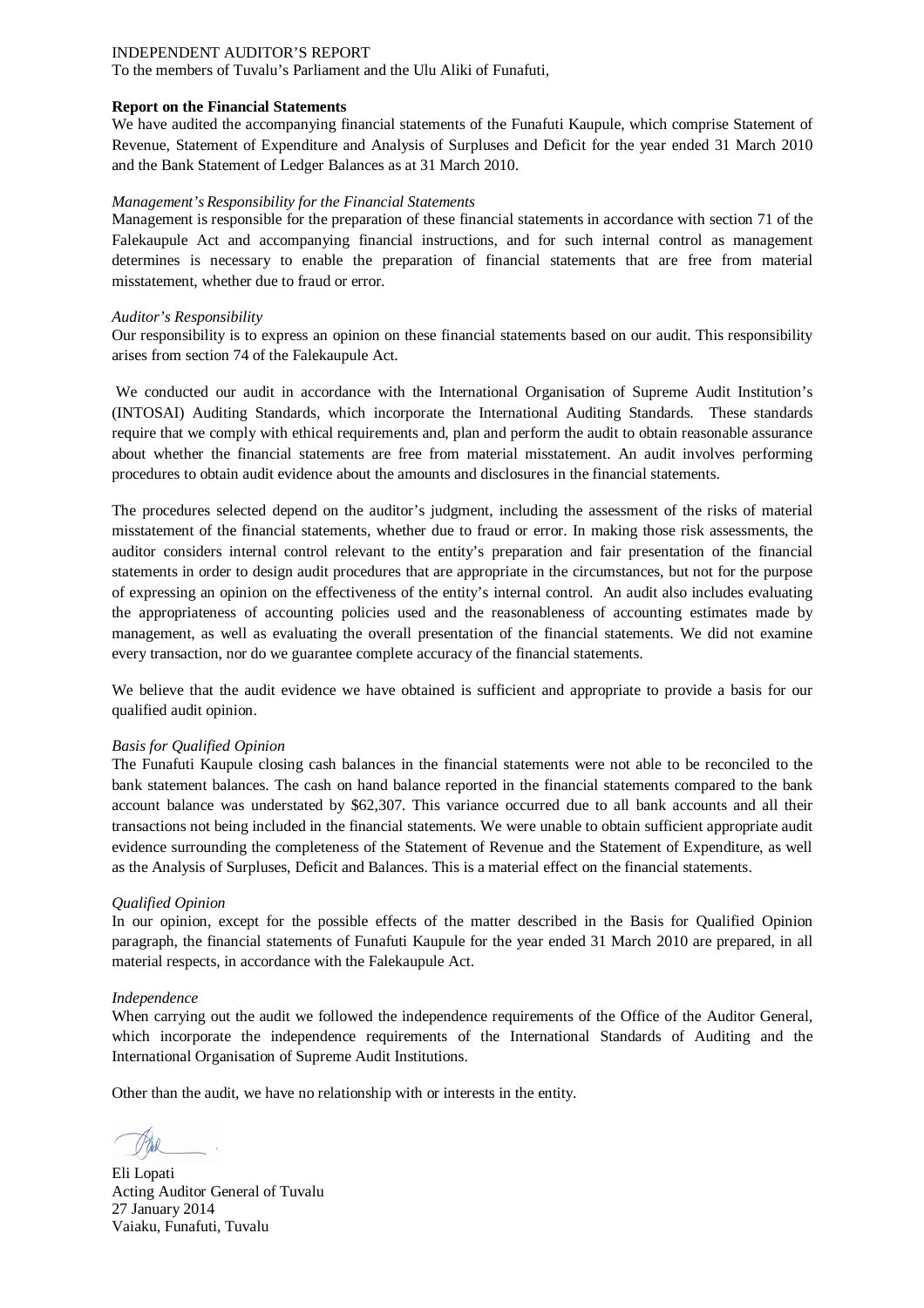#### **Kaupule Funafuti April 2009 to 2010**

| .                           |  |
|-----------------------------|--|
| Year Ending 31st March 2010 |  |
|                             |  |

| Balance as at 1st April 2009             |                |                |                                      | 220.195<br>s  |
|------------------------------------------|----------------|----------------|--------------------------------------|---------------|
| Add Revenue Collected                    |                |                |                                      | 361,789<br>Ś  |
| Less Expenditure Incurred                |                |                |                                      | 342.329<br>ś  |
| Balance as at 31st March 2010            |                |                |                                      | 239,655<br>s  |
|                                          |                |                |                                      |               |
| <b>Bank Statement of Ledger Balances</b> |                |                |                                      |               |
| <b>Particulars</b>                       | Debit          | Credit         | <b>Balance as per bank statement</b> | Variance      |
| Surplus Account 31 March 2010            | ś<br>٠         | 239,655<br>s   | s<br>٠                               | Ś<br>×,       |
| <b>Fusi Account</b>                      | 1.216<br>Ś     | s<br>٠         | 1.216                                | s<br>$\Omega$ |
| <b>Bank Account</b>                      | 177            | s<br>٠         | 176                                  | Ś<br>(1)      |
| <b>FTF</b> Account                       | 34,530         | s<br>٠         | 96.845                               | 62.315<br>s   |
| Cheque Account                           | 9.375          | ×<br>٠         | 9.375                                | s<br>٠        |
| Piggery Account (771320-30)              | 131            | s<br>٠         | 131                                  | s<br>(0)      |
| Piggery Project (771320-01)              | 152            | s<br>×,        | 145                                  | (7)<br>s      |
| Tausoa Lima Reserve Fund 01:903928:30    | 590            | s<br>٠         | 590                                  | s<br>×,       |
| Tausoa Lima Reserve Fund 01:903928:40    | 186.319        | <b>S</b><br>٠  | 186.319<br>s                         | Ś<br>×,       |
| Falekaupule Award                        | 862            | s<br>٠         | 862<br>s                             | s<br>$\sim$   |
| Ulurukalukiluki                          | 5,000<br>¢     | s<br>٠         | 5,000<br>s                           | s<br>×,       |
| Cash on Hand                             | 1.303          | <b>S</b><br>×, | 1.303<br>s                           | s<br>×,       |
| Total                                    | 239,655 S<br>s | 239,655 S      | 301.962 S                            | 62,307        |

| Population                    |  |  | 4492    |
|-------------------------------|--|--|---------|
| <b>Actual Revenue</b>         |  |  | 361,789 |
| <b>Actual Expenses</b>        |  |  | 342.329 |
| Surpluses/Deficit             |  |  | 19,460  |
| Opening Balance 01:04:2009    |  |  | 220.195 |
| Closing Balance 31:03:2010    |  |  | 239,655 |
| Closing Balance per Head (\$) |  |  | 53      |
|                               |  |  |         |

**2009 to 2010 Statement of revenues**

| Head & Sub       | <b>Particulars</b>                                                |        | Approved         |        | Actual      | Variance to estimates            | % of revenue   | Amount per<br>head        |
|------------------|-------------------------------------------------------------------|--------|------------------|--------|-------------|----------------------------------|----------------|---------------------------|
| <b>Heads</b>     |                                                                   |        | <b>Estimates</b> |        | Revenue     |                                  |                |                           |
| A                |                                                                   |        |                  |        |             |                                  |                |                           |
| $\overline{1.1}$ | Court Fine                                                        | Ś      | ×,               | s      | 3.557       | 3.557<br>s                       | 1%             | T<br>s                    |
| $\overline{12}$  | Island court sitting fee                                          | s      | ï                | t      | 1.786       | s<br>1.786                       | 0%             | $\overline{0}$<br>s       |
| 13               | Hire of Funafala Guesthouse                                       | s      | ×,               | s      | 1.911       | 1.911<br>$\overline{\mathbf{S}}$ | 1%             | $\overline{0}$<br>×.      |
| 1.4              | Falekaupule Awards                                                | s      | J.               | s      | ÷           | s<br>٠                           | 0%             | s<br>÷.                   |
| 15               | Miscellaneous                                                     | s      | à,               | s      | 43,790      | 43,790<br>s                      | 12%            | 10<br>s                   |
| 1.6              | <b>Entertainment License</b>                                      | s      | à,               | s      | 4.535       | 4.535<br>s                       | 1%             | T<br>s                    |
| 1.7              | <b>Gov't Block Grant</b>                                          | s      | J.               | s      | 32,730      | s<br>32.730                      | 9%             | 7<br>s                    |
| 18<br>1.90       | Council Support Grant                                             | s<br>s | ä,               | s<br>s | ×,<br>5.210 | s<br>٠<br>5.210                  | 0%             | s<br>×.<br>T              |
|                  | Tied Grant-Land Subsidy                                           | ś      | ×,               | s      | 1,728       | s<br>1.728                       | 1%             | s<br>$\overline{0}$       |
| 1.10<br>1.1      | Island Court Allowances                                           | Ś      |                  | ś      | 7.676       | Ś<br>7.676                       | 0%<br>2%       | Ś<br>$\overline{2}$<br>Ś  |
| $\overline{1.1}$ | <b>Lands Court Sitting Allowances</b><br>Water Cistem Maintenance | s      | ï<br>J.          | s      |             | Ś<br>s                           | 0%             | s                         |
| $\overline{1.1}$ | Puka Pili                                                         | s      |                  | s      | ×,<br>640   | i,<br>s<br>640                   | 0%             | à,<br>$\overline{0}$<br>s |
| 1.1              | Falekaupule Trust Fund                                            | s      | ä,<br>×,         | s      | 61.601      | 61,601<br>s                      | 17%            | $\overline{14}$<br>s      |
| 1.2              | Falekaupule Grants                                                | s      | à,               | s      |             | Ś<br>×,                          | 0%             | s<br>à.                   |
| 2.1              | Head tax                                                          | Ś      |                  | s      | 21.223      | 21.223<br>Ś                      | 6%             | 3<br>Ś                    |
| 22               | Tourism                                                           | Ś      | J.               | Ś      | 3.768       | 3.768<br>Ś                       | 1%             | ī<br>ś                    |
| 23               | Trading                                                           | s      |                  | s      | 11.666      | s<br>11.666                      | 3%             | s                         |
| 2.4              | Manufacturing                                                     | s      | ä,<br>×,         | s      | 1.214       | 1.214<br>s                       | 0%             | $\overline{0}$<br>s       |
| っく               | Other Industries                                                  | s      | ×,               | s      | 696         | 696<br>s                         | 0%             | $\overline{0}$<br>s       |
| 26               | Cottage                                                           | s      | ×,               | t      | 3,689       | 3.689<br>s                       | 1%             | ī<br>s                    |
| 27               | <b>Services</b>                                                   | Ś      | à,               | s      | 985         | 985<br>Ś                         | 0%             | $\overline{0}$<br>Ś       |
| 28               | <b>Finance Services</b>                                           |        |                  | ś      | 2.478       | 2.478<br>Ś                       | 1%             | ī<br>Ś                    |
| 29               | Market Commission                                                 | Ś      | ×,               | s      | 29.121      | 29.121<br>s                      | 8%             | $\overline{6}$<br>s       |
| 3.1              | Vehicle License                                                   | s      | ×,               | s      | 15.945      | 15.945<br>s                      | 4%             | 4<br>s                    |
| 32               | Driving License                                                   | s      | ×,               | s      | 9.533       | 9.411<br>s                       | 3%             | $\overline{2}$<br>s       |
| 33               | Garbage Disposal                                                  | s      | à,               | s      | 7.210       | 7.210<br>s                       | 2%             | $\overline{2}$<br>s       |
| 3.4              | Sales of fresh water                                              | ś      | k,               | s      | 325         | Ś<br>325                         | 0%             | $\overline{0}$<br>¢       |
| 35               | Truck hire                                                        | Ś      | J.               | Ś      | ÷.          | Ś<br>÷                           | 0%             | ś<br>×.                   |
| 3.6              | Transport                                                         | s      | ×,               | s      | 3.925       | 3.925<br>s                       | 1%             | T<br>s                    |
| 37               | Hire of Kaupule Properties                                        | s      | ×,               | s      | 12.212      | 12.212<br>s                      | 3%             | s                         |
| 3.8              | Generator/Water pump hire                                         | s      | à,               | s      | ×.          | s<br>i,                          | 0%             | s<br>×.                   |
| 3.9              | Cancare                                                           | s      | à,               | s      | à,          | s<br>i,                          | 0%             | s<br>Τ                    |
| 4.1              | <b>Fishing licence</b>                                            | s      | à,               | s      | 1.635       | Ś<br>1.635                       | 0%             | $\overline{0}$<br>ś       |
| 4.2              | <b>Boat Licenses</b>                                              | ś      | ï                | s      | 418         | Ś<br>418                         | 0%             | $\overline{0}$<br>Ś       |
| 43               | <b>Boat Hire Licenses</b>                                         | s      | ×,               | s      | ×,          | s<br>×,                          | 0%             | s<br>٠                    |
| 4.4              | Canoe License                                                     | s      | ٠                | s      | 102         | 102<br>s                         | 0%             | $\overline{0}$<br>s       |
| 4.5              | <b>Conservation Permit</b>                                        | s      |                  | s      | 11.771      | 11.771<br>s                      | 3%             | 3<br>s                    |
| 4.6              | Sales of Fish                                                     | s      | ×,               | s      | 150         | 150<br>s                         | 0%             | $\overline{0}$<br>s       |
| 4.70             | Sea Cucumber                                                      | s      | ł,               | s      | 2.441       | Ś<br>2.441                       | 1%             | T<br>Ś                    |
| 4.80             | Share export funafuna                                             | ŝ      | ٠                | s      | à,          | s<br>٠                           | ON             | ś<br>×.                   |
| 4.90             | Export fee                                                        | s      | à,               | s      | à,          | s<br>i,                          | 0%             | s<br>à.                   |
| 4.10             | Research fee                                                      | s      | ł,               | s      | í,          | s<br>i,                          | 0%             | s<br>à.                   |
| 4.1              | Sharks fin                                                        | s      | ä,               | s      | à.          | s<br>×,                          | 0%             | Τ<br>s                    |
| 4.12             | Ship/Yatch Anchorage licence                                      | s      | ×,               | s      | J.          | s<br>÷                           | 0%             | s<br>×.                   |
| 510              | Nauti Primary School Grant                                        | s      | ×,               | s      | 13,750      | s<br>13,750                      | 4%             | ×.                        |
| 5.20             | NPS Compound fee                                                  | ś      | ×,               | s      | 637         | Ś<br>637                         | 0%             | $\overline{0}$<br>ś       |
| 5.30             | School Bus fares                                                  | \$     | ×,               | t      | 2.201       | 2.201<br>s                       | 1%             | $\overline{0}$<br>s       |
| 5.40             | Hire of Classroom                                                 | \$     | ×,               | s      | ×,          | s<br>٠                           | 0%             | s<br>×.                   |
| 5.50             | Special class fee                                                 | s      | ×,               | s      | (91)        | s<br>(91)                        | 0%             | (0)<br>s                  |
| 6.10             | <b>Building Permit Fee</b>                                        | s      | ×,               | s      | 520         | 520<br>s                         | 0%             | $\overline{0}$<br>s       |
| 620              | Foreshore License                                                 | ŝ      | ×.               | s      | 26,254      | 26.254<br>s                      | 7 <sub>5</sub> | $\overline{6}$<br>¢       |
| 6.30             | Dog Fee                                                           | ś      |                  | s      | 9.857       | 9.857<br>Ś                       | 3%             | $\overline{2}$<br>Ś       |
| 6.40             | Pig Fine                                                          | \$     | ٠                | Ś      | 2,675       | Ś<br>2.675                       | 1%             | ī<br>Ś                    |
| 6.50             | Cemetry Fee                                                       | s      | ×,               | s      | 320         | 320<br>s                         | 0%             | $\overline{0}$<br>s       |
| 66               | Commercial Poultry Farm                                           | s      | ×.               | s      | à.          | s<br>i,                          | 0%             | s<br>×.                   |
|                  |                                                                   |        |                  |        |             |                                  |                |                           |
|                  | <b>Grand Total</b>                                                | ś      | ×                | ŝ      | 361,789 S   | 361,789                          | 100% S         | 81                        |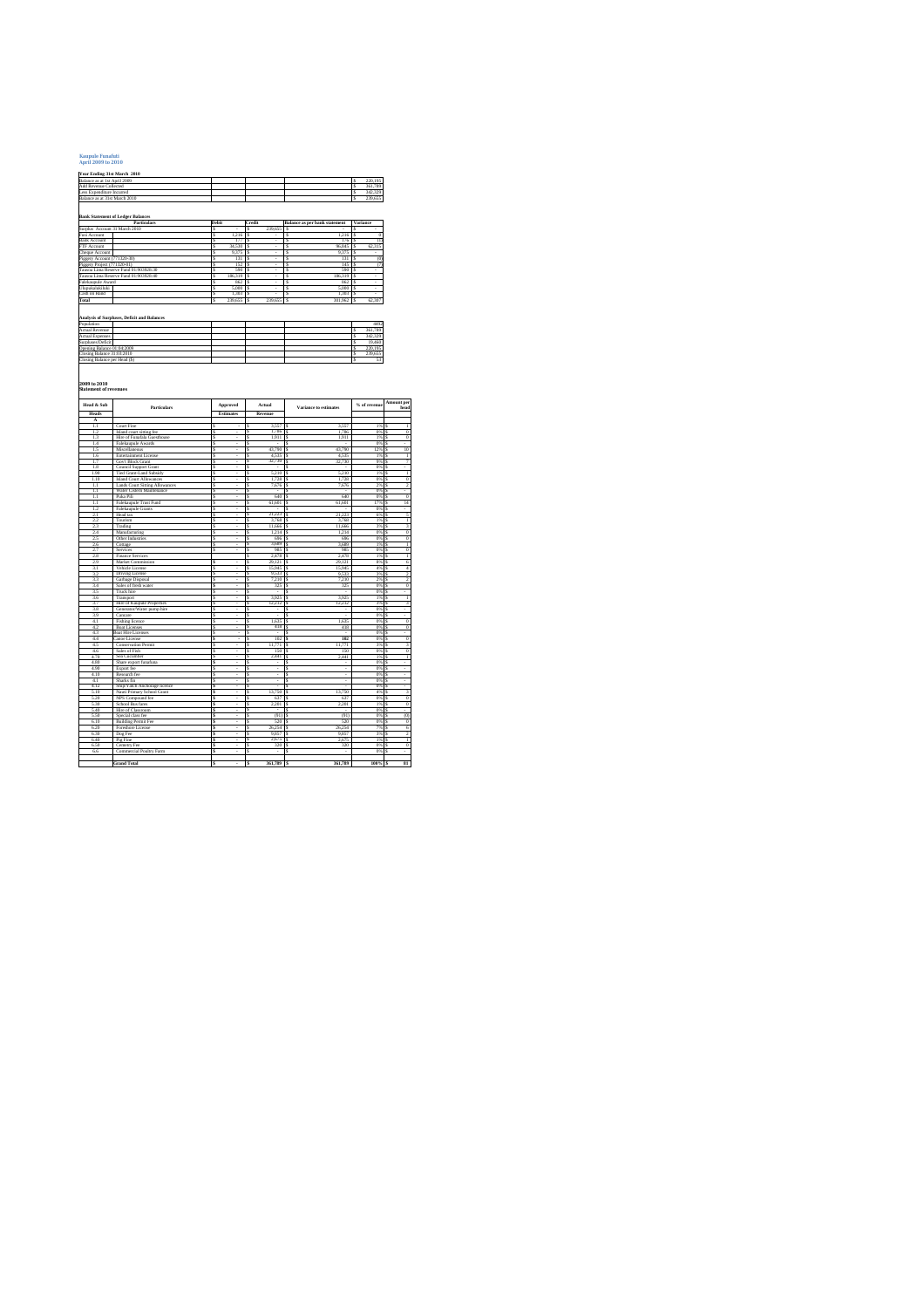#### **2009 to 2010 Statement of Expenditure**

| Head & Sub<br><b>Heads</b>     | Particulars                                                                 | Approved<br>Estimates | Expenditure                                              | Variance                           | $\%$ of expenses               | <b>Amount</b> per<br>head                         |
|--------------------------------|-----------------------------------------------------------------------------|-----------------------|----------------------------------------------------------|------------------------------------|--------------------------------|---------------------------------------------------|
| 1.110                          | Expenditure<br>alary Pule Kaupule                                           |                       | 4,364                                                    | (4, 364)                           | 1%                             |                                                   |
| $\frac{1111}{1.112}$           | Alk<br>F Contributi                                                         | s                     | $\frac{109}{1,974}$<br>s                                 | $(109)$<br>$(1.974)$               | $\frac{0\%}{1\%}$              | $\frac{0}{0}$                                     |
| 1.113<br>1.114                 | Salary Staffs<br><b>nporary Appointment</b>                                 | s<br>Ś                | 4.948<br>s<br>805                                        | (4.948)<br>,805)<br>$\overline{c}$ | 1%<br>1%                       | $\frac{1}{1}$                                     |
| 1.115                          | <b>TPF Contribution</b><br>es/Overtime<br>Allo                              | s                     | 4,534                                                    | (4, 534)                           | 1%                             | 1                                                 |
| 1.116<br>1.117<br>1.118        | ost & Telecom<br>Falekaupule Refreshment                                    | s<br>s<br>5           | $\frac{86}{676}$<br>s<br>502                             | $(86)$<br>$(676)$<br>(502)         | $\frac{0\%}{0\%}$<br>0%        | $\begin{matrix} 0 \\ 0 \\ 0 \end{matrix}$         |
| 1119                           | le E<br>цp                                                                  | ś                     | 1,083<br>s                                               | (23)                               | <b>ONG</b>                     | $\frac{0}{0}$                                     |
| 1.120<br>1.121                 | Kaupule Entertainment<br>Printing & Stationery<br>Training/Workshop<br>Prin | s<br>Ś                | 3,903                                                    | (1,083)<br>(3,903)                 | 0%<br>1%<br>0%                 | ī                                                 |
| $\frac{1.122}{1.123}$          | Funafala Committee allowance                                                | s<br>s                | 390<br>s                                                 | (390)                              | 0%                             | $\overline{0}$                                    |
| 1.124<br>1.125                 | sland Court Committee Allowance<br>sland Court Special sitting Allowa       | š<br>š                | 3836<br>6,092                                            | (3.836)<br>(6,092)                 | 1%<br>2%                       | $\frac{1}{1}$                                     |
| 1126<br>$\frac{1.127}{1.128}$  | Fuel & Oil<br>and Lease subsidy<br>ands Court Sitting Allowances            | ¢<br>$\frac{s}{s}$    | k<br>175<br>13,279<br>ş                                  | $(175)$<br>$(13,279)$              | 0 <sup>6</sup><br>0%           | $\frac{0}{3}$                                     |
| 1.130<br>1.131                 | Miscellaneous<br>Tausoa Lima Falekaupule Aware                              | s<br>s                | ß<br>$\frac{2,233}{1,150}$                               | (22, 233)                          | 4%<br>6%                       | $\frac{5}{0}$                                     |
| 1.132                          | Independence Expenses                                                       | s                     | <b>s</b><br>676                                          | (1,150)<br>(2.676)                 | 1%                             | T                                                 |
| 1.133<br>1.134                 | Office Supplies<br>Office Equipment/Furniture                               | Ś<br>s                | 1,396<br>Ŝ<br>s<br>94                                    | (1, 396)<br>(94)<br>Ś              | 0%<br>0%                       | $\frac{0}{0}$                                     |
| 1.135<br>1.136                 | <b>Resort (Fafine Ffuti)</b><br>National Paly Ground(Ffu<br>si)             | $\frac{s}{s}$         |                                                          |                                    | $\frac{0\%}{0\%}$              |                                                   |
| 1.137<br>2.110                 | Tausoa Lima Reserve(FTF)<br>Kaupule Salary                                  | 3<br>ś                | <b>s</b><br>,037<br>3                                    | (5,037)                            | 0%<br>1%                       | $\overline{1}$                                    |
| 2.111                          | <b>TPF Contribution</b>                                                     | s                     | s<br>956                                                 | (956)<br>ś<br>(20, 669)            | 0%                             | $\overline{0}$                                    |
| $\frac{2.112}{2.113}$<br>2.114 | Staff Salaries<br>Temporary Appointment                                     | s<br>s<br>s           | 20,669<br>230<br>ß<br>5.697                              | (230)<br>(5.697)                   | 6%                             | $\frac{5}{0}$<br>ī                                |
| 2.Jan<br>2.116                 | TPF Contribution<br>Allowances/Overtim<br><b>Bank Charges</b>               | ś<br>s                | 3<br>100<br>s                                            | (100)                              | 0%<br>0%                       | $\overline{0}$                                    |
| 2.117<br>2.118                 | <b>Custom Duty<br/>Media Expendit</b>                                       | $\frac{S}{S}$         | $\frac{10}{470}$<br>Š                                    | $(10)$<br>$(470)$                  | 0%<br>0%                       | $\frac{0}{0}$                                     |
| 2.119                          | Internet Connection<br>Electricity                                          | $\frac{s}{s}$         | s<br>ĸ<br>795                                            | (795)                              | 0%                             | $\overline{0}$                                    |
| 2.120<br>2.121                 | Audit & Other Fees                                                          | s                     | 147<br>s<br>639<br>s                                     | (7.147)<br>(639)                   | 0%                             | $\frac{2}{0}$                                     |
| $\frac{2.122}{2.122}$          | <b>Travel Subsistence Allowances</b><br><b>Judget Preparation</b>           | s<br>s                | 608<br><b>S</b><br>s                                     | (608)                              | 0%<br>0%                       | $\overline{0}$                                    |
| 2.124<br>3.110                 | 'ontingencies<br>Caupule Salary                                             | s<br>ţ                | 198<br>s<br>5,666                                        | $(198)$<br>$(5,666)$               | $\frac{0\%}{25}$               | $\bf{0}$<br>$\overline{1}$                        |
| 3.111                          | <b>TPF Contribution</b><br>alaries Staff                                    | s<br>s                | 1,304<br>s<br>s<br>62,380                                | (1, 304)<br>(62, 380)              | 0%                             | 0                                                 |
| 3.112<br>3.113<br>3.114        | trivers<br>Garbage Labourers                                                | s<br>s                | s                                                        | (51)                               | $\frac{18\%}{0\%}$<br>0%       | $\frac{14}{0}$                                    |
| 3.115<br>3.116                 | <b>Assistant Mechanic</b><br><b>TPF Contribution</b>                        | Ś<br>s                | ś<br>s<br>13,112                                         | (13, 112)                          | 0%<br>4%                       | 3                                                 |
| 3.117<br>3.119                 | <b>Allowances/Overtin</b><br>Protective Clothing                            | s<br>s                | <b>İS</b><br>$\frac{213}{60}$                            | $\frac{(213)}{(60)}$               | $\frac{0\%}{0\%}$              | $\frac{0}{0}$                                     |
| 3.120<br>3121                  | Household Waste Bins<br>d Mi                                                | s<br>ś                | s<br>557<br>٦<br>79                                      | (557)                              | 0%<br>0%                       | $\overline{0}$                                    |
| 3.122<br>3.123                 | Water Cistern Maintenance<br>soa Lima Mainte                                | s<br>ś                | 511<br>s<br>s<br>824                                     | (29)<br>(511)<br>s                 | 0%                             | $\begin{array}{c}\n0 \\ 0 \\ 0 \\ 0\n\end{array}$ |
| 3.12                           | otokava Maintenance                                                         |                       |                                                          | $\frac{(824)}{(1.575)}$            | 0%                             |                                                   |
| 3.125<br>3.126<br>3.128        | Office building Maintenance<br>Office equipment mail<br>Vehicle Maintenance | 3<br>s<br>s           | s<br>212<br>$\overline{20}$                              | (212)<br>1,270)<br>(738)           | 0%                             | $\overline{0}$<br>$\frac{0}{0}$                   |
| 3.129<br>3.130                 | Motorcycle Maintenance<br>Spare Parts                                       | s                     | $\frac{1}{738}$<br>3<br>$\overline{\mathbf{s}}$<br>8,633 | (8, 633)                           | $rac{1}{0}$<br>3%              | $\overline{2}$                                    |
| 3.131                          | uel & Oil                                                                   | ş<br>s                | 2,072<br>S<br>1,547<br>۱s                                | (2,072)<br>(1, 547)                | 1%<br>0%                       | $\overline{0}$<br>$\overline{0}$                  |
| 3.132<br>3.133                 | urchase of Kaupule new Equip<br>lew site fencing                            | s<br>s                | $\frac{1,531}{249}$<br>s<br>s                            | $(1, 531)$<br>$(249)$              | $\frac{0\%}{0\%}$              | $\frac{0}{0}$                                     |
| 3.134<br>3.135                 | Maintenance of All Water Cistern<br><b>North and South Gates</b>            | s<br>Ś                | ß                                                        |                                    | 0%<br>0%                       |                                                   |
| 3.136                          | Alapi Brushcutters/Tables hire                                              | s                     | s                                                        | s                                  | 0%                             |                                                   |
| 3.137<br>3.138<br>4.110        | senala Falekaupule<br>Jancare Project                                       | s<br>s<br>s           | s<br>s<br>5,848<br>ß                                     | (5, 848)                           | $\frac{0\%}{0\%}$<br>2%        | ī                                                 |
| 4.112<br>4.113                 | Kaupule Salary<br>TPF Contribution<br><b>Staff Salaries</b>                 | S<br>Ś                | 1,367<br>s<br>1,606                                      | (1, 367)<br>(1,606)<br>S           | 0%<br>0%                       | $\overline{0}$<br>$\bf{0}$                        |
| 4.114<br>4.115                 | <b>Boat Driver</b><br>TPF Contributi                                        | $\frac{5}{5}$         | s<br>s<br>3,301<br>1,172                                 | $(3,301)$<br>$(1,172)$             | 1%<br>0%                       | $\frac{1}{0}$                                     |
| 4.116<br>4.117                 | Allowances<br>Outboard Motor Fuel                                           | s<br>s                | ß<br>2,802<br>7,967                                      | $\frac{(2,802)}{(7.967)}$          | 1%<br>2%                       | ī                                                 |
| 4.118                          | Outboard Motor Main                                                         | s                     | s<br>1.047                                               | (1.047)                            | 0%                             |                                                   |
| 4.119<br>4.120<br>4.121        | Conservation Control<br>CA Project Equipment                                | s<br>s<br>s           | <b>s</b><br>s<br>17.504<br>Τs                            | (17.504)                           | 0%<br>0%<br>5%                 | 4                                                 |
| 5.110                          | 'A Upgrading Project<br>Caupule Salary                                      | s<br>s                | 6,700<br>\$<br>3                                         | (6,700)                            | 0%                             | $\overline{1}$                                    |
| 5.111<br>5.112<br>5.113        | <b>TPF Contribution</b><br>Allowances/Overtime<br>Staff Salaries            | s<br>s                | 3,387<br>s                                               | (3.387)                            | $\frac{1\%}{2\%}$              | $\frac{1}{2}$                                     |
| 5.114<br>5.115                 | 'A Upgrading Project<br>lus Collectors                                      | ś                     | 6,629<br>s                                               | (7.951)<br>$(6,629)$<br>(294)      | $\frac{2\%}{0\%}$              | $\frac{1}{0}$                                     |
| 5.116                          | <b>Tutor Fee</b>                                                            | š<br>s                | 152<br>3                                                 | (152)                              | 0%                             | 0                                                 |
| 5.117<br>5.118                 | <b>TPF</b> Contribution<br>es/Oven                                          | š<br>s                | 4,309<br>3,179<br>s                                      | $\frac{(4,309)}{(3,179)}$          | $\frac{1}{15}$                 | $\frac{1}{1}$                                     |
| 5.119<br>5.120                 | <b>School Building Maintenance</b><br>Primary School Electricity            | s<br>ś                | s<br>6,617<br>ś<br>7,621                                 | (6.617)<br>(7, 621)                | 2%<br>$\overline{\phantom{a}}$ | $\frac{1}{2}$                                     |
| 5.121<br>5.122<br>5.123        | chool Toiletries<br><b>Fuel For School Bus</b><br>Maintenance Of Bus        | s<br>š                | s<br>789<br>$\frac{562}{1,133}$<br>s                     | (789)<br>$(562)$<br>$(1,133)$      | 0%<br>$\frac{0\%}{0\%}$        | $\overline{0}$                                    |
| 5.124                          | <b>School Bus Spare Parts</b>                                               | s<br>s                | s<br>4,143                                               | (4, 143)                           | 1%                             | $\frac{0}{0}$<br>$\,$                             |
| 5.125<br>5.126                 | stion to Pfuti Sports Associ<br>Pre School Mai<br>intenance                 | τ<br>Ś                | 2,200<br>र<br>s                                          | (2, 200)                           | 1%<br>0%                       | $\overline{0}$                                    |
| 5.127<br>5.122                 | NPS Fencing Maintenance<br>Sports Facilities (multi court                   | s<br>s                | 813<br>3<br>3<br>10,678                                  | (813)<br>(10, 678)                 | 0%<br>3%                       | $\overline{0}$<br>2                               |
| 5.129<br>5130                  | Scholarship Award<br>mples                                                  | 5<br>ś                | s                                                        |                                    | 0%<br><b>ONG</b>               |                                                   |
| $\frac{1}{5.131}$<br>5.13      | New Primary Comple<br>Upgrading Pre School<br>cetribution to Pfuti Comm NZ  | S<br>s                | s<br>$\overline{\mathbf{s}}$                             |                                    | $rac{1}{0}$<br>0%              |                                                   |
| 6.110<br>6.111                 | salary Kaupule<br><b>TPF</b> Contribution                                   | Ś<br>5                | 5,370<br>Ś<br>ß<br>1,304                                 | (5,370)<br>(1, 304)                | $\frac{2\%}{0\%}$              | $\frac{1}{0}$                                     |
| 6.112<br>$rac{1}{6113}$        | <sup>x</sup> ig C<br>ompen<br>ittees [PHCC]<br><b>Standing Comm</b>         | ś<br>s                | 1,938<br>$\frac{1}{3.6}$                                 | $(1,938)$<br>$(3,679)$             | 1%<br>I%                       | $\frac{0}{1}$                                     |
| 6.114                          | Inspection Fee For Build                                                    | 5                     | <b>S</b><br>440                                          | (440)                              | 0%                             | $\overline{0}$                                    |
| 6.115<br>6.116                 | Committee Uniform<br>Committee Transport                                    | Ś<br>s                | Ŝ<br>s<br>262                                            | (262)<br>s                         | 0%<br>0%<br>1g                 | $\frac{1}{0}$                                     |
| 6.117<br>6.118                 | Dog Compensation<br>Task force Committee                                    | š<br>s                | 2,702<br>2,205<br>3                                      | $(2,702)$<br>$(2,205)$             | 1%                             | $\frac{1}{0}$                                     |
| 6.119<br>6.120                 | Kaupule Pigpen Project<br>Women Pigpen Project                              | s<br>s                | ß<br>s                                                   |                                    | 0%<br>0%                       |                                                   |
|                                | Total                                                                       | \$                    | 349,089<br><b>s</b>                                      | (349,089)<br><b>s</b>              | 102%<br>Ś                      | $\overline{78}$                                   |
|                                | <b>Unpresented Cheques</b><br>Shortage found                                | š<br>s                | (6, 779)<br>s<br>ß<br>19                                 | 6,779<br>(19)<br>s                 | 2%<br>0%<br>s                  | (2)<br>$\overline{0}$                             |
|                                |                                                                             |                       | (6,760)<br>3                                             | 6,760<br>š                         | $_{2\%}$<br>š                  | $\overline{2}$                                    |
|                                | <b>Grand Total</b>                                                          |                       | Б<br>342,329                                             | (342,329)                          | 100%                           | 76                                                |

| <b>Advances &amp; Shortages given</b>                 |    | A mount            | Year |
|-------------------------------------------------------|----|--------------------|------|
| Advance A/C (Loise - \$496.57 April '97, Iapesa - \$1 | ç. | 661                | 1997 |
| Pene Enoka - Advance Account (31/12/98)               | s  | $\overline{20}$    | 1998 |
| Pikona Satupa - Advance Account (29/02/99)            | t  | $\dot{\mathbf{x}}$ | 1999 |
| Pikona Satupa - Advance Account (30/04/99)            | ¢  | 64                 | 1999 |
| Pikona Satupa - Advance Account (30/06/99)            | ¢  | 46                 | 1999 |
| Shortage found in Oct 2K A/C - Adv A/C Pikona S       | s  | $\overline{2}$     | 2000 |
| Shortage declared in PV # 15/2/01 - Adv A/C Pikon \$  |    | 335                | 2001 |
| Shortage B/F                                          | s  | 1.645              | 1998 |
| Shortage found in 2002                                | s  | 329                | 2002 |
| <b>Unpresented</b> cheques                            | ¢  | (412)              | 2003 |
| Unpresented cheques                                   | Ś  | (424)              | 2004 |
| Outstanding deposits                                  | t  | (200)              | 2004 |
| Outstanding deposits                                  | s  | (893)              | 2005 |
| Late presented cheques                                | s  | 285                | 2005 |
| Shortage found in 2006                                | s  |                    | 2006 |
| Ene - Advance account (31/07/2006)                    | ¢  | 167                | 2006 |
| Outstanding deposits                                  | Ś  | (147)              | 2006 |
| Unpresented cheques                                   | s  | (1.897)            | 2006 |
| Late presented cheques                                | t  | 1.018              | 2007 |
| Late presented cheques                                | s  | 876                | 2008 |
| <b>Transfer credit</b>                                | t  | (2.086)            | 2008 |
| Shortage found                                        | ¢  | $\infty$           | 2008 |
| Unpresented cheques                                   | Ś  | (6.779)            | 2009 |
| Shortage found                                        | s  | 19                 | 2009 |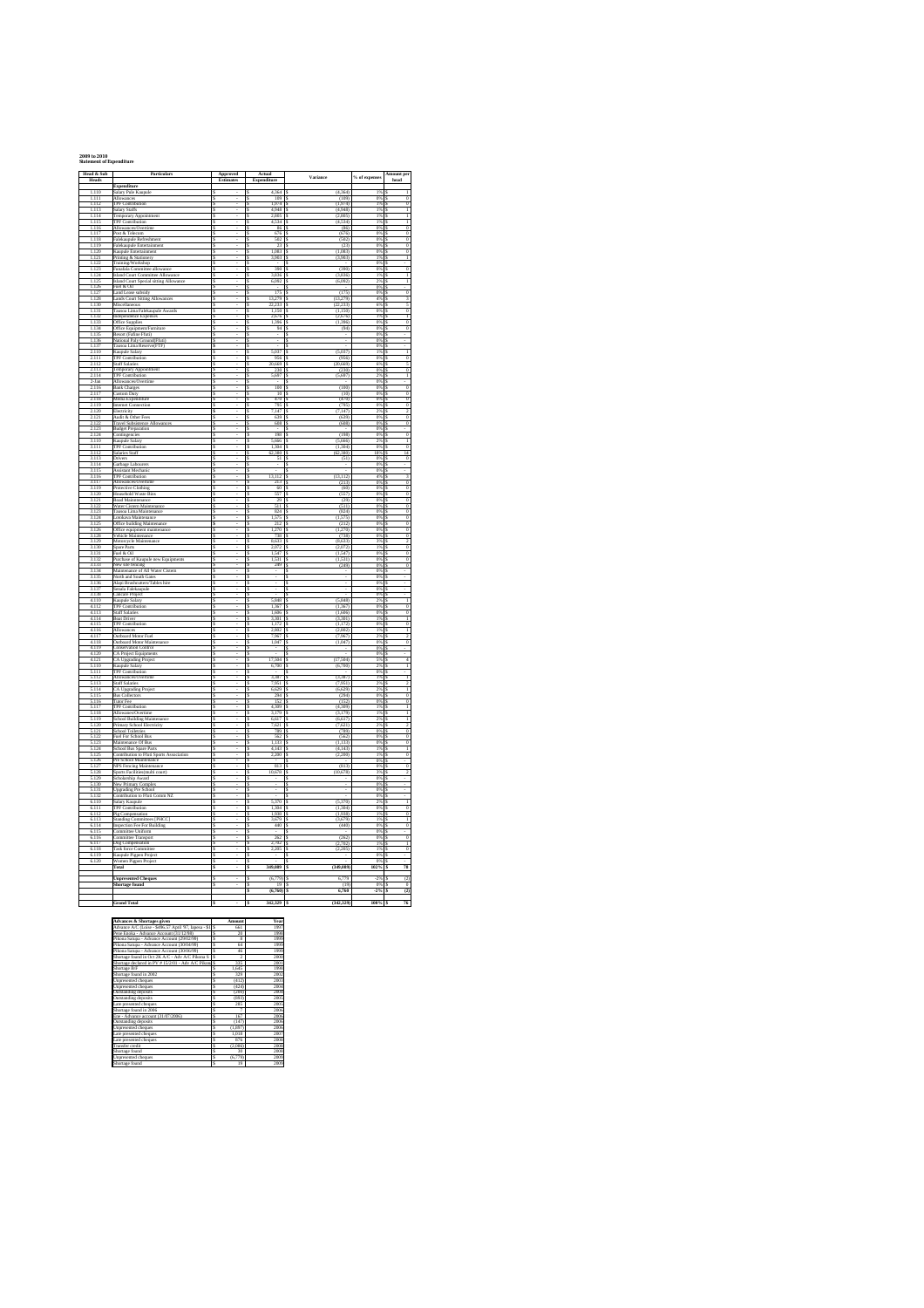To the members of Tuvalu's Parliament and the Ulu Aliki of Funafuti,

## **Report on the Financial Statements**

We have audited the accompanying financial statements of the Funafuti Kaupule, which comprise Statement of Revenue, Statement of Expenditure and Analysis of Surpluses and Deficit for the year ended 31 March 2011 and the Bank Statement of Ledger Balances as at 31 March 2011.

## *Management's Responsibility for the Financial Statements*

Management is responsible for the preparation of these financial statements in accordance with section 71 of the Falekaupule Act and accompanying financial instructions, and for such internal control as management determines is necessary to enable the preparation of financial statements that are free from material misstatement, whether due to fraud or error.

## *Auditor's Responsibility*

Our responsibility is to express an opinion on these financial statements based on our audit. This responsibility arises from section 74 of the Falekaupule Act.

We conducted our audit in accordance with the International Organisation of Supreme Audit Institution's (INTOSAI) Auditing Standards, which incorporate the International Auditing Standards. These standards require that we comply with ethical requirements and, plan and perform the audit to obtain reasonable assurance about whether the financial statements are free from material misstatement.

An audit involves performing procedures to obtain audit evidence about the amounts and disclosures in the financial statements. The procedures selected depend on the auditor's judgment, including the assessment of the risks of material misstatement of the financial statements, whether due to fraud or error. In making those risk assessments, the auditor considers internal control relevant to the entity's preparation and fair presentation of the financial statements in order to design audit procedures that are appropriate in the circumstances, but not for the purpose of expressing an opinion on the effectiveness of the entity's internal control. An audit also includes evaluating the appropriateness of accounting policies used and the reasonableness of accounting estimates made by management, as well as evaluating the overall presentation of the financial statements. We did not examine every transaction, nor do we guarantee complete accuracy of the financial statements.

We believe that the audit evidence we have obtained is sufficient and appropriate to provide a basis for our audit opinion.

### *Opinion*

In our opinion, the financial statements of Funafuti Kaupule for the year ended 31 March 2011 are prepared, in all material respects, in accordance with the Falekaupule Act.

### *Independence*

When carrying out the audit we followed the independence requirements of the Office of the Auditor General, which incorporate the independence requirements of the International Standards of Auditing and the International Organisation of Supreme Audit Institutions.

Eli Lopati Acting Auditor General of Tuvalu 27 January 2014 Vaiaku, Funafuti, Tuvalu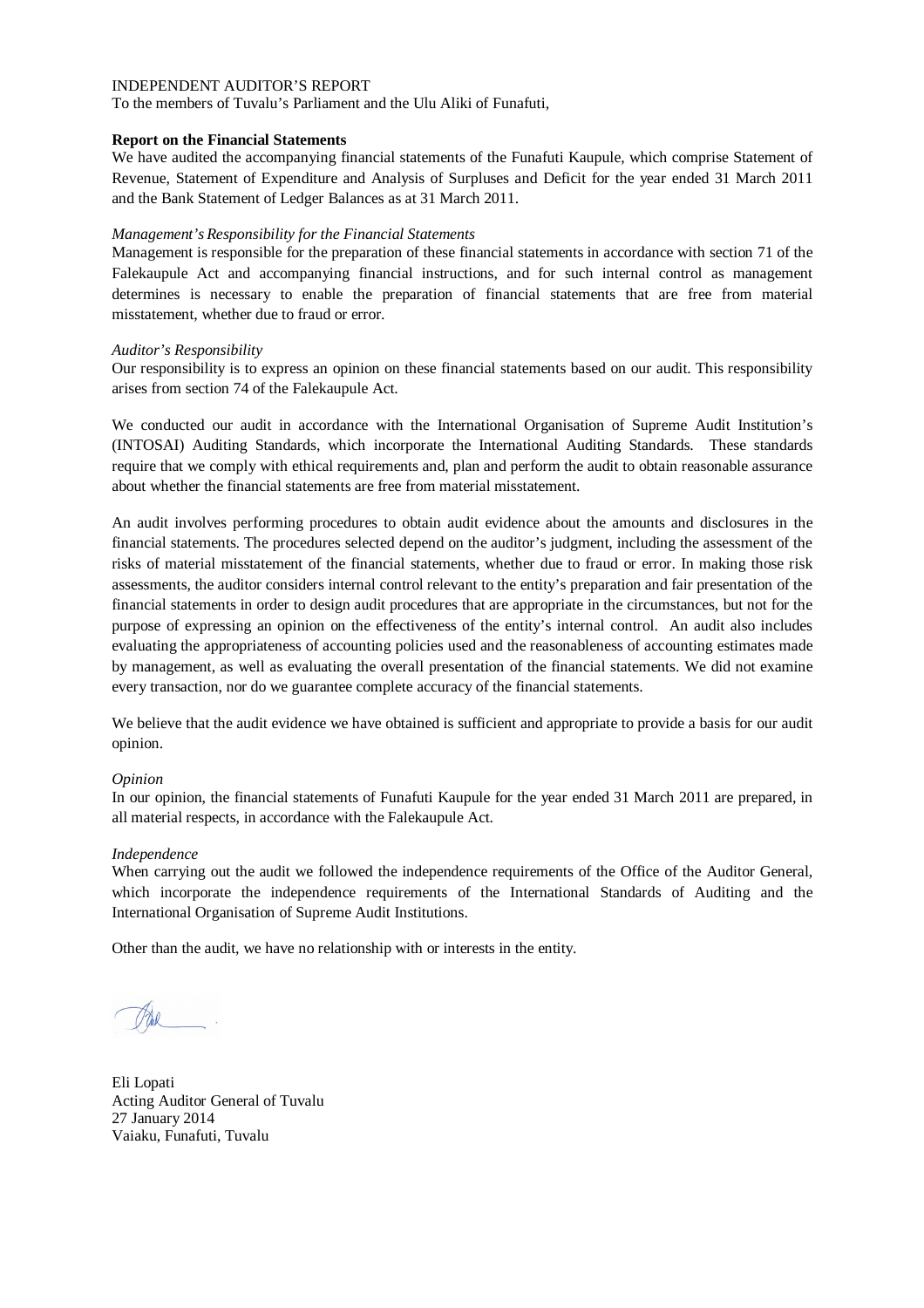#### **Kaupule Funafuti April 2010 to 2011**

| Year Ending 31st March 2011   |  |  |         |
|-------------------------------|--|--|---------|
| Balance as at 1st April 2010  |  |  | 229.655 |
| Add Revenue Collected         |  |  | 348,746 |
| Less Expenditure Incurred     |  |  | 341.532 |
| Balance as at 31st March 2011 |  |  | 246.869 |
|                               |  |  |         |

| Particulars<br>Surplus Account 31 March 2011 | <b>Debit</b><br>216.00 | Credit<br>246,869.00 | <b>Balance as per bank statement</b> | Variance |
|----------------------------------------------|------------------------|----------------------|--------------------------------------|----------|
|                                              |                        |                      |                                      |          |
|                                              |                        |                      |                                      | \$0      |
| <b>Fusi Account</b>                          |                        |                      | 216.00                               |          |
| <b>Bank Account</b>                          | 1.316.00               |                      | 2,180.00                             | 864.00   |
| FTF Account (Kaupule Funafuti Development)   | 26,473.00              |                      | 26,473.00                            |          |
| Cheque Account                               | 4.285.00               |                      | 4.285.00                             |          |
| Piggery Account (771320-30)                  | 131.00                 | $\sim$               | 133.00                               | 2.00     |
| Piggery Project (771320-01)                  | 152.00                 | $\sim$               | 141.00                               | (11.00)  |
| Tausoa Lima Reserve Fund 01:903928:30        | 590.00                 |                      | 599.00                               | 9.00     |
| Tausoa Lima Reserve Fund 01:903928:40        | 211,451.00             |                      | 211,451.00                           |          |
| Falekaupule Award                            | 862.00                 |                      | 878.00                               | 16.00    |
| Ulurukalukibaki                              | 1.051.00               | ٠                    | 1.051.00                             |          |
| Cash on Hand                                 | 341.00                 |                      | 341.00                               |          |
| Total<br>s                                   | 246,869.00             | 246,869.00 S         | 247,749.00 S                         | 880.00   |

**Analysis of Surpluses** 

| Population                    |  |  | 4492       |
|-------------------------------|--|--|------------|
| <b>Actual Revenue</b>         |  |  | 348,746.00 |
| <b>Actual Expenses</b>        |  |  | 341.532.00 |
| Surpluses/Deficit             |  |  | 7,214.00   |
| Opening Balance 01:04:2010    |  |  | 239,655.00 |
| Closing Balance 31:03:2011    |  |  | 246,869.00 |
| Closing Balance per Head (\$) |  |  | 55.00      |

**2010 to 2011 Statement of revenues**

| Head & Sub                          | <b>Particulars</b>                               |        | Approved         |        | Actual         | Variance to estimates    | % of revenue   | Amount per<br>head              |
|-------------------------------------|--------------------------------------------------|--------|------------------|--------|----------------|--------------------------|----------------|---------------------------------|
| <b>Heads</b>                        |                                                  |        | <b>Estimates</b> |        | Revenue        |                          |                |                                 |
| $\Delta$                            |                                                  |        |                  |        |                |                          |                |                                 |
| $\overline{1.1}$<br>$\overline{12}$ | Court Fine<br>Island Court Special Sitting Fees  | s<br>ś | ×,               | s<br>s | 2,478<br>6,378 | 2.478<br>×<br>s<br>6.378 | 1%<br>2%       | T<br>s<br>s<br>T                |
| 1.3                                 | Hire of Funafala Guesthouse                      | ś      |                  | s      | 2,404          | 2.404<br>s               | 1%             | ī<br>Ś                          |
| 1.4                                 | Falekaupule Awards                               | Ś      |                  | s      | ×,             | Ś<br>٠                   | 0%             | Ś<br>×,                         |
| 15                                  | Miscellaneous                                    | s      | ٠                | s      | 37.385         | 37,385<br>s              | 11%            | $\bf{8}$<br>$\ddot{\mathbf{x}}$ |
| 1.6                                 | <b>Entertainment License</b>                     | s      | J.               | s      | 5,843          | 5.843<br>×               | 246            | T<br>s                          |
| 1.7                                 | Oathe, Declaration, Certify & Search fee         | s      |                  | s      | π              | π<br>×                   | 0%             | s<br>ä,                         |
| 1.8                                 | Birth, Marriage & Death notification             | s      |                  | s      | 1.014          | 1.014<br>×               | O%             | s<br>×,                         |
| 1.90                                | Gov't Block Grant                                | s      |                  | s      | 32,730<br>÷    | 32,730<br>s              | <b>QN</b>      | 7<br>s                          |
| 1.1<br>1.1                          | Council Support Grant<br>Tied Grant-Land Subsidy | Ś<br>Ś |                  | s<br>Ś | 5.210          | ś<br>5.210<br>s          | 0%<br>1%       | $\mathbf{1}$<br>Ś               |
| $\overline{1.1}$                    | Island Court Allowances                          | ś      |                  | s      | 2.604          | s<br>2.604               | 1%             | ś<br>T                          |
| $\overline{1.1}$                    | Lands Court Sitting Allowances                   | ś      |                  | s      | 5.827          | s<br>5.827               | 2%             | ś<br>T                          |
| $\overline{1.1}$                    | Water Cistem                                     | ś      |                  | s      | í,             | s<br>l,                  | 0%             | ś<br>J.                         |
| $\overline{12}$                     | Puka Pili                                        | ś      |                  | s      | J.             | s<br>ł.                  | 0%             | ś<br>Ξ                          |
| $\overline{12}$                     | Funafuti Housing Authority                       | ŝ      |                  | s      |                | Ś                        | 0%             |                                 |
| $\overline{12}$                     | Falekaupule Trust Fund                           | ŝ      |                  | ś      | 62,315         | s<br>62,315              | 18%            | 14<br>ś                         |
| $\overline{12}$                     | <b>Falekaupule Grants</b>                        | s      |                  | s      |                | s                        | $0\%$          | s                               |
| $\overline{21}$                     | Head tax                                         | s      |                  | s      | 26,897         | 26.897<br>s              | 8%             | 6<br>s                          |
| $\overline{22}$<br>$\overline{23}$  | Tourism                                          | Ŝ<br>Ŝ |                  | s      | 1,300<br>9,578 | 1300<br>s<br>9,578<br>s  | 0%<br>3%       | s<br>$\overline{2}$<br>s        |
| 2.4                                 | Trading<br>Manufacturing                         | Ś      |                  | s<br>s | 727            | 727<br>ś                 | 0%             |                                 |
| 2.5                                 | Other Industries                                 | Ś      |                  | Ś      | 1.130          | s<br>1.130               | 0%             | Ś                               |
| 26                                  | Cottage                                          | ś      |                  | s      | 4,117          | s<br>4.117               | 1%             | s<br>T                          |
| 27                                  | <b>Services</b>                                  | ś      |                  | s      | 558            | s<br>558                 | 0%             | s<br>×,                         |
| 28                                  | <b>Finance Services</b>                          | ś      | J.               | s      | 2.564          | 2.564<br>×               | 1%             | T<br>s                          |
| 29                                  | Market Commission                                | ś      | J.               | s      | 22.581         | 22.581<br>×              | 6%             | 5<br>s                          |
| 2.1                                 | TCT 3%                                           | ś      |                  | s      | 3.031          | s<br>3.031               | 1%             | $\overline{1}$<br>Ś             |
| 3.1                                 | Vehicle License                                  | Ś      | i,               | Ś      | 14.962         | 14.962<br>s              | 4%             | $\overline{3}$<br>Ś             |
| 32                                  | <b>Driving License</b>                           | s      | ÷                | s      | 7,679          | 7,679<br>l s             | 2%             | $\overline{2}$<br>ıs            |
| 33<br>3.4                           | Charge of Water<br>Truck hire                    | s<br>s | l,               | s<br>s | 318<br>15      | 318<br>l s<br>×<br>15    | $0\%$<br>$0\%$ | ıs<br>ä,<br>ıs<br>i,            |
| 35                                  | <b>Transport licence</b>                         | s      |                  | s      | 4,814          | 4,814<br>s               | 1%             | s<br>$1\,$                      |
| 3.6                                 | <b>Hire Kaupule Properties</b>                   | Ś      |                  | s      | 8,255          | 8.255<br>s               | 2%             | $\overline{2}$<br>×             |
| 3.7                                 | Cancare                                          | Ś      |                  | s      | 20             | s<br>20                  | 0%             | Ś<br>i,                         |
| 4.1                                 | <b>Fishing licence</b>                           | ś      |                  | s      | 1.786          | s<br>1.786               | 1%             | s<br>Ξ                          |
| 4.2                                 | Commercial Fishing Licence                       | ś      |                  | s      |                | s<br>τ                   | 0%             | s<br>Ξ                          |
| 43                                  | <b>Boat Licence</b>                              | ś      |                  | s      | 83             | s<br>83                  | 0%             | s<br>Ξ                          |
| 4.4<br>4.50                         | <b>Boat Hire licence</b><br>Canoe Licence        | ś      |                  | s<br>s | 710<br>2.370   | s<br>710<br>2370         | 0%             | s<br>J.<br>¢                    |
| 4.60                                | <b>Conservation Permit</b>                       | ŝ<br>ŝ |                  | s      | 4.080          | Ś<br>Ś<br>4.080          | 1%<br>1%       | $\,$ 1<br>$\overline{1}$<br>Ś   |
| 4.70                                | Sales of Fish                                    | s      |                  | s      |                | s                        | 0%             | Ţ<br>s                          |
| 4.80                                | Sea Cucumber                                     | Ŝ      |                  | s      | 1.308          | 1.308<br>s               | 0%             | s                               |
| 49                                  | Share export funafuna                            | Ŝ      |                  | s      | 200            | 200<br>s                 | 0%             | s                               |
| 4.10                                | Export fee                                       | Ŝ      |                  | s      |                | s                        | ON             | s                               |
| 4.10                                | Research fee                                     | Ś      |                  | s      | f,             | Ś<br>$\mathbf{I}$        | 0%             |                                 |
| 4.12                                | Sharks fin                                       | Ś      |                  | s      |                | Ś                        | 0%             | Ś<br>×,                         |
| 4.13                                | Ship/Yatch Anchorage licence                     | ś      |                  | s      |                | s<br>÷                   | 0%             | s<br>Ţ                          |
| 4.14<br>4.15                        | Scale Licence<br>Search & Rescue Fee             | ś<br>ś |                  | s<br>s | 20<br>100      | s<br>20<br>s<br>100      | 0%<br>0%       | s<br>×,<br>s                    |
| 5.10                                | Nauti Primary School Grant                       | ś      |                  | s      | 21.849         | 21.849<br>s              | 6%             | ×,<br>s<br>3                    |
| 5.20                                | NPS Compound fee                                 | ś      |                  | s      | 145            | 145<br>Ś                 | 0%             | Ś<br>×,                         |
| 5.30                                | School Bus fares                                 | ś      |                  | s      | ×,             | ś<br>٠                   | 0%             | Ś<br>à,                         |
| 5.40                                | Hire of Classroom                                | Ś      |                  | Ś      | 580            | sin<br>Ś                 | O%             | Ś<br>à,                         |
| 557                                 | Special class fee                                | s      | ÷                | s      | ÷.             | s<br>÷                   | 0%             | s<br>$\overline{\phantom{a}}$   |
| 5.6                                 | Ulupukalukiluki fees                             | s      | l,               | s      | 5.747          | 5,747<br>×               | 2%             | s<br>$\overline{1}$             |
| 6.10                                | <b>Building Permit Fee</b>                       | s      |                  | s      | 290            | 290<br>×                 | O%             | s<br>ä,                         |
| 62                                  | <b>Foreshore License</b>                         | s      |                  | \$     | 19,391         | 19,391<br>\$             | 6%             | $\overline{4}$<br>s             |
| 63                                  | Dog Fee                                          | Ś      |                  | Ś      | 5.067          | 5.067<br>¢               | 1%             | $\mathbf{I}$<br>ś               |
| 6.5                                 | 6.4 Pig Fine<br>Cemetry Fee                      | Ś<br>ś |                  | Ś<br>ś | 3.009<br>330   | Ś<br>3,009<br>s<br>330   | 1%<br>0%       | $\mathbf{I}$<br>Ś<br>s          |
| 6.6                                 | Commercial Poultry Farm                          | ś      |                  | ś      |                | s                        | 0%             | s                               |
| 6.7                                 | Falekaupule Oven                                 | ś      |                  | ś      | 3.718          | s<br>3,718               | 1%             | s<br>T                          |
| 6.9                                 | Garbage Disposal                                 | ś      |                  | s      | 5.160          | s<br>5,160               | 1%             | T<br>s                          |
|                                     |                                                  |        |                  |        |                |                          |                |                                 |
|                                     | <b>Surplus</b>                                   | ś      |                  | ś      | 61             | Ś<br>61                  | 0%             | J.<br>÷                         |
|                                     | <b>Grand Total</b>                               | \$     |                  | š      | 348,746        | 348,746<br>s             | 100%           | 78                              |